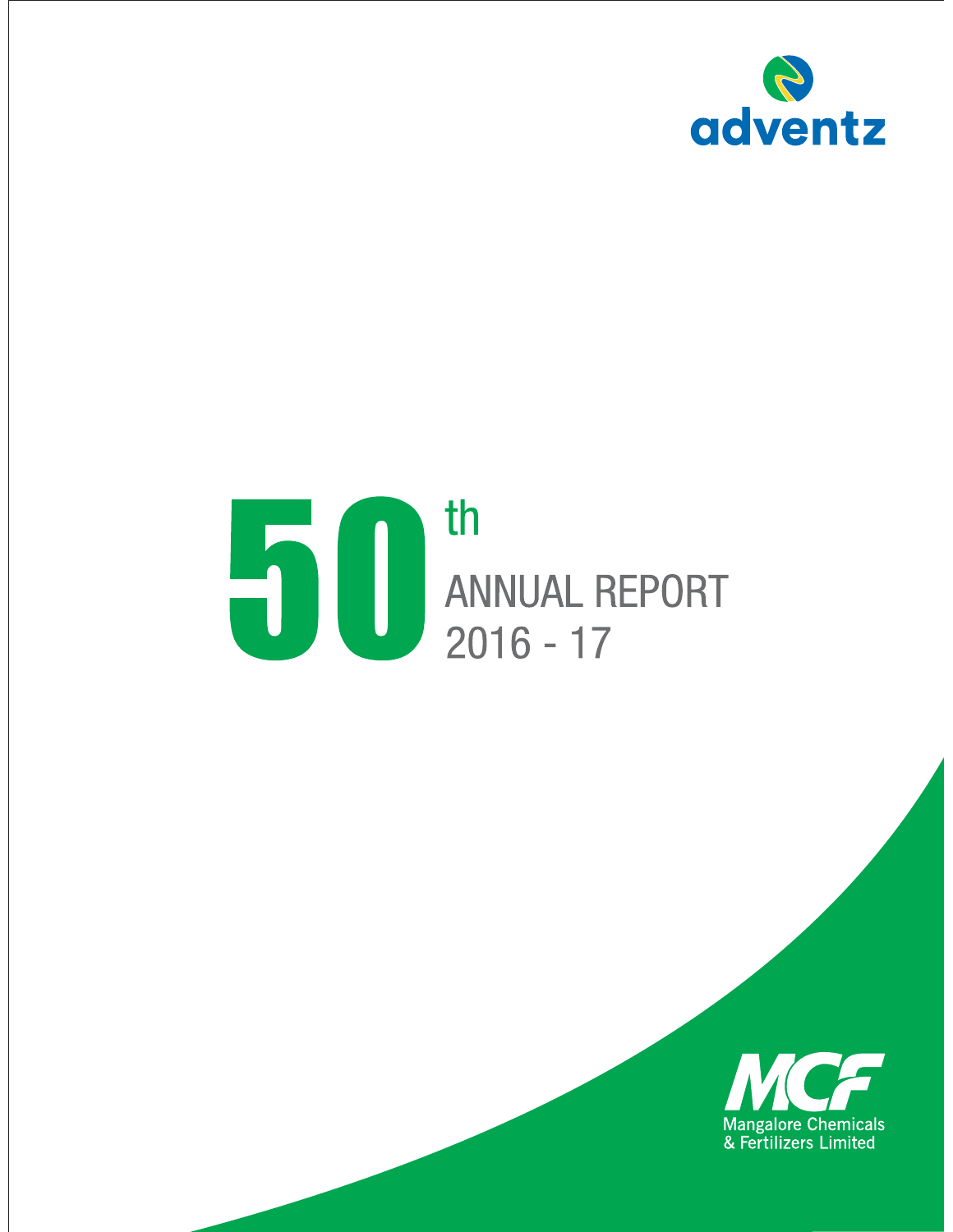



Plant at Panambur, Mangalore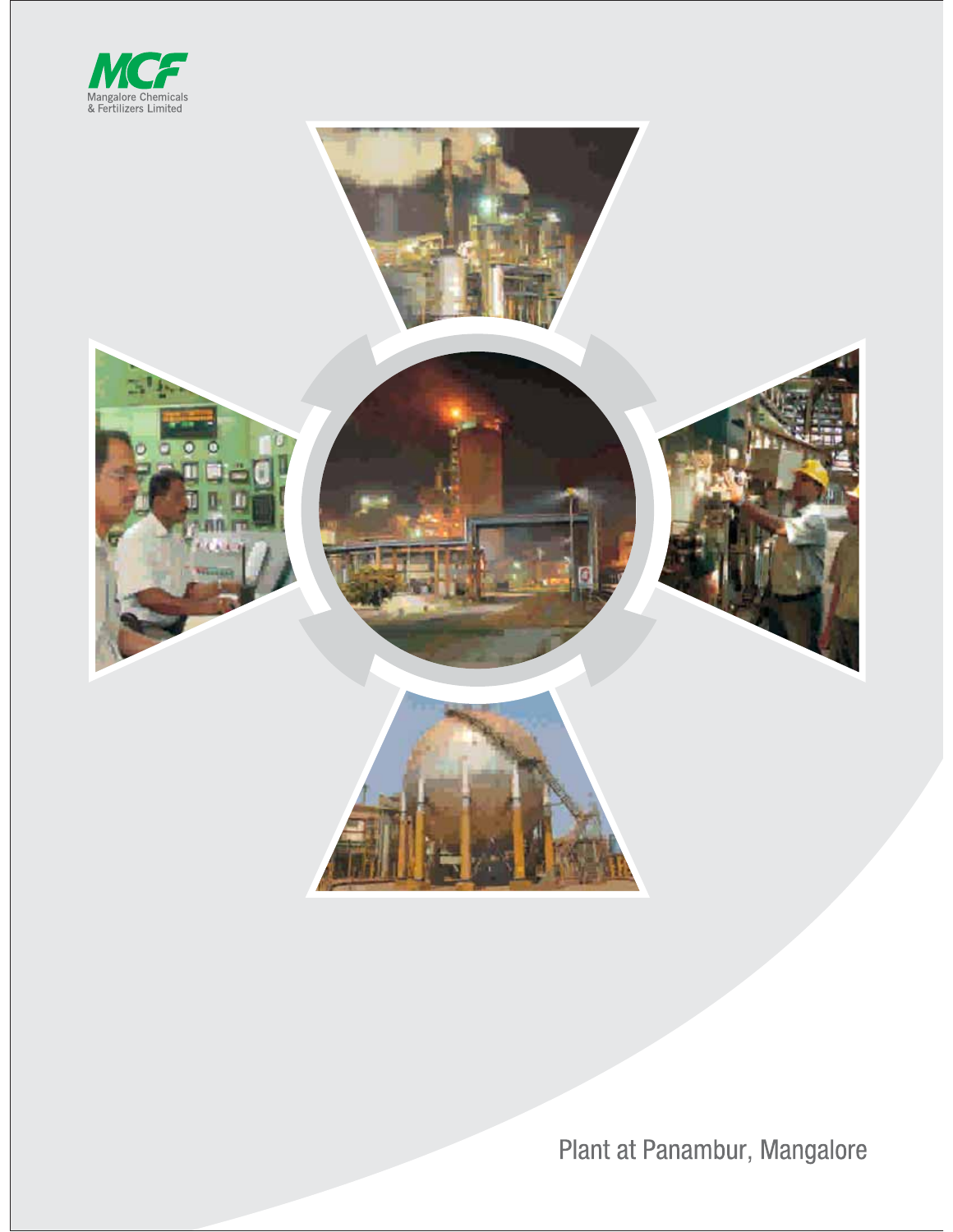

| <b>Directors</b>               | Arun Duggal, Independent Director and Chairman<br>N. Suresh Krishnan, Managing Director<br>Akshay Poddar, Director<br>Sunil Sethy, Director<br>Pratap Narayan, Independent Director<br>Narendra Mairpady, Independent Director<br>D. A. Prasanna, Independent Director<br>Rita Menon, Director<br>K. Prabhakar Rao, Director-Works                                                  |                                                                     |
|--------------------------------|-------------------------------------------------------------------------------------------------------------------------------------------------------------------------------------------------------------------------------------------------------------------------------------------------------------------------------------------------------------------------------------|---------------------------------------------------------------------|
| <b>Company Secretary</b>       | Vijayamahantesh Khannur                                                                                                                                                                                                                                                                                                                                                             |                                                                     |
| <b>Chief Financial Officer</b> | T. M. Muralidharan                                                                                                                                                                                                                                                                                                                                                                  |                                                                     |
| <b>Bankers</b>                 | <b>Axis Bank Limited</b><br>State Bank of India<br><b>Corporation Bank</b><br>Kotak Mahindra Bank Limited<br><b>RBL Bank Limited</b><br>Co-operative Rabobank U.A.<br><b>IndusInd Bank Limited</b>                                                                                                                                                                                  |                                                                     |
| <b>Statutory Auditors</b>      | K. P. Rao & Co., Bengaluru                                                                                                                                                                                                                                                                                                                                                          |                                                                     |
| <b>Cost Auditor</b>            | P. R. Tantri, Bengaluru                                                                                                                                                                                                                                                                                                                                                             |                                                                     |
| <b>Secretarial Auditor</b>     | S. Kedarnath, Bengaluru                                                                                                                                                                                                                                                                                                                                                             |                                                                     |
| <b>Registered Office</b>       | Level 11, UB Tower, UB City<br>No. 24, Vittal Mallya Road<br>Bengaluru - 560 001<br>Tel. No. 080-3985 5599<br>Fax No. 080-3985 5588<br>email: shares@mangalorechemicals.com<br>Website: www.mangalorechemicals.com<br>CIN: L24123KA1966PLC002036                                                                                                                                    |                                                                     |
| <b>Works</b>                   | Panambur, Mangaluru - 575 010<br>Tel. No. 0824-2220 600<br>Fax No. 0824-2407 938                                                                                                                                                                                                                                                                                                    |                                                                     |
| <b>Share Transfer Agent</b>    | <b>Cameo Corporate Services Limited</b><br>'Subramanian Building'<br>No.1, Club House Road, Chennai - 600 002<br>Tel.No.044-2846 0390, Fax No.044-2846 0129<br>e-mail: investor@cameoindia.com                                                                                                                                                                                      |                                                                     |
|                                | <b>Contents</b><br><b>Notice</b><br><b>Directors' Report</b><br><b>Report on Corporate Governance</b><br><b>Management Discussion &amp; Analysis Report</b><br><b>Independent Auditors' Report</b><br><b>Balance Sheet</b><br><b>Statement of Profit &amp; Loss</b><br><b>Statement of Cash Flows</b><br><b>Statement of Changes in Equity</b><br>Notes to the Financial Statements | Page No.<br>3<br>13<br>33<br>40<br>42<br>46<br>47<br>48<br>49<br>50 |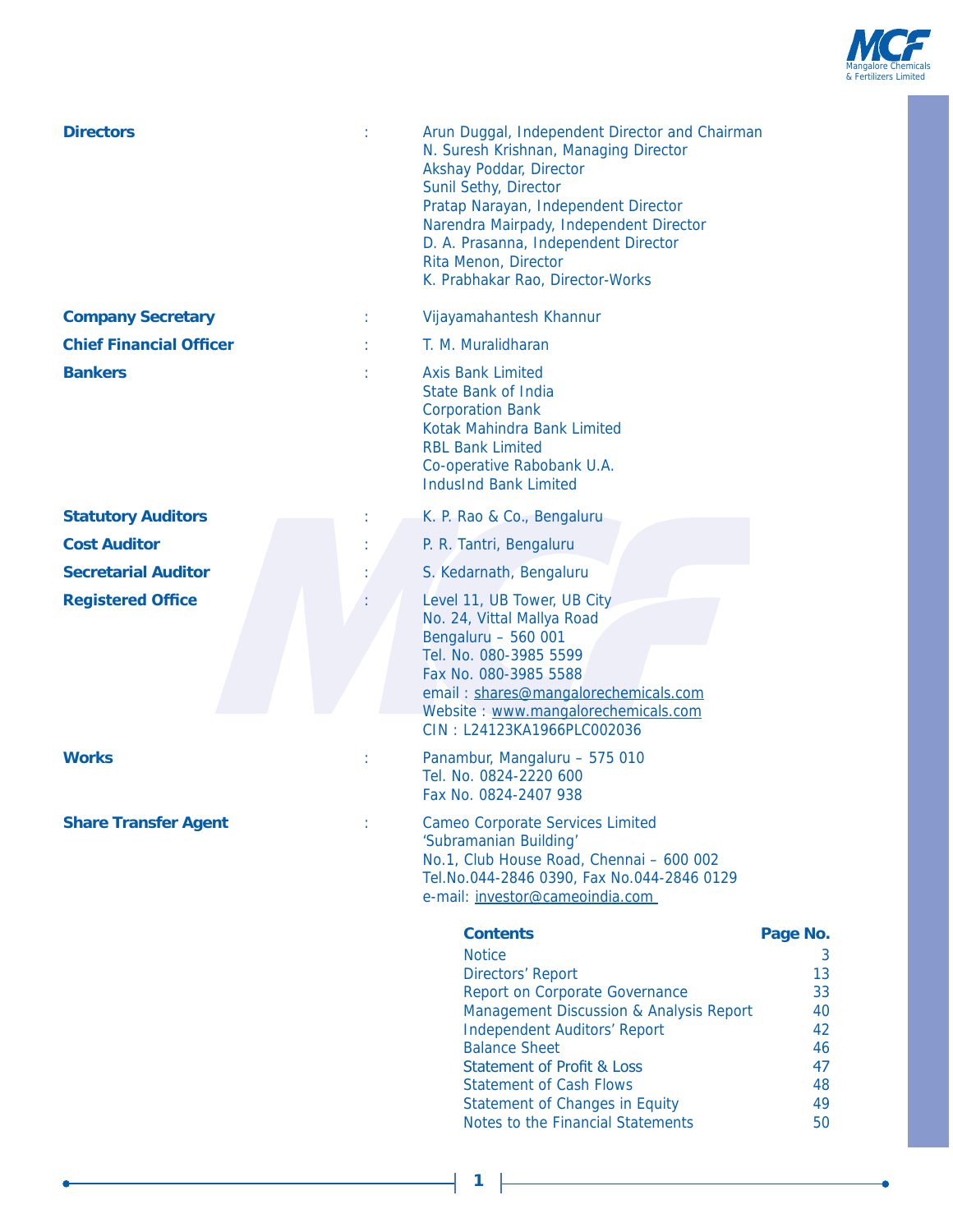

# **TEN YEAR RECORD (Rs.** in Crores)

÷

|                                     | 2016-17 | 2015-16 | 2014-15 | 2013-14                                               | 2012-13 | 2011-12 | 2010-11  | 2009-10  | 2008-09  | 2007-08  |
|-------------------------------------|---------|---------|---------|-------------------------------------------------------|---------|---------|----------|----------|----------|----------|
| <b>Statement of Profit and Loss</b> |         |         |         |                                                       |         |         |          |          |          |          |
| <b>Sales</b>                        | 2502.14 | 2982.07 | 2576.87 | 3310.26                                               | 2779.59 | 3707.17 | 2,520.46 | 2,075.64 | 2,469.62 | 1,655.94 |
| Other Income                        | 9.72    | 6.29    | 11.47   | 4.54                                                  | 10.45   | 12.95   | 3.36     | 6.09     | 14.42    | 9.09     |
| Interest                            | 118.24  | 114.74  | 126.38  | 102.45                                                | 86.97   | 77.16   | 18.59    | 23.44    | 36.00    | 15.43    |
| Depreciation                        | 35.27   | 32.32   | 28.66   | 28.76                                                 | 29.01   | 29.10   | 28.88    | 18.37    | 16.96    | 15.91    |
| <b>Profit before Tax</b>            | 30.12   | (31.40) | 18.29   | 93.55                                                 | 69.24   | 102.47  | 111.60   | 84.53    | 43.26    | 58.34    |
| <b>Balance Sheet</b>                |         |         |         |                                                       |         |         |          |          |          |          |
| <b>Net Fixed Assets</b>             | 638.61  | 656.07  | 631.77  | 625.95                                                | 485.36  | 491.88  | 391.17   | 385.27   | 336.51   | 324.60   |
| Investments                         | 0.00    | 0.00    | 200.00  | 200.00                                                | 200.00  |         |          | 0.05     | 0.05     | 0.05     |
| <b>Net Current Assets</b>           | 1047.29 | 1183.98 | 965.45  | 1395.11                                               | 1168.06 | 1406.45 | 315.86   | 181.75   | 486.45   | 465.06   |
| <b>Total</b>                        |         |         |         | 1,685.90 1,840.05 1,797.22 2,221.06 1,853.42 1,898.33 |         |         | 707.03   | 567.07   | 823.01   | 789.71   |
| <b>Share Capital</b>                | 118.55  | 118.55  | 118.55  | 118.55                                                | 118.55  | 118.55  | 118.55   | 118.55   | 118.55   | 118.55   |
| <b>Reserves &amp; Surplus</b>       | 305.49  | 285.97  | 536.23  | 517.31                                                | 464.70  | 416.94  | 366.55   | 311.06   | 270.65   | 254.25   |
| <b>Loan Funds</b>                   | 1200.79 | 1385.22 | 1083.39 | 1521.67                                               | 1229.47 | 1324.05 | 184.16   | 98.16    | 396.79   | 380.01   |
| <b>Deferred Tax Liability</b>       | 61.07   | 50.31   | 59.05   | 63.53                                                 | 40.70   | 38.79   | 37.77    | 39.30    | 37.02    | 36.90    |
| <b>Total</b>                        |         |         |         | 1,685.90 1,840.05 1,797.22 2,221.06 1,853.42 1,898.33 |         |         | 707.03   | 567.07   | 823.01   | 789.71   |

Note : Figures of the Statement of Profit & Loss for the year 2015-16 & 2016-17 and the Balance Sheet as at 31.03.2015, 31.03.2016 & 31.03.2017 are under Ind AS.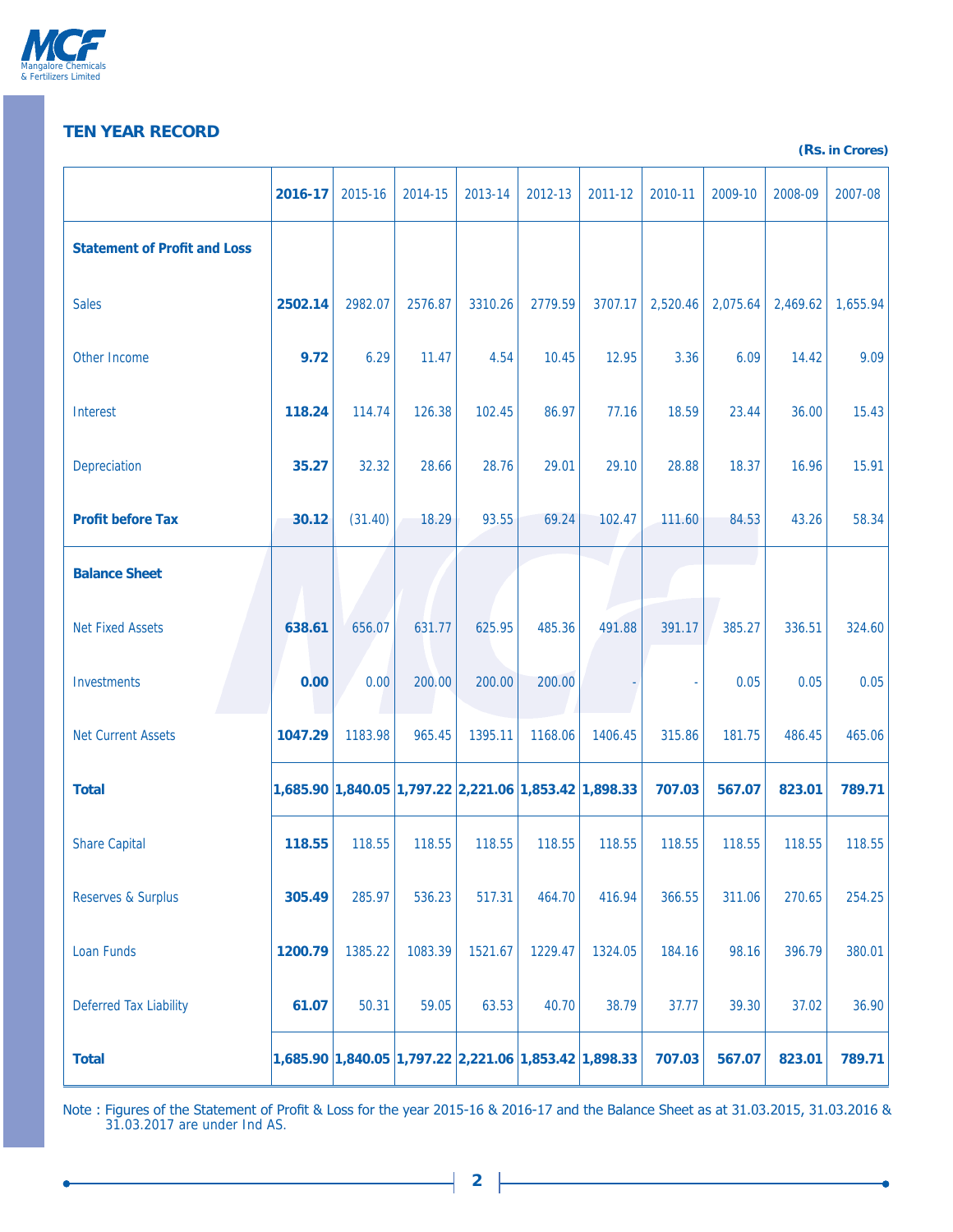

# **NOTICE**

#### To **The Members,**

Notice is hereby given that the Fiftieth (50<sup>th</sup>) Annual General Meeting of the Members of the Company will be held on **Monday**, September 25, 2017 at 10.00 AM at Good Shepherd Auditorium, Opposite St. Joseph's Pre-University College, Field **Marshal K. M. Cariappa Road (Residency Road), Bengaluru - 560 025** to transact the following businesses:

#### *<u>ORDINARY BUSINESS</u>*

- 1. To receive, consider and adopt the Audited Balance Sheet as at March 31, 2017, the Statement of Profit and Loss for the year ended on that date and the reports of the Board of Directors and Statutory Auditors.
- 2. To declare dividend on the equity shares for the financial year 2016-17.
- 3. To re-appoint Mr. Akshay Poddar (DIN: 00008686), who retires by rotation, and being eligible, offers himself for the re-appointment.
- 4. To appoint Statutory Auditors and fix their remuneration.

 RESOLVED THAT pursuant to the provisions of Sections 139, 142 and other applicable provisions, if any, of the Companies Act, 2013 read with the Companies (Audit and Auditors) Rules, 2014, as may be applicable and pursuant to the recommendations of the Audit Committee, M/s. S. R. Batliboi & Co. LLP, Chartered Accountants (Firm Registration No. 301003E/E300005), be appointed as statutory auditors of the Company, in place of retiring auditors M/s. K. P. Rao & Co, Chartered Accountants (FRN 003135S), to hold office from the conclusion of 50<sup>th</sup> Annual General Meeting until the conclusion of the 55<sup>th</sup> Annual General Meeting, subject to ratification by members at every Annual General Meeting, as applicable, at such remuneration and out of pocket expenses, as may be decided by the Board of Directors of the Company.

#### **SPECIAL BUSINESS**

5. To consider and, if thought fit, to pass with or without modification(s), the following resolution as an Ordinary Resolution:

 RESOLVED THAT pursuant to the provisions of Sections 149 and 152 read with all other applicable provisions, if any, of the Companies Act, 2013 and the Rules made there under (including any statutory modification(s) or re-enactment(s) thereof, for the time being in force) ("the Act"), and the applicable provisions of SEBI (Listing Obligations and Disclosure Requirements) Regulations, 2015, Mr. Sunil Sethy (DIN: 00244104), in respect of whom the Company has received a notice in writing from a member under Section 160 of the Act, proposing his candidature for appointment as a Director, be and is hereby appointed as Director of the Company, liable to retire by rotation.

6. To consider and, if thought fit, to pass with or without modification(s), the following resolution as an Ordinary Resolution:

 RESOLVED THAT pursuant to the provisions of Section 149, 150, 152 and any other applicable provisions of the Companies Act, 2013 and the Rules made thereunder (including any statutory modification(s) or re-enactment(s) thereof for the time being in force) read with Schedule IV of the Companies Act, 2013 and the applicable provisions of SEBI (Listing Obligations and Disclosure Requirements) Regulations, 2015, Mrs. Rita Menon (DIN: 00543058), in respect of whom the Company has received a notice in writing from a member under Section 160 of the Act, proposing her candidature for appointment as Director, be and is hereby appointed as an Independent Director of the Company for a period of three (3) years with effect from July 29, 2017 to July 28, 2020, not liable to retire by rotation.

7. To consider and, if thought fit, to pass with or without modification(s), the following resolution as an Ordinary Resolution:

RESOLVED THAT in partial modification of the earlier resolutions passed by the Company in this regard and pursuant to the provisions of Section 197, 198, 199, 200 and 202 and all other applicable provisions of the Companies Act, 2013 ("the Act"), read with Schedule V of the Act and the Companies (Appointment and Remuneration of Managerial Personnel) Rules, 2014, including any statutory modification(s) or re-enactment(s) thereof for the time being in force and subject to such approvals, permissions and sanctions as may be required, and subject to such conditions and modifications, as may be prescribed or imposed by any of the authorities including the Central Government in granting such approvals, permissions, sanctions, if any, the approval of members be and is hereby accorded for payment of consolidated salary of Rs. 8,00,000 per month to Mr. N. Suresh Krishnan, Managing Director, with such annual increments as may be determined by the Nomination and Remuneration Committee and / or the Board of Directors for a period of three (3) years with effect from April 01, 2017 to March 31, 2020.

 RESOLVED FURTHER THAT the other terms and conditions of his appointment like tenure, reimburserment of expenses, other benefits as applicable to senior executives of that rank and notice of termination, as approved by the members at the Annual General Meeting held on September 27, 2016 shall remain same.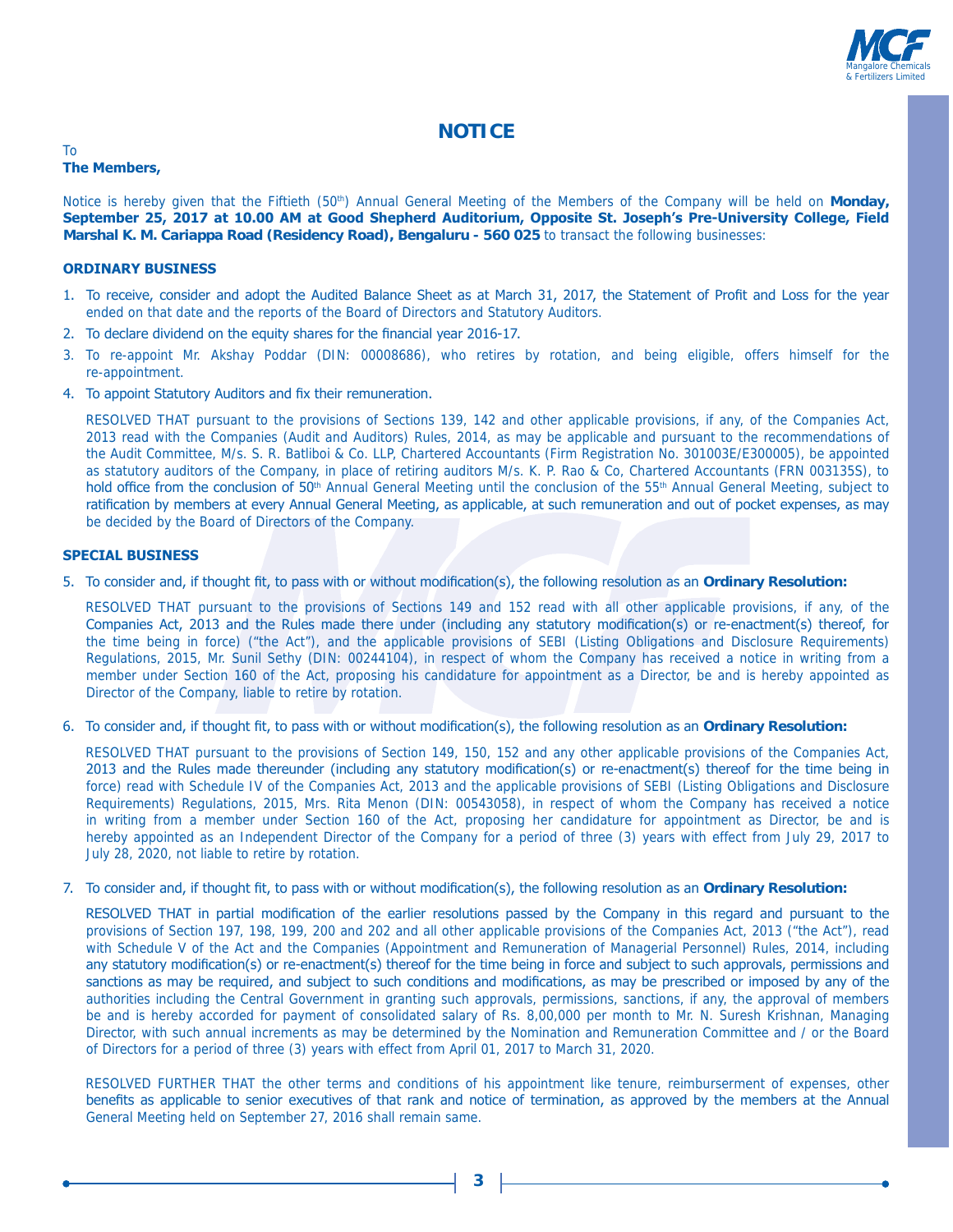

RESOLVED FURTHER THAT notwithstanding anything contained herein, where in any financial year, during the period April 01, 2017 to March 31, 2020, the Company has no profits or profits are inadequate, the Company may subject to receipt of the requisite approvals including the approval of the Central Government, if any, pay the above remuneration to Mr. N. Suresh Krishnan, Managing Director, as the minimum remuneration by way of salary, and other benefits as specified above.

 RESOLVED FURTHER THAT the Board of Directors and/or the Nomination and Remuneration Committee, be and is hereby authorized to vary, increase or enhance the remuneration of Mr. N. Suresh Krishnan, Managing Director, during the period from April 01, 2017 to March 31, 2020 within the scale of consolidated salary of Rs. 8,00,000 per month to such an amount not exceeding the overall limits specified under para (A) of Section II of Part II Schedule V to the Companies Act, 2013 or any statutory modification(s) or re-enactment thereof, subject to such approvals as may be required.

 RESOLVED FURTHER THAT the any one Director and/or Mr. Vijayamahantesh Khannur, Company Secretary of the Company be and are hereby severally authorized to do all such acts, deeds, matters and things as it may, in its absolute discretion, deem necessary, proper or desirable and to settle any questions, difficulties or doubts that may arise in this regard and further to execute all necessary documents, applications, returns and writings as may be necessary, proper, desirable or expedient to give effect to the above resolution.

8. To consider and, if thought fit, to pass with or without modification(s), the following resolution as an Ordinary Resolution:

 RESOLVED THAT pursuant to the provisions of Section 2(78), 196, 197, 198, 199, 200, 202, and all other applicable provisions of the Companies Act, 2013 ("the Act"), read with Schedule V of the Act and the Companies (Appointment and Remuneration of Managerial Personnel) Rules, 2014, including any statutory modification(s) or re-enactment(s) thereof for the time being in force and subject to such approvals, permissions and sanctions as may be required, and subject to such conditions and modifications, as may be prescribed or imposed by any of the authorities including the Central Government in granting such approvals, permissions, sanctions, if any, the approval of members be and is hereby accorded for appointment of Mr. K. Prabhakar Rao as Director – Works, for a further period of three years from August 01, 2017 up to July 31, 2020.

 RESOLVED FURTHER THAT the approval of the members be and is hereby accorded for following remuneration payable and other terms of appointment to Mr. K. Prabhakar Rao during his tenure as Director – Works:

- a. Basic Salary: The Basis Salary shall be in the range of Rs. 2,15,000 per month to Rs. 4,00,000 per month. The annual increments will be decided by the Board of Directors and/or the Nomination and Remuneration Committee and will be based on merit after taking into account other relevant factors.
- b. Flexi Pay and Variable Pay: The Flexi Pay and Variable Pay shall be according to the applicable policies / schemes of the Company from time to time during his tenure, as may be decided by the Board of Directors and/or the Nomination and Remuneration Committee.
- c. Retirement Benefits & Other Perquisites: As per the Company's policies as applicable to Senior Executives subject to the relevant provisions of the Companies Act, 2013.
- d. Termination: By giving the other party, six months' notice

RESOLVED FURTHER THAT notwithstanding anything contained herein, where in any financial year, during the tenure of Mr. K. Prabhakar Rao as Director - Works, the Company has no profits or profits are inadequate, the Company may subject to receipt of the requisite approvals including the approval of the Central Government, if any, pay the above remuneration to Mr. K. Prabhakar Rao, Director - Works, as the minimum remuneration by way of salary, perquisites, allowances, performance bonus and other benefits as specified above and that the perquisites pertaining to contribution to provident fund, superannuation fund, national pension scheme or gratuity and leave encashment, if any, shall not be included in the computation of the ceiling on remuneration specified under para (A) of Section II of Part II Schedule V to the Companies Act, 2013 or any statutory modification(s) or reenactment thereof.

 RESOLVED FURTHER THAT for the purpose of giving effect to this resolution, the Board of Directors of the Company and/or the Nomination and Remuneration Committee, be and is hereby authorized to vary, increase, enhance or widen from time to time the terms and conditions of appointment and remuneration of Mr. K. Prabhakar Rao, Director – Works during the period from August 01, 2017 to July 31, 2020 within the scale of basic salary of Rs. 2,15,000 per month to Rs. 4,00,000 per month and consequential variation in other allowances, benefits and perquisites, based on basic salary, subject to such approvals as may be required within the limits specified under para (A) of Section II of Part II Schedule V to the Companies Act, 2013 or any statutory modification(s) or re-enactment thereof.

9. To consider and, if thought fit, to pass with or without modification(s), the following resolution as an **Ordinary Resolution**:

 RESOLVED THAT pursuant to the provisions of Section 197, 198 and other applicable provisions, if any, of the Companies Act, 2013, Rule 4 of the Companies (Appointment and Remuneration of Managerial Personnel) Rules, 2014 including any statutory modification(s) or re-enactment thereof for the time being in force), Regulation 17(6) of the SEBI (Listing Obligations and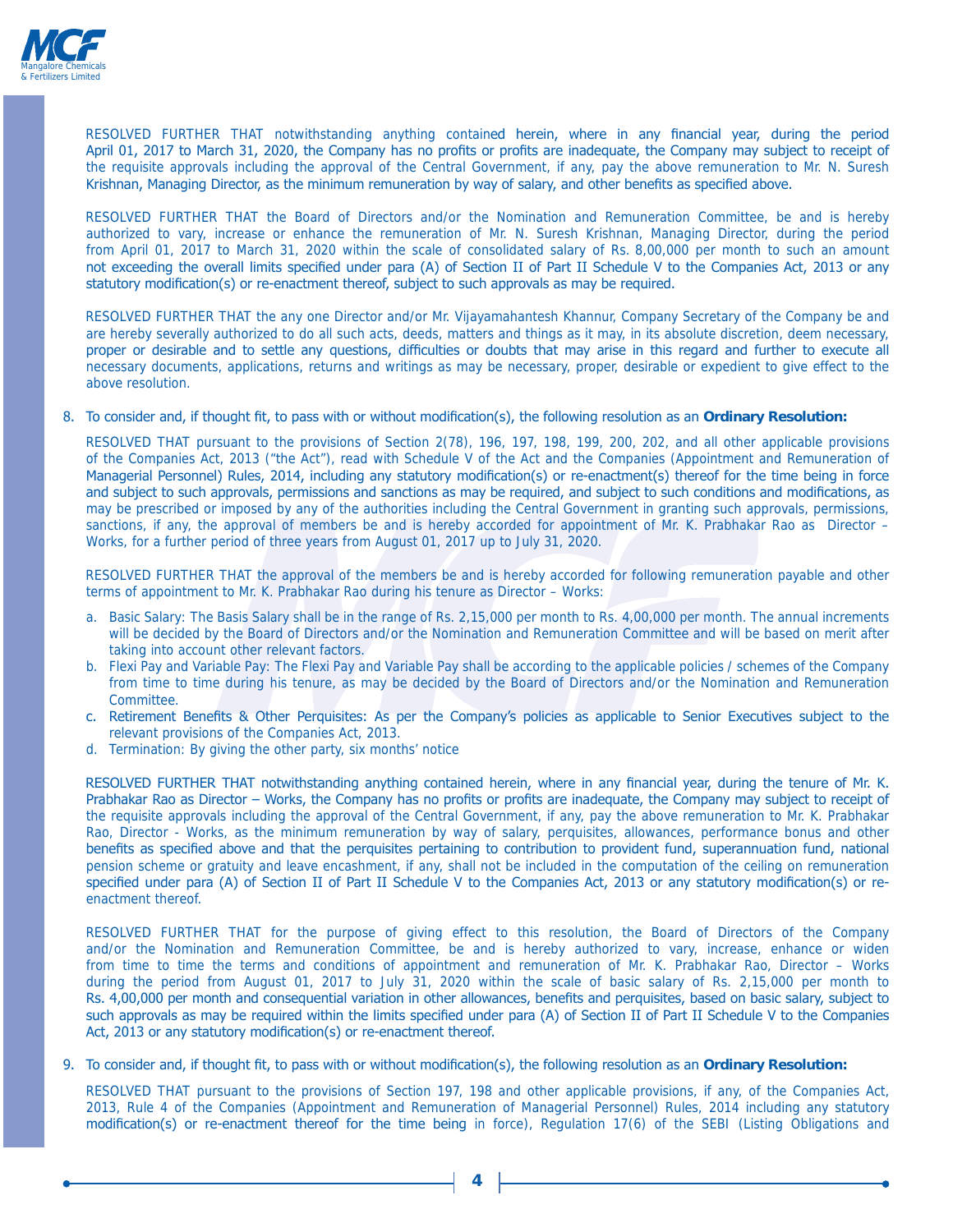

Disclosure Requirements) Regulations, 2015, Article 99 of the Articles of Association of the Company, the approval of the members be and is hereby accorded for payment of remuneration by way of commission to Directors (whether existing or future) other than the Managing / Whole-time Directors, collectively up to 1% of the net profits computed in the manner referred to in Section 198 of the Companies Act, 2013, for each financial year over a period of five (5) financial years with effect from April 01, 2017 subject to Company achieving budgeted profits for respective financial years, in such proportion / manner as may be determined by the Board of Directors of the Company, subject to a maximum of Rs. 5,00,000 per annum per Director, payable at such periodicity as the Board may deem fit.

 RESOLVED FURTHER THAT such remuneration paid to its Directors (whether existing or future) other than the Managing / Whole-time Directors will be in addition to the payment of sitting fees and reimbursement of expenses, if any, to the Directors for attending the meetings of the Board of Directors or Committees thereof.

 RESOLVED FURTHER THAT the Board of Directors, or the duly constituted Committee of the Board, or the Managing Director, or the Chief Financial Officer and the Company Secretary (jointly) be and are hereby authorized to do all such acts, deeds, matters and things as may be necessary including seeking of all approvals, if any, to give effect to this Resolution and to settle any questions, difficulties or doubts that may arise in this regard.

10. To consider and, if thought fit, to pass with or without modification(s), the following resolution as an **Ordinary Resolution**:

 RESOLVED THAT pursuant to the provisions of the Section 148 of the Companies Act, 2013 and the Companies (Audit and Auditors) Rules, 2014 (including any statutory modification(s) or re-enactment(s) thereof, for the time being in force), payment of remuneration of Rs. 1,25,000/- (Rupees one lakh twenty five thousand only) exclusive of applicable tax and other statutory levies, if any, and reimbursement of actual expenses incurred on travel, accommodation and other out-of-pocket expenses to Mr. P. R. Tantri, Cost Accountant (Membership Number 2403), for conducting audit of cost records of the Company for the Financial Year 2017-18, be and is hereby ratified and confirmed.

 RESOLVED FURTHER THAT the Board of Directors is authorized to take all such steps as may be necessary, proper or expedient to give effect to the aforesaid resolution.

By the order of the Board

Bengaluru **Vijayamahantesh Khannur**  August 22, 2017 Company Secretary

#### **NOTES**

- 1. An explanatory statement pursuant to Section 102 of the Companies Act, 2013 is annexed hereto.
- 2. A MEMBER ENTITLED TO ATTEND AND VOTE AT THE ANNUAL GENERAL MEETING IS ENTITLED TO APPOINT A PROXY TO ATTEND AND VOTE ON A POLL INSTEAD OF HIMSELF AND THE PROXY NEED NOT BE A MEMBER OF THE COMPANY. The instrument appointing proxy in prescribed form, in order to be effective should be duly completed, signed and must be sent to the Company so as to reach at the registered office of the Company at least 48 hours before the commencement of the meeting. Pursuant to the provisions of Section 105 of the Companies Act, 2013, a person can act as a proxy on behalf of not more than fifty Members and holding in aggregate not more than ten percent of the total paid-up share capital of the Company. Members holding more than ten percent of the total paid up share capital of the Company may appoint a single person as proxy, who shall not act as a proxy for any other Member.
- 3. The Register of Members and Share Transfer Books will remain closed from September 19, 2017 to September 25, 2017 (both days inclusive) for the purpose of determination of members who are entitled to receive the dividend for the financial year 2016-17, if declared.
- 4. All relevant documents referred to in the Notice and the statements/reports annexed to Notice shall be open for inspection by Members at the Registered Office of the Company during normal business hours between 11.00 a.m. and 1.00 p.m. on all working days (except Saturdays, Sundays and Public Holidays) up to the date of the Annual General Meeting.
- 5. Pursuant to the provisions of Section 124(5) and 125 of the Companies Act, 2013, the dividend amount remaining unclaimed/ unpaid for a period of seven years from the due date of payment shall be transferred to the Investor Education and Protection Fund (IEPF) established by Central Government. Pursuant to the provisions of Section 124(6) and Section 125 of the Companies Act, 2013 read with Rule 6 of the IEPF Authority (Accounting, Audit, Transfer and Refund) Rules, 2016, all shares in respect of which dividend has not been paid or claimed for seven consecutive years or more shall be transferred by the Company to the IEPF within 30 days of they becoming due to be transferred.

Members who have not yet encashed their dividend warrant(s) are requested to make their claims without any delay.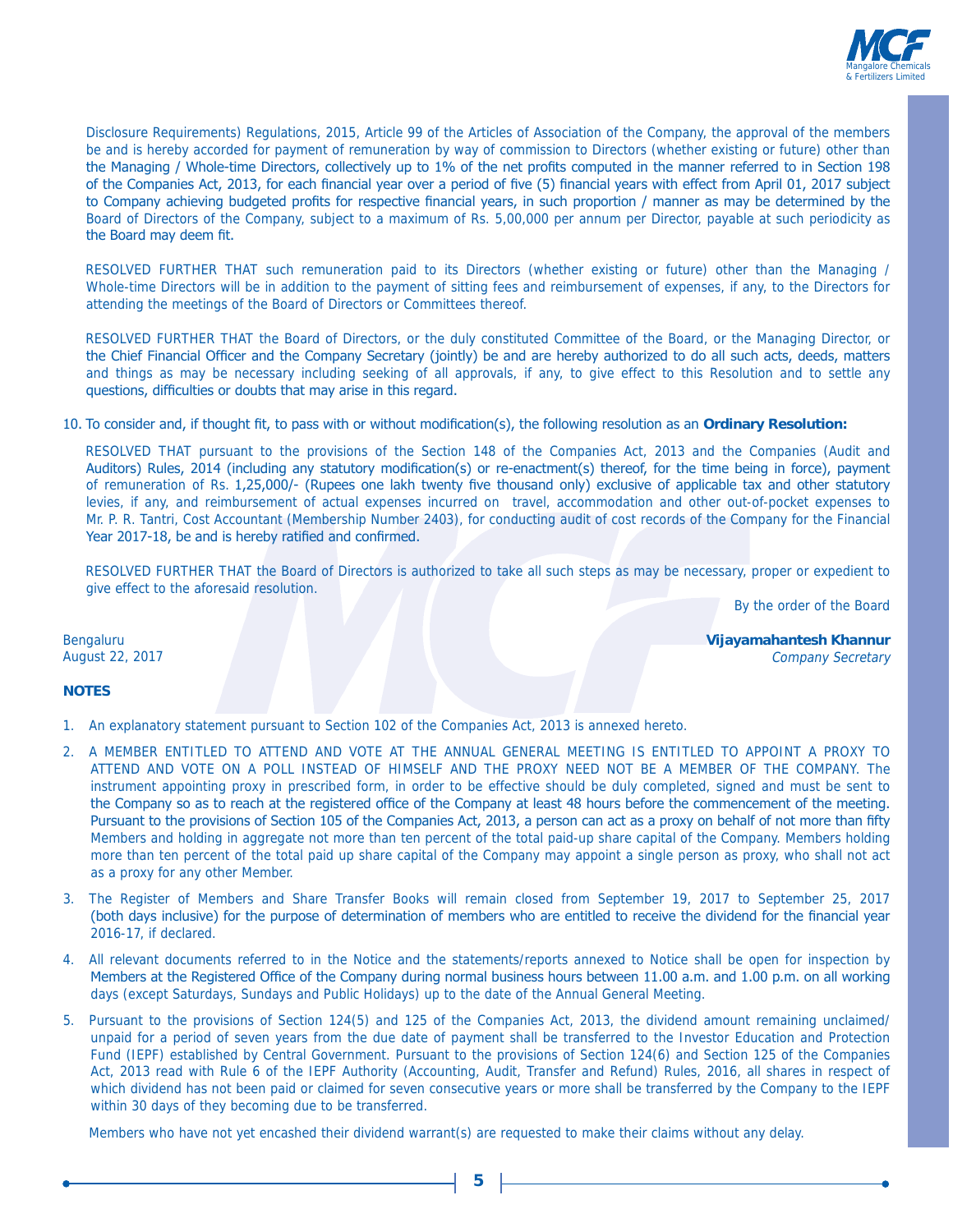

 IT MAY BE NOTED THAT THE UNCLAIMED DIVIDEND PERTAINING TO THE FINANCIAL YEAR 2009-10 IS DUE FOR TRANSFER TO THE INVESTOR EDUCATION AND PROTECTION FUND AND THE SAME CAN BE CLAIMED FROM THE COMPANY ON OR BEFORE NOVEMBER 03, 2017.

- Electronic copy of the Notice of the 50<sup>th</sup> Annual General Meeting of the Company inter alia indicating the process and manner of e-voting along with Attendance Slip and Proxy Form is being sent to all the members whose email IDs are registered with the Company/Depository Participants(s) for communication purposes unless any member has requested for a hard copy of the same. For members who have not registered their email address, physical copies of the Notice of the 50<sup>th</sup> Annual General Meeting of the Company inter alia indicating the process and manner of e-voting along with Attendance Slip and Proxy Form are being sent in the permitted mode.
- 7. Pursuant to the provisions of Section 108 of the Companies Act, 2013 read with Rule 20 of the Companies (Management and Administration) Rules, 2014, the Company is pleased to provide the members the facility to exercise their right to vote at the 50<sup>th</sup> Annual General Meeting by way of remote e-voting i.e casting votes by a member using an electronic voting system from a place other than venue of a General Meeting, and the business may be transacted through e-voting services provided by Central Depositories Services (India) Limited. The ballot or polling paper shall also be made available at the meeting and members attending the meeting who have not already casted their vote by remote e-voting shall be able to exercise their right at the meeting. Members who have casted their vote by remote e-voting prior to the meeting may also attend the meeting but shall not be entitled to cast their vote again.

 The Company has appointed Mr. Sudhindra K S, Practicing Company Secretary (Membership No. FCS 7909 and CP No. 8190), who is willing to be appointed and is, in the opinion of the Board, a duly qualified person and can scrutinize the voting and remote e-voting process in a fair and transparent manner, as a Scrutinizer. After the conclusion of the voting at the meeting, the Scrutinizer shall count votes cast at the meeting and through remote e-voting and provide a consolidated Scrutinizer's report of the total votes cast, within a period of three days from the date of conclusion of the meeting, to the Chairman or a person authorized by him in writing who shall countersign the same. The Chairman or a person authorized by him in writing shall declare the result of the voting forthwith. The results declared along with the Scrutinizer's report shall be placed on the Company's website www.mangalorechemicals.com and on the website of CDSL – www.cdslindia.com and communicated to the Stock Exchanges.

#### The instructions for shareholders voting electronically are as under:

- i. The remote e-voting period begins at 9.00 AM on September 21, 2017 and ends at 5.00 PM on September 24, 2017. The facility for remote e-voting shall forthwith be blocked at the end of the period of remote e-voting.
- ii. The cut-off date for determining the eligibility to vote by electronic means or in the General Meeting shall be September 18, 2017. Members who are holding shares on cut-off date are only eligible for remote e-voting and attending Annual General Meeting.
- iii. The shareholders should log on to the e-voting website www.evotingindia.com during the voting period
- iv. Click on "Shareholders" tab.
- Now Enter your Login ID.
	- a. For CDSL: 16 digits beneficiary ID:
	- b. For NSDL: 8 Character DP ID followed by 8 digit client ID;
	- c. Members holding shares in Physical Form should enter Folio Number registered with the Company.
- vi. Next enter the Image Verification as displayed and Click on Login.
- vii. If you are holding shares in demat form and had logged on to www.evotingindia.com and voted on an earlier voting of any company, then your existing password is to be used.
- viii. If you are a first time user follow the steps given below:

|                                                              | For Members holding shares in Demat Form and Physical Form                                                                                                                                                                                                                                                                                                                                                                                                                                                                                                                                                                           |  |  |  |  |  |  |  |  |
|--------------------------------------------------------------|--------------------------------------------------------------------------------------------------------------------------------------------------------------------------------------------------------------------------------------------------------------------------------------------------------------------------------------------------------------------------------------------------------------------------------------------------------------------------------------------------------------------------------------------------------------------------------------------------------------------------------------|--|--|--|--|--|--|--|--|
| PAN                                                          | Enter your 10 digit alpha-numeric PAN issued by Income Tax Department (Applicable for both demat shareholders as<br>well as physical shareholders)<br>Members who have not updated their PAN with the Company/Depository Participant are requested to use the first<br>two letters of their name and the last 8 digits of the sequence number in the PAN field.<br>In case the sequence number is less than 8 digits enter the applicable number of 0's before the number after the<br>first two characters of the name in CAPITAL letters. Eg. If your name is Ram with sequence number 1 then enter<br>RA00000001 in the PAN field |  |  |  |  |  |  |  |  |
| <b>Dividend Bank</b><br>Details OR<br>Date of Birth<br>(DOB) | Enter the Dividend Bank Details or Date of Birth (in dd/mm/yyyy format) as recorded in your demat account or in the<br>Company's records in order to login.<br>If both the details are not recorded with the depository or Company please enter the member id / folio number in the<br>Dividend Bank details field as mentioned in instruction (v).                                                                                                                                                                                                                                                                                  |  |  |  |  |  |  |  |  |

- ix. After entering these details appropriately, click on "SUBMIT" tab.
- x. Members holding shares in physical form will then directly reach the Company selection screen. However, members holding shares in demat form will now reach 'Password Creation' menu wherein they are required to mandatorily enter their login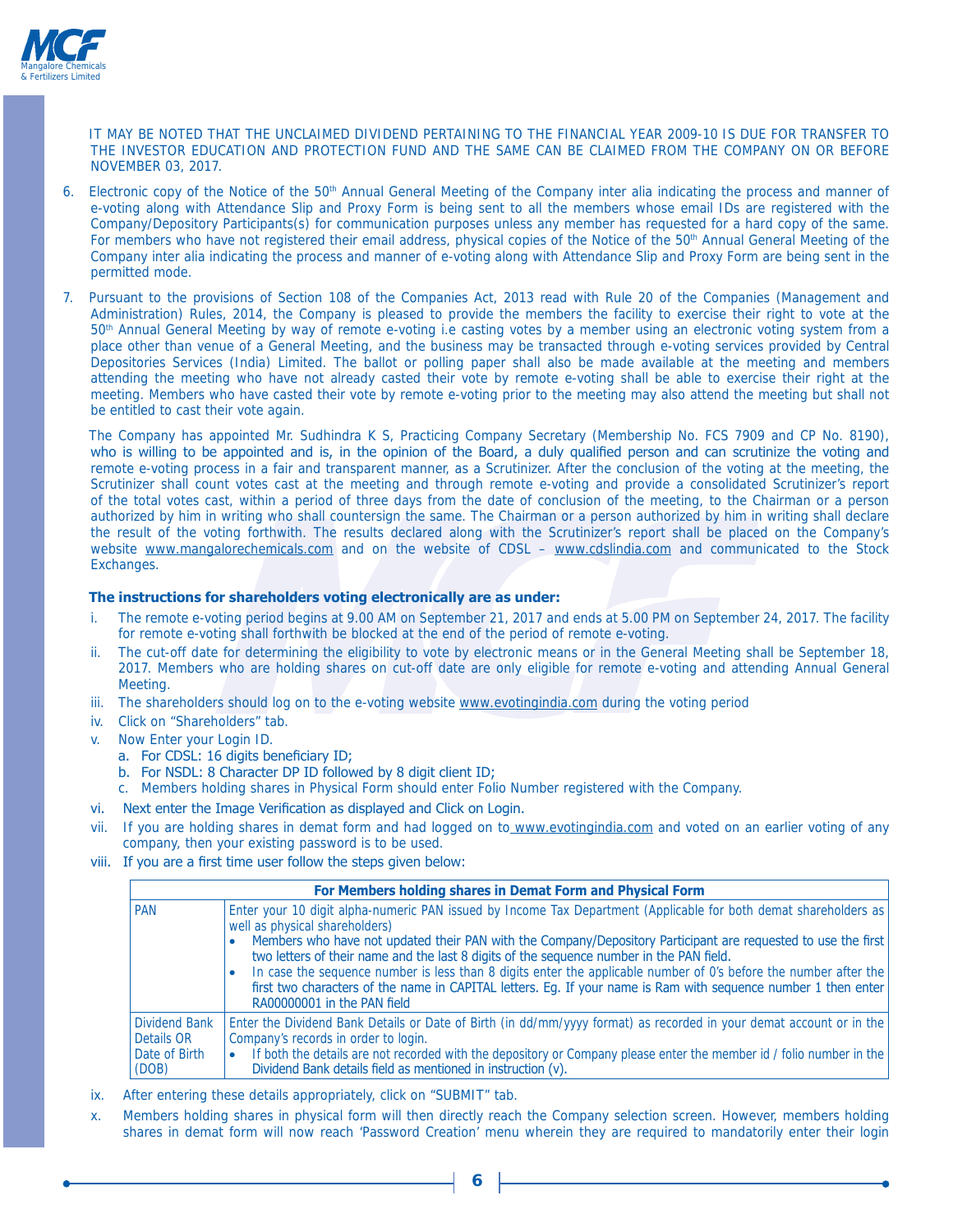

password in the new password field. Kindly note that this password is to be also used by the demat holders for voting for resolutions of any other company on which they are eligible to vote, provided that company opts for e-voting through CDSL platform. It is strongly recommended not to share your password with any other person and take utmost care to keep your password confidential.

- xi. For Members holding shares in physical form, the details can be used only for e-voting on the resolutions contained in this Notice.
- xii. Click on the EVSN of Mangalore Chemicals & Fertilizers Limited to vote.
- xiii. On the voting page, you will see "RESOLUTION DESCRIPTION" and against the same the option "YES/NO" for voting. Select the option YES or NO as desired. The option YES implies that you assent to the Resolution and option NO implies that you dissent to the Resolution.
- xiv. Click on the "RESOLUTIONS FILE LINK" if you wish to view the entire Resolution details.
- xy. After selecting the Resolution you have decided to vote on, click on "SUBMIT". A confirmation box will be displayed. If you wish to confirm your vote, click on "OK", else to change your vote, click on "CANCEL" and accordingly modify your vote.
- xvi. Once you "CONFIRM" your vote on the resolution, you will not be allowed to modify your vote.
- xvii. You can also take out print of the voting done by you by clicking on "Click here to print" option on the Voting page.
- xviii. If Demat account holder has forgotten the password then enter the Login ID and the image verification code and click on Forgot Password & enter the details as prompted by the system.
- xix. Note for Non-Individual Shareholders & Custodians:
	- Non-Individual shareholders (i.e. other than Individuals, HUF, NRI etc.) and Custodians are required to log on to www. evotingindia.com and register themselves as Corporates.
	- A scanned copy of the Registration Form bearing the stamp and sign of the entity should be emailed to helpdesk.evoting@ cdslindia.com.
	- . After receiving the login details they have to create a user who would be able to link the account(s) which they wish to vote on.
	- The list of accounts should be mailed to helpdesk.evoting@cdslindia.com and on approval of the accounts they would be able to cast their vote.
	- . A scanned copy of the Board Resolution and Power of Attorney (POA) which they have issued in favour of the Custodian, if any, should be uploaded in PDF format in the system for the scrutinizer to verify the same.
- xx. Shareholders can also cast their vote using CDSL's mobile app m-Voting available for android based mobiles. The m-Voting app can be downloaded from Google Play Store. Please follow the instructions as prompted by the mobile app by voting on your mobile.
- xxi. In case you have any queries or issues regarding e-voting, you may refer the Frequently Asked Questions ("FAQs") and e-voting manual available at www.evotingindia.com under help section or write an email to helpdesk.evoting@cdslindia.com.
- 8. Members / Proxy holders are requested to produce the enclosed attendance slip duly completed and signed at the entrance of the meeting venue.
- 9. The Register of Directors and Key Managerial Personnel and their shareholding, maintained under Section 170 of the Companies Act, 2013, will be available for inspection by the members at the Annual General Meeting.
- 10. The Register of Contracts, maintained under Section 189 of the Companies Act, 2013, will be available for inspection by the members at the Annual General Meeting.
- 11. Members should address all correspondence to the Company's Registrar and Share Transfer Agent at the following address quoting their Registered Folio Number or Demat Account Number & Depository Participant (DP) ID Number.

 Cameo Corporate Services Limited Subramanian Building, No.1, Club House Road, Chennai-600 002 Phone: 91-44-2846 0390 to 94 Fax : 91-44-2846 0129 E-mail: investor@cameoindia.com

- 12. The equity shares of the Company are mandated by Securities and Exchange Board of India for compulsory trading in demat form by all investors. The Company's shares have been admitted into both the depositories viz. National Securities Depository Limited [NSDL] and Central Depository Services (India) Limited [CDSL]. The ISIN allotted to the Company's equity shares is INE558B01017.
- 13. Members holding shares in physical form are requested to notify any change in their addresses, mandates/bank details immediately to the Company's Registrar and Share Transfer Agent, Cameo Corporate Services Limited, Chennai. Such members are requested to dematerialize their physical shares into electronic form by sending a demat request to their concerned depository participants.
- 14. Members holding shares in electronic mode are requested to intimate all changes pertaining to their bank details to their Depository Participant in order to arrange the dividend payment by NECS/ECS or through warrant by printing the bank details, as the case may be.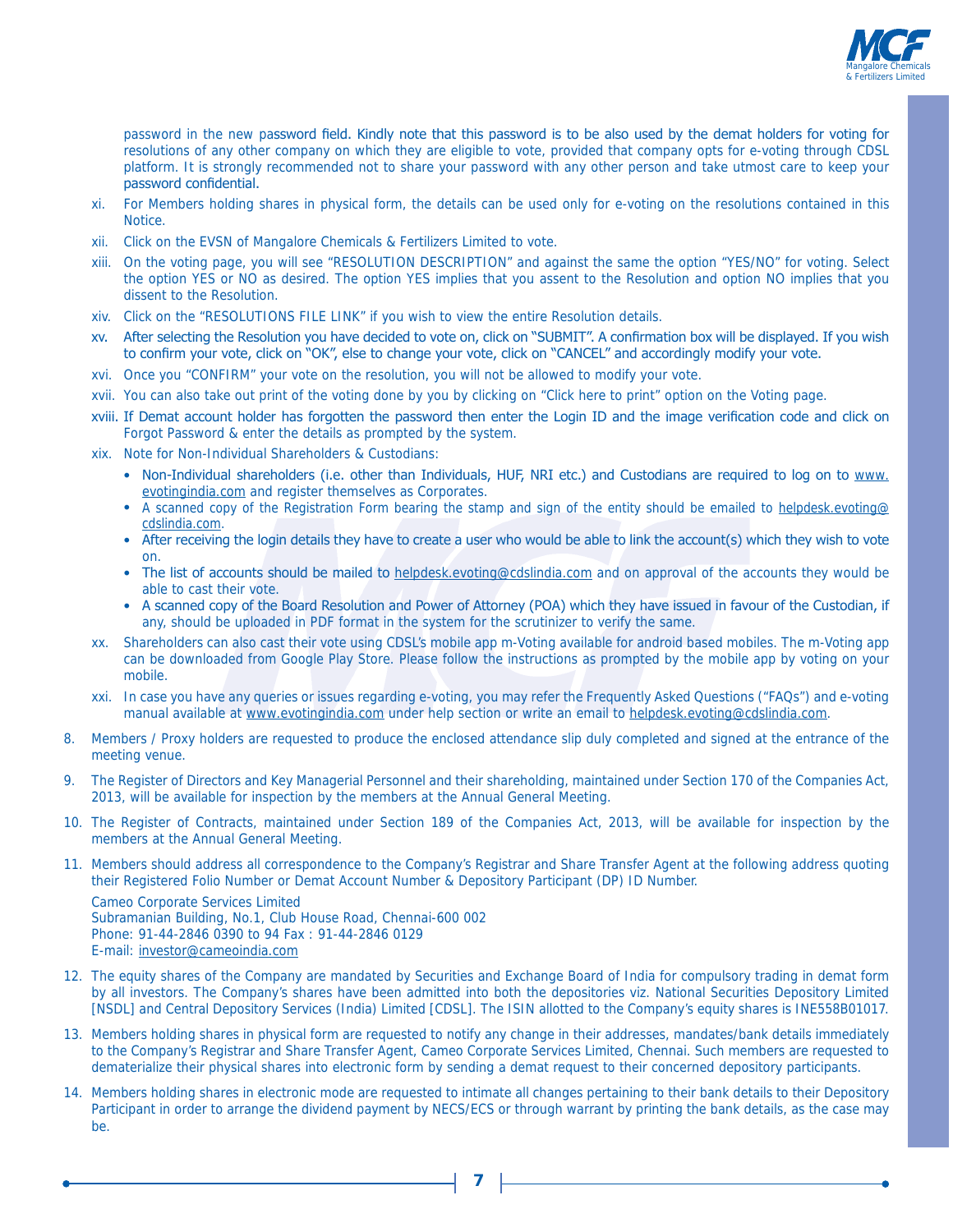

#### **EXPLANATORY STATEMENT (Pursuant to Section 102 of the Companies Act, 2013)**

#### **Item No. 4**

Though not mandatory, this statement is provided for reference.

M/s. K. P. Rao & Co, Chartered Accountants (FRN 003135S) were first appointed as auditors at Company's 36<sup>th</sup> Annual General Meeting held on September 22, 2003. Currently, they are holding office up to the conclusion of the 50<sup>th</sup> Annual General Meeting. Since M/s. K. P. Rao & Co has completed maximum number of consecutive years for which they were eligible to be re-appointed in the Company, including transitional period of 3 years, M/s. K. P. Rao & Co shall not be eligible for re-appointment at the conclusion of 50th Annual General Meeting as Statutory Auditor as per Section 139(2) of the Companies Act, 2013 ('the Act').

Accordingly, as per the said requirements of the Act, M/s. S. R. Batliboi & Co. LLP, Chartered Accountants (Firm Registration No. 301003E/ E300005), are proposed to be appointed as auditors for a period of 5 years, from the conclusion of  $50<sup>th</sup>$  Annual General Meeting till the conclusion of the 55<sup>th</sup> Annual General Meeting, subject to ratification by members at every Annual General Meeting, as may be applicable. M/s. S. R. Batliboi & Co. LLP, Chartered Accountants, have consented to the said appointment and confirmed that their appointment, if made, would be within the limits specified under Section 141(3)(g) of the Act. They have further confirmed that they are not disqualified to be appointed as statutory auditors in terms of the provisions of the proviso to Section 139(1), 141(2) and 141(3) of the Act and the provisions of the Companies (Audit and Auditors) Rules, 2014.

None of the Directors / Key Managerial Personnel of the Company / their relatives are, in any way, concerned or interested, financially or otherwise in this matter. Accordingly, the consent of the members is sought by an Ordinary Resolution for the Item No. 4 of the Notice.

#### **Item No. 5**

The Board of Directors at its meeting held on July 29, 2017 appointed Mr. Sunil Sethy as an Additional Director of the Company and his tenure expires at this Annual General Meeting. A notice along with the deposit of Rs. 1,00,000/-has been received in writing by a member under Section 160 of the Companies Act, 2013 proposing appointment of Mr. Sunil Sethy as a Director of the Company at this Annual General Meeting, who shall be liable to retire by rotation. The Nomination & Remuneration Committee has recommended appointment of Mr. Sunil Sethy as Director at its meeting held on July 29, 2017.

Mr. Sunil Sethy is interested in the Resolution set out at Item No. 5 of the Notice in regard to his appointment. The relatives of Mr. Sunil Sethy may be deemed to be interested in the Resolution set out at Item No. 5 of the Notice, to the extent of their shareholding interest, if any, in the Company.

Save and except the above, none of the other Directors / Key Managerial Personnel of the Company and their relatives are, in any way, concerned or interested, financially or otherwise, in the above appointments. The Board accordingly places the Ordinary Resolution set out at Item No. 5 of the Notice for approval of the members.

#### **Item No. 6**

The Board of Directors at its meeting held on July 29, 2017 appointed Mrs. Rita Menon as an Additional Director of the Company in the category of Independent Directors and her tenure expires at this Annual General Meeting. A notice along with the deposit of Rs. 1,00,000/-has been received in writing by a member under Section 160 of the Companies Act, 2013 proposing appointment of Mrs. Rita Menon as an Independent Director of the Company at this Annual General Meeting for a period of three (3) years with effect from July 29, 2017 to July 28, 2020. The Nomination & Remuneration Committee, at its meeting held on July 29, 2017, has recommended appointment of Mrs. Rita Menon as Director for a period of three (3) years from July 29, 2017 to July 28, 2020.

Mrs. Rita Menon is interested in the Resolution set out at Item No. 6 of the Notice in regard to her appointment. The relatives of Mrs. Rita Menon may be deemed to be interested in the Resolution set out at Item No. 6 of the Notice, to the extent of their shareholding interest, if any, in the Company.

Save and except the above, none of the other Directors / Key Managerial Personnel of the Company and their relatives are, in any way, concerned or interested, financially or otherwise, in the above appointments. The Board accordingly places the Ordinary Resolution set out at Item No. 6 of the Notice for approval of the members.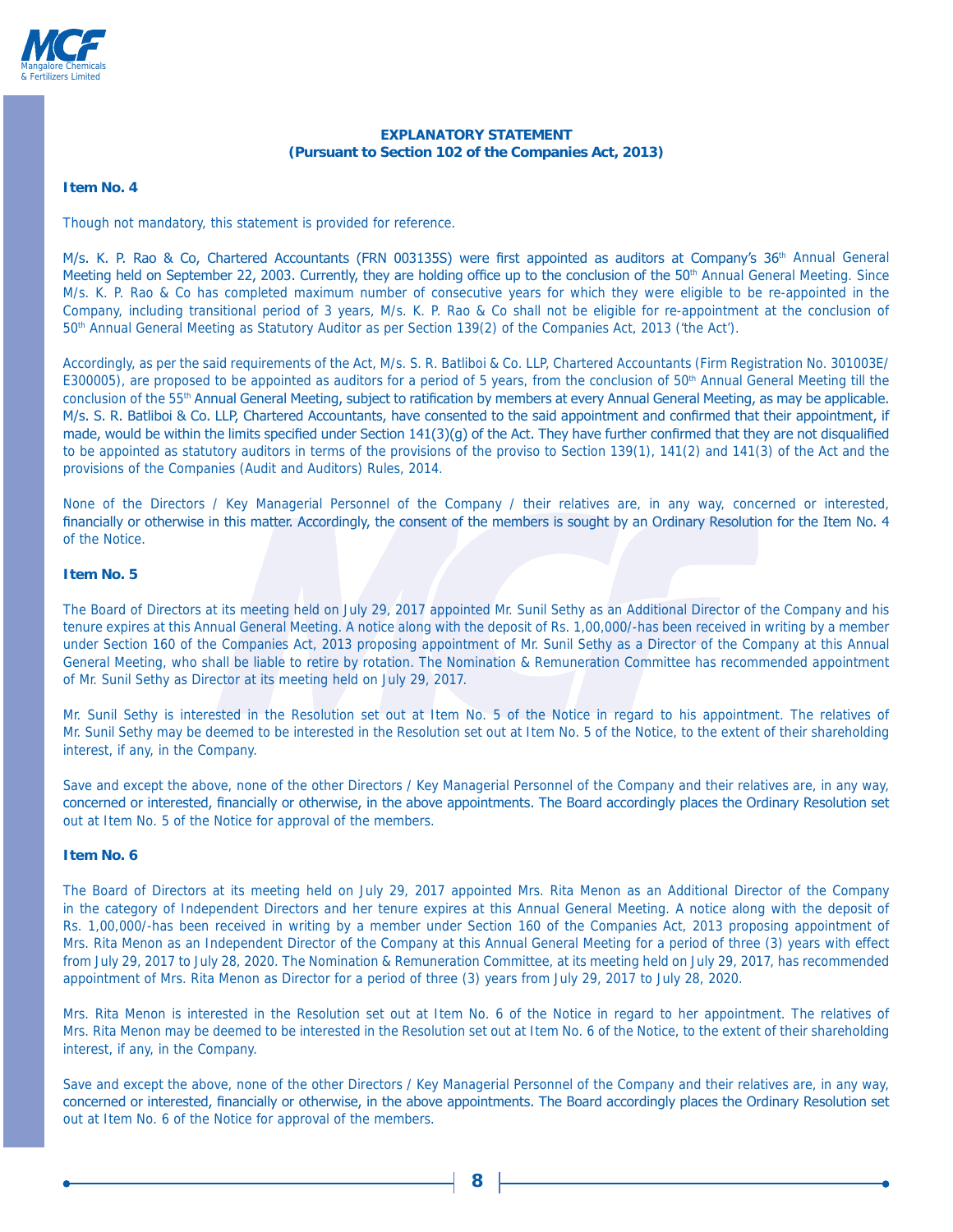

#### **Item No. 7**

The shareholders at the Annual General Meeting of the Company held on September 27, 2016 had approved appointment of Mr. N. Suresh Krishnan as Managing Director for a period of five years with effect from January 01, 2016 on the following terms.

- a. Salary: The Company shall not pay any salary, commission or remuneration to Mr. N. Suresh Krishnan, Managing Director from the date of his appointment, until further recommendations of the Nomination and Remuneration Committee and approval of the Board of Directors.
- b. Other benefits: as applicable to Senior Executives of the Company.
- c. Termination: By giving the other party, six months' notice

It is proposed to pay consolidated salary of Rs. 8,00,000 per month to Mr. N. Suresh Krishnan, Managing Director, with such annual increments, not exceeding the limits mentioned in Para (A) of Section II of Part II of Schedule V, as may be determined by the Nomination and Remuneration Committee and / or the Board of Directors for a period of three (3) years with effect from April 01, 2017 to March 31, 2020. The other terms and conditions as approved by the members at the Annual General Meeting held on September 27, 2016 would remain unchanged.

The remuneration is approved by the Board of Directors and the Nomination and Remuneration Committee at their meetings held on May 17, 2017 and May 18, 2017 respectively. The Company has not made any default in repayment of any of its debts or debentures or interest payable thereon for a continuous period of thirty days in the preceding financial year before the date of appointment.

The Company may or may not have adequate profits during April 01, 2017 to March 31, 2020 for payment of remuneration as per the details mentioned in the resolution above. Thus, it is proposed to seek approval of the shareholders by way of an Ordinary Resolution in accordance with first proviso to Para A of Section II of the Part II of Schedule V as per the details mentioned in the Resolution above, without the approval of the Central Government.

#### **Other information as required under Section II of Part II of Schedule V.**

- I. General Information:
	- (1) Nature of industry: Manufacture of fertilizer and other plant nutrient products
	- (2) Commencement of commercial production: 1976
	- (3) Financial performance based on given indicators:

|                    |         | (Rs. in Crore) |
|--------------------|---------|----------------|
| <b>Particulars</b> | 2016-17 | 2015-16        |
| <b>Sales</b>       | 2511.86 | 2988.35        |
| <b>FRITDA</b>      | 183.61  | 115.66         |

- (4) Foreign investments or collaborations, if any: None
- II. Information about the appointee:
	- (1) Background details: Mr. N. Suresh Krishnan has been appointed as Managing Director of the Company with effect from Jan 01, 2016. He is also Managing Director of Zuari Global Limited with effect from April 01, 2015. With 27 years of corporate experience in fertilizer, energy and cement sectors, Mr. Krishnan has been associated with Adventz Group for over 2 decades and has been widely acknowledged for his dynamic leadership, vision and commitment. Before taking over as Managing Director of Zuari Global Limited, he was Managing Director of Zuari Agro Chemicals Limited since March 2012.
	- (2) Past remuneration: Mr. N. Suresh Krishnan is Managing Director of Zuari Global Limited. His remuneration for the FY 2015-16 from Zuari Global Limited was Rs. 2.40 crores (approx).
	- (3) Recognition or awards: Mr. N. Suresh Krishnan is an alumnus of BITS (Pilani). He is also on the Boards of several Adventz group companies and joint ventures.
	- (4) Job profile and his suitability: His functional experience spans corporate finance, corporate strategy, projects planning, operations and business development. Over the years, he has been instrumental in financing of large Greenfield projects in domestic and international markets, forging and managing joint ventures and acquisitions and in executing turnaround strategies alongside day-to-day operations in the manufacturing sector.
	- (5) Remuneration proposed: As disclosed above.
	- (6) Comparative remuneration profile with respect to industry, size of the Company, profile of the position and person: The proposed remuneration is fully justifiable and comparable as prevalent in the industry keeping in view the profile and the position of Managing Director. Directors with similar profile and position in companies of similar size in the industry are paid similar remuneration.
	- (7) Pecuniary relationship directly or indirectly with the Company, or relationship with the managerial personnel: None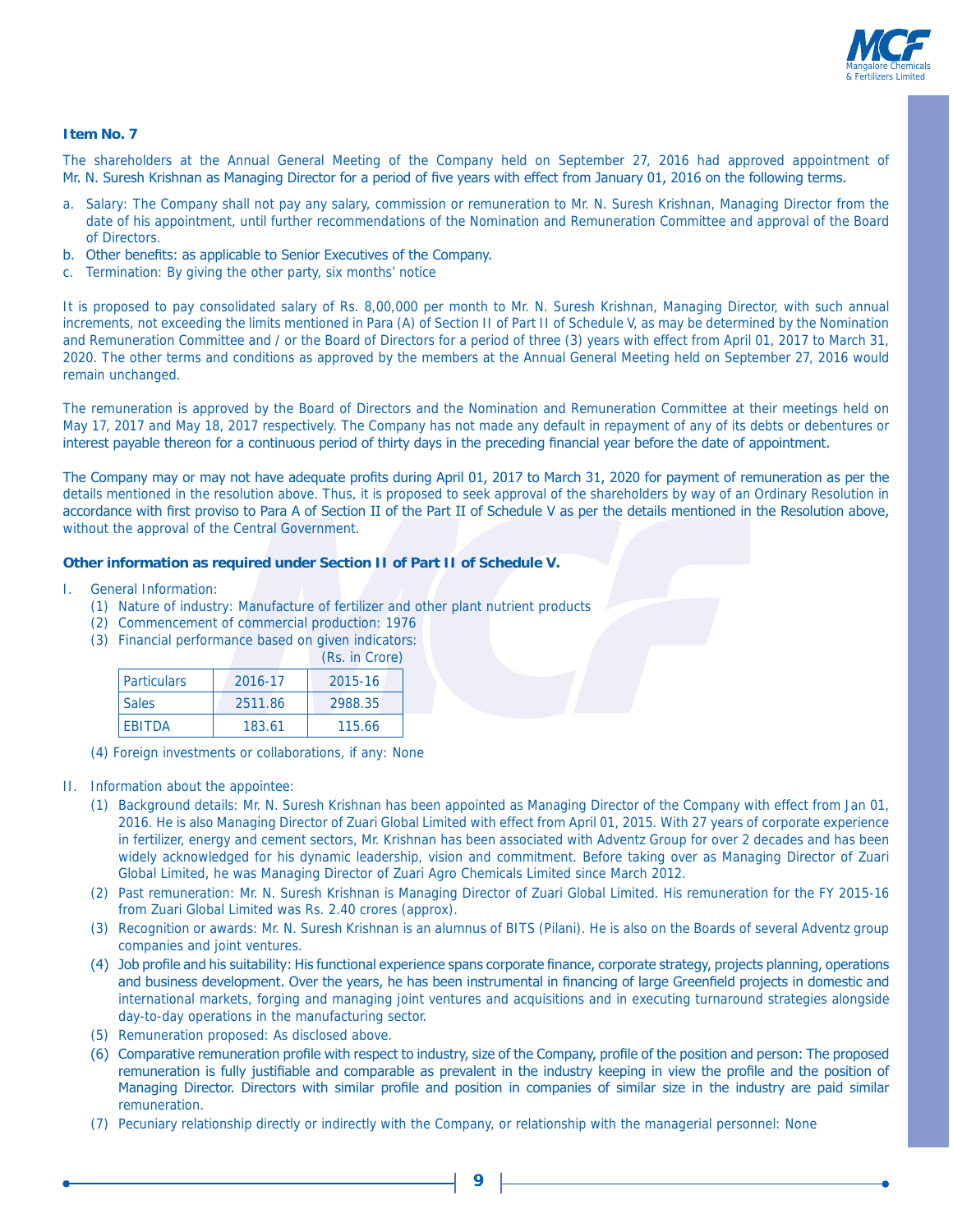

#### III. Other information:

The reasons for the lower or inadeguate profits, steps taken for improvement and future outlook are provided as part of Board of Directors' report and Management Discussion and Analysis attached to Board of Directors' report.

#### IV. Other Disclosures:

The other required disclosures are made in the Corporate Governance Report attached to the Board of Directors' report.

 Mr. N. Suresh Krishnan is interested in the resolution set out at Item No.7 of the Notice. The relatives of Mr. N. Suresh Krishnan may be deemed to be interested in the Resolution set out at Item No. 7 of the Notice, to the extent of their shareholding interest, if any, in the Company.

 Save and except the above, none of the other Directors / Key Managerial Personnel of the Company and their relatives are, in any way, concerned or interested, financially or otherwise, in the above appointment. The Board accordingly places the Ordinary Resolution set out at Item No. 7 of the Notice for approval of the members.

#### **Item No. 8**

Based on the recommendation of the Nomination and Remuneration Committee, the Board of Directors at its meeting held on July 29, 2017 appointed Mr. K. Prabhakar Rao as Director–Works for a further period of three (3) years from August 01, 2017 up to July 31, 2020 on the following terms.

- a. Basic Salary: The Basis Salary shall be in the range of Rs. 2,15,000 per month to Rs. 4,00,000 per month. The annual increments will be decided by the Board of Directors and/or the Nomination and Remuneration Committee and will be based on merit after taking into account other relevant factors.
- b. Flexi Pay and Variable Pay: The Flexi Pay and Variable Pay shall be according to the applicable policies / schemes of the Company from time to time during his tenure, as may be decided by the Board of Directors and/or the Nomination and Remuneration Committee.
- c. Retirement Benefits & Other Perquisites: As per the rules of the Company as applicable to Senior Executives of the Company, subject to the relevant provisions of the Companies Act, 2013.
- d. Termination: By giving the other party, six months' notice

Any variation in the remuneration shall be as per the Resolution set out at Item No. 8 of the Notice. The remuneration is approved by the Board of Directors and the Nomination & Remuneration Committee at their respective meetings held on July 29, 2017. The Company has not made any default in repayment of any of its debts or debentures or interest payable thereon for a continuous period of thirty days in the preceding financial year before the date of appointment.

The Company may or may not have adequate profits during the tenure of Mr. K. Prabhakar Rao for payment of remuneration as per the details mentioned in the Resolution above. Thus, it is proposed to seek approval of the shareholders by way of an Ordinary Resolution in accordance with first proviso to Para A of Section II of the Part II of Schedule V as per the details mentioned in the Resolution above, without the approval of the Central Government.

Other information as required under Section II of Part II of Schedule V.

- I. General Information:
	- (1) Nature of industry: Manufacture of fertilizer and other plant nutrient products
	- (2) Commencement of commercial production: 1976
	- (3) Financial performance based on given indicators: (Rs. in Crore)

|                                  |         | $(1)$ , $11 \cup 100$ |
|----------------------------------|---------|-----------------------|
| <i><u><b>Particulars</b></u></i> | 2016-17 | 2015-16               |
| <b>Sales</b>                     | 2511.86 | 2988.35               |
| <b>FRITDA</b>                    | 183.61  | 115.66                |

- (4) Foreign investments or collaborations, if any: None
- II. Information about the appointee:
	- (1) Background details: Mr. K Prabhakar Rao is working with the Company over a period of 40 years and has held various managerial positions before designating as Director – Works.
	- (2) Past remuneration: Rs. 86.85 lakhs during 2016-17.
	- (3) Recognition or awards: None.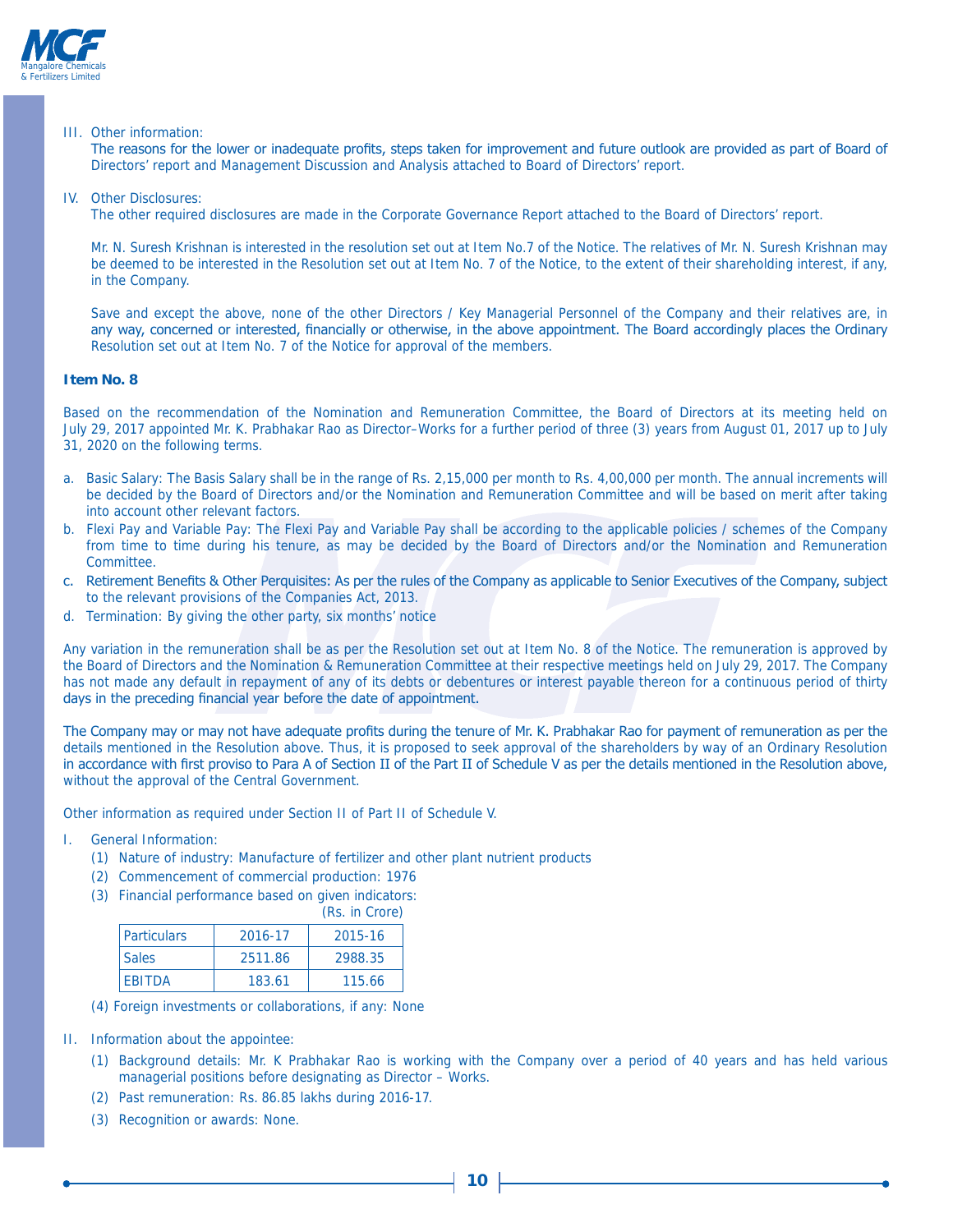

- (4) Job profile and his suitability: The position is of Director Works and designated as Principal Employer is heading all the operations of the Plant.
- (5) Remuneration proposed: As disclosed above.
- (6) Comparative remuneration profile with respect to industry, size of the Company, profile of the position and person: The proposed remuneration is fully justifiable and comparable as prevalent in the industry keeping in view the profile and the position. Directors with similar profile and position in companies of similar size in the industry are paid similar remuneration.
- (7) Pecuniary relationship directly or indirectly with the Company, or relationship with the managerial personnel: None

#### III. Other information:

The reasons for the lower or inadequate profits, steps taken for improvement and future outlook are provided as part of Board of Directors' report and Management Discussion and Analysis attached to Board of Directors' report.

#### IV. Other Disclosures:

The other required disclosures are made in the Corporate Governance Report attached to the Board of Directors' report.

 Mr. K. Prabhakar Rao is interested in the resolution set out at Item No. 8 of the Notice. The relatives of Mr. K. Prabhakar Rao may be deemed to be interested in the Resolution set out at Item No. 8 of the Notice, to the extent of their shareholding interest, if any, in the Company.

 Save and except the above, none of the other Directors / Key Managerial Personnel of the Company and their relatives are, in any way, concerned or interested, financially or otherwise, in the above appointment. The Board accordingly places the Ordinary Resolution set out at Item No. 8 of the Notice for approval of the members.

#### **Item No. 9**

The Non-Executive Directors are paid sitting fees for attending the Board and Committee meetings and reimbursement of expenses incurred for attending the meetings of the Board or its Committees. With the constitution of various Committees of the Board, the increasing demand for the independent and professional Directors on various matters relating to the Company and the ever changing regulatory environment, it is advisable to appropriately compensate, attract and retain professionals on the Board. In order to remunerate the Non-Executive Directors (whether existing or future) for rendering their services to the Company, it is proposed to pay remuneration by way of commission to the Directors (whether existing or future) other than the Managing / Whole-time Directors, collectively up to 1% of the net profits computed in the manner referred to in Section 198 of the Companies Act, 2013, for each financial year over a period of five (5) financial years with effect from April 01, 2017 subject to the Company achieving budgeted profits for the respective financial years, in such proportion/ manner as may be determined by the Board of Directors of the Company, subject to a maximum of Rs. 5,00,000 per annum per Director, payable at such periodicity as the Board may deem fit. The above remuneration will be in addition to the sitting fees and reimbursement of expenses, if any, for attending the meetings of the Board of Directors or Committees thereof.

Accordingly, approval of the Shareholders is sought by way of an Ordinary Resolution for payment of remuneration by way of commission to the Directors of the Company other than the Managing / Whole-time Directors. The Board recommends the Ordinary Resolution set out under Item No. 9 of the Notice for approval by the members.

The Managing Director, Whole-time Directors and Key Managerial Personnel of the Company and their relatives are not concerned or interested, financially or otherwise, in the Resolution set out at Item No. 9 of the Notice. Directors other than the Managing / Whole-time Directors of the Company and their relatives may be deemed to be concerned or interested in the Resolution set out at Item No. 9 of the Notice to the extent of their shareholding interest, if any, in the Company.

#### **Item No. 10**

In accordance with the provisions of Section 148 of the Companies Act, 2013, and Rule 14 of the Companies (Audit and Auditors) Rules, 2014, the Board of Directors have approved the appointment of Mr. P R Tantri, Cost Accountant (Membership Number 2403), as Cost Auditor of the Company for the financial year 2017-18 on a remuneration of Rs. 1,25,000/- (Rupees one lakh twenty five thousand only) exclusive of applicable taxes and other statutory levies, if any, and reimbursement of actual expenses incurred on travel, accommodation and other out-of-pocket expenses.

Accordingly, consent of members is sought by an Ordinary Resolution for the remuneration payable to the Cost Auditor for the financial year 2017-18.

None of the Directors / Key Managerial Personnel of the Company / their relatives are, in any way, concerned or interested, financially or otherwise in this matter.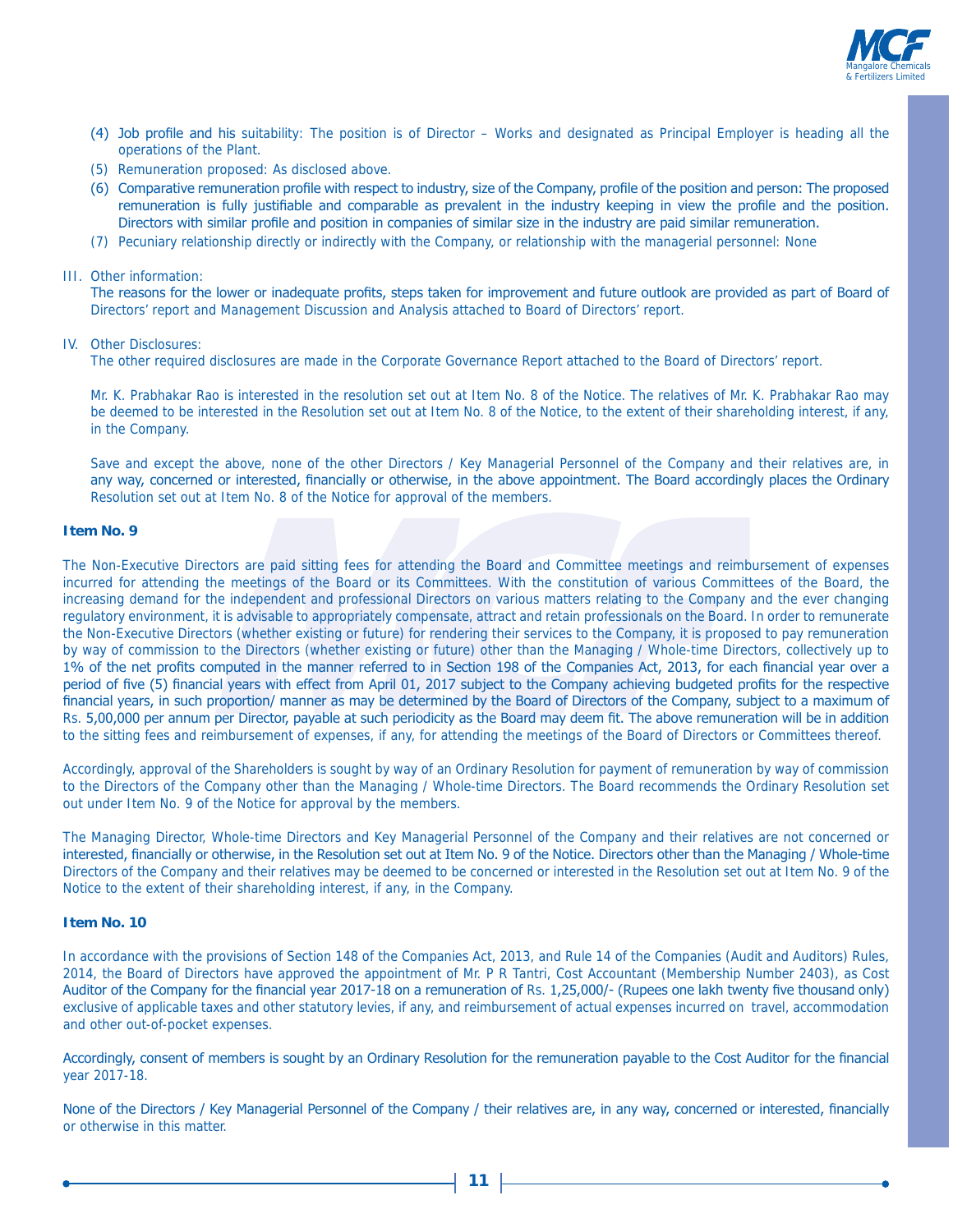

#### Additional information pursuant to Regulation 36(3) of SEBI (Listing Obligations and Disclosure Requirements) Regulations, 2015 - Details of the Directors' seeking appointment/reappointment.

| <b>Name of the Director</b>                                   |                                                                                              | <b>Akshay Poddar</b>                                                                                                                                                                  | <b>Sunil Sethy</b>                                                                                                                                                                                                                                                                                                                               |                                                                                                                                                                                                                                                                                                                                                                                                                    |                                                                                               | <b>Rita Menon</b>                                                                                                                                                                                                             | <b>K. Prabhakar Rao</b>                                                                     |                                                                                                                                                                                                                                                                                                                                                                                                                                                                                            |  |  |
|---------------------------------------------------------------|----------------------------------------------------------------------------------------------|---------------------------------------------------------------------------------------------------------------------------------------------------------------------------------------|--------------------------------------------------------------------------------------------------------------------------------------------------------------------------------------------------------------------------------------------------------------------------------------------------------------------------------------------------|--------------------------------------------------------------------------------------------------------------------------------------------------------------------------------------------------------------------------------------------------------------------------------------------------------------------------------------------------------------------------------------------------------------------|-----------------------------------------------------------------------------------------------|-------------------------------------------------------------------------------------------------------------------------------------------------------------------------------------------------------------------------------|---------------------------------------------------------------------------------------------|--------------------------------------------------------------------------------------------------------------------------------------------------------------------------------------------------------------------------------------------------------------------------------------------------------------------------------------------------------------------------------------------------------------------------------------------------------------------------------------------|--|--|
| Date of Birth                                                 | July 20, 1976                                                                                |                                                                                                                                                                                       | March 27, 1951                                                                                                                                                                                                                                                                                                                                   |                                                                                                                                                                                                                                                                                                                                                                                                                    | December 25, 1951                                                                             |                                                                                                                                                                                                                               | July 2, 1955                                                                                |                                                                                                                                                                                                                                                                                                                                                                                                                                                                                            |  |  |
| Qualification                                                 | <b>Master</b><br>οf<br>London Business School.                                               | <b>Science</b><br>Leadership & Strategy from<br>Honors in Accounting and<br>Finance from London School<br>of Economics and Political<br>Science, University of London.                | in   Mr. Sunil Sethy is a Fellow   M A (Economics) from Delhi   B.E (Chemicals).<br>India (1974).                                                                                                                                                                                                                                                | Member of the Institute of<br>Chartered Accountants of                                                                                                                                                                                                                                                                                                                                                             | School of Economics.<br>batch.                                                                | Retired IAS officer of 1975                                                                                                                                                                                                   |                                                                                             |                                                                                                                                                                                                                                                                                                                                                                                                                                                                                            |  |  |
| relationship<br>Inter-se<br>with Directors of the<br>Company  | <b>None</b>                                                                                  |                                                                                                                                                                                       | <b>None</b>                                                                                                                                                                                                                                                                                                                                      |                                                                                                                                                                                                                                                                                                                                                                                                                    | <b>None</b>                                                                                   |                                                                                                                                                                                                                               | <b>None</b>                                                                                 |                                                                                                                                                                                                                                                                                                                                                                                                                                                                                            |  |  |
| Expertise in Functional Over 16 years of track record<br>area | businesses in<br>inputs, heaving engineering,<br>sugar, consumer products,<br>furniture etc. | of promoting and managing<br>diversified<br>industries like fertilizers, agri-<br>real estate, investments and                                                                        | He is a Finance professional In her career as IAS officer Mr. Prabhakar Rao, has been<br>position as Vice Chairman &<br>MD in Binani Industries Ltd,<br>Everest Ltd, Controller of<br>in many other companies.                                                                                                                                   | having 40 years of experience<br>in different companies out<br>of which 29 years in Finance<br>discipline and 11 years as MD<br>/ CEO. He was holding the<br>Finance Head / MD in Chambal<br>Fertilizers & Chemicals Ltd,<br>Director (Finance) in Eternit<br>Finance in PSI Data Systems<br>Ltd. He was Director in<br>Paradeep Phosphates Limited<br>and Simon India Limited. He<br>has held important positions | sector undertakings like BEL,<br>GRSEL, Goa Shipyard Ltd,<br>Mazagaon Dock Ltd, SIDBI<br>etc. | positions like CMD of ITPO,<br>Chairperson of TNTPO &<br>KTPO, Joint Secretary to<br>Secretary Positions at various<br>Central Ministries, MD of UP<br><b>Finance Corporation, Director</b><br>at various central and private | she has worked in various working with the Company<br>maintenance,<br>Mangaluru.<br>various | since 1978 and has handled<br>various responsibilities in<br>the Company. As Director<br>- Works, he is presently<br>responsible for production,<br>quality<br>control, technical services,<br>projects, safety and logistics<br>at the Company's plant in<br>Mr. Rao has widely travelled<br>and participated in many<br>National and International<br>symposiums. He has attended<br>Management<br>Development Programs in<br>premier Institutions such as<br>IIM Bengaluru & Ahmedabad. |  |  |
| <b>Public Companies</b>                                       | Commerce,<br>οf<br><b>Texmaco</b><br>Lionel India Limited.                                   | Edwards Ltd, Indian Chamber<br>Kolkata,<br>Infrastructure<br>& Holdings Limited, YPO,<br>Kolkata, Texmaco Rail &<br>Engineering Limited, Zuari Limited.<br>Agro Chemicals Limited and | Directorships in other Director in Adventz Securities   Director in Zuari Infraworld   Micromax Informatics Limited  <br>Enterprises Limited, Lionel India Ltd, Zuari Speciality<br>Fertilizers Limited and Quick<br>Heal Technologies Limited.<br>Managing<br><b>Director</b><br>in.<br>Paradeep Phosphates Limited<br>and Zuari Agro Chemicals |                                                                                                                                                                                                                                                                                                                                                                                                                    |                                                                                               |                                                                                                                                                                                                                               | <b>Nil</b>                                                                                  |                                                                                                                                                                                                                                                                                                                                                                                                                                                                                            |  |  |
| Membership /<br>Chairmanship<br>in other Public<br>Companies  | Chairman                                                                                     | <b>Member</b>                                                                                                                                                                         | Chairman                                                                                                                                                                                                                                                                                                                                         | <b>Member</b>                                                                                                                                                                                                                                                                                                                                                                                                      | Chairman                                                                                      | <b>Member</b>                                                                                                                                                                                                                 | Chairman                                                                                    | <b>Member</b>                                                                                                                                                                                                                                                                                                                                                                                                                                                                              |  |  |
| <b>Audit Committee</b>                                        | <b>Nil</b>                                                                                   | <b>Nil</b>                                                                                                                                                                            | $\overline{2}$                                                                                                                                                                                                                                                                                                                                   | <b>Nil</b>                                                                                                                                                                                                                                                                                                                                                                                                         | <b>Nil</b>                                                                                    | <b>Nil</b>                                                                                                                                                                                                                    | <b>Nil</b>                                                                                  | <b>Nil</b>                                                                                                                                                                                                                                                                                                                                                                                                                                                                                 |  |  |
| Stakeholders'                                                 | $\mathbf{1}$                                                                                 | 2                                                                                                                                                                                     | Nil                                                                                                                                                                                                                                                                                                                                              | <b>Nil</b>                                                                                                                                                                                                                                                                                                                                                                                                         | <b>Nil</b>                                                                                    | <b>Nil</b>                                                                                                                                                                                                                    | <b>Nil</b>                                                                                  | <b>Nil</b>                                                                                                                                                                                                                                                                                                                                                                                                                                                                                 |  |  |
| <b>Relationship Committee</b>                                 |                                                                                              |                                                                                                                                                                                       |                                                                                                                                                                                                                                                                                                                                                  |                                                                                                                                                                                                                                                                                                                                                                                                                    |                                                                                               |                                                                                                                                                                                                                               |                                                                                             |                                                                                                                                                                                                                                                                                                                                                                                                                                                                                            |  |  |
| Shareholding in the<br>Company                                |                                                                                              | <b>NIL</b>                                                                                                                                                                            | <b>NIL</b>                                                                                                                                                                                                                                                                                                                                       |                                                                                                                                                                                                                                                                                                                                                                                                                    |                                                                                               | <b>NIL</b>                                                                                                                                                                                                                    |                                                                                             | <b>NIL</b>                                                                                                                                                                                                                                                                                                                                                                                                                                                                                 |  |  |

By the order of the Board

۰

Bengaluru **Vijayamahantesh Khannur Vijayamahantesh Khannur Vijayamahantesh Khannur** *Company Secretary* **Company Secretary** 

<u> 1989 - Johann Barn, mars ann an t-</u>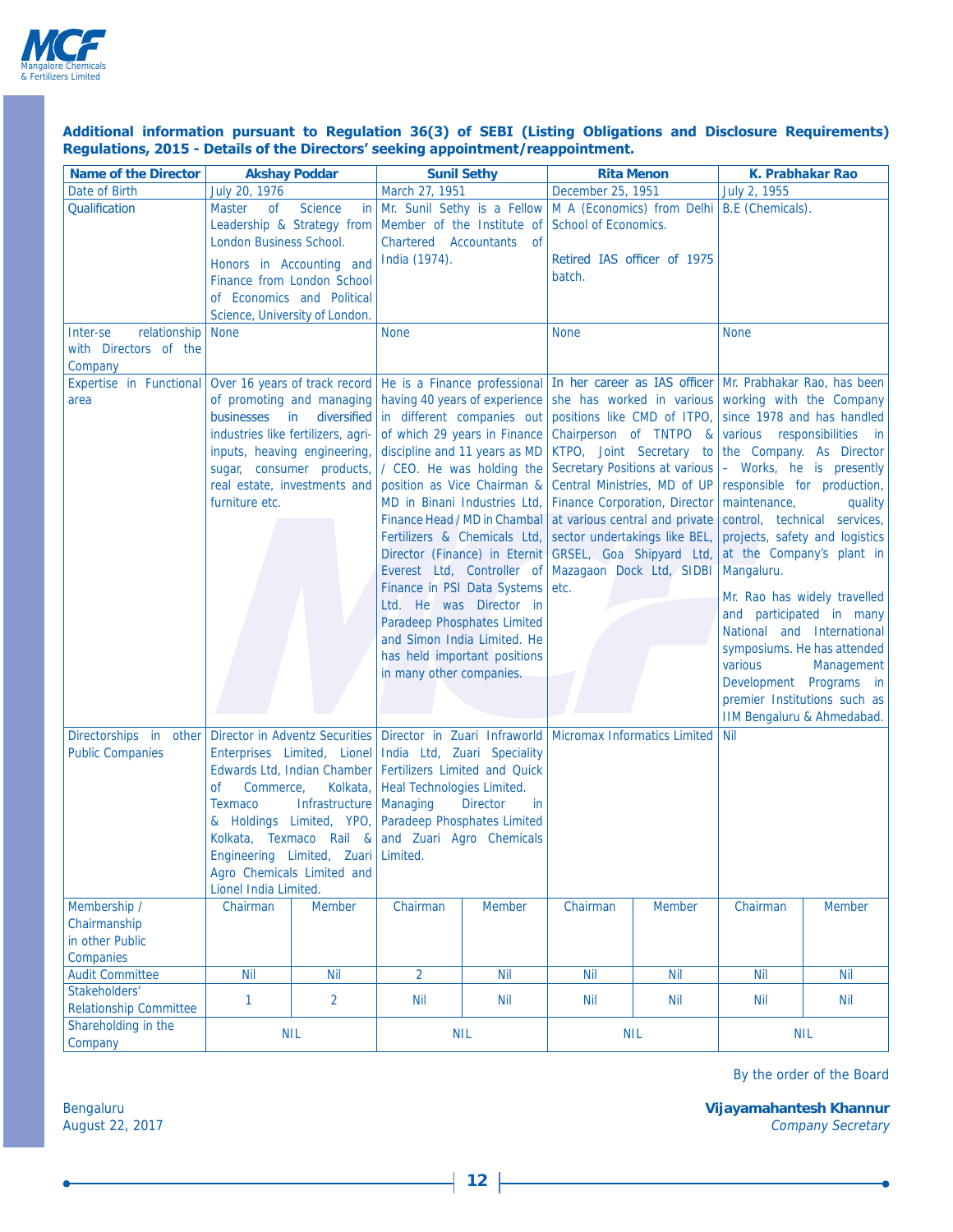

#### **DIRECTORS' REPORT**

To the Members,

**1.** Your Directors place before you the Fiftieth Annual Report of the Company together with Statement of Accounts for the financial year ended March 31, 2017.

 $\sqrt{D}a$  in Chang

#### **2. FINANCIAL HIGHLIGHTS**

| (RS. III CIUIES)                         |          |          |  |  |  |
|------------------------------------------|----------|----------|--|--|--|
|                                          | 2016-17  | 2015-16  |  |  |  |
| Sales (including other income)           | 2,511.86 | 2,988.35 |  |  |  |
| <b>EBITDA</b>                            | 183.61   | 115.66   |  |  |  |
| <b>Finance Costs</b>                     | 118.24   | 114.74   |  |  |  |
| Depreciation                             | 35.26    | 32.32    |  |  |  |
| Profit/(Loss) before exceptional,        | 30.11    | (31.40)  |  |  |  |
| extraordinary items and tax              |          |          |  |  |  |
| <b>Exceptional Item</b>                  |          | 216.68   |  |  |  |
| Profit /(Loss) before tax                | 30.11    | (248.08) |  |  |  |
| Tax expense                              | 10.70    | (7.95)   |  |  |  |
| Profit /(Loss) after tax                 | 19.41    | (240.12) |  |  |  |
| <b>Other Comprehensive Income</b>        | 0.10     | (1.58)   |  |  |  |
| <b>Total Comprehensive Income</b>        | 19.52    | (241.70) |  |  |  |
| Earnings Per Share (Basic & Diluted) Rs. | 1.64     | (20.26)  |  |  |  |
| Net Worth*                               | 424.03   | 404.51   |  |  |  |

\* Includes Revaluation Reserve of Rs, 60.72 crores and Rs. 61.03 crores respectively.

#### **3. DIVIDEND**

The Board of Directors recommended a dividend of Re. 0.50 per equity share of Rs.  $10/-$  each.

#### **4. REVIEW OF OPERATIONS**

The revenue from operations for the year ended March 31,  $2017$  was Rs. 2,502.14 crores as compared to Rs. 2,982.07 crores for the year ended March 31, 2016.

The profit before tax for the year ended March 31, 2017 was Rs. 30.11 crores as compared to Rs. (248.08) crores



for the year ended March 31, 2016. Total Comprehensive Income stood at Rs. 19.52 crores for the year ended March 31, 2017 compared to Rs. (241.70) crores for the previous year. The financial results for the year ended March 31, 2017 were primarily achieved on account of improved operational efficiency and a stable foreign exchange rates despite the unfavourable market conditions due to failure of monsoon. For the year ended March 31, 2016, the Exceptional Item represents outstanding dues of Rs. 16.68 crores from United Breweries (Holdings) Limited provided in view of the uncertainty of recoverability and provision for potential dimunition in the value of investment in the preference share capital of Rs. 200 crores in Bangalore Beverages Limited in view of investment having been diverted to non project activities.



#### **5. PRODUCTION**

#### **Urea**

As in the previous year, your Company achieved full production of the reassessed capacity of 3,79,500 MTs during the current vear.

#### **Di-Ammonium Phosphate (DAP) and Complex Fertilizers**

Your Company produced 2,62,046 MTs of Phosphatic Fertilizers during the year compared to  $2,05,308$  MTs in the previous year due to improved availability of raw materials.

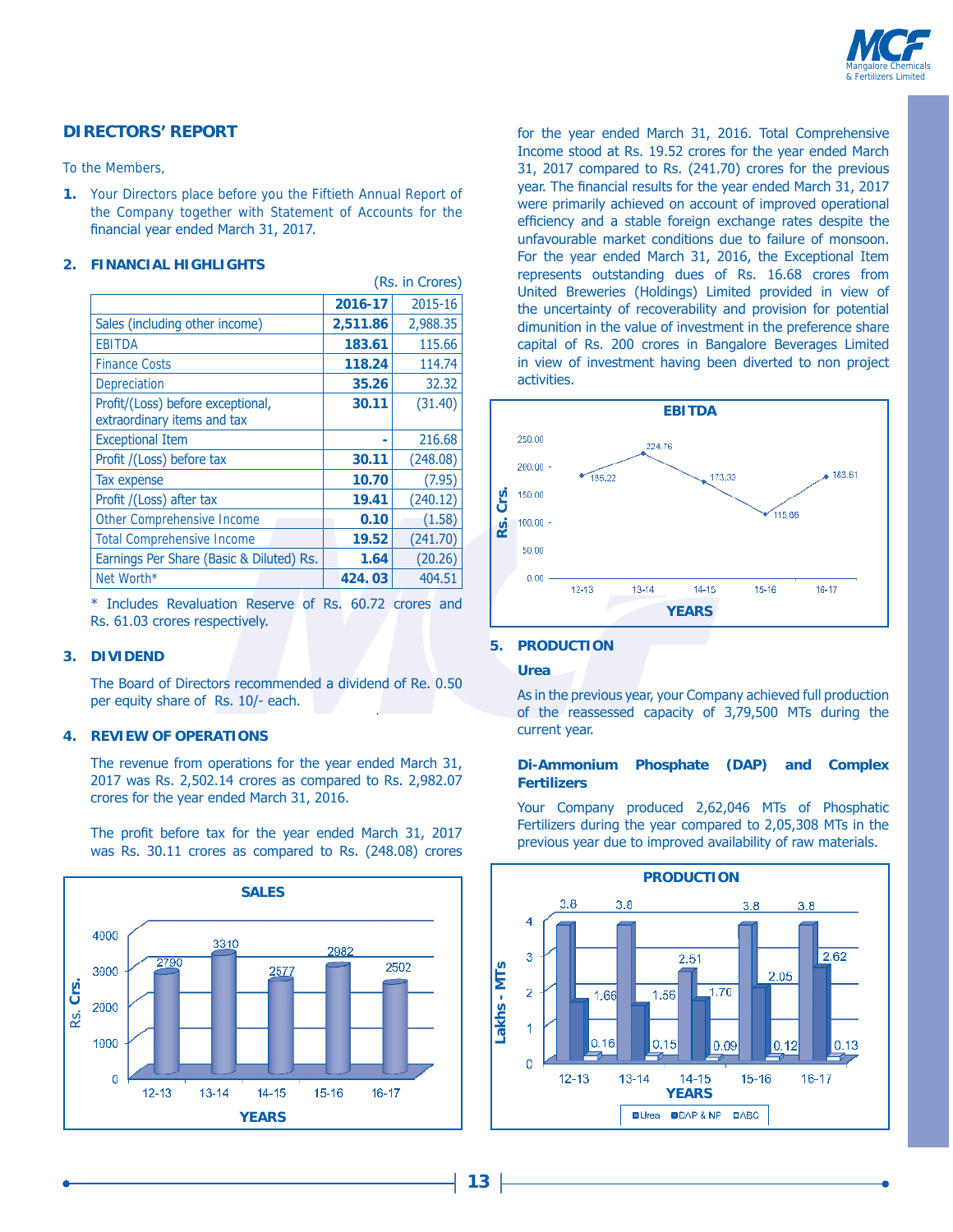

#### **Ammonium Bi-carbonate (ABC)**

Production of ABC at 13,014 MTs during the year compared to 12.172 MTs in the previous vear.

#### **6. SALES**

During the year, your Company sold 3,79,400 MTs of Urea compared to  $3,80,259$  MTs in the previous year. Sales of manufactured Phosphatic Fertilizers were 2.59.792 MTs compared to 2,05,680 is the previous year. Sales of imported fertilizers were  $2.91,599$  MTs against  $3.76,164$  MTs in the previous year.

#### **Sulphonated Naphthalene Formaldehyde (SNF)**

The plant set up in August 2010 for manufacture of SNF on a modular basis can take care of increased demand. The Company sold 16,051 MTs of SNF during the year, compared to 14,049 MTs in the previous year. The Company has continued with new product variants for applications in newer areas to improve plant utilization, in order to de-risk its focus on construction chemical industry.

#### **Specialty Plant Nutrition (SPN) Products**

In order to retain/improve soil productivity and derive increased output from the same area of land, it is necessary to maintain soil health, correct imbalances in the nutrients essential for plant growth and yield, and manage irrigation properly. The country continues to face a serious problem of deterioration in soil productivity due to indiscriminate and imbalanced use of NPK fertilizers, inadequate use of other nutrients essential for plant growth and injudicious use of irrigation water. Disproportionate increase in the farm gate prices of Phosphatics and Potash, compared to that of Urea, has further aggravated this problem. In order to arrest soil deterioration, and improve soil conditions and its productivity. your Company has introduced products that maintain soil health, provide balanced and complete nutrition, and improve crop health.

To address the nutrient deficiencies noticed in the soil resulting in inadequate output or crop failure in the areas serviced by our Marketing network, our R&D unit at Hassan has been developing nutrient mixtures, enriched organic manure products and soil conditioners to mitigate crop specific issues, apart from providing analytical and advisory service to farmers. These products, in addition to alleviating nutrient deficiencies and improving tolerance to crop specific diseases, also lead to better quality and higher productivity. The response from the crop growers on the effectiveness of these products has been very positive and there is a growing demand for development of similar products for other crops. In order to encourage scientific application of fertilizers and plant nutrients, your Company has been trying to introduce these concepts at the grass roots level. To actively focus attention of all concerned on the specifics involved therein, lot of customer education programs were carried out to

popularize usage of SPN products under the concept of Mangala Integrated Nutrient Management (INM).

The Mangala INM concept was introduced in 2002-03 and the basket of SPN products under the concept started evolving ever since. Concentrated and continued effort in identifying customer needs, introducing suitable products and educating farmers as well as channel partners in proper use of these inputs has resulted in the Company achieving a turnover of Rs. 158 Crores during the year. Achievement of this sales turnover under the highly unfavorable agriculture situation in the States that are critical for SPN business such as Karnataka, Tamil Nadu, Kerala and Andhra Pradesh, is commendable.

In order to support marketing requirement with timely supply of quality Plant Nutrition products, the Specialty Fertilizer manufacturing facility set up in 2011 at its factory in Mangaluru with an annual capacity of 12,000 MT of Water Soluble Fertilizers and Micronutrient Mixtures, has greatly helped in growth of water soluble fertilizer and micronutrient segments in your Company, one of the fast growing agri. input segments in India.

#### **Crop Protection Chemical (CPC) Products**

As part of diversification and growth strategy, and in order to offer a wider range of agri. inputs, your Company introduced CPC products in July 2010. As an entry plan, a collaborative approach was adopted for marketing the products of reputed pesticide companies through its channel partner network. Subsequently, your Company also started introducing selected molecules in its own brand. During the year under review, your Company marketed 13 products under Mangala brand. The CPC business registered a turnover of Rs. 45 crores. Accomplishment of this sales turnover is commendable as majority of southern states were reeling under drought.

#### **Analytical and Advisory Service**

 To promote the concept of Mangala INM, R & D facility established at Hassan has the capability to analyze sample substrates of soil, water, plant tissues, plant nutrients, organic manures, soil amendments, fertilizers etc. Through these facilities, analysis of the samples pertaining to our customers is done and appropriate recommendations for soil health management and crop management are given. Suitable follow up is done by our experts and extension workers to ensure effective implementation of the recommendation. All these are provided to our customers free of cost to ensure their active participation in achieving profitability and sustainability in agriculture.

#### **7. WORKING CAPITAL**

Continued under-provisioning for fertilizer subsidy in the Union Budget with resultant unusual delay in subsidy payment by Government of India (GOI) contributed to precarious working capital condition and increased working capital costs.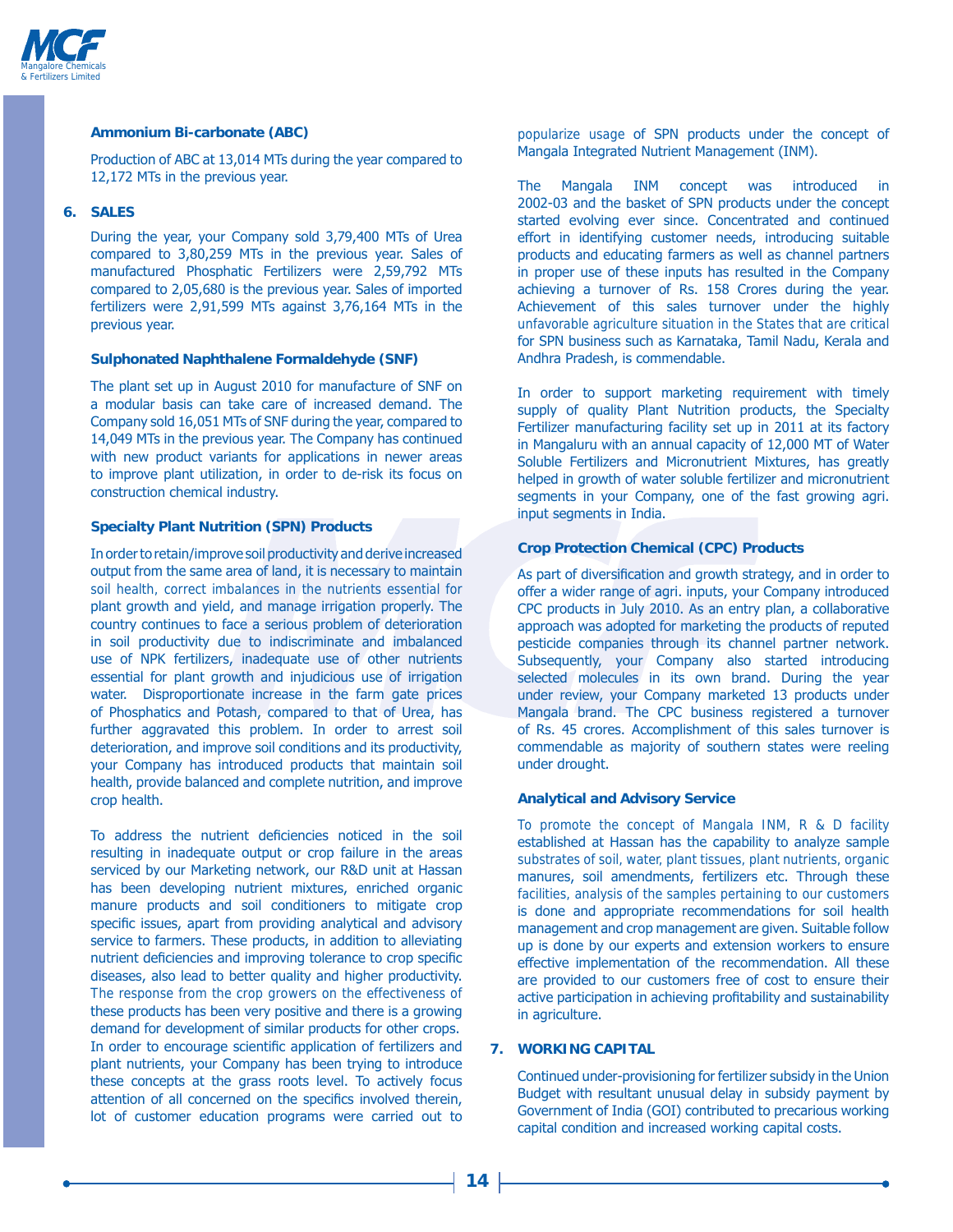

#### 8. RENOVATION/MODERNIZATION OF AMMONIA/UREA **PLANTS - NATURAL GAS CONVERSION PROJECT**

As mandated by Department of Fertilizers, GOI, the Company has successfully completed gas conversion project of urea operations in June 2014 at a cost around Rs. 315 crores. The plant that is running successfully on naphtha/furnace oil as feedstock/fuel, can seamlessly operate with natural gas without interruption, whenever natural gas is made available. This was confirmed by the study carried out by Projects and Development India Limited (PDIL), a Govt. of India company.

The Company has signed a Gas Supply Agreement with Indian Oil Corporation and a Gas Transmission Agreement with GAIL (India) Limited in February 2011. Though Petronet LNG terminal of Kochi has been commissioned in September 2013, unsatisfactory progress in laying of gas pipeline from Kochi to Mangaluru by GAIL (India) Limited has prevented your Company from receiving gas for Ammonia/Urea production.

#### 9. FERTILIZER POLICY

Stage III of New Pricing Scheme (NPS) for Urea announced in March 2007 stipulated that existing Naphtha/Furnace Oil/LSHS units should convert to gas by March 31, 2010. The deadline was extended until further orders in March 2010 in view of delay in formulation of NPS Stage  $-$  IV. In the meantime, the Company had signed a Gas Supply Agreement with Indian Oil Corporation and a Gas Transmission Agreement with GAIL (India) Limited in February 2011. The LNG terminal at Kochi has been commissioned in September 2013.

The Government of India (GOI) by its notification No.12012/3/2010-FPP dated 2<sup>nd</sup> April 2014 specified that the production of high cost naphtha based units will continue under modified NPS - III till the gas availability and connectivity is provided to these units or June 30, 2014, whichever is earlier, beyond which subsidy for naphtha based units will not be paid, which was further extended until September 30, 2014. Laying of Gas pipeline from Kochi to Mangaluru by GAIL (India) Limited made negligible progress till then.

The Company had approached Hon'ble High Court of Delhi on September 29, 2014 with a prayer to direct the GOI to continue subsidy for Naphtha based plants until gas is made available to the Company. Pending disposal of the matter, the GOI allowed operation of Naphtha based urea plants for 100 days from January 07, 2015. The Urea production was continued after the expiry of said period of 100 days i.e April 16, 2015 based on the orders of the Hon'ble High Court of Delhi dated April 16, 2015 which ordered GOI to continue with the arrangement made as per Notification No. 12012/3/2010-FPP dated January 07, 2015, until GOI makes appropriate policy for subsidy to Naphtha based plants.

The GOI vide its Notification No.12018/4/2014-FPP dated June 17, 2015 allowed continuation of production of urea by 3 Naphtha based units (MFL - Manali, MCFL - Mangaluru and SPIC - Tuticorin) till these plants get assured supply of gas either by gas pipeline or any other means. Albeit some restrictive conditions were imposed in terms of the subsidy mechanism that reduces the eligible subsidy, which are discriminatory compared to the recently converted naphtha based urea plants. Therefore the Company has approached Hon'ble High Court of Delhi seeking remedy and the matter is pending for final hearing. Moreover, the Company has also appropriately represented before the Govt. of India for suitable remedy.

The Nutrient Based Subsidy Scheme (NBS) was introduced by the GOI with effect from April 1, 2010 after de-controlling the DAP/complex fertilizers, where annual/bi-annual concession rates are announced in advance leaving the market realization to reflect the fluctuations in respective commodity prices. However, the GOI is indirectly regulating market realization against the objective of de-control.

#### **Ammonia Plant Energy Reduction Project**

As per the Notification No. 12018/4/2004-FPP dated June 17, 2015, the energy norm is revised downward from present norms with effect from 2018-19. In order to reduce the actual consumption of energy, it is proposed to upgrade Ammonia plant with suitable technology in cost effective manner.

The Company had engaged M/s. Kellogg Brown & Root LLC, USA (KBR) for Technology Licensing and Basic Engineering Development to upgrade Ammonia plant of the Company to attain reduction in the consumption of energy. Basic Engineering is completed in June 2017. Appointment of detailed engineering/EPC contractor and placement of order on long lead items is planned in financial year 2017-18.

#### 10. SAFETY, HEALTH, ENVIRONMENT AND POLLUTION **CONTROL**

#### **Safety**

The Company has obtained Occupational Health and Safety Management System certification ISO 14001:2004 and OHSAS 18001:2007 by DNV as part of its commitment to continual improvement. The Company has ISO 22000:2005 certification for manufacturing of food grade Ammonioum Bi-carobonate (ABC) required under FSSAI guidelines. In addition to the periodic audits carried out under the integrated management system, a statutory - annual safety audit was also carried out by external Auditors An Appraiser group, Bengaluru. Process Safety Management System Gap Assessment Study was carried out by M/s Prism Consultants, Chennai in August 2016.

Extensive training programs related to rescue operations, usage of personal protective equipment, emergency management, Fire Safety at home, SH&E management system, were organized for employees. Regular mock drills were also conducted to check the emergency preparedness. Firefighting training is being conducted every Friday to train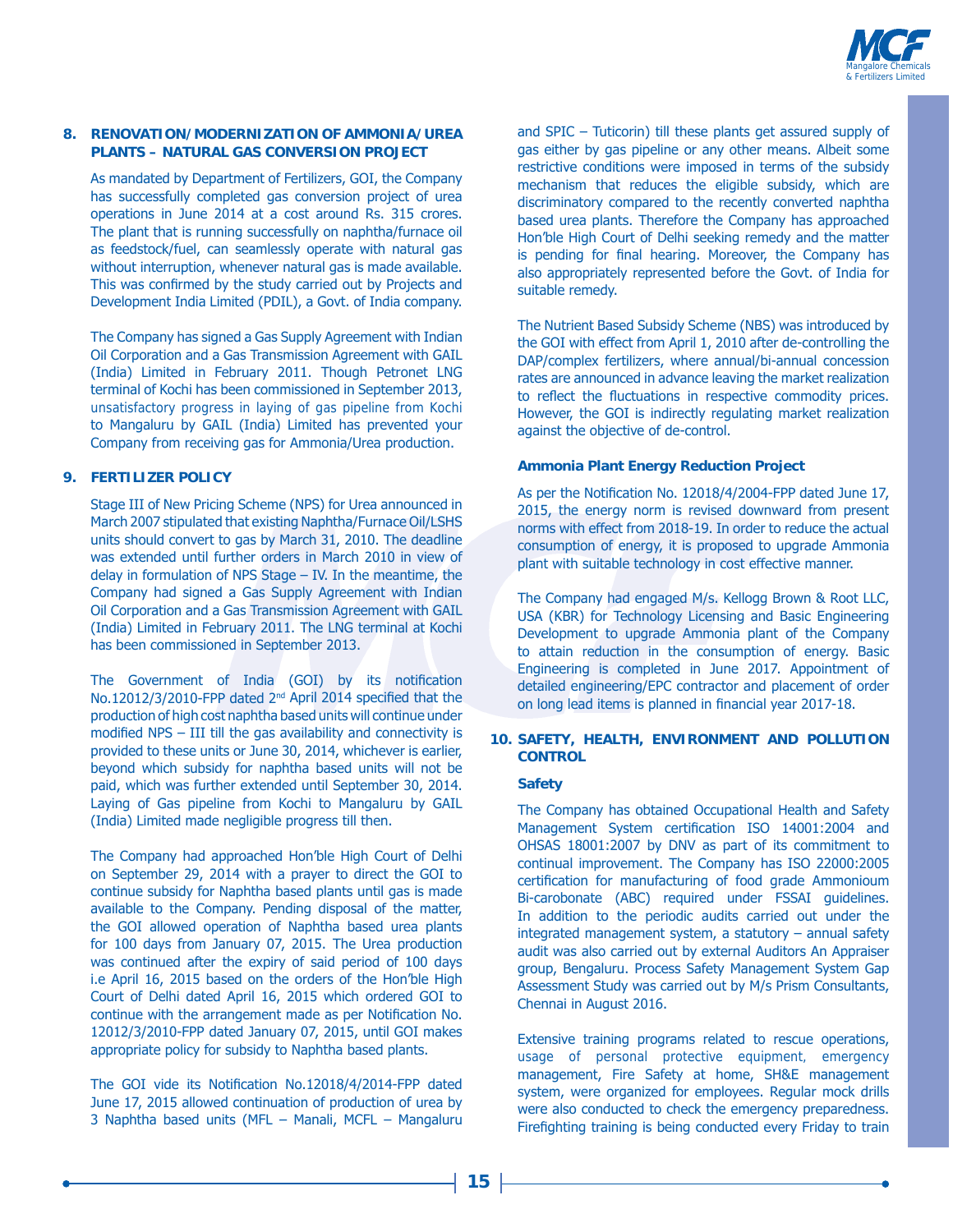

the employees and also contractors' workman. Various training programmes (Audio, Visual & practical) were conducted both at works and township.

Your Company has won the First Prize in Mega Industry category by Department of Factories, Boilers, Industrial Safety & Health, Government of Karnataka for adopting best safe practices in the year 2017. Your Company has also won Excellent Energy Efficient National Award from CII under Fertilizer and Pharma category.

#### **Health**

Periodic medical examination was conducted for all the employees and contract workers which included general physical examination, systemic examination and laboratory investigations. Special tests like pulmonary function test for the employees who are exposed to dust and chemicals, audiometry for those exposed to noise and vision test for those who require high visual acuity at workplace were performed periodically.

Medical examination of the canteen workers was conducted with more stress on personal hygiene and tests were conducted for any communicable diseases. Reqular checkup of canteen premises and the canteen food was carried out for maintaining hygiene and the quality of the food. The employees with abnormal findings on annual medical examination were counselled and advised regarding further management. First aid training programmes were conducted for employees and contract workers regularly.

Health awareness programmes on various subjects like Organ donation, Kidney Transplantation / Kidney care, Personal Hygiene, Management & Prevention of Common Joint Problems, Stress Management & Work-Life balance were conducted by the experts for the employees. Health camps-Eye camps, Dental check-up/awareness camps, Blood donation camp were conducted at OHC and neighboring places and schools.

#### **Environmental Pollution Control**

As an ISO 14001 certified Company, many environmental management programs have been implemented to improve the environmental performance. Your Company has installed Wastewater treatment plant to treat, recycle and reuse the entire quantity of sewage and process effluents, thereby achieving the status of zero liquid effluent discharge. This is achieved by upgrading the effluent treatment system by the installation of Lamella clarifier, Ultra-filtration and Reverse Osmosis (RO) technologies for the treatment of trade effluent and Membrane Bio-reactor (MBR) technology for the treatment of domestic effluent. As a part of social corporate responsibility, the Company has implemented the rainwater harvesting system at the Township and has installed sewage treatment plant to treat the sewage generated at the Township. The treated sewage water is used for gardening

purpose. In addition to the existing 64 acres of green belt, the Company has planted 2,000 saplings during 2016-17.

Environment Laboratory of the Company has been accredited for ISO/IEC 17025:2015 standard by National Accreditation Board for Testing and Calibration Laboratories (NABL).

The Company has installed Continuous Ambient Air Quality Monitoring (CAAOM) station inside factory premises for continuous monitoring of ambient air quality. Ambient air quality data from CAAQM station is being displayed in LED display board at the entrance of factory facing National Highway for public information. The Company has also installed Continuous Online Monitoring Systems in Urea prill tower, DAP plant stack and Sulphuric Acid plant stack as per the Central Pollution Control Board (CPCB) quidelines.

On the occasion of "World Environment Day - 2016" celebration organized jointly by Dakshina Kannada District Administration, Karnataka State Pollution Control Board and Mangaluru City Corporation on 17.06.2016, the Company has been awarded the Environment Award for undertaking Green Nurturing program in the neighbouring schools.

The Company actively participated in "Swachha Mangaluru Abhiyana" initiated by Ramakrishna Mission and conducted 7 cleanliness drives in this financial year in Mangaluru City.

#### **11. EXTRACTS OF ANNUAL RETURN**

Pursuant to the provisions of Section 92 of the Companies Act, 2013 read with Rule 12 of the Companies (Management and Administration) Rules, 2014, the extracts of Annual Return are furnished in Annexure 1 attached to this Report.

#### **12. NUMBER OF BOARD MEETINGS CONDUCTED DURING THE YEAR**

During the year, five Board Meetings were held on May 06, 2016, September 02, 2016, October 19, 2016, January 28, 2017 and March 22, 2017.

#### **13. DIRECTORS RESPONSIBILITY STATEMENT**

Pursuant to Section 134(5) of the Companies Act, 2013, your Directors confirm that:

- a) in the preparation of the annual accounts, the applicable accounting standards have been followed along with proper explanation relating to material departures;
- b) the Directors have selected such accounting policies and applied them consistently and made judgments and estimates that are reasonable and prudent so as to give a true and fair view of the state of affairs of the Company at the end of the financial year and of the profit and loss of the Company for that period;
- c) the Directors have taken proper and sufficient care for the maintenance of adequate accounting records in accordance with the provisions of the Companies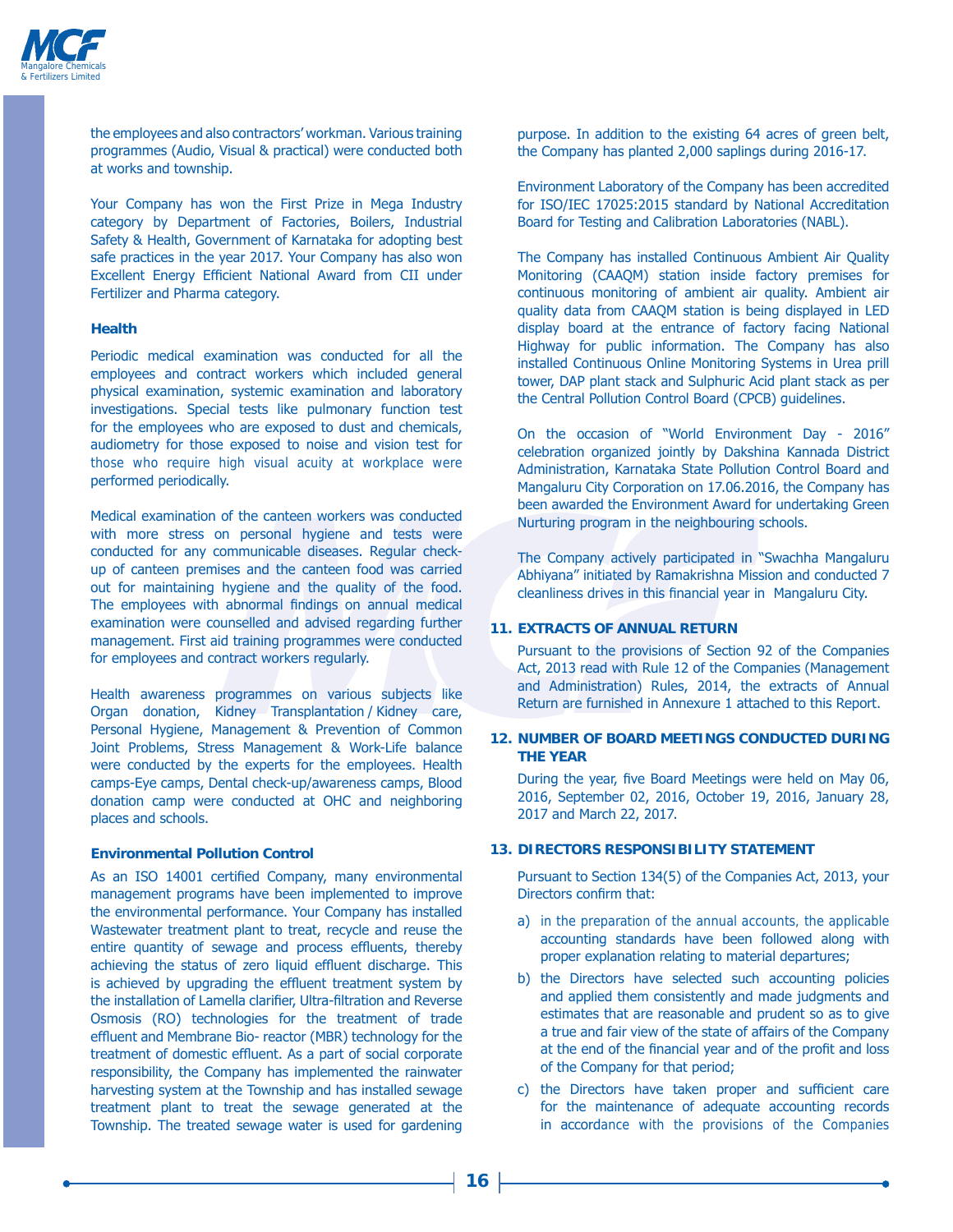

Act, 2013 for safeguarding the assets of the Company and for preventing and detecting fraud and other irregularities;

- d) the Directors have prepared the annual accounts on a going concern basis:
- e) the Directors have laid down internal financial controls to be followed by the Company and that such internal financial controls are adequate and operating effectively;
- f) the Directors have devised proper systems to ensure compliance with the provisions of all applicable laws and that such systems are adequate and operating effectively.

#### **14. STATEMENT ON DECLARATION BY INDEPENDENT DIRECTORS**

The Company has received declaration of independence from the Independent Directors and the same have been noted by the Board of Directors in its meeting held on May 18, 2017.

#### **15. DIRECTORS**

The Board of directors at its meeting held on May 06, 2016, based on the recommendation of the Nomination and Remuneration Committee, appointed Mr. D A Prasanna as Additional Director which was approved by the members at the Annual General Meeting held on September 27, 2016. The Board of Directors appointed Mr. Sunil Sethy and Mrs. Rita Menon as Additional Directors at its meeting held on July 29, 2017. Mr. Akshay Poddar will be retiring by rotation and being eligible offers himself for reappointment at the ensuing Annual General Meeting.

The Board of Directors in its meeting held on October 19, 2015 had appointed Mr. V. S. Venkataraman as Additional Director of the Company. The members, at their Annual General Meeting held on September 27, 2016 did not approve appointment of Mr. V. S. Venkataraman as Director of the Company. Mr. Deepak Anand, Mr. Kapil Mehan and Mrs. Ritu Mallya resigned from the Board of Directors with effect from October 07, 2016, June 03, 2017 and July 06, 2017 respectively.

#### **16. DIRECTORS' TRAINING & FAMILIARIZATION**

In accordance with the provisions of Regulation 25  $(7)$  of SEBI (Listing Obligations and Disclosure Requirements) Regulations, 2015, the Company had organized a Familiarization Programme. Mr. D A Prasanna, who was inducted on the Board of Directors on May 06, 2016 visited the Company's plant at Mangaluru on May 31, 2016 for two days and the management made a presentation on the nature of the industry and the business model practiced by the Company explaining the various manufacturing activities, viz., Urea, DAP, ammonia, etc. and was briefed about the end to end production process and operation of the plant.

#### **17. PERFORMANCE EVALUATION**

Pursuant to the provisions of the Section 134, 178 and Sch. IV of the Companies Act, 2013 and Regulation 17 of the SEBI (Listing Obligations & Disclosure Requirements) Regulations, 2015, the following performance evaluations were carried out:

- a. Performance evaluation of the Board, Chairman and Non-Independent Directors by the Independent Directors;
- b. Performance evaluation of the Board, its committees and Independent Directors by the Board of Directors; and
- c. Performance evaluation of every Director by the Nomination and Remuneration Committee.

The evaluation process covered adequacy of the composition of the Board and its Committees, disclosure of information to the Board and Committees, performance of duties and obligations, governance parameters, participation of the members of the Board and the Committees.

Based on the evaluation done by the Directors, the performance of the Board, its Committees and the Directors was satisfactory and the quality, quantity and timeliness of flow of information between the management and the Board was appreciable.

#### **18. NOMINATION & REMUNERATION POLICY**

Based on the recommendation of the Nomination and Remuneration Committee, the Board has approved the Nomination & Remuneration Policy which deals with appointment and removal of the Directors, evaluation of the Directors, remuneration for the Directors, Key Managerial Personnel and Senior Management which is attached to this Report as Annexure 2.

#### **19. SUBSIDIARIES, ASSOCIATE COMPANIES AND JOINT VENTURES**

The Company does not have any Subsidiary, Associate Company or Joint venture.

#### **20. CORPORATE SOCIAL RESPONSIBILITY (CSR)**

The Board of Directors has constituted a CSR Committee and also approved the CSR Policy.

#### **Terms of Reference:**

The CSR Committee formulates and recommends to the Board a CSR Policy which shall indicate the activities to be undertaken by the Company, as specified in Schedule VII of the Companies Act, 2013. The Committee also recommends the amount of expenditure to be incurred on CSR activities and monitors the CSR Policy of the Company from time to time.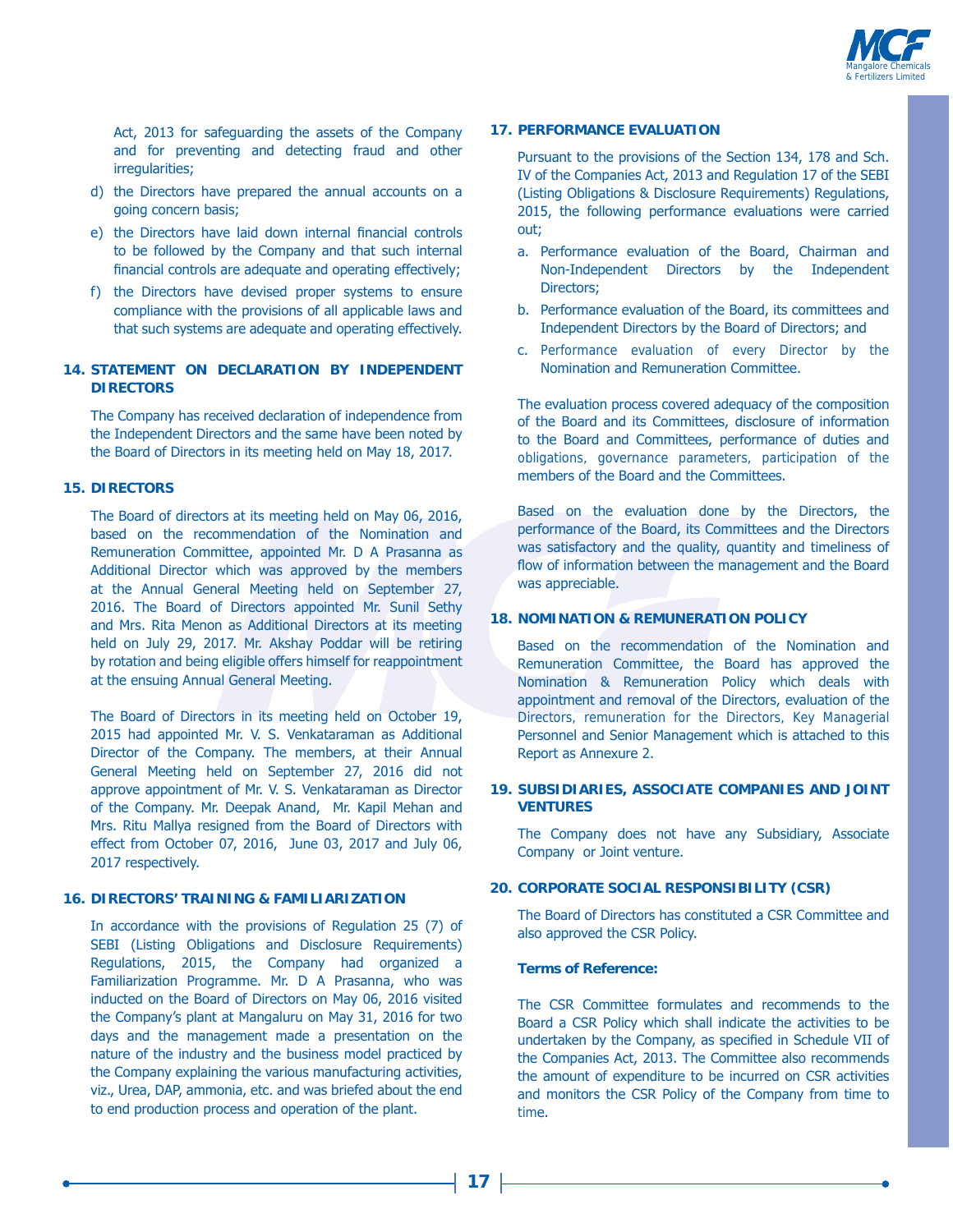

During the year, the Committee met twice on May 06, 2016 and September 02, 2016. The attendance at the meeting was as  $follows:$ 

| Name of the<br>member | <b>Status</b> | <b>No. of meetings</b><br>attended |
|-----------------------|---------------|------------------------------------|
| Narendra Mairpady     | Chairman      |                                    |
| D A Prasanna@         | <b>Member</b> |                                    |
| <b>Kapil Mehan%</b>   | <b>Member</b> |                                    |
|                       |               |                                    |

@ w.e.f 06.05.2016, % up to 03.06.2017.

Based on the recommendation of the CSR Committee, the Company has formulated a comprehensive CSR policy. The details of CSR policy, CSR initiative and activities during the year and the Annual Report on Company's CSR activities are furnished in Annexure 3 attached to this report.

#### **21. COMPOSITION OF AUDIT COMMITTEE AND VIGIL MECHANISM**

The composition of the Audit Committee during the year is shown in the Corporate Governance Report attached as Annexure 7.

The Company has established a vigil mechanism through Whistleblower Policy and the Audit Committee of the Company is responsible to review periodically the efficient and effective functioning of the vigil mechanism, to deal with instances of fraud and mismanagement, and suspected violations of the Company's Code of Business Conduct and Ethics, if any. No fraud has been reported by the Auditors to the Audit Committee or the Board.

The Policy provides for adequate safeguards against victimization of employees and Directors who express their concerns. The Company has also provided direct access to the Chairman of the Audit Committee on reporting issues concerning the interests of the employees and the Company. The whistleblower policy is placed on the website of the Company www.mangalorechemicals.com.

#### **22. RISK MANAGEMENT**

The Company has the requisite processes and procedures in place to assist in minimizing exposure to risk that threaten the existence of the Company, including vendor contracting, transferring risk through personal liability, health, travel and life insurance; preventing/controlling risk through training and supervision; and by analyzing the risk in a manner that considers the whole organization and not just its individual components.

The heads of departments regularly review and assess the departmental policies/procedures and identify risks, perform analysis of the frequency and severity of potential risks, select the best techniques to manage risk, implement appropriate risk management techniques and monitor, evaluate and document results.

#### **23. LOANS, GUARANTEES OR INVESTMENTS**

The Company has not given any loans or quarantees covered under the provisions of Section 186 of the Companies Act, 2013 during the year. The details of the investments made by Company are given in the notes to the financial statements.

#### **24. RELATED PARTY TRANSACTIONS**

All related party transactions that were entered into during the year were at arm's length. All related party transactions are approved by the Audit Committee and the Board of Directors. The details of related party transactions as per Form AOC-2 is enclosed as Annexure 4 to the Directors' Report. There were no related party transactions made by the Company with the Promoters, Directors and Key Managerial Personnel which may have a potential conflict with the interest of the Company at large.

#### **25. DEPOSITS**

The Company has not accepted any fixed deposits in the past or during the year.

#### **26. STATUTORY AUDIT**

M/s. K. P. Rao & Co, Chartered Accountants (FRN 003135S) were first appointed as auditors at Company's 36<sup>th</sup> Annual General Meeting held on September 22, 2003. Currently, they are holding office of the auditors up to the conclusion of the 50<sup>th</sup> Annual General Meeting. Since M/s. K. P. Rao & Co has completed maximum number of consecutive years for which they were eligible to be re-appointed in the Company, including transitional period of 3 years,  $M/s$ . K. P. Rao & Co. shall not be eligible for re-appointment at the conclusion of 50<sup>th</sup> Annual General Meeting as Statutory Auditor as per Section 139(2) of the Companies Act, 2013.

Accordingly, the Audit Committee has recommended appointment of M/s. S. R. Batliboi & Co. LLP, Chartered Accountants (Firm Registration No. 301003E/E300005) as Statutory Auditors for a period of 5 years commencing from the conclusion of  $50<sup>th</sup>$  Annual General Meeting till the conclusion of the 55<sup>th</sup> Annual General Meeting, subject to ratification by shareholders at every Annual General Meeting.

M/s. S. R. Batliboi & Co. LLP, Chartered Accountants, have consented to the said appointment, and confirmed that their appointment, if made, would be within the limits specified under Section  $141(3)(g)$  of the Companies Act, 2013. They have further confirmed that they are not disqualified to be appointed as Statutory Auditor in terms of the provisions of the proviso to Section  $139(1)$ ,  $141(2)$  and  $141(3)$  of the Act and the provisions of the Companies (Audit and Auditors) Rules, 2014. The Board of Directors recommends to the shareholders the appointment of M/s. S. R. Batliboi & Co. LLP, Chartered Accountants, as Statutory Auditors of the Company from the conclusion of the 50<sup>th</sup> Annual General Meeting till the conclusion of 55<sup>th</sup> Annual General Meeting, subject to ratification by shareholders at every Annual General Meeting.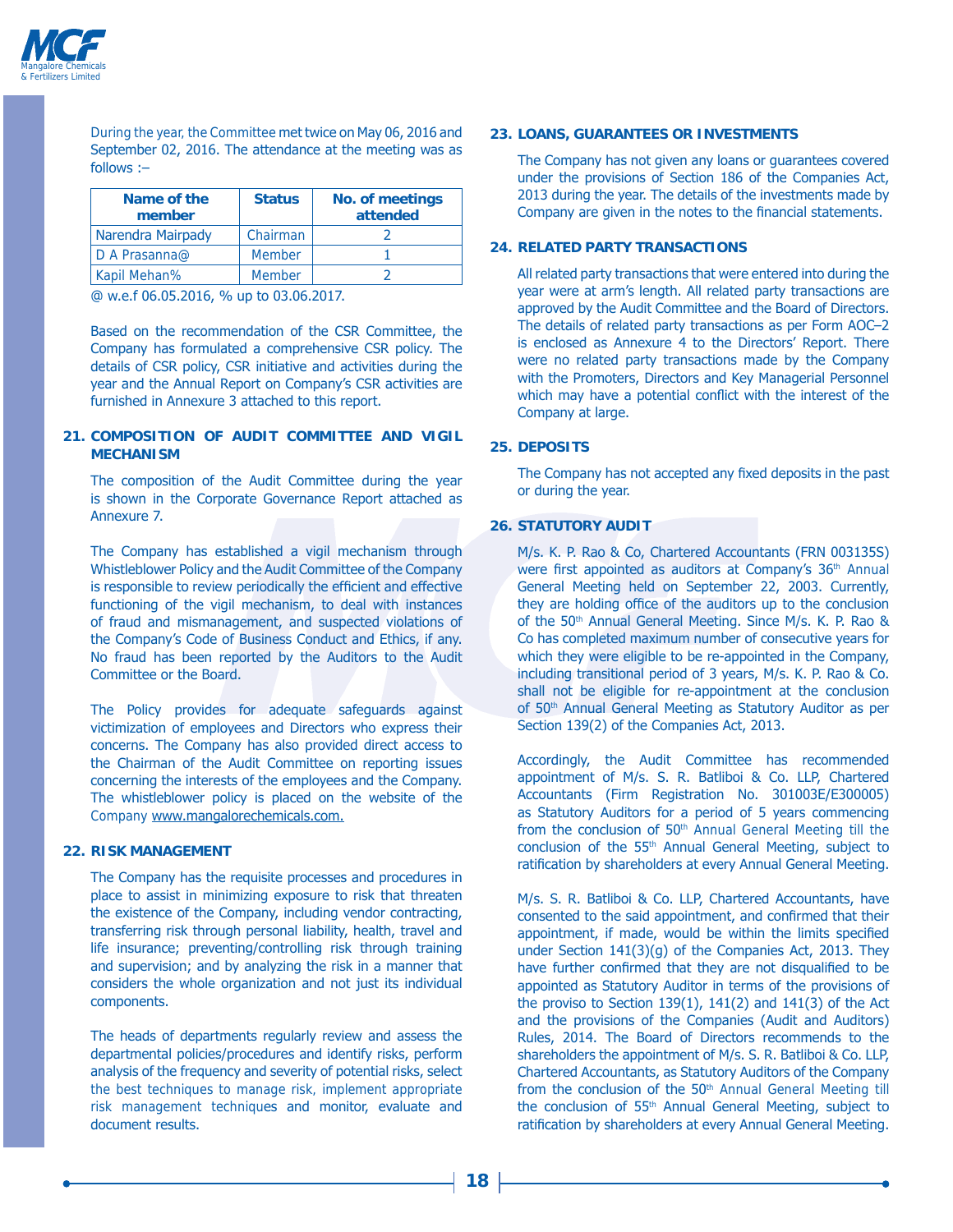

#### **27. SECRETARIAL AUDIT**

Pursuant to the provisions of Section 204 of the Companies Act, 2013 and the Companies (Appointment and Remuneration of Managerial Personnel) Rules, 2014, the Company appointed Mr. S. Kedarnath, Practicing Company Secretary to undertake the Secretarial Audit of the Company for the year 2016-17. The Secretarial Audit report is annexed herewith as Annexure 5.

#### **28. COST AUDIT**

The Company re-appointed Mr. P. R. Tantri, Cost Accountant, Membership No. 2403, as the Cost Auditor for the year 2016-17. The Cost Audit Report for the year ended March 31, 2016 was filed by the Company with the Ministry of Corporate Affairs on September 30, 2016.

#### **29. AUDITORS' REPORT & SECRETARIAL AUDIT REPORT**

There were no qualifications, reservations or adverse remarks made by the Statutory Auditor and the Secretarial Auditor in their respective reports.

#### **30. MATERIAL CHANGES AND COMMITMENTS AFFECTING THE FINANCIAL POSITION OF THE COMPANY**

There were no material changes and commitments affecting the financial position of the Company which have occurred between the end of the financial year of the Company to which the financial statements relate and the date of this report.

#### **31. DETAILS PURSUANT TO SECTION 197(12) OF THE COMPANIES ACT, 2013**

Details pursuant to Section 197(12) of the Companies Act, 2013 read with Rule 5 of the Companies (Appointment and Remuneration of Managerial Personnel) Rules, 2014 in respect of employees of the Company, shall form part of this report. However, in terms of Section 136 of the Act, this report is being sent to all the members of the Company excluding the aforesaid information. The said particulars are available for inspection by the Members at the Registered Office of the Company.

#### **32. DISCLOSURE AS PER SECTION 22 OF THE SEXUAL HARASSMENT OF WOMEN AT WORKPLACE (PREVENTION, PROHIBITION AND REDRESSAL) ACT, 2013**

Pursuant to the Sexual Harassment of Women at Workplace (Prevention, Prohibition and Redressal) Act, 2013, the internal complaints committee is constituted and no complaint/case has been filed/pending before the Committee during the year.

#### **33. CONSERVATION OF ENERGY, RESEARCH AND DEVELOPMENT, TECHNOLOGY ABSORPTION, FOREIGN EXCHANGE EARNINGS AND OUTGO**

 The information pertaining to conservation of energy, technology absorption, foreign exchange earnings and outgo as required under Section  $134(3)(m)$  of the Companies Act, 2013 read with Rule 8(3) of the Companies (Accounts) Rules, 2014 is furnished in Annexure 6 attached to this report.

#### **34. CORPORATE GOVERNANCE**

The Company is committed to good corporate governance practices. The Board endeavors to adhere to the standards set out by the Securities and Exchange Board of India (SEBI) on corporate governance practices and accordingly has implemented all the mandatory stipulations.

A detailed Corporate Governance Report in line with the requirements of SEBI (Listing Obligations & Disclosure Requirements) Regulations, 2015 regarding the corporate governance practices followed by the Company and the Statutory Auditors' certificate relating to compliance of mandatory requirements along with Management Discussion and Analysis report are given as Annexure 7 and 8.

#### **35. ACKNOWLEDGEMENT**

Your Directors wish to place on record their sincere appreciation of the quidance and advice given by Mr. Kapil Mehan, Mrs. Ritu Mallya, Mr. Deepak Anand and Mr. V. S. Venkataraman during their association with the Company.

Your Directors thank the Company's clients, vendors, investors and bankers for their support. Your Directors also wish to place on record their appreciation of the excellent performance of the employees.

Your Directors express their gratitude to the Government of India, the State Governments, the Customs and Excise Departments and other government agencies for their support, and look forward to their continued support in the future.

#### **For and on behalf of the Board of Directors,**

**Arun Duggal Chairman**

July 29, 2017 Gurugram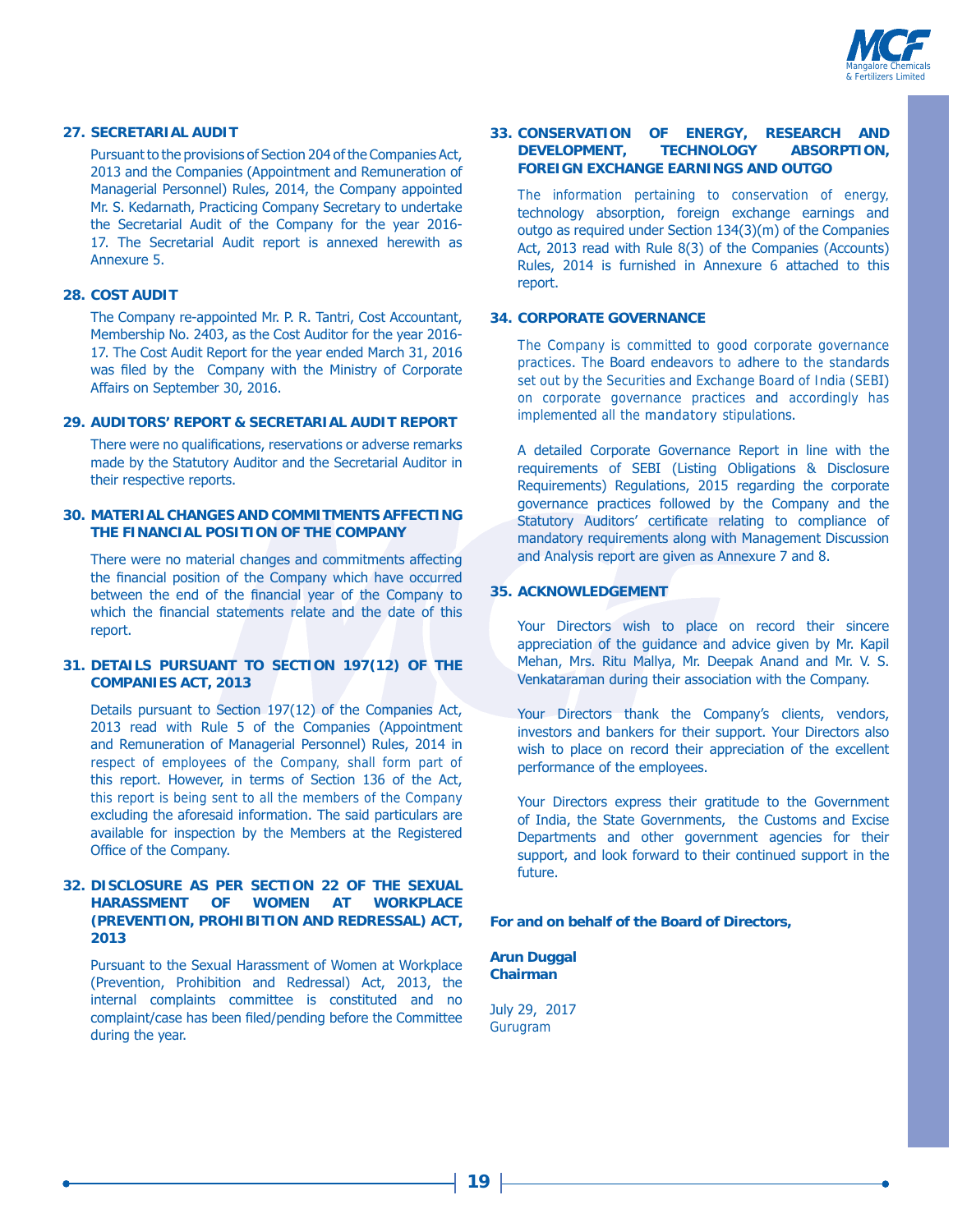

# **Annexure 1**

# **Extract of Annual Return as at March 31, 2017**

#### **I. REGISTRATION AND OTHER DETAILS**

|      | <b>CIN</b>                                           | L24123KA1966PLC002036                                                                                                                                                           |  |  |  |  |
|------|------------------------------------------------------|---------------------------------------------------------------------------------------------------------------------------------------------------------------------------------|--|--|--|--|
| ii.  | <b>Registration Date</b>                             | July 27, 1966                                                                                                                                                                   |  |  |  |  |
| iii. | Name of the Company                                  | Mangalore Chemicals & Fertilizers Limited                                                                                                                                       |  |  |  |  |
| iv.  | Category/Sub-Category of the Company                 | Private sector/Public listed company                                                                                                                                            |  |  |  |  |
| V.   | Address of the Registered office and contact details | Level 11, UB Tower, UB City, No. 24, Vittal Mallya Road, Bengaluru,<br>Karnataka, India - 560 001, Ph. No.: 080-3985 5599                                                       |  |  |  |  |
| vi.  | <b>Whether listed company</b>                        | Yes                                                                                                                                                                             |  |  |  |  |
| vii. | <b>Transfer Agent</b>                                | Name, Address and Contact details of Registrar and Cameo Corporate Services Limited, Subramanian Building', No.1,<br>Club House Road, Chennai - 600 002, Ph. No.: 044-2846 0390 |  |  |  |  |

#### **II. PRINCIPAL BUSINESS ACTIVITIES OF THE COMPANY**

The business activities contributing 10% or more of the total turnover of the Company are as below:-

| No. | Name and Description of main products/services      | <b>NIC Code of the</b><br><b>Product/service</b> | % to total turnover of<br>the Company |
|-----|-----------------------------------------------------|--------------------------------------------------|---------------------------------------|
|     | Jrea                                                | 20121                                            | 34.34                                 |
|     | Di Ammonium Phosphate (DAP), including imported DAP | 20122                                            | 31.39                                 |

### **III. PARTICULARS OF HOLDING, SUBSIDIARY AND ASSOCIATE COMPANIES**

The Company is subsidiary of Zuari Fertilisers and Chemicals Limited, which is a wholly owned subsidiary of Zuari Agro Chemicals Limited.

There were no subsidiary and associate companies during the year.

#### **IV. SHARE HOLDING PATTERN (Equity Share Capital Breakup as percentage of Total Equity)**

#### **i) Category-wise Share Holding**

| <b>Category of shareholders</b> |                                                                                                  | No. of Shares held at the beginning<br>of the year |                 |              |            | No. of Shares held at the end<br>of the year |                 |              | % Change<br>during |          |
|---------------------------------|--------------------------------------------------------------------------------------------------|----------------------------------------------------|-----------------|--------------|------------|----------------------------------------------|-----------------|--------------|--------------------|----------|
|                                 |                                                                                                  | <b>Demat</b>                                       | <b>Physical</b> | <b>Total</b> | % of total | <b>Demat</b>                                 | <b>Physical</b> | <b>Total</b> | % of total         | the year |
|                                 |                                                                                                  |                                                    |                 |              | shares     |                                              |                 |              | shares             |          |
| А                               | <b>Shareholding of Promoter and Promoter Group</b>                                               |                                                    |                 |              |            |                                              |                 |              |                    |          |
|                                 | <b>Indian</b>                                                                                    |                                                    |                 |              |            |                                              |                 |              |                    |          |
| a)                              | Individuals/Hindu Undivided<br>Family                                                            | L.                                                 |                 |              |            |                                              |                 |              |                    |          |
| b)                              | <b>Central Government/State</b><br>Government(s)                                                 | ٠                                                  |                 |              |            |                                              |                 |              | ٠                  |          |
| $\mathsf{C}$                    | <b>Bodies Corporate</b>                                                                          | 88886107                                           | ٠               | 88886107     | 75.00      | 88886107                                     | ÷               | 88886107     | 75,00              | ä,       |
| $\mathsf{d}$                    | <b>Financial Institutions/Banks</b>                                                              | ÷                                                  | ٠               | ٠            | ä,         | ٠                                            | ä,              |              | ä,                 |          |
| e)                              | Any Others(Specify)                                                                              | ä,                                                 | ٠               | ä,           |            | ä,                                           | ä,              |              | ä,                 |          |
|                                 | Sub Total(A)(1)                                                                                  | 88886107                                           | $\blacksquare$  | 88886107     | 75.00      | 88886107                                     |                 | 88886107     | 75.00              | ٠        |
| $\overline{2}$                  | Foreign                                                                                          |                                                    |                 |              |            |                                              |                 |              |                    |          |
| a                               | <b>Individuals (Non-Residents</b><br>Individuals/Foreign Individuals)                            | ٠                                                  | ٠               | ٠            |            |                                              |                 |              | ÷,                 |          |
| b                               | <b>Bodies Corporate</b>                                                                          | ٠                                                  | ٠               | ٠            | ٠          | ٠                                            | ä,              | ÷,           | ä,                 |          |
| C                               | <b>Institutions</b>                                                                              | ä,                                                 | $\sim$          | ٠            | ٠          | ٠                                            | ÷,              | ٠            | ä,                 |          |
| d                               | Qualified Foreign Investor                                                                       | ٠                                                  |                 | ٠            |            | ٠                                            | ÷,              |              |                    |          |
| e                               | Any Others(Specify)                                                                              | ÷                                                  | ٠               | ÷            | ٠          | ٠                                            | ٠               | ٠            | ÷,                 |          |
|                                 | Sub Total(A)(2)                                                                                  | ÷                                                  | ٠               | ٠            | ٠          | ٠                                            | ÷               | ٠            | ÷                  |          |
|                                 | <b>Total Shareholding of</b><br>and Promoter<br><b>Promoter</b><br>Group $(A) = (A)(1) + (A)(2)$ | 88886107                                           | $\blacksquare$  | 88886107     | 75.00      | 88886107                                     |                 | 88886107     | 75.00              |          |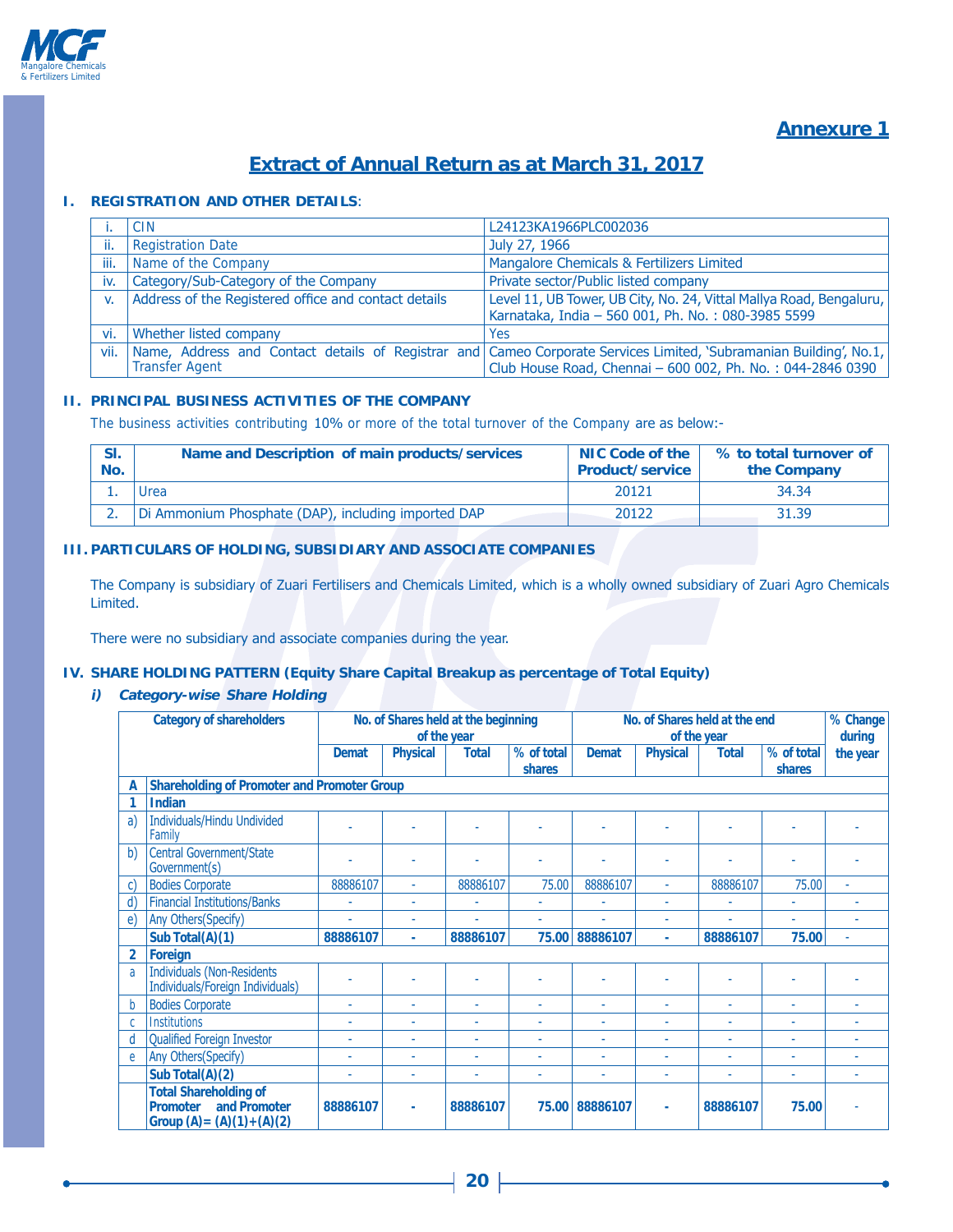

۰

|               | <b>Category of shareholders</b>                                                         | No. of Shares held at the beginning |                 |                   |            | No. of Shares held at the end |                 |                   |                          | % Change |
|---------------|-----------------------------------------------------------------------------------------|-------------------------------------|-----------------|-------------------|------------|-------------------------------|-----------------|-------------------|--------------------------|----------|
|               |                                                                                         |                                     | of the year     |                   |            | of the year                   |                 |                   |                          | during   |
|               |                                                                                         | <b>Demat</b>                        | Physical        | <b>Total</b>      | % of total | <b>Demat</b>                  | Physical        | <b>Total</b>      | % of total               | the year |
|               |                                                                                         |                                     |                 |                   | shares     |                               |                 |                   | shares                   |          |
| B)            | <b>Public shareholding</b>                                                              |                                     |                 |                   |            |                               |                 |                   |                          |          |
| 1)            | <b>Institutions</b>                                                                     |                                     |                 |                   |            |                               |                 |                   |                          |          |
| a)            | Mutual Funds/UTI                                                                        | 10000                               | 119375          | 129375            | 0.11       | 10000                         | 119375          | 129375            | 0.11                     | ä,       |
| b)            | <b>Financial Institutions/Banks</b>                                                     | 6450                                | 347906          | 354356            | 0.30       | 18734                         | 347906          | 366640            | 0.31                     | 0.01     |
| C)            | <b>Central Government/State</b><br>Government(s)                                        | 1050000                             | 3050            | 1053050           | 0.89       | 1050000                       | 3050            | 1053050           | 0.89                     |          |
| d             | Venture Capital Funds                                                                   |                                     |                 |                   |            |                               |                 |                   |                          |          |
| $\epsilon$    | <b>Insurance Companies</b>                                                              | ä,                                  | 5090            | 5090              | 0.00       | ä,                            | 5090            | 5090              | 0.00                     | L.       |
| f             | <b>Foreign Institutional Investors</b>                                                  | 1099821                             | ä,              | 1099821           | 0.93       | 1041626                       |                 | 1041626           | 0.88                     | $-0.05$  |
| q)            | Foreign Venture Capital Investors                                                       | à.                                  | ÷.              | ÷                 | ä,         | ÷.                            | ä,              | ä,                | ä,                       | ä,       |
| h)            | <b>Qualified Foreign Investor</b>                                                       |                                     |                 |                   |            |                               |                 |                   |                          |          |
| i)            | Any Other (specify)                                                                     |                                     |                 |                   |            |                               |                 |                   |                          |          |
|               | Foreign Portfolio Investor<br>(Corporate)                                               |                                     |                 |                   |            |                               |                 |                   |                          |          |
|               | Sub-Total (B)(1)                                                                        | 2166271                             | 475421          | 2641692           | 2.23       | 2120360                       | 475421          | 2595781           | 2.19                     | $-0.04$  |
| 2)            | <b>Non-institutions</b>                                                                 |                                     |                 |                   |            |                               |                 |                   |                          |          |
| a)            | <b>Bodies Corporate</b>                                                                 | 8995917                             | 113915          | 9109832           | 7.69       | 8785870                       | 113265          | 8899135           | 7.51                     | $-0.18$  |
| b)            | Individuals                                                                             |                                     |                 |                   |            |                               |                 |                   |                          |          |
|               | i. Individual shareholders holding<br>nominal share capital up to<br>Rs. 1 lakh         | 9899969                             | 4682517         | 14582486          | 12,30      | 9664512                       | 4599130         | 14263642          | 12.03                    | $-0.27$  |
|               | ii. Individual shareholders holding<br>nominal share capital in excess<br>of Rs. 1 lakh | 1957781                             | 600797          | 2558578           | 2.16       | 2395005                       | 598607          | 2993612           | 2.53                     | 0.37     |
| C)            | <b>Qualified Foreign Investor</b>                                                       |                                     |                 |                   |            |                               |                 |                   |                          |          |
| d)            | Any Other (specify)                                                                     |                                     |                 |                   |            |                               |                 |                   |                          |          |
|               | <b>Clearing Member</b>                                                                  | 25214                               | ä,              | 25214             | 0.02       | 91443                         | L               | 91443             | 0.08                     | 0.06     |
|               | <b>Foreign Nationals</b>                                                                | L.                                  | $\overline{20}$ | 20                | ä,         | ä,                            | $\overline{20}$ | 20                | ä,                       |          |
|               | <b>Hindu Undivided Families</b>                                                         | 448053                              |                 | 448053            | 0.38       | 511329                        |                 | 511329            | 0.43                     | 0.05     |
|               | Non-resident Indians                                                                    | 251345                              | 5635            | 256980            | 0.22       | 262258                        | 5635            | 267893            | 0.23                     | 0.01     |
|               | <b>Societies</b>                                                                        | $\mathbf{0}$                        | 2150            | 2150              | 0.00       | 0                             | 2150            | 2150              | 0.00                     | 0.00     |
|               | <b>Trusts</b>                                                                           | 4038                                | $\mathbf{0}$    | 4038              | 0.00       | 4038                          | $\mathbf{0}$    | 4038              | 0.00                     | 0.00     |
|               | Sub-Total (B)(2)                                                                        | 21582317                            | 5405034         | 26987351          | 22.77      | 21714455                      | 5318807         | 27033262          | 22.81                    | 0.04     |
|               | <b>Total Public Shareholding</b><br>$(B) = (B)(1) + (B)(2)$                             | 23748588                            | 5880455         | 29629043          | 25.00      | 23834815                      | 5794228         | 29629043          | 25.00                    | 0.00     |
|               | TOTAL $(A)+(B)$                                                                         | 112634695                           |                 | 5880455 118515150 |            | 100.00 112720922              |                 | 5794228 118515150 | 100.00                   | 0.00     |
| $\mathcal{C}$ | Shares held by Custodians and against which Depository Receipts have been issued        |                                     |                 |                   |            |                               |                 |                   |                          |          |
| 1)            | Promoter and promoter Group                                                             |                                     |                 |                   |            | ×,                            | à,              | ÷.                | $\overline{\phantom{a}}$ |          |
| $\mathbf{2}$  | Public                                                                                  |                                     |                 |                   | ä,         |                               | ä,              | ÷.                | ÷.                       | ä,       |
|               | GRAND TOTAL (A) + (B) + (C) 112634695                                                   |                                     |                 | 5880455 118515150 |            | 100.00 112720922              |                 | 5794228 118515150 | 100.00                   |          |

#### **ii) Shareholding of Promoters**

<u> 1989 - Johann Barn, fransk politik (</u>

| SI.<br>No. | <b>Shareholder's Name</b>               | No. of Shares held at the beginning of<br>the year |                                                  |                                                             | No. of Shares held at the end of the year | % Change<br>during                               |                                                                    |          |
|------------|-----------------------------------------|----------------------------------------------------|--------------------------------------------------|-------------------------------------------------------------|-------------------------------------------|--------------------------------------------------|--------------------------------------------------------------------|----------|
|            |                                         | No. of<br><b>Shares</b>                            | % of total<br><b>Shares</b><br>of the<br>company | % of Shares<br>Pledged/<br>encumbered<br>to total<br>shares | No. of<br><b>Shares</b>                   | % of total<br><b>Shares</b><br>of the<br>company | % of Shares<br>Pledged/<br>encumbered<br>to total<br><b>shares</b> | the year |
|            | Zuari Fertilisers and Chemicals Limited | 62843211                                           | 53.03                                            | 36.10                                                       | 62843211                                  | 53.03                                            | 36.10                                                              |          |
|            | United Breweries (Holdings) Limited*    | 17836068                                           | 15.05                                            | 4.01                                                        | 17836068                                  | 15.05                                            | 4.01                                                               |          |
|            | <b>McDowell Holdings Limited</b>        | 5826828                                            | 4.92                                             | 0.00                                                        | 5826828                                   | 4.92                                             | 0.00                                                               |          |
|            | Kingfisher Finvest India Limited        | 2380000                                            | 2.01                                             | 0.00                                                        | 2380000                                   | 2.01                                             | 0.00                                                               |          |
|            | <b>TOTAL</b>                            | 88886107                                           | 75.00                                            | 40.11                                                       | 88886107                                  | 75.00                                            | 40.11                                                              |          |

\* The Hon'ble High Court of Karnataka, vide its order dated 07.02.2017, has ordered winding up.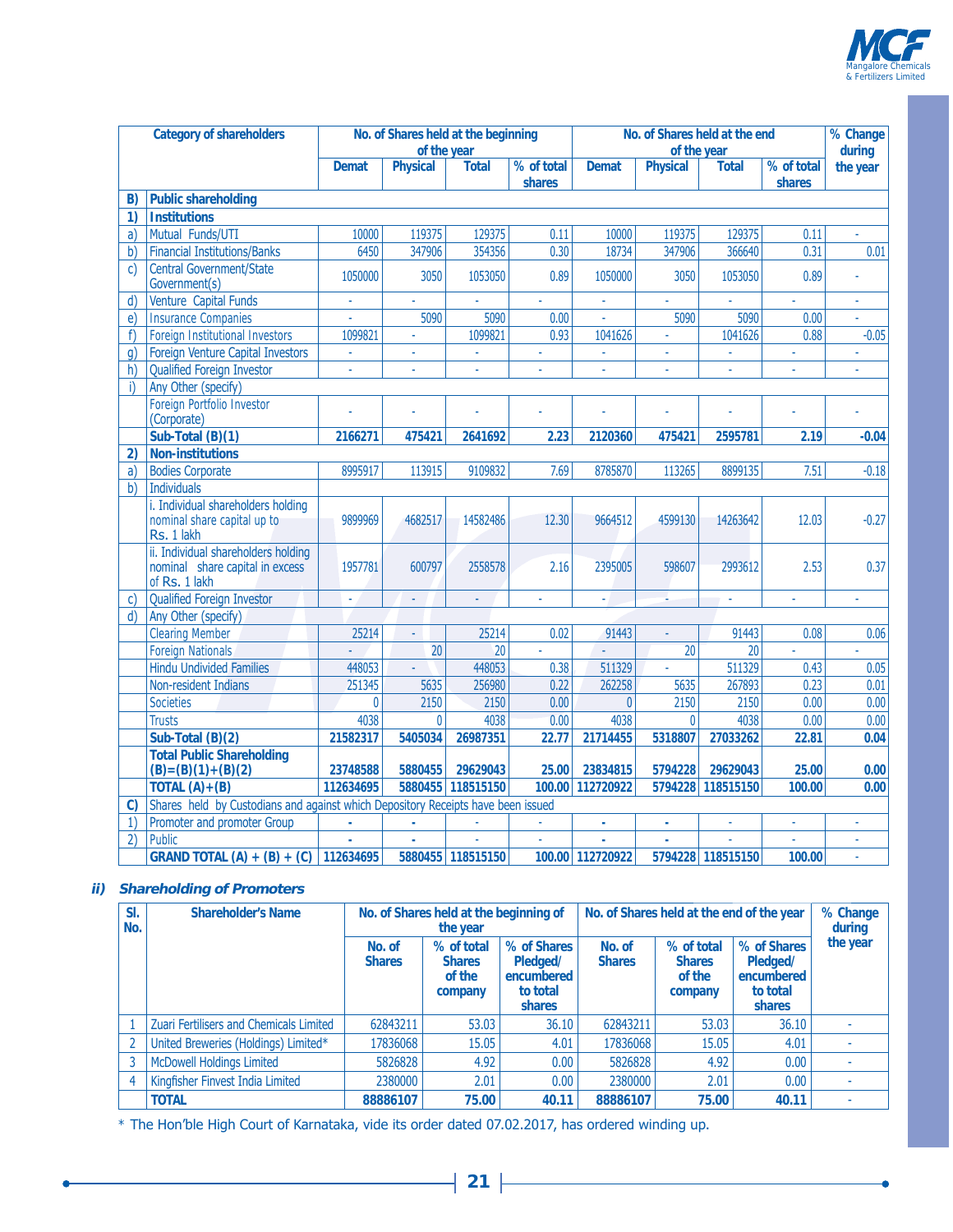

| SI.<br>No.     | Name of the Promoter                                        | <b>Date</b><br>(ddmmyyyy) | Shareholding at the beginning<br>of the year     |                                        | <b>Cumulative Shareholding</b><br>during the year |                                        |  |
|----------------|-------------------------------------------------------------|---------------------------|--------------------------------------------------|----------------------------------------|---------------------------------------------------|----------------------------------------|--|
|                |                                                             |                           | No. of shares -<br>purchase $(+)/$<br>sale $(-)$ | % of total<br>shares of the<br>Company | No. of shares                                     | % of total<br>shares of the<br>Company |  |
|                | <b>Zuari Fertilisers and Chemicals Limited</b><br>NO CHANGE |                           | 6,28,43,211                                      | 53.03                                  | 6,28,43,211                                       | 53.03                                  |  |
| $\overline{2}$ | United Breweries (Holdings) Limited*<br>NO CHANGE           |                           | 1,78,36,068                                      | 15.05                                  | 1,78,36,068                                       | 15.05                                  |  |
| 3              | <b>McDowell Holdings Limited</b><br>NO CHANGE               |                           | 58,26,828                                        | 4.92                                   | 58,26,828                                         | 4.92                                   |  |
| 4              | <b>Kingfisher Finvest India Ltd</b><br>NO CHANGE            |                           | 23,80,000                                        | 2.01                                   | 23,80,000                                         | 2.01                                   |  |

#### **iii) Change in Promoters' Shareholding (please specify, if there is no change)**

\* The Hon'ble High Court of Karnataka, vide its order dated 07.02.2017, has ordered winding up.

#### **iv) Shareholding Pattern of top ten shareholders (other than Directors, Promoters and Holders of GDRs and ADRs):**

| $\overline{\text{SI}}$ .<br>No. | <b>Top 10 Shareholders</b>                                                             | <b>Date</b><br>(ddmmyyyy) | Shareholding at the beginning                   | of the year                            | <b>Cumulative Shareholding</b><br>during the year |                                        |
|---------------------------------|----------------------------------------------------------------------------------------|---------------------------|-------------------------------------------------|----------------------------------------|---------------------------------------------------|----------------------------------------|
|                                 |                                                                                        |                           | No. of shares -<br>purchase $(+)/$<br>$sale(-)$ | % of total<br>shares of the<br>company | No. of<br>shares                                  | % of total<br>shares of the<br>company |
| 1.                              | <b>Reliance Capital Limited</b>                                                        |                           |                                                 |                                        |                                                   |                                        |
|                                 | At the beginning of the year                                                           |                           | 5885000                                         | 4.97                                   | 5885000                                           | 4.97                                   |
|                                 |                                                                                        | 31.03.2017                | -5885000                                        | 4.97                                   | $\mathbf{0}$                                      | 0.00                                   |
|                                 | At the end of the year (or on the date of separation, if<br>separated during the year) |                           | $\theta$                                        | 0.00                                   | $\mathbf{0}$                                      | 0.00                                   |
| $\overline{2}$                  | <b>Sparrow Asia Diversified Opportunities Fund</b>                                     |                           |                                                 |                                        |                                                   |                                        |
|                                 | At the beginning of the year                                                           | $\omega$                  | 1041626                                         | 0.88                                   | 1041626                                           | 0.88                                   |
|                                 | At the end of the year (or on the date of separation, if<br>separated during the year) |                           | 1041626                                         | 0.88                                   | 1041626                                           | 0.88                                   |
| 3                               | <b>Aum Capital Market Pvt.Ltd</b>                                                      |                           |                                                 |                                        |                                                   |                                        |
|                                 | At the beginning of the year                                                           |                           | 852192                                          | 0.72                                   | 852192                                            | 0.72                                   |
|                                 |                                                                                        | 01.04.2016                | $-200$                                          | 0.00                                   | 851992                                            | 0.72                                   |
|                                 |                                                                                        | 08.04.2016                | 5231                                            | 0.00                                   | 857223                                            | 0.72                                   |
|                                 |                                                                                        | 15.04.2016                | 500                                             | 0.00                                   | 857723                                            | 0.72                                   |
|                                 |                                                                                        | 22.04.2016                | $-300000$                                       | $-0.25$                                | 557723                                            | 0.47                                   |
|                                 |                                                                                        | 06.05.2016                | 500                                             | 0.00                                   | 558223                                            | 0.47                                   |
|                                 |                                                                                        | 13.05.2016                | $-2951$                                         | 0.00                                   | 555272                                            | 0.47                                   |
|                                 |                                                                                        | 27.05.2016                | $-495$                                          | 0.00                                   | 554777                                            | 0.47                                   |
|                                 |                                                                                        | 03.06.2016                | $-5$                                            | 0.00                                   | 554772                                            | 0.47                                   |
|                                 |                                                                                        | 10.06.2016                | $-2500$                                         | 0.00                                   | 552272                                            | 0.47                                   |
|                                 |                                                                                        | 17.06.2016                | $-1000$                                         | 0.00                                   | 551272                                            | 0.47                                   |
|                                 |                                                                                        | 24.06.2016                | $-1500$                                         | 0.00                                   | 549772                                            | 0.46                                   |
|                                 |                                                                                        | 30.06.2016                | $-500$                                          | 0.00                                   | 549272                                            | 0.46                                   |
|                                 |                                                                                        | 15.07.2016                | 7300                                            | 0.01                                   | 556572                                            | 0.47                                   |
|                                 |                                                                                        | 22.07.2016                | $-2300$                                         | 0.00                                   | 554272                                            | 0.47                                   |
|                                 |                                                                                        | 29.07.2016                | 2000                                            | 0.00                                   | 556272                                            | 0.47                                   |
|                                 |                                                                                        | 05.08.2016                | 5486                                            | 0.00                                   | 561758                                            | 0.47                                   |
|                                 |                                                                                        | 12.08.2016                | 4837                                            | 0.00                                   | 566595                                            | 0.48                                   |
|                                 |                                                                                        | 19.08.2016                | 841                                             | 0.00                                   | 567436                                            | 0.48                                   |
|                                 |                                                                                        | 26.08.2016                | $-500$                                          | 0.00                                   | 566936                                            | 0.48                                   |
|                                 |                                                                                        | 09.09.2016                | $-7000$                                         | $-0.01$                                | 559936                                            | 0.47                                   |
|                                 |                                                                                        | 07.10.2016                | 294700                                          | 0.25                                   | 854636                                            | 0.72                                   |
|                                 |                                                                                        | 14.10.2016                | $-3700$                                         | 0.00                                   | 850936                                            | 0.72                                   |
|                                 |                                                                                        | 21.10.2016                | $-2359$                                         | 0.00                                   | 848577                                            | 0.72                                   |
|                                 |                                                                                        | 28.10.2016                | 250                                             | 0.00                                   | 848827                                            | 0.72                                   |
|                                 |                                                                                        | 04.11.2016                | $-250$                                          | 0.00                                   | 848577                                            | 0.72                                   |
|                                 |                                                                                        | 25.11.2016                | 2000                                            | 0.00                                   | 850577                                            | 0.72                                   |
|                                 |                                                                                        | 02.12.2016                | $-2000$                                         | 0.00                                   | 848577                                            | 0.72                                   |
|                                 |                                                                                        | 27.01.2017                | $-805$                                          | 0.00                                   | 847772                                            | $\overline{0.72}$                      |
|                                 |                                                                                        | 31.03.2017                | 16151                                           | 0.01                                   | 863923                                            | 0.73                                   |
|                                 | At the end of the year (or on the date of separation, if<br>separated during the year) | 31.03.2017                | 863923                                          | 0.73                                   | 863923                                            | 0.73                                   |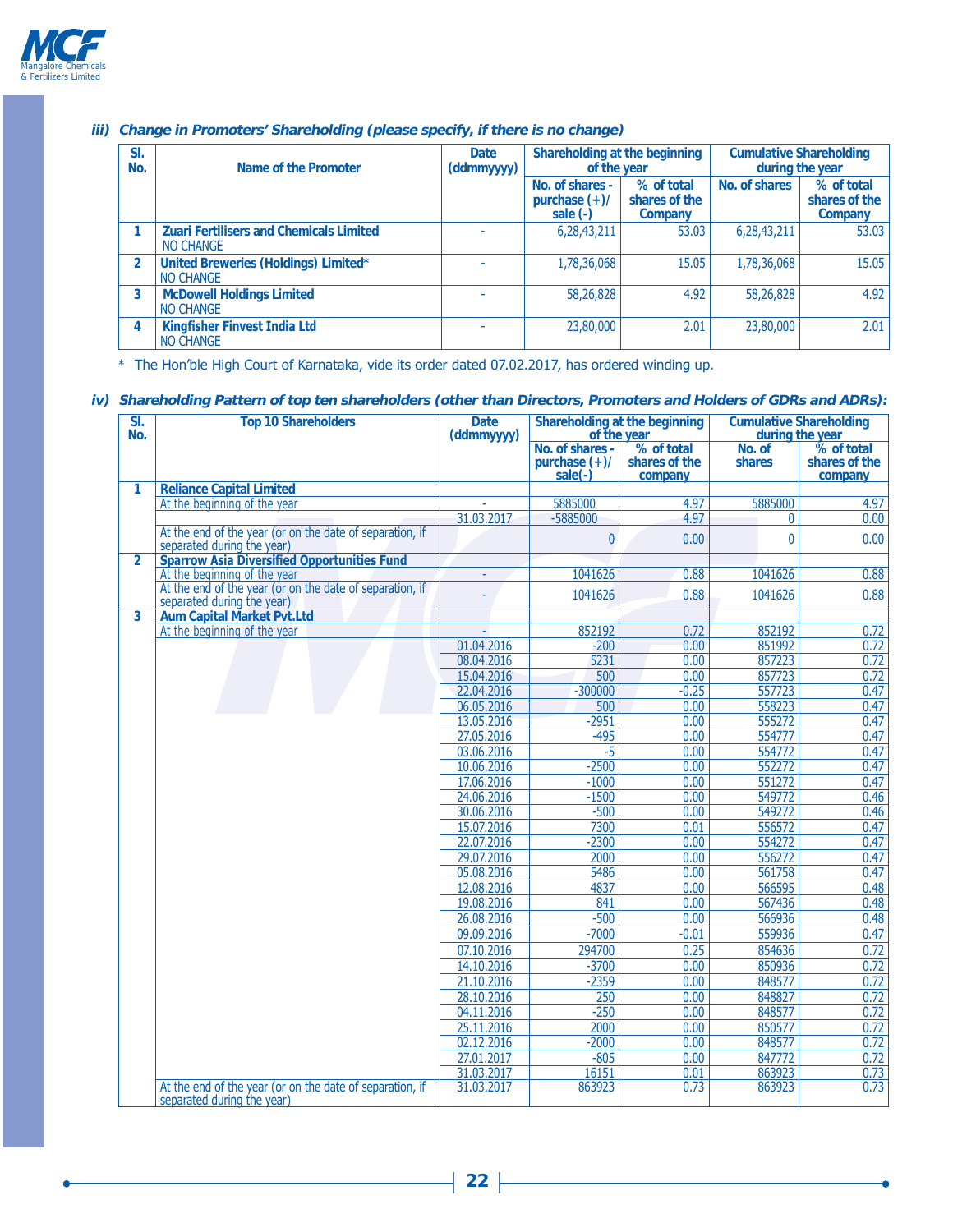

-0

| SI.<br>No.      | <b>Top 10 Shareholders</b>                                                             | <b>Date</b><br>(ddmmyyyy) | Shareholding at the beginning<br>of the year  |                                        | <b>Cumulative Shareholding</b><br>during the year |                                        |
|-----------------|----------------------------------------------------------------------------------------|---------------------------|-----------------------------------------------|----------------------------------------|---------------------------------------------------|----------------------------------------|
|                 |                                                                                        |                           | No. of shares -<br>purchase $(+)/$<br>sale(-) | % of total<br>shares of the<br>company | No. of<br>shares                                  | % of total<br>shares of the<br>company |
| 4               | <b>IIFL National Development Agenda Fund</b>                                           |                           |                                               |                                        |                                                   |                                        |
|                 | At the beginning of the year                                                           |                           | 818088                                        | 0.69                                   | 818088                                            | 0.69                                   |
|                 |                                                                                        | 08.04.2016                | 45000                                         | 0.03                                   | 863088                                            | 0.72                                   |
|                 |                                                                                        | 06.05.2016                | $-27848$                                      | 0.02                                   | 835240                                            | 0.70                                   |
|                 |                                                                                        | 13.05.2016                | $-46643$                                      | 0.03                                   | 788597                                            | 0.66                                   |
|                 |                                                                                        | 24.06.2016                | $-16888$                                      | 0.01                                   | 771709                                            | 0.65                                   |
|                 |                                                                                        | 30.06.2016                | $-86709$                                      | 0.07                                   | 685000                                            | 0.58                                   |
|                 |                                                                                        | 01.07.2016<br>08.07.2016  | $-60080$<br>$-60000$                          | 0.05<br>0.05                           | 624920<br>564920                                  | 0.53<br>0.48                           |
|                 |                                                                                        | 15.07.2016                | $-64920$                                      | 0.05                                   | 500000                                            | 0.42                                   |
|                 |                                                                                        | 21.10.2016                | $-25000$                                      | 0.02                                   | 475000                                            | 0.40                                   |
|                 |                                                                                        | 31.03.2016                | $-475000$                                     | 0.40                                   | 0                                                 | 0.00                                   |
|                 | At the end of the year (or on the date of separation, if<br>separated during the year) |                           | $\Omega$                                      | 0.00                                   | 0                                                 | 0.00                                   |
| 5               | <b>Gujarat State Fertilizers &amp; Chemicals Limited</b>                               |                           |                                               |                                        |                                                   |                                        |
|                 | At the beginning of the year                                                           | ä,                        | 579000                                        | 0.49                                   | 579000                                            | 0.49                                   |
|                 | At the end of the year (or on the date of separation, if<br>separated during the year) |                           | 579000                                        | 0.49                                   | 579000                                            | 0.49                                   |
| 6               | Karnataka Agro Industries Corporation Limited<br>At the beginning of the year          | ä,                        | 471000                                        | 0.40                                   | 471000                                            | 0.40                                   |
|                 | At the end of the year (or on the date of separation, if                               |                           | 471000                                        | 0.40                                   | 471000                                            | 0.40                                   |
| 7               | separated during the year)<br><b>Orde Management Private Limited</b>                   |                           |                                               |                                        |                                                   |                                        |
|                 | At the beginning of the year                                                           | ÷.                        | 268000                                        | 0.23                                   | 268000                                            | 0.23                                   |
|                 | At the end of the year (or on the date of separation, if<br>separated during the year) |                           | 268000                                        | 0.23                                   | 268000                                            | 0.23                                   |
| 8               | <b>Mehinder Sharma</b>                                                                 |                           |                                               |                                        |                                                   |                                        |
|                 | At the beginning of the year                                                           |                           | 244409                                        | 0.21                                   | 244409                                            | 0.21                                   |
|                 |                                                                                        | 01.04.2016<br>01.07.2016  | $-25710$<br>$-10000$                          | 0.02<br>0.01                           | 218699<br>208699                                  | 0.18<br>0.18                           |
|                 |                                                                                        | 08.07.2016                | 1885                                          | 0.00                                   | 210584                                            | 0.18                                   |
|                 |                                                                                        | 16.09.2016                | $-8877$                                       | 0.01                                   | 201707                                            | 0.17                                   |
|                 |                                                                                        | 30.09.2016                | 147                                           | 0.00                                   | 201854                                            | 0.17                                   |
|                 |                                                                                        | 02.12.2016                | 22588                                         | 0.02                                   | 224442                                            | 0.19                                   |
|                 |                                                                                        | 09.12.2016                | $-10000$                                      | 0.01                                   | 214442                                            | 0.18                                   |
|                 |                                                                                        | 23.12.2016                | 10000                                         | 0.01                                   | 224442                                            | 0.19                                   |
|                 |                                                                                        | 06.01.2017                | $-30000$                                      | 0.03                                   | 194442                                            | 0.16                                   |
|                 |                                                                                        | 20.01.2017                | $-24346$                                      | 0.02                                   | 170096                                            | 0.14                                   |
|                 |                                                                                        | 27.01.2017                | $-8600$                                       | 0.01                                   | 161496                                            | 0.14                                   |
|                 |                                                                                        | 17.02.2017<br>03.03.2017  | 11597                                         | 0.01<br>0.00                           | 173093<br>174502                                  | $\overline{0.15}$<br>0.15              |
|                 |                                                                                        | 10.03.2017                | 1409<br>649                                   | 0.00                                   | 175151                                            | 0.15                                   |
|                 |                                                                                        | 17.03.2017                | 11969                                         | 0.01                                   | 187120                                            | 0.16                                   |
|                 |                                                                                        | 24.03.2017                | 22312                                         | 0.02                                   | 209432                                            | 0.18                                   |
|                 |                                                                                        | 31.03.2017                | 1420                                          | 0.00                                   | 210852                                            | 0.18                                   |
|                 | At the end of the year (or on the date of separation, if<br>separated during the year) | 31.03.2017                | 210852                                        | 0.18                                   | 210852                                            | 0.18                                   |
| 9               | Gita Agarwala                                                                          |                           |                                               |                                        |                                                   |                                        |
|                 | At the beginning of the year                                                           |                           | 151351                                        | 0.13                                   | 151351                                            | 0.13                                   |
|                 | At the end of the year (or on the date of separation, if<br>separated during the year) |                           | 151351                                        | 0.13                                   | 151351                                            | 0.13                                   |
| 10 <sup>°</sup> | <b>Reliance Spot Exchange Infrastructure Limited</b>                                   |                           |                                               |                                        | 0                                                 |                                        |
|                 | At the beginning of the year                                                           | 31.03.2017                | $\theta$<br>5885000                           | 0.00<br>4.97                           | 5885000                                           | 0.00<br>4.97                           |
|                 | At the end of the year (or on the date of separation, if                               |                           | 5885000                                       | 4.97                                   | 5885000                                           | 4.97                                   |
|                 | separated during the year)                                                             |                           |                                               |                                        |                                                   |                                        |

**v) Shareholding of Directors and Key Managerial Personnel:**

None of the Directors and Key Managerial Personnel have held shares in the Company during the year 2016 -17.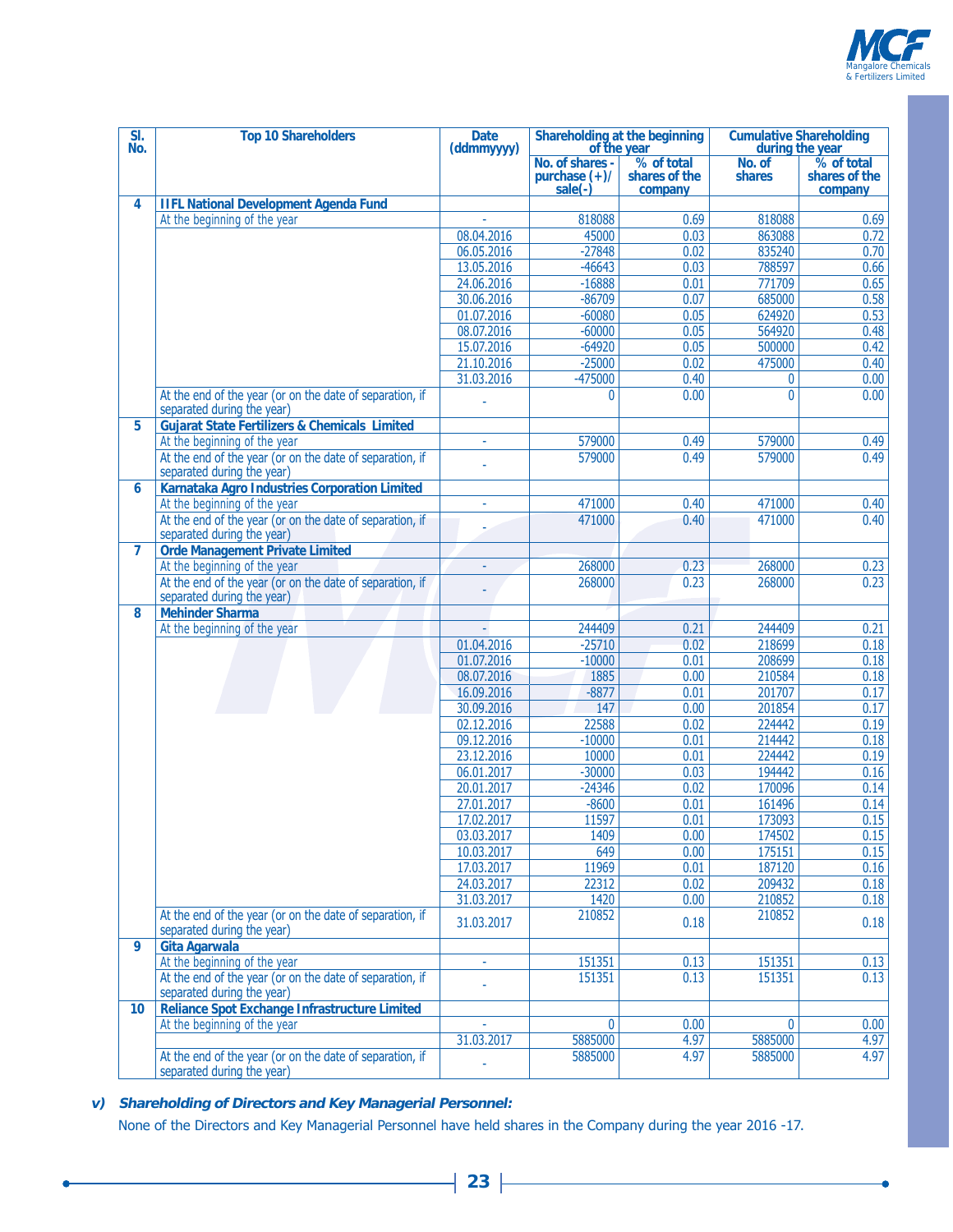

### **V. INDEBTEDNESS (Rs. in lakhs)**

|                                                     | <b>Secured Loans</b><br>excluding<br><b>Deposits</b> | <b>Unsecured Loans</b> | <b>Deposits</b> | <b>Total</b><br><b>Indebtedness</b> |
|-----------------------------------------------------|------------------------------------------------------|------------------------|-----------------|-------------------------------------|
| Indebtedness at the beginning of the financial year |                                                      |                        |                 |                                     |
| i) Principal Amount                                 | 134,060.67                                           | 5,647.17               |                 | 139,707.84                          |
| ii) Interest due but not paid                       |                                                      |                        |                 |                                     |
| iii) Interest accrued but not due                   | 347.88                                               | 60.43                  |                 | 408.31                              |
| Total $(i+ii+iii)$                                  | 134,408.55                                           | 5,707.60               | ٠               | 140,116.15                          |
| Change in Indebtedness during the financial year    |                                                      |                        |                 |                                     |
| Addition                                            | 40,300.43                                            | 20.14                  |                 | 40,320.57                           |
| Reduction                                           | 55,187.36                                            | 4,602.94               |                 | 59,790.31                           |
| <b>Net Change</b>                                   | (14,886.93)                                          | (4,582.80)             |                 | (19, 469.73)                        |
| Indebtedness at the end of the financial year       |                                                      |                        |                 |                                     |
| <i>i</i> ) Principal Amount                         | 118,974.25                                           | 1,104.66               |                 | 120,078.91                          |
| ii) Interest due but not paid                       |                                                      |                        |                 |                                     |
| iii) Interest accrued but not due                   | 547.36                                               | 20.14                  |                 | 567.51                              |
| Total $(i+ii+iii)$                                  | 119,521.61                                           | 1,124.81               |                 | 120,646.42                          |

#### **VI. REMUNERATION OF DIRECTORS AND KEY MANAGERIAL PERSONNEL**

A. Remuneration to Managing Director, Whole-time Directors and/or Manager: **Communist CRS. in lakhs)** 

| SI.       | <b>Particulars of Remuneration</b>                                                                                                       |       | Name of MD/WTD/Manager               | Total         |
|-----------|------------------------------------------------------------------------------------------------------------------------------------------|-------|--------------------------------------|---------------|
| <b>No</b> |                                                                                                                                          |       | K. Prabhakar Rao N. Suresh Krishnan* | <b>Amount</b> |
|           | Gross salary<br>(a) Salary as per provisions contained in section $17(1)$ of the<br>Income-tax Act, 1961                                 | 66.50 |                                      | 66.50         |
|           | (b) Value of perquisites u/s 17(2) Income-tax Act, 1961<br>Profits in lieu of salary under section 17(3) Income- tax<br>(c)<br>Act, 1961 | 10.73 |                                      | 10.73         |
|           | <b>Stock Option</b>                                                                                                                      |       |                                      |               |
| 3         | <b>Sweat Equity</b>                                                                                                                      |       |                                      |               |
| 4         | Commission<br>- as % of profit<br>others, specify                                                                                        |       |                                      |               |
| 5         | <b>Others (Retirement benefits)</b>                                                                                                      | 9.62  |                                      | 9.62          |
|           | Total (A)                                                                                                                                | 86.85 |                                      | 86.85         |
|           | Ceiling as per the Act                                                                                                                   |       | 127.46                               |               |

\* Mr. N. Suresh Krishnan is not paid any remuneration.

## **B.** Remuneration to other Directors: **COVIDENTS** (Rs. in lakhs)

|            |                                                   | Name of the Director         |                                                  |        |           |                              |                              |                         |                        |                                |                               |
|------------|---------------------------------------------------|------------------------------|--------------------------------------------------|--------|-----------|------------------------------|------------------------------|-------------------------|------------------------|--------------------------------|-------------------------------|
| SI.<br>No. | <b>Particulars of remuneration</b>                | <b>Arun</b><br><b>Duggal</b> | <b>Narendra</b><br>Mairpady   Narayan   Prasanna | Pratap | <b>DA</b> | <b>Ritu</b><br><b>Mallya</b> | <b>Kapil</b><br><b>Mehan</b> | Akshay<br><b>Poddar</b> | <b>Deepak</b><br>Anand | <b>VS</b><br>Venkata-<br>raman | <b>Total</b><br><b>Amount</b> |
|            | <b>Independent Directors</b>                      |                              |                                                  |        |           |                              |                              |                         |                        |                                |                               |
|            | o Fee for attending board &<br>committee meetings | 3.95                         | 5.15                                             | 2.25   | 2.85      |                              |                              | -                       |                        |                                | 14.20                         |
|            | o Commission                                      |                              | -                                                |        | ۰         |                              |                              | -                       |                        |                                |                               |
|            | o Others, please specify                          |                              | -                                                |        | ۰         |                              |                              | ۰                       |                        |                                |                               |
|            | Total (1)                                         | 3.95                         | 5.15                                             | 2.25   | 2.85      |                              |                              |                         |                        |                                | 14.20                         |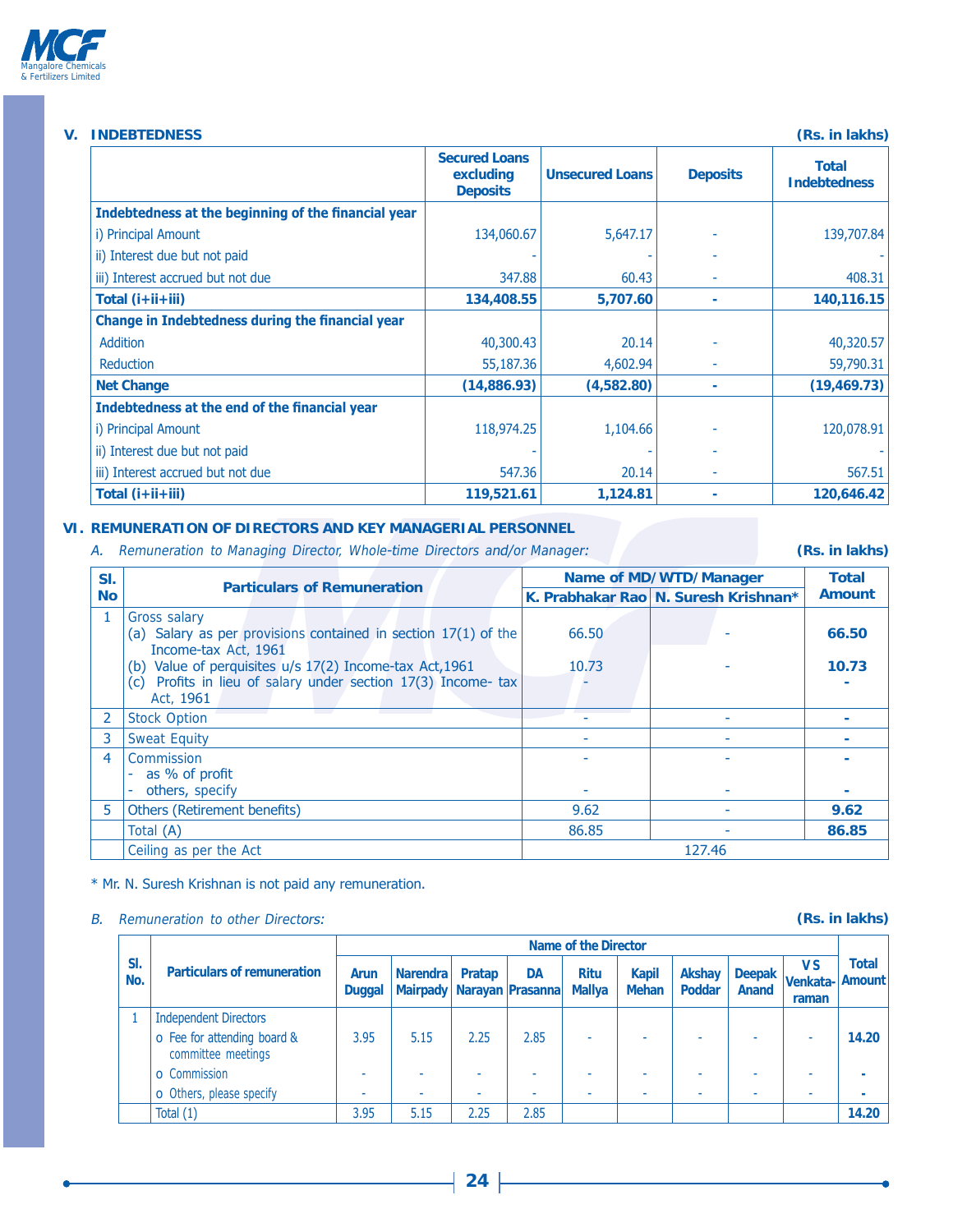

|            |                                                 | Name of the Director         |                                    |        |                               |                              |                              |                         |                        |                                |                               |
|------------|-------------------------------------------------|------------------------------|------------------------------------|--------|-------------------------------|------------------------------|------------------------------|-------------------------|------------------------|--------------------------------|-------------------------------|
| SI.<br>No. | <b>Particulars of remuneration</b>              | <b>Arun</b><br><b>Duggal</b> | <b>Narendra</b><br><b>Mairpady</b> | Pratap | <b>DA</b><br>Narayan Prasanna | <b>Ritu</b><br><b>Mallya</b> | <b>Kapil</b><br><b>Mehan</b> | Akshay<br><b>Poddar</b> | <b>Deepak</b><br>Anand | <b>VS</b><br>Venkata-<br>raman | <b>Total</b><br><b>Amount</b> |
|            | <b>Other Non-Executive Directors</b>            |                              |                                    |        |                               |                              |                              |                         |                        |                                |                               |
|            | o Fee for attending board<br>committee meetings |                              |                                    |        | ۰                             | 0.50                         | 4.35                         | 2.00                    | 0.70                   | ٠                              | 7.55                          |
|            | <b>o</b> Commission                             |                              | ٠                                  |        | ٠                             |                              |                              | ٠                       |                        | ۰                              |                               |
|            | o Others, please specify                        |                              | $\sim$                             | ۰      | $\sim$                        |                              | ٠                            | ٠                       |                        | ٠                              |                               |
|            | Total $(2)$                                     |                              |                                    |        |                               | 0.50                         | 4.35                         | 2.00                    | 0.70                   | ٠                              | 7.55                          |
| 3          | Total $(B)=(1+2)$                               | 3.95                         | 5.15                               | 2.25   | 2.85                          | 0.50                         | 4.35                         | 2.00                    | 0.70                   | ۰                              | 21.75                         |
| 4          | <b>Total Managerial Remuneration</b>            | 86.85                        |                                    |        |                               |                              |                              |                         |                        |                                |                               |
|            | Overall Ceiling as per the Act                  |                              |                                    |        |                               | 127.46                       |                              |                         |                        |                                |                               |

#### C. Remuneration to Key managerial personnel other than MD/Manager/WTD **Canadian Condomnation** (Rs. in lakhs)

| SI.            | <b>Particulars of Remuneration</b>                                                                                                 |            | <b>Key Managerial Personnel</b> | <b>Total</b>  |
|----------------|------------------------------------------------------------------------------------------------------------------------------------|------------|---------------------------------|---------------|
| no.            |                                                                                                                                    | <b>CFO</b> | <b>CS</b>                       | <b>Amount</b> |
| $\mathbf{1}$   | <b>Gross salary</b><br>(a) Salary as per provisions contained in section 17(1) of the Income-<br>tax Act, 1961                     | 41.76      | 23.73                           | 65.49         |
|                | (b) Value of perquisites u/s 17(2) Income-tax Act, 1961<br>(c) Profits in lieu of salary under section 17(3) Income- tax Act, 1961 | 9.29       | 0.41                            | 9.70          |
| $\overline{2}$ | <b>Stock Option</b>                                                                                                                |            |                                 |               |
| 3              | <b>Sweat Equity</b>                                                                                                                |            |                                 |               |
| $\overline{4}$ | Commission<br>- as % of profit<br>- others, specify                                                                                |            |                                 |               |
| 5              | <b>Others (Retirement benefits)</b>                                                                                                | 3.41       | 1.37                            | 4.78          |
|                | <b>Total</b>                                                                                                                       | 54.46      | 25.51                           | 79.97         |

#### **VII. PENALTIES/PUNISHMENT/COMPOUNDING OF OFFENCES**

There were no penalties/punishment/compounding of offences for breach of any Section of the Companies Act, against the Company or its Directors or other officers in default, during the year.

This space is intentionally left blank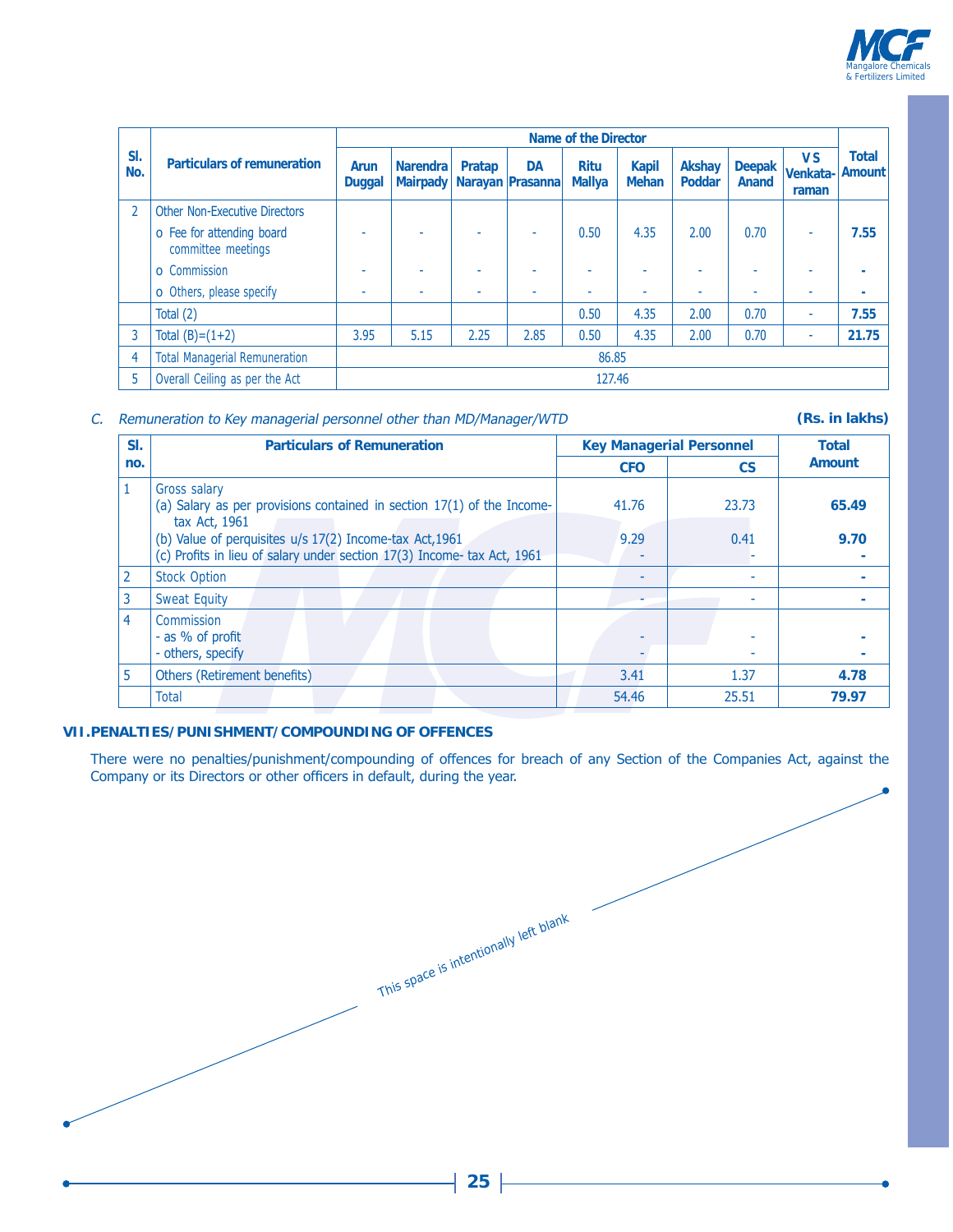

# **Annexure 2**

# **Nomination & Remuneration Policy**

#### **1. Preamble**

This policy on nomination and remuneration of Directors, Key Managerial Personnel and Senior Management ("Nomination and Remuneration Policy") has been formulated by the Nomination and Remuneration Committee, in pursuance of Section 178 of the Companies Act, 2013 and Regulation 19 of the SEBI (Listing Obligations and Disclosure Requirements) Regulations, 2015 and approved by the Board of Directors.

#### **2. Definitions**

"Board" means Board of Directors of the Company

"Company" means Mangalore Chemicals & Fertilizers Limited

"Directors" mean Directors of the Company.

"Key Managerial Personnel" means

- Chief Executive Officer or the Managing Director or the Manager;
- Whole-time Director:
- Chief Financial Officer;
- Company Secretary; and
- Such other officer as may be prescribed.

"Nomination and Remuneration Committee" means Committee of Board of Directors of the Company constituted as per the provisions of Section 178 of the Companies Act, 2013 and the Rules made thereunder.

"Senior Management" means personnel of the Company who are members of its core management team excluding Board of Directors, comprising all members of management one level below the Executive Directors, including the functional heads.

#### **3. Nomination and Remuneration Committee**

The Board of Directors shall constitute a Nomination and Remuneration Committee in accordance with the requirements of Section 178 of the Companies Act, 2013, the Companies (Meeting of Board and its Powers) Rules, 2014 and Regulation 19 of SEBI (Listing Obligations and Disclosure Requirements) Requlations, 2015 ("Listing Requlations").

#### **4. Role of Nomination and Remuneration Committee**

The role of the Committee shall, inter-alia, include the following:

- a. Formulation of the criteria for determining qualifications, positive attributes and independence of a Director and recommend to the Board a policy, relating to the remuneration of the Directors, Key Managerial Personnel and Senior Management;
- b. Formulation of criteria for evaluation of Independent Directors and the Board:
- c. Formulation of process for grant, allot, issue, administer, cancel and forfeit employees' stock options under any ESOP schemes of the Company and to exercise such powers as conferred by the Board of Directors from time to time:
- d. Devising a policy on Board diversity;
- e. Identifying persons who are qualified to become Directors and who may be appointed in senior management in accordance with the criteria laid down in this policy, and recommend to the Board their appointment and removal.
- f. Recommend to the Board whether to extend or continue the term of appointment of the Independent Director, on the basis of the report of performance evaluation of Independent Directors.

#### **5. Guidelines on Nomination and Remuneration**

- a. The Committee shall identify and ascertain the integrity, qualification, expertise and experience of the person for appointment as Director, Key Managerial Personnel or at Senior Management level and recommend to the Board his/her appointment.
- b. The Company should ensure that the person so appointed as Director / Independent Director / Key Management Personnel / Senior Management Personnel shall not be disqualified under the Companies Act, 2013, Rules made thereunder, Listing Regulations or any other enactment for the time being in force.
- c. The Director / Independent Director / KMP / Senior Management Personnel shall be appointed as per the procedure laid down under the provisions of the Companies Act, 2013, Rules made thereunder, Listing Regulations or any other enactment for the time being in force.
- d. On the recommendation of the Committee, the Board of Directors shall decide the term or the tenure of individual Directors and Key Managerial Personnel, which shall be subject to the provisions of the Companies Act, 2013 and the Rules made there under and the Listing Regulations, if applicable.
- e. The sitting fees of the Directors shall be determined by the Board and shall be within the limits prescribed under the provisions of the Companies Act, 2013 and the Rules made thereunder.
- f. The Committee shall recommend to the Board, the remuneration, compensation and commission to be paid to the Managing Director/Whole time Director/Non  $-$ Executive Directors, which shall be in accordance with the percentage/slabs/conditions laid down in the Articles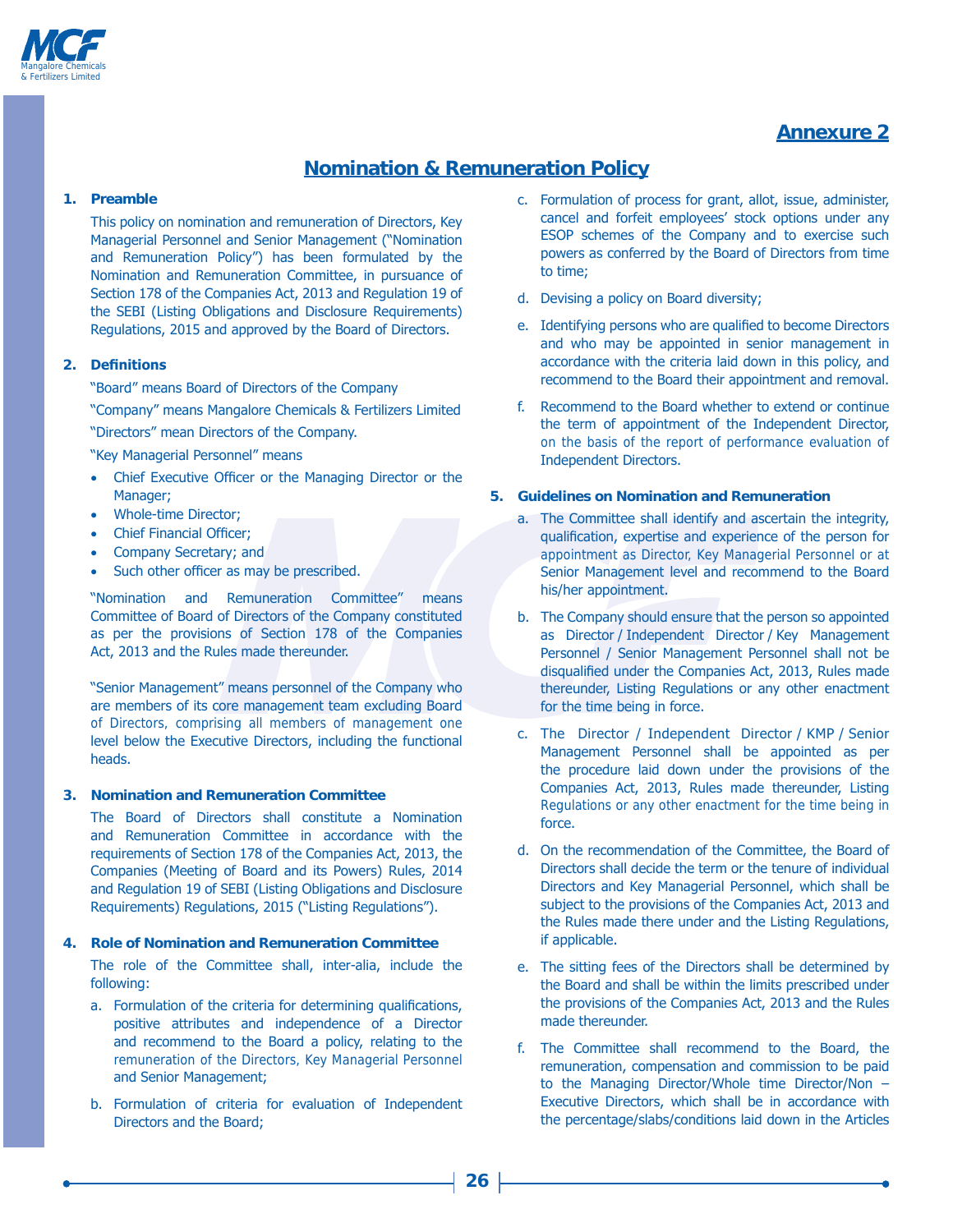

of Association of the Company and as per the provisions of the Companies Act, 2013.

- g. The Committee shall carry out evaluation of performance of every Director and Key Managerial Personnel.
- h. Any revision, changes or modification in the pay structure of Managing Director/Whole time Director/Non -Executive Directors shall be subject to recommendation of the Committee.
- i. The Committee shall conduct annual performance appraisals for Managing/Whole Time Director/Executive Director and recommend to the Board for any variation in the salary within the limits approved by the shareholders.
- j. The Committee authorizes the Managing Director to decide and approve the remuneration, pay structure and annual increment of the Senior Management and Key Managerial Personnel, in consultation with respective Appraisal Committee constituted from time to time for review of annual appraisals and performance ratings.
- k. The Committee may recommend, to the Board with reasons recorded in writing, removal of a Director, Key Managerial Personnel or Senior Management Personnel, if any Director, Key Managerial Personnel or Senior Management Personnel suffers any disqualification under the Companies Act, 2013, or under any other applicable Acts and Rules thereunder.
- I. The Director, Key Managerial Personnel and Senior Management Personnel shall retire as per the applicable provisions of the Act and the prevailing HR policy of the Company. The Board will have the discretion to retain the Director, Key Management Personnel, Senior Management Personnel even after attaining the retirement age, for the benefit of the Company.
- m. The Board of Directors shall have the optimum combination of Directors from different areas to have diversified board composition.
- n. A member of the Committee is not entitled to be present when his or her own remuneration is discussed at a meeting or when his or her performance is being evaluated.

#### **6. Amendments to the Policy**

The Board of Directors, on its own and/or as per the recommendations of the Nomination and Remuneration Committee can amend this Policy as and when deemed fit. Any or all provisions of this Policy would be subject to revision/ amendment in accordance with the Rules, Regulations, Notifications etc. on the subject as may be issued by relevant statutory authorities, from time to time.

In case of any amendment(s), clarification(s), circular(s) etc. issued by the relevant authorities, which make the provisions laid down under this Policy inconsistent with such  $amendment(s)$ , clarification(s), circular(s) etc. then such  $a$ mendment(s), clarification(s), circular(s) etc. shall prevail upon the provisions hereunder and this Policy shall stand amended accordingly from the effective date as laid down under such amendment(s), clarification(s), circular(s) etc.

#### **7. Governing law**

This Policy shall be governed by the Companies Act, 2013 read with Rules made thereunder, as may be in force for the time being as well as Regulation 19 of the Listing Regulations or such other Rules/Regulations, as may be notified by SEBI from time to time.

This space is intentionally left blank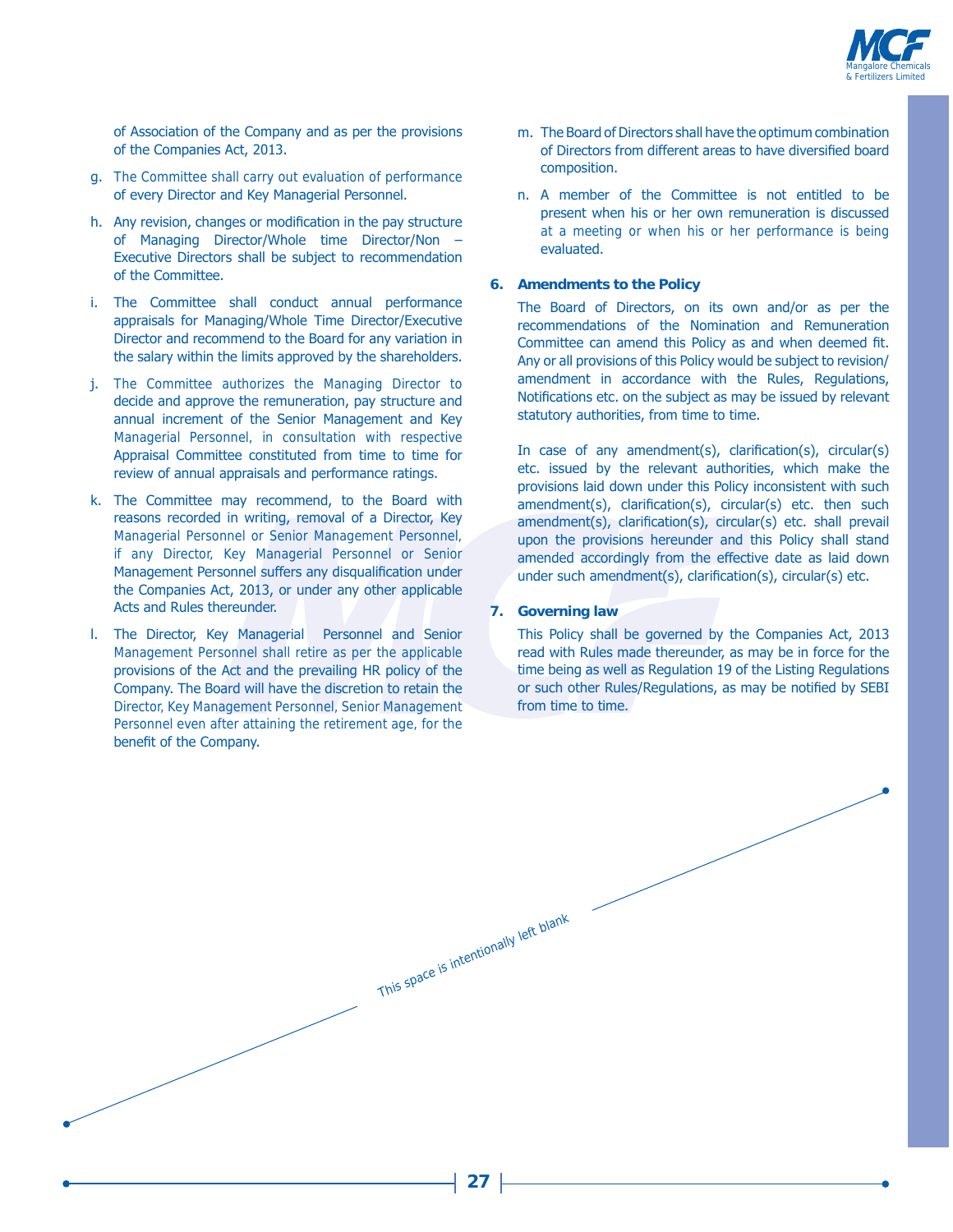

# **Annexure 3**

# **Annual Report on CSR Activities**

1. A brief outline of the Company's CSR policy and overview of projects to be undertaken

Corporate Social Responsibility Policy (CSR Policy) of Mangalore Chemicals & Fertilizers Limited (MCFL) encompasses the Company's philosophy to discharge its social responsibility in the up-liftment/development of the communities in its operating territory and mechanism for undertaking CSR activities/projects/programs with reference to provisions and Schedule VII of the Companies Act, 2013 and the Companies (Corporate Social Responsibility Policy) Rules, 2014.

The CSR policy of the Company provides for following areas of focus and activities.

| <b>Focus Area</b>            | <b>Activities</b>                                   |
|------------------------------|-----------------------------------------------------|
| <b>Health Care</b>           | • Project Eye Care                                  |
|                              | • Human Health Camps                                |
|                              | • Animal Health Camps                               |
| <b>Education</b>             | • Mangala Akshara Mitra                             |
|                              | • Helping school for special children               |
| Sports, Arts and Culture     | • Raitha Dasara – Rural sports                      |
|                              | • Identify and promote nationally recognized sports |
| <b>Community Development</b> | • Development of Rural Areas                        |
|                              | • Assistance to tribal community                    |

The CSR Policy is available on the website of the Company www.mangalorechemicals.com.

2. The Composition of the CSR Committee during the year:

| <b>Name of the member</b> | <b>Status</b> |
|---------------------------|---------------|
| Narendra Mairpady         | l Chairman    |
| D A Prasanna*             | <b>Member</b> |
| <b>Kapil Mehan%</b>       | <b>Member</b> |
| $\Delta$                  |               |

 $*$  w.e.f 06.05.2016, % up to 03.06.2017

- 3. Average net profit of the Company for last three financial years: Rs. 21.60 crores
- 4. Prescribed CSR Expenditure (2% of the amount as in item 3 above): Rs. 43.20 lakhs
- 5. Details of CSR spent during the financial year.
	- a) Total amount spent for the financial year 2016-17: Rs. 31.66 lakhs
	- b) Amount unspent: Rs. 11.54 lakhs
	- c) Manner in which the amount spent during the financial year is detailed below. (Rs. in lakhs)

|            |                                                     |                                           | 4                                                                                                                                             |                                                                         | h                                 |                                                                        |                                                                                      |
|------------|-----------------------------------------------------|-------------------------------------------|-----------------------------------------------------------------------------------------------------------------------------------------------|-------------------------------------------------------------------------|-----------------------------------|------------------------------------------------------------------------|--------------------------------------------------------------------------------------|
| SI.<br>No. | <b>CSR</b> project or activity<br><b>identified</b> | Sector in which the<br>project is covered | <b>Projects or programs</b><br>(1) Local area or other<br>(2) Specify the State and<br>district where projects or<br>programs were undertaken | Amount<br>outlay (budget) spent on the<br>project<br>or program<br>wise | Amount<br>projects or<br>programs | <b>Cumulative</b><br>expenditure<br>upto to the<br>reporting<br>period | <b>Amount spent:</b><br><b>Direct or</b><br>through<br><i>implementing</i><br>agency |
|            | Mangala Akshara Mitra                               | Promotion of Education                    | Local Area in which Company is operating                                                                                                      | 24.00                                                                   | 9.53                              | 9.53                                                                   | <b>Direct</b>                                                                        |
|            | Swacha Vidyalaya                                    | Sanitation & Drinking<br>Iwater           | Local Area in which Company is operating                                                                                                      | 7.50                                                                    | 7.41                              | 7.41                                                                   | <b>Direct</b>                                                                        |
| 3          | <b>Eye Care</b>                                     | <b>Health Care</b>                        | Local Area in which Company is operating                                                                                                      | 6.00                                                                    | 4.62                              | 4.62                                                                   | <b>Direct</b>                                                                        |
| 4          | Rural Sports, Arts & Culture Rural Area Development |                                           | Local Area in which Company is operating                                                                                                      | 2.50                                                                    | 0.10                              | 0.10                                                                   | <b>Direct</b>                                                                        |
| 5          | Community Development                               | <b>Rural Area Development</b>             | Local Area in which Company is operating                                                                                                      | 3.20                                                                    | 10.00                             | 10.00                                                                  | <b>Direct</b>                                                                        |
|            |                                                     | <b>TOTAL</b>                              |                                                                                                                                               | 43.20                                                                   | 31.66                             | 31.66                                                                  |                                                                                      |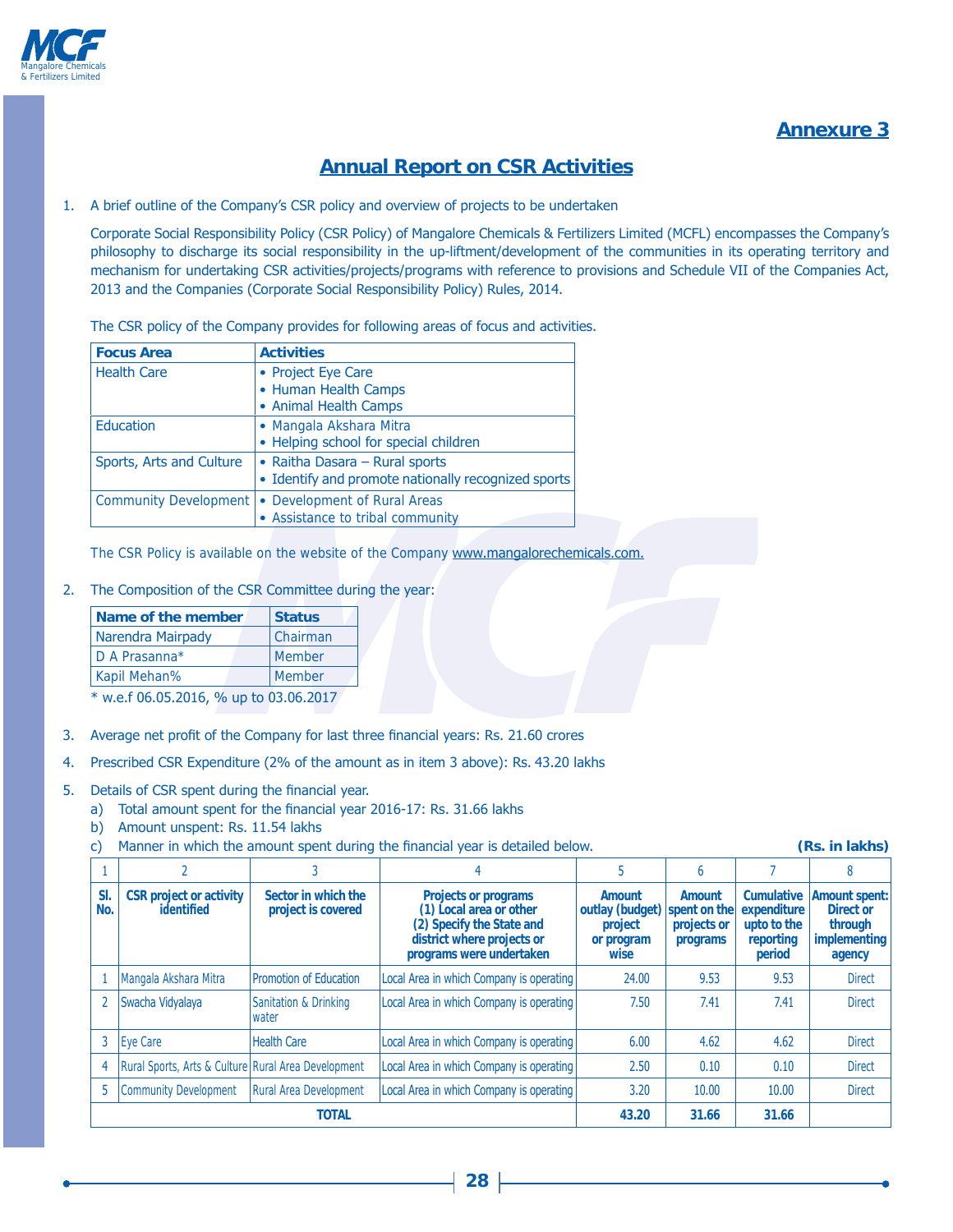

- 6. Two projects for construction of toilets in Govt. Schools in Vogga and Venuru village, DK district could not be completed before the end of financial year. Further, to ensure CSR amount is judiciously spent in line with its CSR Policy, the Company was in the process of identifying additional areas/sectors to focus and hence the Company was not able to spend the entire amount during 2016 -17. The Company shall strive to spend the prescribed CSR expenditure in the coming years.
- 7. The implementation and monitoring of CSR Policy, is in compliance with CSR objectives and Policy of the Company.

N. Suresh Krishnan **Managing Director** 

Narendra Mairpady Chairman, CSR Committee

# **Annexure 4**

# Form No. AOC - 2

#### (Pursuant to clause (h) of sub-section (3) of section 134 of the Companies Act, 2013 and Rule 8(2) of the Companies (Accounts) Rules, 2014)

Form for disclosure of particulars of contracts/arrangements entered into by the Company with related parties referred to in sub-section (1) of Section 188 of the Companies Act, 2013 including certain arm's length transactions under third proviso thereto.

#### 1. Details of contracts or arrangements or transactions not at arm's length basis:

There were no contracts/arrangements entered into by the Company with related parties referred to in sub-section (1) of Section 188 of the Companies Act, 2013 which are not at arm's length basis during the year ended March 31, 2017.

2. Details of material contracts or arrangements or transactions at arm's length basis:

| Name(s) of the<br>related party<br>and nature of<br>relationship | <b>Nature of</b><br>contracts/<br>arrangements/<br>transactions      | <b>Durations of</b><br>the contracts/<br>arrangements/<br><b>transactions</b> | <b>Salient terms of</b><br>the contracts/<br>arrangements/<br>transactions including<br>the value, if any | Date(s) of<br>approval by<br>the Board, if<br>any | <b>Amount paid</b><br><b>as</b><br>advance, if<br>any |
|------------------------------------------------------------------|----------------------------------------------------------------------|-------------------------------------------------------------------------------|-----------------------------------------------------------------------------------------------------------|---------------------------------------------------|-------------------------------------------------------|
| (a)                                                              | (b)                                                                  | (c)                                                                           | (d)                                                                                                       | (e)                                               | (f)                                                   |
| Zuari<br>Agro<br>Limited                                         | Chemicals Purchase of goods in<br>the ordinary course of<br>business | Not applicable                                                                | Based on prevailing market<br>conditions and is at arm's<br>length basis                                  | Not applicable                                    | <b>Nil</b>                                            |

#### For and on behalf of the Board of Directors,

**Arun Duggal** Chairman

July 29, 2017 Gurugram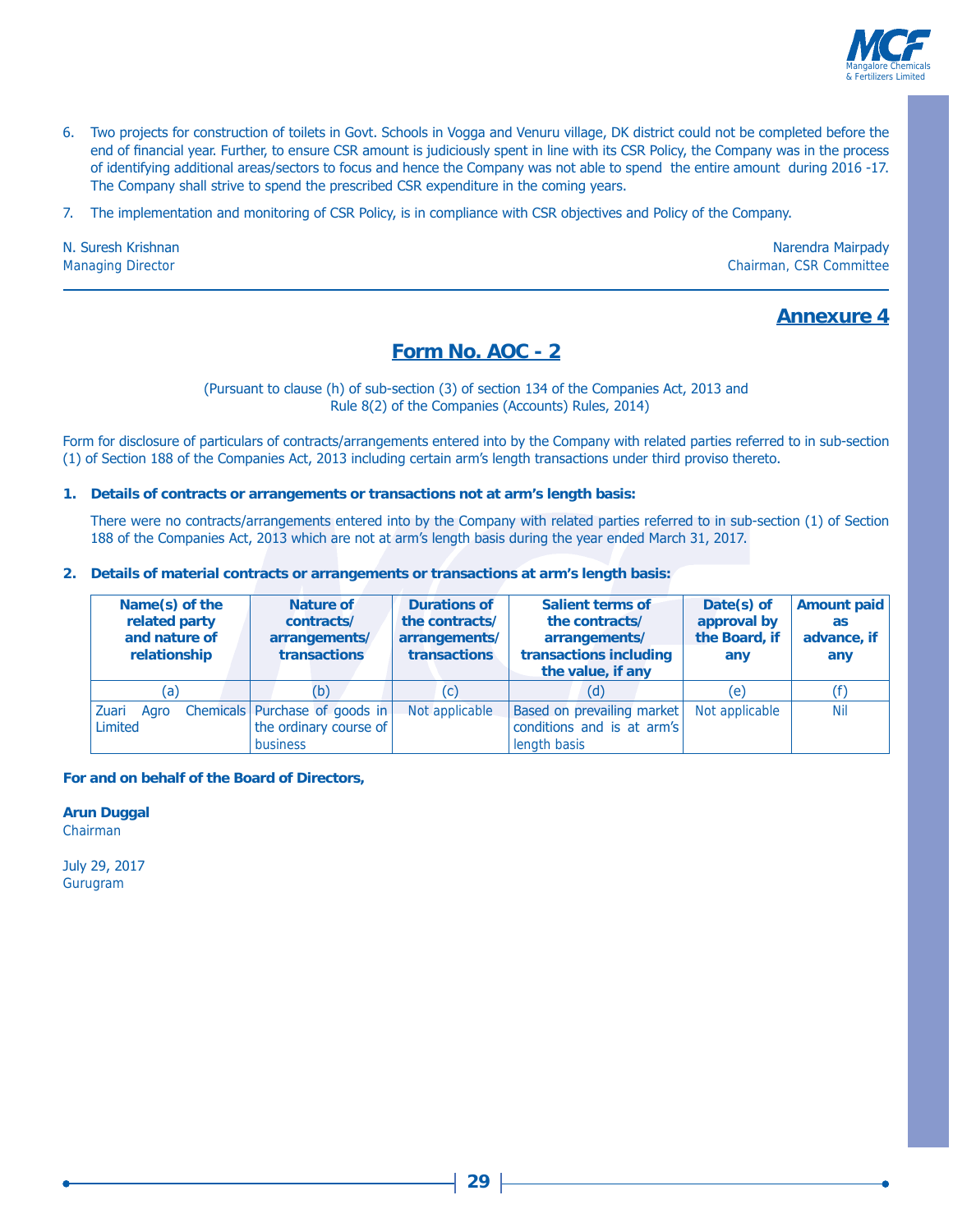

# **Annexure 5**

# **Secretarial Audit Report**

[Pursuant to Section 204(1) of the Companies Act, 2013 and Rule No. 9 of the Companies (Appointment and Remuneration of Managerial Personnel) Rules, 2014]

For the Financial Year ended March 31, 2017

To, The Members, Mangalore Chemicals & Fertilizers Limited, Bengaluru-560001

I have conducted the Secretarial Audit of the compliance of the applicable statutory provisions and the adherence to good corporate governance practices by Mangalore Chemicals & Fertilizers Limited (herein after called the Company). Secretarial Audit was conducted in a manner that provided me the reasonable basis for evaluating the corporate conducts/statutory compliances and expressing my opinion thereon.

Based on my verification of the Company's Books, papers, minute books, forms and returns filed and other records maintained by the Company and also the information provided by the Company, its officers, agents and authorized representatives during the conduct of Secretarial Audit, I hereby report that in my opinion the Company has, during the Audit period covering the Financial year ended on 31<sup>st</sup> March 2017, complied with the statutory provisions listed hereunder and also that the Company has proper Board-processes and Compliance-mechanism in place and subject to the reporting made hereinafter.

I have examined the books, papers, minute books, forms and returns filed and other records maintained by the Company for the Financial Year ended on  $31<sup>st</sup>$  March 2017, according to the provisions of:

- I. The Companies Act, 2013 (the Act) and the Rules made thereunder:
- II. The Securities Contracts (Regulation) Act, 1956 ('SCRA') and the Rules made thereunder;
- III. There were no occasions needing compliance under the provisions of the Depositories Act, 1996 and the Regulations and Bye-laws framed there under; hence not applicable;
- IV. Foreign Exchange Management Act, 1999 and the Rules and regulations made thereunderto the extent of Foreign Direct Investment, Overseas Direct Investment and External Commercial Borrowings;
- V. The following Regulations and Guidelines prescribed under the Securities and Exchange Board of India Act, 1992 ('SEBI  $Act$ :
	- a) The Securities and Exchange Board of India (Substantial Acquisition of Shares and Takeovers) Regulations, 2015 as amended till date:
	- b) The Securities and Exchange Board of India (Prohibition of Insider Trading) Regulations, 2015;
- c) The Securities and Exchange Board of India (Registrars to an Issue and Share Transfer Agents) Regulations, 2006 as amended till date regarding the Companies Act and dealing with client;
- d) SEBI (Listing Obligation and Disclosure Requirements) Regulations 2015. (LODR Regulations).

The requirements with regard to the disclosure of information on Company's website and other disclosure and reporting requirements to the Stock Exchanges were complied with during the Financial Year. There were no issue of Securities during the year requiring

specific compliance under the provisions of the following Regulations and Guidelines:-

- e) The Securities and Exchange Board of India (Issue of Capital and Disclosure Requirements) Requlations, 2015 as amended till date:
- f) The Securities and Exchange Board of India (Share Based Employees Benefits) Regulations 2014
- q) The Securities and Exchange Board of India (Issue and listing of Debt Securities) Regulations, 2015 as amended till date;
- h) The Securities and Exchange Board of India (Delisting of Equity shares) Regulations, 2015 as amended till date; and
- i) The Securities and Exchange Board of India (Buyback of securities) Regulations, 2013 as amended till date;
- VI. I further report that based on the information received and records maintained, the Company has, in my opinion, to the extent applicable, complied with the provisions of:

#### **1. Industry Specific Laws**

- a) The Fertilizers (control) Order, 1985
- b) The Fertilizers (Movement Control) Order, 1973
- c) Essential Commodities Act, 1955
- d) The Competition Act, 2002
- e) The Environmental Protection Act, 1986
- f) The Water (Prevention and control of Pollution) Act, 1974.
- g) The Air (Prevention and control of Pollution) Act, 1981.
- h) The Hazardous Waste (Management and Handling) Rules, 1989.
- i) Legal Metrology Act, 2009
- j) Prevention of Food Adulteration Act, 1954 read with Rules made thereunder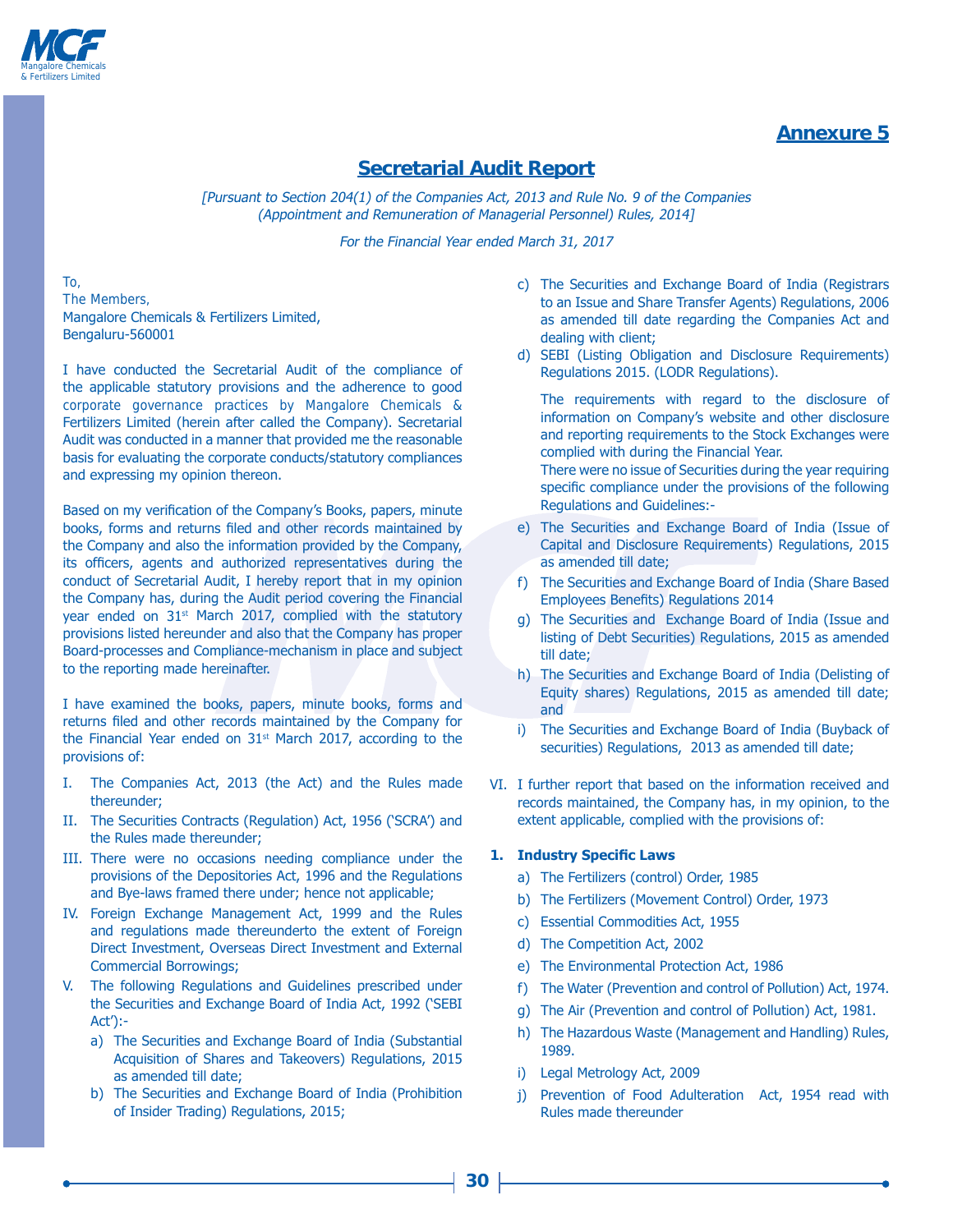

#### 2. General Laws

- k) Industrial and Labour laws as applicable to the Company.
- I) The Factories Act, 1948
- m) Indian Boilers Act, 1923

I have also examined compliance with the applicable clauses of:

- (i) Secretarial Standards SS-1 and SS-2 issued by The Institute of companies Secretaries of India.
- (ii) The Listing Agreements entered into by the Company with BSE Limited and National Stock Exchange of India Limited and

During the year, the Company has complied with the provisions of the Act, Rules, Regulations, Guidelines, Standards, etc., mentioned above except Regulation 23(4) of the SEBI (Listing Obligations & Disclosure Requirements) Regulations, 2015 which has been reported to the Stock Exchanges by the Company.

#### I further report that:

The Board of Directors of the Company is duly constituted with proper balance of Executive Directors, Non-Executive Directors and Independent Directors. The changes in the Composition of the Board of Directors that took place during the period under review were carried out in compliance with the provisions of the Act.

The Company has complied with the requirements of the provisions governing Corporate Social Responsibility.

The Independent Directors have complied with the provisions of Para VII of Schedule IV (Section 149(8)) with respect to separate meeting of Independent Directors. Other provisions of the said Schedule were generally complied.

Based on representation of Management, I further report that the information required pursuant to Section 197 (12) read with Rule 5 of the Companies (Appointment and Remuneration of Managerial Personnel) Rules 2014 was made available for inspection for members at the Registered office of the Company.

Adequate notice was given to all the Directors to schedule the Board/committee Meetings, agenda and detailed notes on agenda was sent at least seven days in advance, and a system exists for seeking and obtaining further information and clarifications on the agenda items before the meeting and for meaningful participation at the meeting.

I further report that the Company has developed and implemented adequate systems and processes commensurate with its size and operations to effectively monitor and ensure compliance with

applicable laws, rules, regulations and guidelines and also the process and procedure in place assist in minimizing exposure to risk that threaten the existence of the Company.

I further report that during the audit period, there were no specific events/actions having a major bearing on the Company's affairs in pursuance of the above referred laws, rules, regulations, quidelines, standards, etc.

Place: BENGALURU Date: 18th May 2017

S. KEDARNATH **Company Secretary** FCS No 3031, CP No 4422

Note: This report is to be read with my letter of even date which is annexed as Annexure A and forms an integral part of this report.

# 'Annexure-A'

To. The Members. Mangalore Chemicals & Fertilizers Limited, Bengaluru-560001

Our report of even date is to be read along with this letter.

- 1. Maintenance of secretarial record is the responsibility of the Management of the Company. My responsibility is to express an opinion on these secretarial records based on my audit.
- 2. I have followed the audit practices and processes as were appropriate to obtain reasonable assurance about the correctness of the contents of secretarial Records. The verification was done on test basis to ensure that correct facts are reflected in the secretarial records. I believe that the processes and practices, we followed provide a reasonable basis for my opinion.
- 3. I have neither verified nor reported about the compliances relating to appropriateness of Books of Account, Financial Records, Central Excise and Customs Law, Sales Tax laws and other related enactments including cost Accounting Records etc.
- 4. Where ever required, I have obtained Management Representation about the compliance of laws, rules and regulations and happening of events etc.
- 5. The compliance of the provisions of the corporate and other applicable laws, rules, regulations, standards is the responsibility of the Management. My examination was limited to the verification of procedures on test basis.
- 6. The Secretarial Audit report is neither an assurance as to the future viability of the Company nor of the efficacy or effectiveness with which the Management has conducted the affairs of the Company.

Place: BENGALURU Date: 18th May 2017

S. KEDARNATH **Company Secretary** FCS No 3031, CP No 4422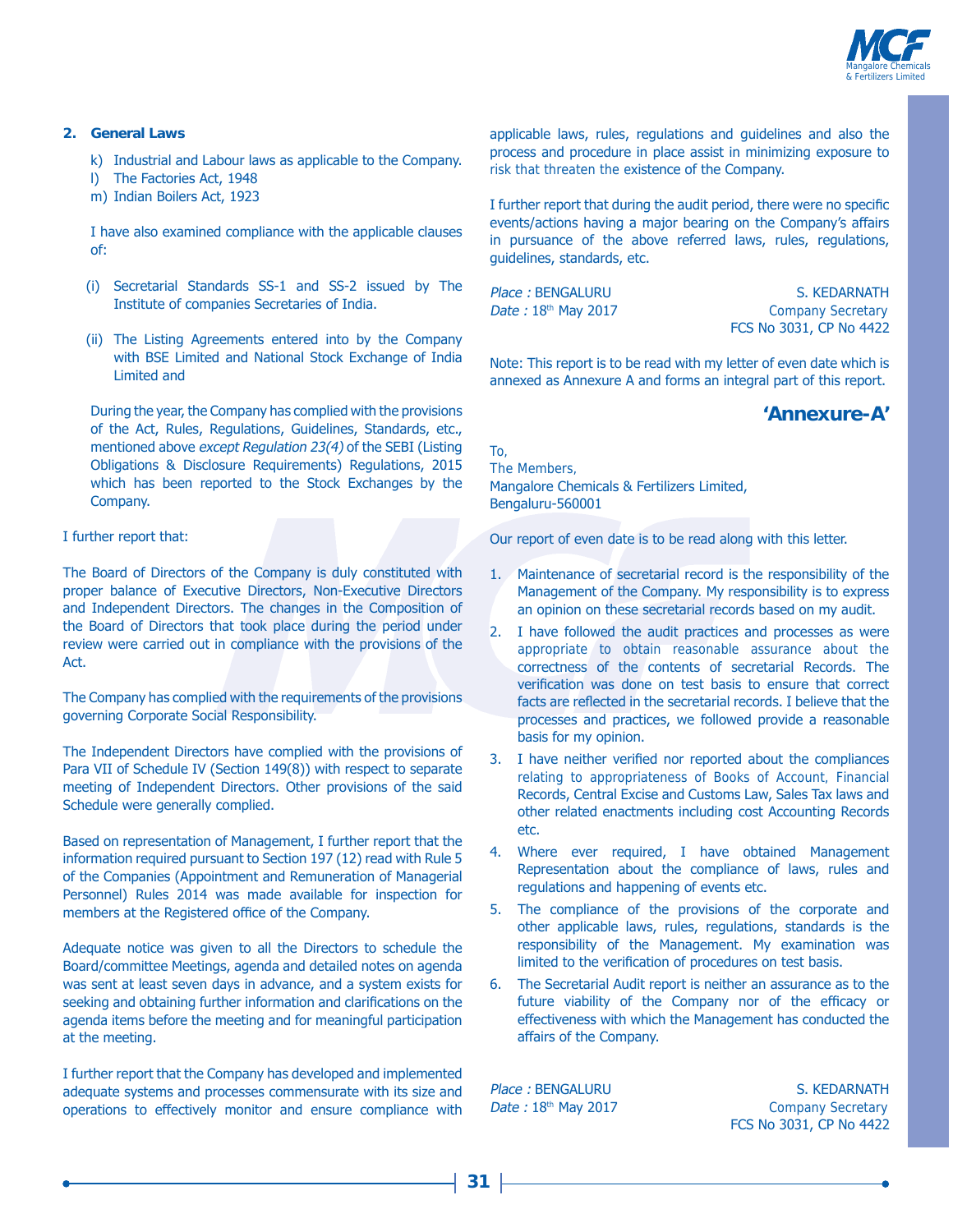

# **Annexure 6**

# **Conservation of Energy, Research and Development & Technology Absorption,** Foreign exchange earnings and outgo

#### **CONSERVATION OF ENERGY**

#### A. Power and Fuel Consumption

| SI.<br>No.          | <b>Description</b> |                                                          | <b>Unit</b>       | <b>Current</b><br>Year<br>2016-17 | <b>Previous</b><br>Year<br>2015-16 |
|---------------------|--------------------|----------------------------------------------------------|-------------------|-----------------------------------|------------------------------------|
| 1.                  |                    | <b>Electricity</b>                                       |                   |                                   |                                    |
|                     | А.                 | <b>Purchased Units</b>                                   | Lakh kwh          | 166.90                            | 130.78                             |
|                     |                    | Total Amount (Including<br>demand<br>minimum<br>charges) | Rs. Lakh          | 1250.39                           | 915.10                             |
|                     |                    | Minimum Demand<br>Charges                                | Rs. Lakh          | 116.36                            | 107.10                             |
|                     |                    | Unit Rate: (Excluding<br>minimum demand cha<br>rges)     | Rs./kwh           | 6.79                              | 6.18                               |
|                     | В.                 | <b>Own Generation</b><br><b>Through Generator</b>        |                   |                                   |                                    |
|                     |                    | <b>Units</b>                                             | Lakh kwh<br>(Net) | 2401.95                           | 2465.06                            |
|                     |                    | Units per litre of furnace<br>oil                        | kwh/L             | 4.18                              | 4.18                               |
|                     |                    | <b>Unit Cost</b>                                         | Rs./kwh           | 6.65                              | 7.14                               |
| 2.                  |                    | <b>Furnace Oil</b>                                       | kL                | 57399.79                          | 58901.57                           |
| <b>Total Amount</b> |                    | Rs. Lakh                                                 | 11,785.23         | 13,742.17                         |                                    |
|                     |                    | <b>Average Rate</b>                                      | Rs./kl            | 20,531.84                         | 23,330.74                          |

### **B. Consumption per unit of Production**

| <b>Products (with details)</b> | <b>Unit</b> | <b>Current</b><br>Year<br>2016-17 | <b>Previous</b><br>Year<br>2015-16 |
|--------------------------------|-------------|-----------------------------------|------------------------------------|
| <b>Electricity</b><br>- Urea   | <b>Kwh</b>  | 635.26                            | 642.5                              |
| - DAP                          | <b>Kwh</b>  | 44                                | 57                                 |
| $-20:20:00:13$                 | <b>Kwh</b>  | 41.5                              | 57                                 |
| <b>Furnace Oil</b><br>- Urea   | kl          | 0.040                             | 0.046                              |
| - DAP                          | kl          | 0.004                             | 0.004                              |
| $-20:20:00:13$                 | kl          | 0.006                             | 0.006                              |

#### **RESEARCH AND DEVELOPMENT & TECHNOLOGY ABSORPTION**

#### A. Research and Development

| 1.<br>Specific areas<br>in which R&D                                                                                                                                            |                                 | : 1. Following New products were formulated and<br>developed in SNF plant                                                                                                                                   |
|---------------------------------------------------------------------------------------------------------------------------------------------------------------------------------|---------------------------------|-------------------------------------------------------------------------------------------------------------------------------------------------------------------------------------------------------------|
| were carried<br>out by the<br>Company                                                                                                                                           |                                 | • ChemCFNL SNF Liquid- SF 48, 55, 56. They are<br>produced in commercial scale and sold in the<br>market.                                                                                                   |
|                                                                                                                                                                                 | 2.                              | Indigenization of high efficiency trays of Urea<br>reactor                                                                                                                                                  |
| 2.<br>as a result of<br>the above R<br>& D                                                                                                                                      | Benefits derived : 1. Increased | product<br>portfolio<br>in -<br>construction<br>chemicals market.<br>2. Saving of foreign exchange due to Indigenization of<br>equipment & spares                                                           |
| 3. Future plan of<br>action                                                                                                                                                     |                                 | : Indigenization of imported equipment and development<br>of new products.                                                                                                                                  |
| <b>Expenditure on</b><br>4.<br>R&D                                                                                                                                              |                                 | : No separate account is maintained.                                                                                                                                                                        |
|                                                                                                                                                                                 |                                 | B. Technology absorption, adaptation and innovation                                                                                                                                                         |
| 1.<br>made towards<br>technology<br>absorption,<br>adaptation and                                                                                                               |                                 | Efforts, in brief, : 1. About 35% of plant lighting is changed to LED<br>type from conventional lighting.<br>2. Upgradaton of lighting system of Raw Naphtha<br>Fired heater to remote lighting from manual |
| innovation                                                                                                                                                                      |                                 | system.                                                                                                                                                                                                     |
| 2.<br><b>Benefits</b><br>derived as a<br>result of the<br>above efforts<br>e.g. product<br>improvement,<br>cost reduction,<br>product<br>development,<br>import<br>substitution |                                 | : 1. Energy saving and lower maintenance cost<br>2. Operational safety                                                                                                                                      |
| 3.<br>In case of<br>imported<br>technology<br>following<br>information<br>may be<br>furnished                                                                                   |                                 | : Not applicable                                                                                                                                                                                            |

### **FOREIGN EXCHANGE EARNINGS & OUTGO 2016-17**

| Foreign Exchange earned | $\therefore$ Rs. 1.49 crores   |
|-------------------------|--------------------------------|
| Foreign Exchange used   | $\therefore$ Rs. 960.64 crores |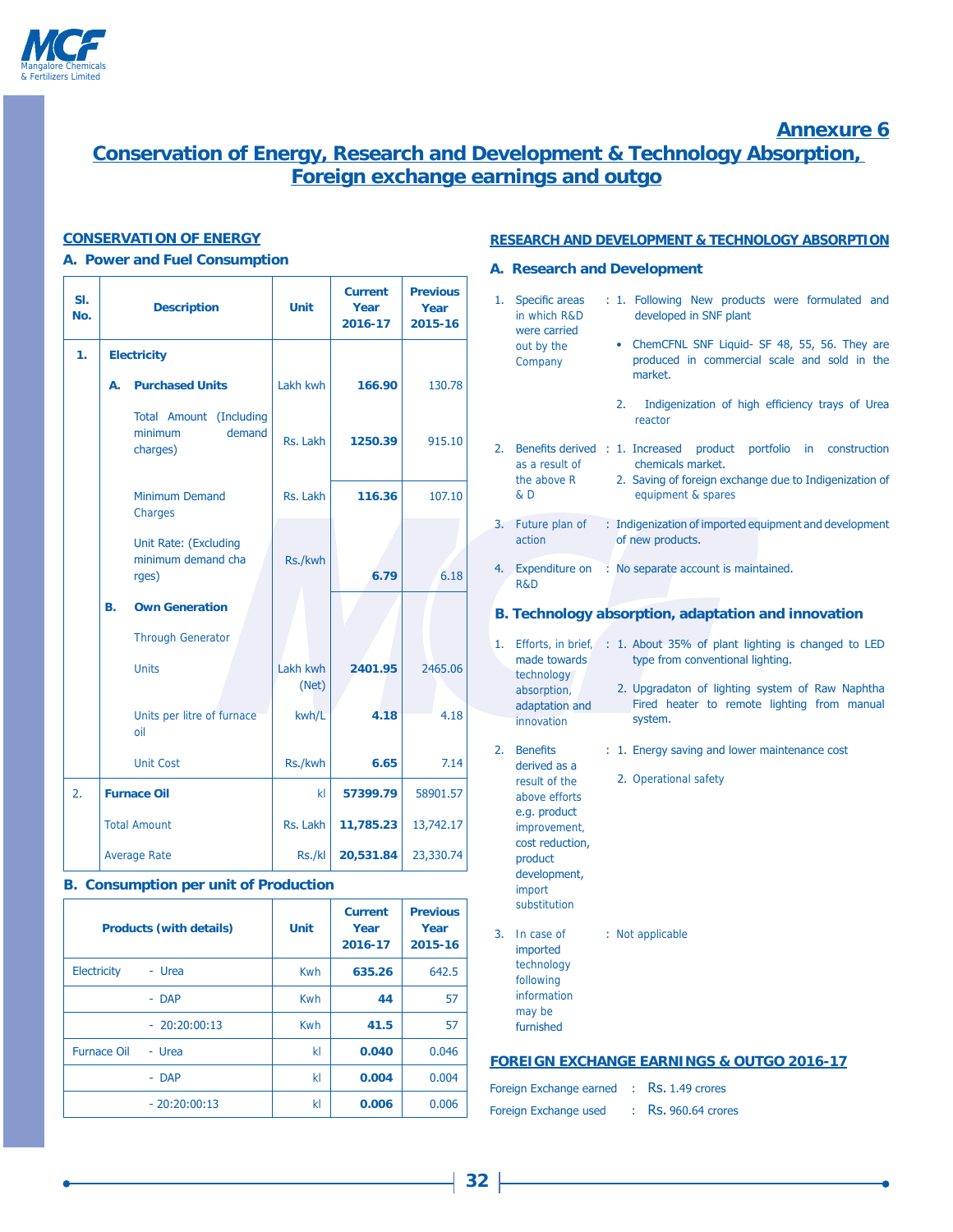

# **Annexure 7**

# **Corporate Governance Report**

#### 1. COMPANY'S PHILOSOPHY ON THE CODE OF CORPORATE GOVERNANCE

The philosophy of the Company on Corporate Governance is aimed at safeguarding and adding value to the interests of various stakeholders and envisages attainment of the highest levels of transparency and accountability in all areas of its operations and interactions with its stakeholders.

#### 2. BOARD OF DIRECTORS

The Board of Directors with an optimum combination of Executive, Non-Executive and Independent Directors meets at regular intervals.

During the year, five Board Meetings were held on: May 06, 2016, September 02, 2016, October 19, 2016, January 28, 2017 and March 22, 2017.

Attendance of each Director at the Board of Directors' Meetings and at the previous Annual General Meeting along with the number of other companies and committees where the Director is a Chairman/Member is given hereunder:

| <b>Name of Director</b>    | Category@    | No. of<br><b>Directorships</b><br>in other<br>companies* | No. of<br><b>Board</b><br><b>Meetings</b><br><b>Attended</b> | No. of<br><b>shares</b><br>held | <b>Attendance</b><br>at previous<br><b>Annual</b><br>General |          | <b>No. of Board</b><br><b>Committees of other</b><br>companies** as on<br>31-03-2017 |
|----------------------------|--------------|----------------------------------------------------------|--------------------------------------------------------------|---------------------------------|--------------------------------------------------------------|----------|--------------------------------------------------------------------------------------|
|                            |              | as on<br>31-03-2017                                      |                                                              |                                 | <b>Meeting</b>                                               | Chairman | <b>Member</b>                                                                        |
| <b>Akshay Poddar</b>       | Promoter/NED | 13                                                       | 5                                                            | <b>Nil</b>                      | <b>No</b>                                                    |          | 3                                                                                    |
| Arun Duggal                | Chairman/ID  | $\overline{7}$                                           | 5                                                            | Nil                             | <b>Yes</b>                                                   |          | 4                                                                                    |
| D A Prasanna #             | ID           | $\overline{2}$                                           | 3                                                            | <b>Nil</b>                      | <b>No</b>                                                    |          | ٠                                                                                    |
| Kapil Mehan %              | <b>NED</b>   | 6                                                        | 5                                                            | Nil                             | <b>Yes</b>                                                   | ۰        | ۰                                                                                    |
| K. Prabhakar Rao           | <b>WTD</b>   | ۰                                                        | 5                                                            | Nil                             | <b>Yes</b>                                                   | ٠        | ٠                                                                                    |
| N. Suresh Krishnan         | <b>MD</b>    | 9                                                        | 5                                                            | <b>Nil</b>                      | Yes                                                          |          | 5                                                                                    |
| Narendra Mairpady          | ID           | 10                                                       | 5                                                            | <b>Nil</b>                      | <b>Yes</b>                                                   | 5.       | 3                                                                                    |
| Pratap Narayan             | ID           |                                                          | 3                                                            | <b>Nil</b>                      | <b>No</b>                                                    | ٠        |                                                                                      |
| <b>Ritu Mallya!</b>        | Promoter/NED | ۰                                                        |                                                              | <b>Nil</b>                      | <b>No</b>                                                    |          |                                                                                      |
| Deepak Anand <sup>\$</sup> | Promoter/NED | <b>NA</b>                                                |                                                              | Nil                             | <b>No</b>                                                    | ٠        | ۰                                                                                    |
| V. S. Venkataraman &       | Promoter/NED | <b>NA</b>                                                |                                                              | <b>Nil</b>                      | <b>Yes</b>                                                   |          |                                                                                      |

@ MD-Managing Director, ID-Independent Director, NED-Non-Executive Director, WTD-Whole-Time Director

\* Includes Directorship in other public and private companies

\*\* Includes Audit Committee and Stakeholders' Relationship Committee only

# w.e.f 06.05.2016, \$upto 07.10.2016, &upto 27.09.2016, %upto 03.06.2017, !upto 06.07.2017. The Board of Directors appointed Mr. Sunil Sethy as an Additional Director and Mrs. Rita Menon as an Additional Director in the category of Independent Directors with effect from 29.07.2017.

None of the Directors are related to each other.

#### **Independent Directors' Familiarization Programme**

The Company in compliance with Regulation 25(7) of the SEBI (Listing Obligations and Disclosure Reguirements) Regulations, 2015 formulated programs to familiarize the Independent Directors, with the Company, nature of the industry, business model and their roles and responsibilities. The Independent Directors are given detailed presentation on the operations of the Company on quarterly basis at the meetings of the Board/Committees. The details of the familiarization programme have been disclosed on the Company's website www.mangalorechemicals.com.

#### **Independent Directors' Meeting:**

A separate meeting of the Independent Directors was held on May 06, 2016 to discuss:

- Evaluation of the performance of Non-Independent Directors and the Board of Directors as a whole.
- Evaluation of the performance of the Chairman of the Company, taking into account the views of the Executive and Non-Executive Directors.
- Evaluation of the quality, content and timeliness of flow of information between the Management and the Board that is necessary for the Board to effectively and reasonably perform its duties.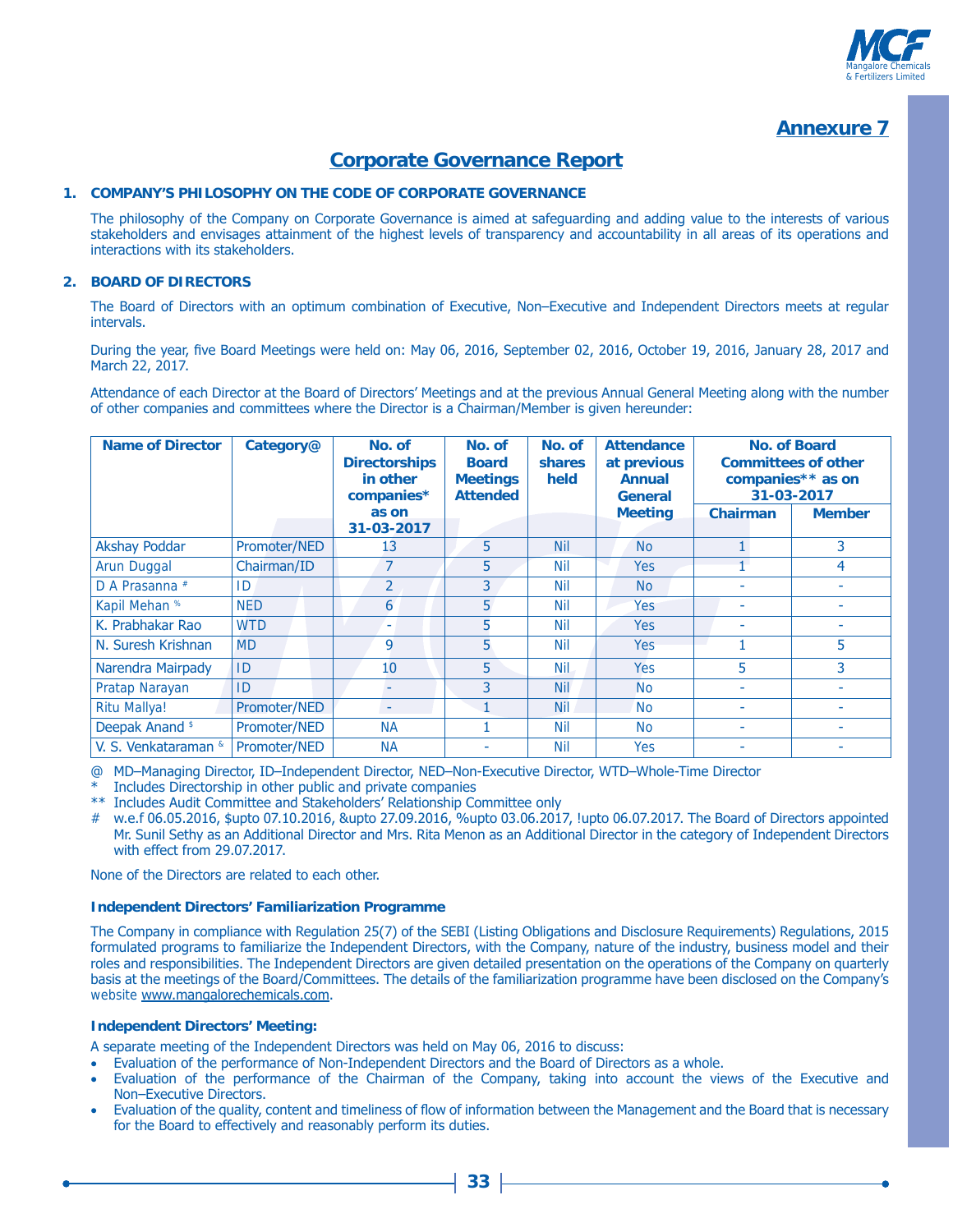

#### 3. AUDIT COMMITTEE

The terms of reference of the Audit Committee are as given below:

- The Audit Committee shall meet at least 4 times in a year.
- The quorum for the meetings shall be at least 2 Independent Directors and Chairman of the meeting shall be an Independent Director.
- The Audit Committee shall have the powers to investigate any financial activity, seek information from any employee, obtain outside legal or professional advice and secure attendance of outsiders with relevant expertise, if it considers necessary.
- The role of Audit Committee and the information that the Audit Committee shall review will be as specified in Section 177 of the Companies Act, 2013 read with rules made thereunder and Regulation 18 of the SEBI (Listing Obligations and Disclosure Requirements) Regulations, 2015 read with Part C of Schedule II.
- The Audit Committee shall review Policy on Related Party Transactions and Whistleblower Policy on an annual basis.
- The Company Secretary shall act as the secretary to the Audit Committee.

Besides the above, the additional terms of reference of Audit Committee as per the Companies Act, 2013 includes reviewing and monitoring auditor's independence and performance, and effectiveness of audit process; examination of the financial statement and the auditor's report thereon; approval or any subsequent modification of transactions of the Company with related parties; scrutiny of inter-corporate loans and investments; valuation of undertakings or assets of the Company, whenever it is necessary.

During the year, five meetings of the Audit Committee were held on May 06, 2016, September 02, 2016, October 19, 2016, January 28, 2017 and March 22, 2017.

| Name of the Director  | <b>Status</b> | No. of meetings |
|-----------------------|---------------|-----------------|
|                       |               | attended        |
| <b>Pratap Narayan</b> | Chairman      |                 |
| Arun Duggal           | <b>Member</b> |                 |
| Narendra Mairpady     | <b>Member</b> |                 |
| D A Prasanna@         | <b>Member</b> |                 |
| Kapil Mehan%          | <b>Member</b> |                 |
|                       |               |                 |

The composition and the attendance of the members of the Audit Committee is as follows:

@ w.e.f 06.05.2016, % upto 03.06.2017.

#### **NOMINATION AND REMUNERATION COMMITTEE**  $\mathbf{A}$

The terms of reference of the Nomination and Remuneration Committee are as given below:

- The Nomination and Remuneration Committee shall meet at such intervals as may be necessary to discharge its functions.  $\bullet$
- The quorum for the meetings shall be at least 2 members and Chairman of the meeting shall be an Independent Director.
- The role of Nomination and Remuneration Committee shall be as specified in Section 178 of the Companies Act, 2013 read with rules made there under and Regulation 19 of the SEBI (Listing Obligations and Disclosure Requirements) Regulations, 2015 read with Part D of Schedule II.
- The Nomination & Remuneration Committee shall review Nomination & Remuneration Policy and Policy on Board Diversity on an annual basis.
- The Company Secretary shall act as the secretary to the Nomination & Remuneration Committee.

During the year, two meetings of the Nomination and Remuneration Committee were held on May 06, 2016 and September 02, 2016.

The composition and the attendance of the members of the Nomination and Remuneration Committee is as follows:

| <b>Name of the Director</b> | <b>Status</b> | <b>No. of meetings</b><br>attended |
|-----------------------------|---------------|------------------------------------|
| Pratap Narayan@             | Chairman      | Nil                                |
| D A Prasanna&               | Chairman      |                                    |
| Narendra Mairpady           | <b>Member</b> |                                    |
| Kapil Mehan%                | <b>Member</b> |                                    |

@ Upto 06.05.2016, & w.e.f 06.05.2016, % upto 03.06.2017. Mr. Arun Duggal is appointed as member w.e.f 21.07.2017.

#### Performance evaluation criteria for Independent Directors

The Nomination and Remuneration Committee has evaluated the performance of the every Director and the evaluation process was carried out by circulating questionnaires on performance of duties, participation and contribution to the Board and Committees.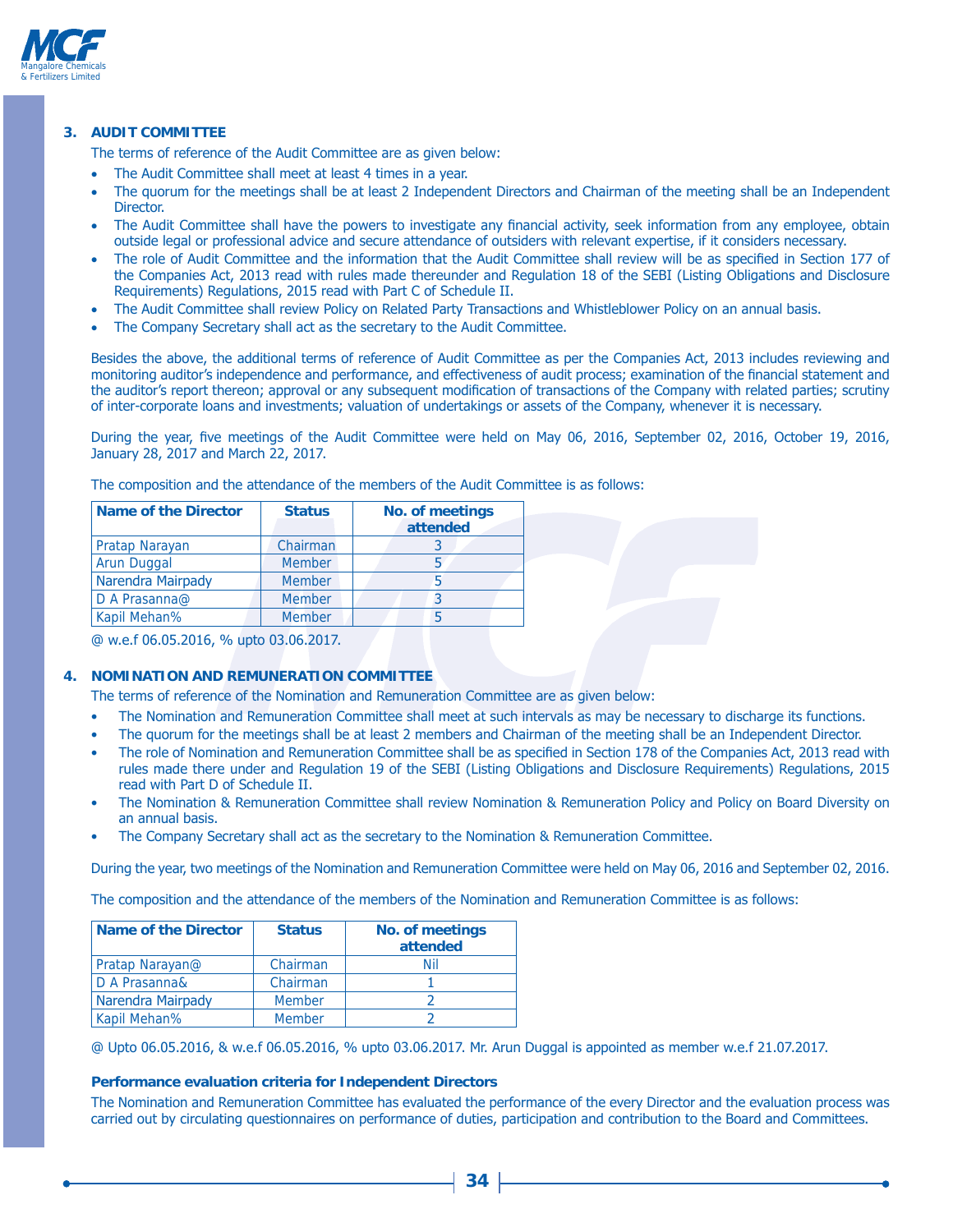

#### **5. REMUNERATION OF DIRECTORS**

The Company did not have any pecuniary relationship or transaction with any Non-Executive Directors during the year 2016-17.

Remuneration by way of sittings fees was paid to the Non-Executive Directors during the financial year ended March 31, 2017 for attending the meetings of the Board and the Committees. Payment of remuneration to the Managing Director and Whole-Time Director was as recommended by the Nomination & Remuneration Committee and approved by the Board of Directors and Shareholders.

| <b>Name of the Director</b> | <b>Salary</b> | <b>Sitting</b><br>fees | <b>Perquisites</b> | <b>Stock</b><br><b>Options</b> | <b>Bonus</b> | <b>Retirement</b><br><b>benefits</b> | <b>Terms of service contract</b>                                                                                     |
|-----------------------------|---------------|------------------------|--------------------|--------------------------------|--------------|--------------------------------------|----------------------------------------------------------------------------------------------------------------------|
| <b>Arun Duggal</b>          | Nil           | 3.95                   | <b>Nil</b>         | <b>Nil</b>                     | <b>Nil</b>   | <b>Nil</b>                           | Appointment as Independent Director for a<br>period of 5 years w.e.f 29.09.2015                                      |
| N Suresh Krishnan           | <b>Nil</b>    | <b>NA</b>              | <b>Nil</b>         | <b>Nil</b>                     | <b>Nil</b>   | <b>Nil</b>                           | Appointment as MD for a period of 5 years<br>w.e.f 01.01.2016. Termination with 6 months<br>notice by either party   |
| <b>Akshay Poddar</b>        | <b>Nil</b>    | 2.00                   | <b>Nil</b>         | <b>Nil</b>                     | Nil          | <b>Nil</b>                           | Director liable to retire by rotation                                                                                |
| <b>Ritu Mallya!</b>         | <b>Nil</b>    | 0.50                   | <b>Nil</b>         | <b>Nil</b>                     | <b>Nil</b>   | <b>Nil</b>                           | Director not liable to retire by rotation                                                                            |
| Kapil Mehan%                | <b>Nil</b>    | 4.35                   | <b>Nil</b>         | <b>Nil</b>                     | <b>Nil</b>   | <b>Nil</b>                           | Director liable to retire by rotation                                                                                |
| D A Prasanna#               | <b>Nil</b>    | 2.85                   | <b>Nil</b>         | <b>Nil</b>                     | <b>Nil</b>   | <b>Nil</b>                           | Appointment as Independent Director for a<br>period of 5 years w.e.f 06.05.2016                                      |
| Pratap Narayan              | <b>Nil</b>    | 2.25                   | <b>Nil</b>         | <b>Nil</b>                     | <b>Nil</b>   | <b>Nil</b>                           | Appointment as Independent Director for a<br>period of 5 years w.e.f 04.09.2014                                      |
| Narendra Mairpady           | <b>Nil</b>    | 5.15                   | <b>Nil</b>         | <b>Nil</b>                     | <b>Nil</b>   | <b>Nil</b>                           | Appointment as Independent Director for a<br>period of 5 years w.e.f 29.09.2015                                      |
| K. Prabhakar Rao            | 66.50         | <b>NA</b>              | 10.73              | <b>Nil</b>                     | <b>Nil</b>   | 9.62                                 | Appointment as Director - Works for 2 years<br>w.e.f 19.10.2015. Termination with 6 months<br>notice by either party |
| V.S. Venkataraman&          | <b>Nil</b>    | <b>Nil</b>             | <b>Nil</b>         | <b>Nil</b>                     | Nil          | <b>Nil</b>                           | Director liable to retire by rotation                                                                                |
| Deepak Anand\$              | <b>Nil</b>    | 0.70                   | Nil                | <b>Nil</b>                     | <b>Nil</b>   | <b>Nil</b>                           | Director not liable to retire by rotation                                                                            |

The details of the remuneration to the Directors is given below. **The struck and the Control of the Control CRS. in lakhs**)

# w.e.f 06.05.2016, \$ upto 07.10.2016, & upto 27.09.2016, % upto 03.06.2017, ! upto 06.07.2017.

#### **6. STAKEHOLDERS' RELATIONSHIP COMMITTEE**

The terms of reference of the Stakeholders' Relationship Committee are as per Regulation 20 of the SEBI (Listing Obligations and Disclosure Requirements) Requlations, 2015, read with Section 178 of the Companies Act, 2013 and includes such other functions as may be assigned to it by the Board from time to time.

During the year, one meeting of the Stakeholders' Relationship Committee was held on September 02, 2016.

The composition and the attendance of the members of the Stakeholders' Relationship Committee is as follows:

| <b>Name of the Director</b> | <b>Status</b> | <b>No. of meetings</b><br>attended |
|-----------------------------|---------------|------------------------------------|
| Narendra Mairpady           | Chairman      |                                    |
| <b>ID A Prasanna&amp;</b>   | <b>Member</b> |                                    |
| N. Suresh Krishnan          | <b>Member</b> |                                    |

#### & w.e.f 06.05.2016

Mr. Vijayamahantesh Khannur, Company Secretary is the Compliance Officer.

During the year ended March 31, 2017, the Company has received 12 shareholders' complaints and same are redressed to the satisfaction of the shareholders.

### **7. CODE OF CONDUCT FOR PREVENTION OF INSIDER TRADING**

The Company has adopted a Code of Conduct for Prevention of Insider Trading in the shares of the Company, pursuant to the Securities and Exchange Board of India (Prohibition of Insider Trading) Regulations, 2015. The Board has designated the Company Secretary, as the Compliance Officer and authorized the Managing Director to monitor the compliance of the aforesaid regulations.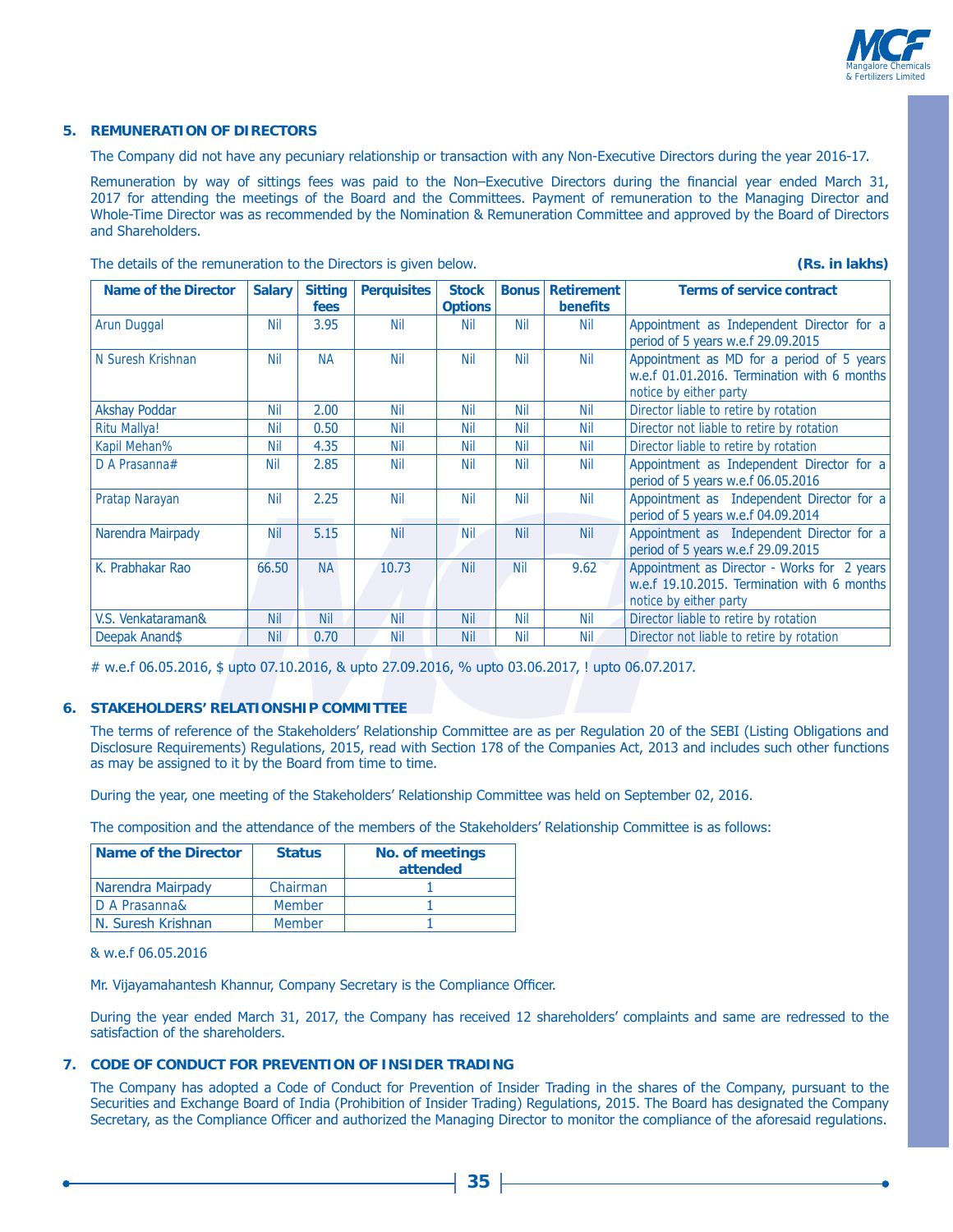

### **8. CODE OF BUSINESS CONDUCT AND ETHICS**

The Company has in place, a Code of Business Conduct and Ethics for its Board Members and the Senior Management, which has been posted on the Company's website. The Board and the Senior Management affirm compliance with the code, annually.

#### **9. GENERAL MEETINGS**

The details of location, time and special resolutions passed at the previous three Annual General Meetings given below:

| <b>Date</b>                        | Time | <b>Venue</b>                                                                                                                                           | <b>Special Resolutions Passed</b>                                                                   |
|------------------------------------|------|--------------------------------------------------------------------------------------------------------------------------------------------------------|-----------------------------------------------------------------------------------------------------|
|                                    |      | September 27, 2016   10.30 am   Conference Hall, 1 <sup>st</sup> Floor, UB Tower, UB City, No. 24,<br>Vittal Mallya Road, Bengaluru - 560 001          | Appointment and remuneration<br>to<br>Mr. K. Prabhakar Rao as Director-Works.                       |
|                                    |      | September 29, 2015   10.30 am   Conference Hall, $1st$ Floor, UB Tower, UB City, No. 24,<br>Vittal Mallya Road, Bengaluru - 560 001                    | None                                                                                                |
| September 04, 2014 $\vert$ 3.15 pm |      | Good Shepherd Auditorium<br>Opposite St. Joseph's Pre-University College,<br>Field Marshal K.M Cariappa Road, (Residency Road),<br>Bengaluru $-560025$ | Approval of borrowing powers as<br>required under Section $180(1)(c)$ of the<br>Companies Act, 2013 |

#### **Special Resolutions passed through Postal Ballot**

The Company has not passed any special resolution through Postal Ballot during the year ended March 31, 2017. None of the items to be transacted at the ensuing Annual General Meeting is required to be passed by Postal Ballot.

### **10. MEANS OF COMMUNICATION**

The quarterly financial results are normally published in Business Line, an English daily as well as Sanjevani, a vernacular daily. The results are also posted on the Company's website: www.mangalorechemicals.com.The Company doesn't publish any official news release and makes no presentation to institutional investors or to the analysts.

#### **11. GENERAL SHAREHOLDER INFORMATION**

#### **a. Annual General Meeting**

The Fiftieth Annual General Meeting of the Company will be held on September 25, 2017 at 10.00 AM at Good Shepherd Auditorium, Opposite St. Joseph's Pre-University College, Field Marshal K. M. Cariappa Road (Residency Road), Bengaluru - 560 025.

#### **b. Financial Year**

Financial Year - April 1 to March 31 Financial reporting during the year 2017-18

| <b>Quarter</b>                                        | Declaration of un-audited/audited financial results              |
|-------------------------------------------------------|------------------------------------------------------------------|
| Results for the quarter ending June 30, 2017          | On or before 2nd week of August 2017 or such prescribed period   |
| Results for the half – year ending September 30, 2017 | On or before 2nd week of November 2017 or such prescribed period |
| Results for the quarter ending December 31, 2017      | On or before 2nd week of February 2018 or such prescribed period |
| Audited Annual Results for 2017-18                    | On or before May 30, 2018 or such prescribed period              |

#### c. Book closure dates: September 19, 2017 to September 25, 2017 (both days inclusive)

**d.** Dividend payment date: Within 30 days from the date of approval of shareholders

#### **e. Listing on the Stock Exchanges**

The Company's shares are presently listed on the following Stock Exchanges:

| BSE Limited (Bombay Stock Exchange) | National Stock Exchange of India Limited |
|-------------------------------------|------------------------------------------|
| <b>Phiroze Jeejeebhoy Towers</b>    | Exchange Plaza, Bandra Kurla Complex     |
| Dalal Street, MUMBAI - 400 023      | Bandra $(E)$ , MUMBAI - 400 051          |

The Company has paid the annual listing fees to the Stock Exchanges and the custodial fees to NSDL and CDSL for the financial year 2016-17.

**f. Stock Code** 

BSE Limited (Bombay Stock Exchange): 530011 National Stock Exchange of India Limited: MANGCHEFER International Standard Identification Number (ISIN): INE558B01017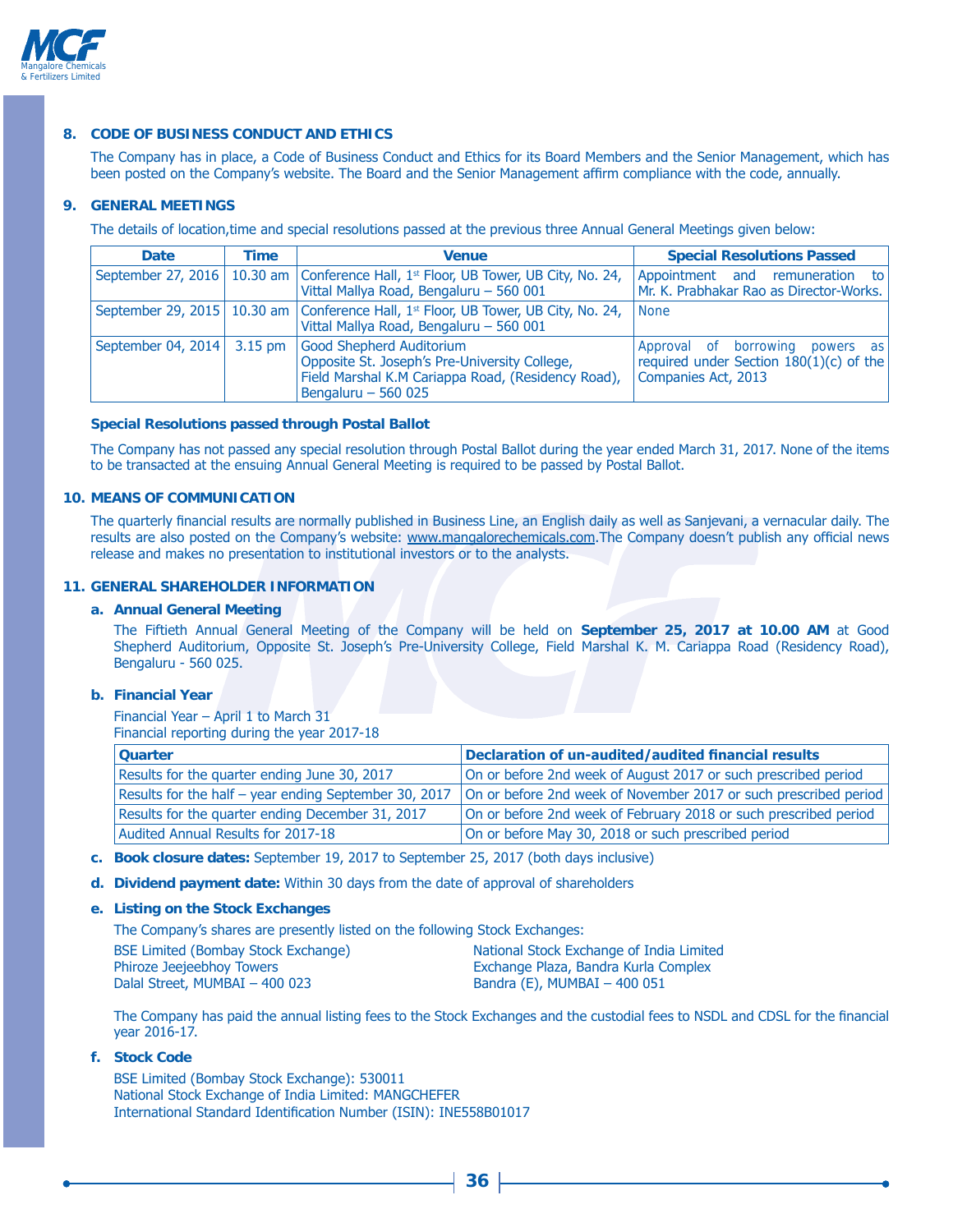

#### **g. Market Price Data**

The monthly high and low quotations at BSE (Bombay Stock Exchange) and National Stock Exchange (NSE) during the year under review are given below:

 $(Re)$ 

|                         |             |       |             | $\cdots$ |  |
|-------------------------|-------------|-------|-------------|----------|--|
| <b>Month &amp; Year</b> | <b>BSE</b>  |       | <b>NSE</b>  |          |  |
|                         | <b>High</b> | Low   | <b>High</b> | Low      |  |
| <b>April 2016</b>       | 46.70       | 38.05 | 47.00       | 38.50    |  |
| May 2016                | 58.00       | 40.80 | 53.95       | 40.90    |  |
| <b>June 2016</b>        | 58.50       | 45.05 | 58.45       | 45.50    |  |
| <b>July 2016</b>        | 55.60       | 49.70 | 55.50       | 50.00    |  |
| August 2016             | 51.90       | 43.70 | 50.00       | 43.70    |  |
| September 2016          | 52,00       | 42.80 | 52.00       | 44.05    |  |
| October 2016            | 66.65       | 44.70 | 66.65       | 45.15    |  |
| November 2016           | 56.45       | 39.00 | 56.90       | 39.00    |  |
| December 2016           | 49.05       | 42.00 | 49.95       | 41.50    |  |
| January 2017            | 59.65       | 43.20 | 59.90       | 43.25    |  |
| February 2017           | 57.90       | 47.55 | 55.25       | 49.05    |  |
| March 2017              | 60.50       | 47.10 | 60.35       | 47.40    |  |

Source: www.bseindia.com& www.nseindia.com

#### **h. Performance in comparison to BSE Sensex and Nifty 50**



Note: Highest traded price of the month is considered for the graph.

#### **i. The securities were not suspended from trading during the year.**

### **j. Registrars and Share Transfer Agents**

M/s. Cameo Corporate Services Limited, 'Subramanian Building', No.1, Club House Road, Chennai - 600 002, have been engaged to provide both share transfer as well as dematerialisation services.

#### **k. Share Transfer System**

The Share Transfers in physical mode above 1000 equity shares are approved by Stakeholders' Relationship Committee.

The Company has authorized the Company Secretary to approve share transfers involving up to 1000 shares with a view to expedite the process of share transfers.

#### **l. Shareholding Pattern as on March 31, 2017**

| <b>Category</b>                 |        | No. of Shareholders   No. of Equity Shares | % of shareholding |
|---------------------------------|--------|--------------------------------------------|-------------------|
| <b>Promoters</b>                |        | 8,88,86,107                                | 75.00             |
| Banks, FIs, Insurance Companies | 317    | 3,71,730                                   | 0.31              |
| <b>FIIs</b>                     |        | 10,41,626                                  | 0.88              |
| <b>Private Corporate Bodies</b> | 527    | 88,99,135                                  | 7.51              |
| Indian Public                   | 55,178 | 1,77,68,583                                | 14.99             |
| NRIs/OCBs                       | 248    | 2,67,893                                   | 0.23              |
| <b>Others</b>                   | 127    | 12,80,076                                  | 1.08              |
| <b>Grand Total</b>              | 56,402 | 11,85,15,150                               | 100.00            |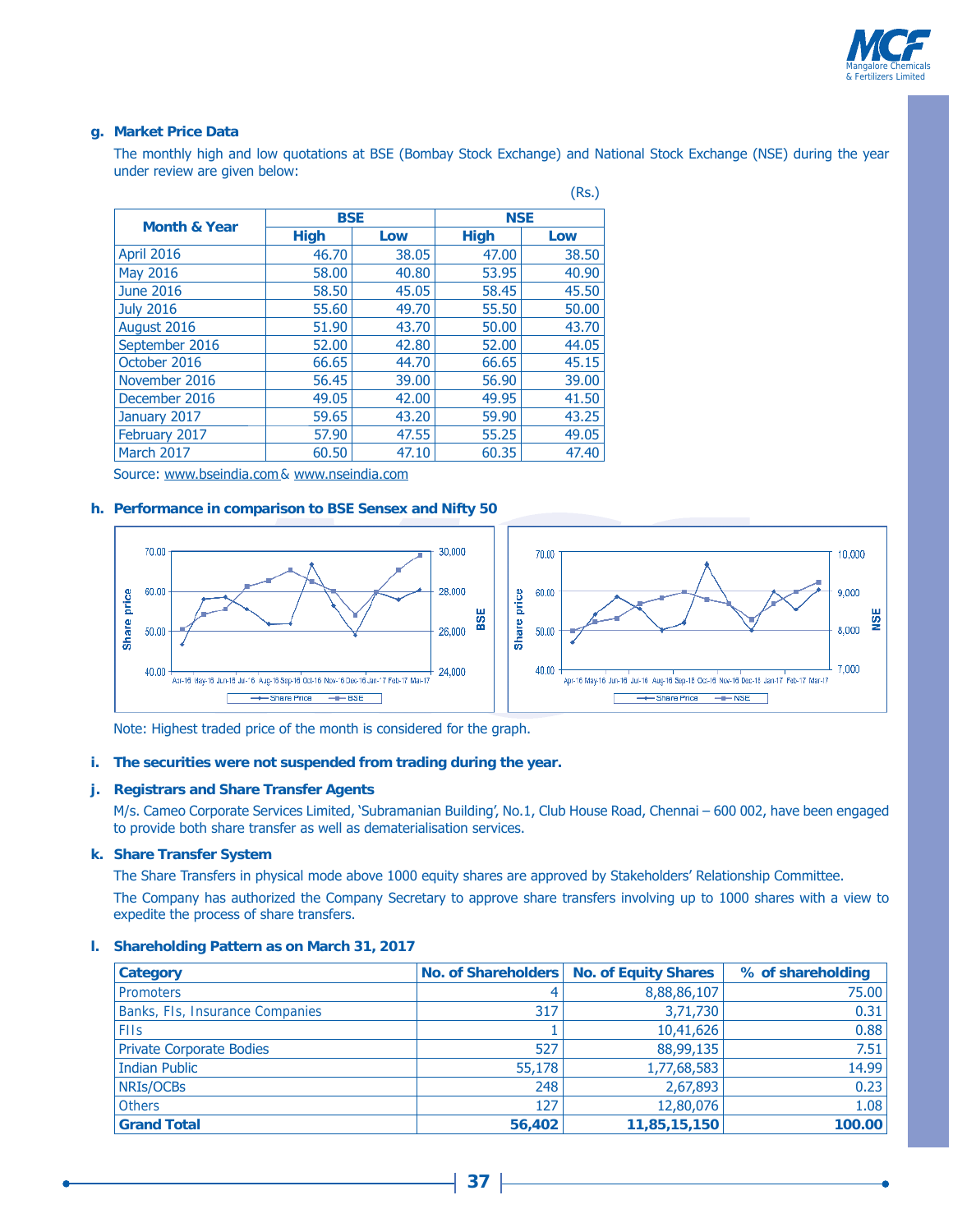

|                  | No. of Shareholders | <b>No. of Equity Shares</b> | ℅      |
|------------------|---------------------|-----------------------------|--------|
| <b>Upto 1000</b> | 54,287              | 1,02,03,292                 | 8.61   |
| $1001 - 5000$    | 1,809               | 39,95,940                   | 3.37   |
| 5001 -10000      | 161                 | 12,56,557                   | 1.06   |
| 10001 -20000     | 77                  | 11,49,572                   | 0.97   |
| 20001 -30000     | 17                  | 4,48,651                    | 0.38   |
| 30001 -40000     | 9                   | 3,14,856                    | 0.27   |
| 40001 - 50000    | 8                   | 3,79,008                    | 0.32   |
| $50001 - 100000$ | 18                  | 12,47,532                   | 1.05   |
| 100001 & above   | 16                  | 9,95,19,742                 | 83.97  |
| <b>Total</b>     | 56,402              | 11,85,15,150                | 100.00 |

#### **Distribution of shareholding as on March 31, 2017**

#### **m. Dematerialisation of shares and liquidity**

The Company's equity shares having been mandated for settlement only in dematerialised form by all investors, the Company has signed tripartite agreements with the National Securities Depository Limited [NSDL], the Central Depository Services (India) Limited [CDSL] and Cameo Corporate Services Limited, to offer depository related services to its shareholders. As at March 31, 2017, 95.55% of the equity share capital of the company has been dematerialised. Investors holding physical share certificates are advised to convert their holding to demat form in view of the various advantages associated with demat holding.

**n. The Company has not issued GDRs/ADRs/Warrants and Convertible Instruments.** 

#### **o. Commodity price risk or foreign exchange risk and hedging activities.**

During the year, the Company had managed the foreign exchange risk and hedged to the extent considered necessary. The Company enters into forward contracts for hedging foreign exchange exposures. The details of foreign currency exposure are disclosed in Note No. 31 to the Financial Statemements.

**p. Plant location: Panambur, Mangaluru - 575010** 

#### **q. Address for Correspondence**

| <b>Registered Office</b>                  | <b>Registrars and Transfer Agents</b> |  |  |  |
|-------------------------------------------|---------------------------------------|--|--|--|
| Mangalore Chemicals & Fertilizers Limited | M/s. Cameo Corporate<br>Services      |  |  |  |
| Level-11, UB Tower, UB City               | Limited,                              |  |  |  |
| 24, Vittal Mallya Road                    | 'Subramanian Building', No. 1,        |  |  |  |
| Bengaluru - 560 001                       | Club House Road,                      |  |  |  |
| Phone: +91 080 - 3985 5599                | CHENNAI - 600 002                     |  |  |  |
| Fax: +91 080 - 3985 5588                  | Ph. No: 044-2846 0390                 |  |  |  |
| Email: shares@mangalorechemicals.com      | Fax No:044-2846 0129                  |  |  |  |
|                                           | Email: investor@cameoindia.com        |  |  |  |

In compliance with SEBI circular No.MRD/DoP/Dep/SE/Cir.22/06 dated 18.12.2006, the Company has designated the email id shares@mangalorechemicals.com for registering investor complaints.

### **12. OTHER DISCLOSURES**

a. Disclosures on materially significant related party transactions

No transaction of material nature has been entered into by the Company with its Promoters, Directors or the management, their subsidiaries or relatives, etc., that may have potential conflict with the interests of the Company. However, please refer to the relevant Notes to the financial statements on related party transactions.

b. Details of non-compliance by the company, penalties, strictures

The Company has complied with all the statutory requirements comprised in the SEBI (Listing Obligations & Disclosure Requirements) Requlations, 2015 and there were no penalty/strictures were imposed on the Company by stock exchange(s) or SEBI or any statutory authority, on any matter related to capital markets during the last three years.

c. The Company has a Whistleblower Policy closely monitored by the management. No personnel has been denied access to the Audit Committee.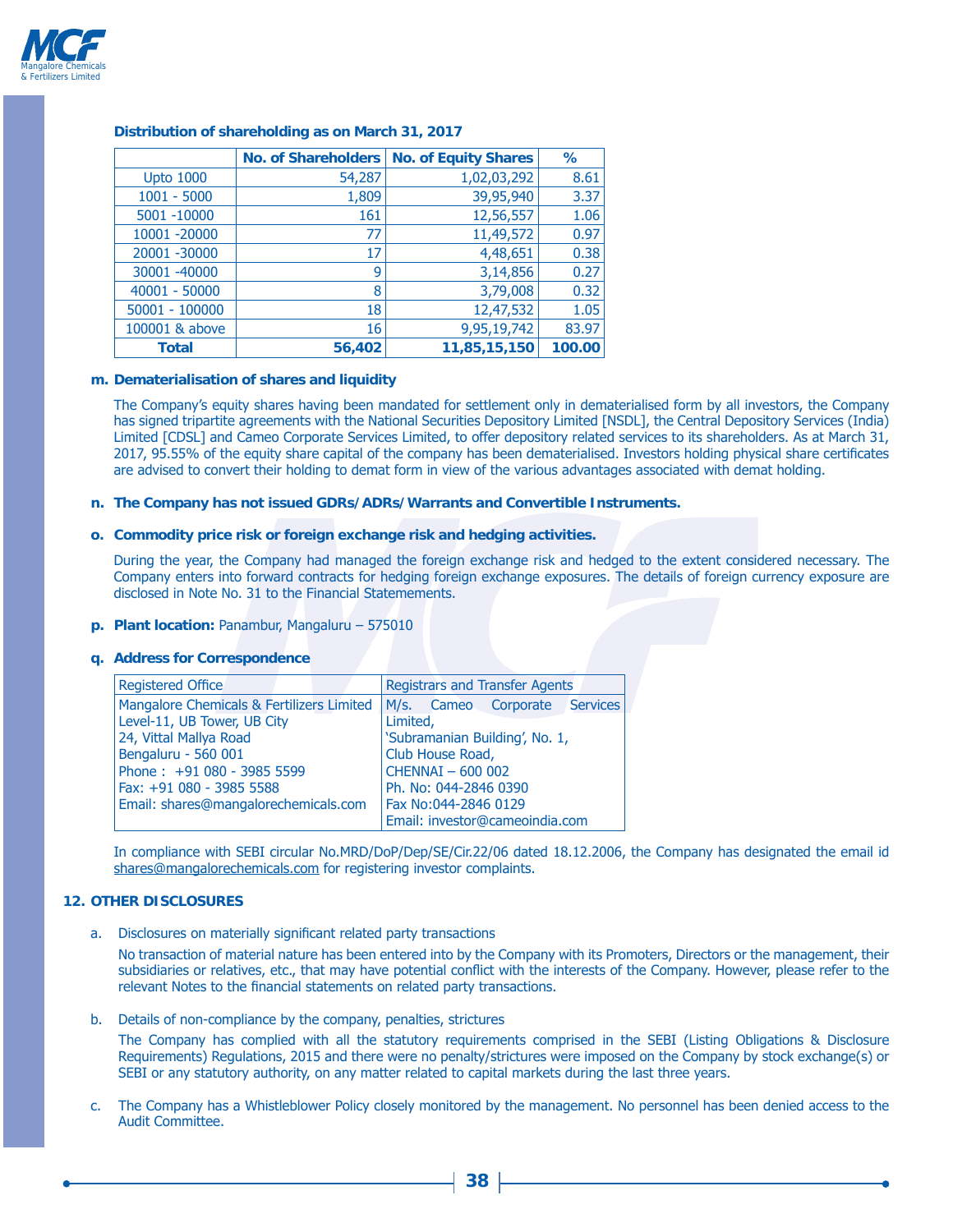

**N. Suresh Krishnan**

- d. The Company has complied with all the mandatory requirements of SEBI (Listing Obligations & Disclosure Requirements) Regulations, 2015.
- e. The Company does not have any subsidiary and hence policy on determining material subsidiaries is not applicable.
- f. The Board of Directors of the Company, based on the recommendation of the Audit Committee, has approved the Policy on Related Party Transactions and the same is placed on website of the Company www.mangalorechemicals.com.
- g. The subsidy mechanism applicable for Urea appropriately recognizes commodity price fluctuations in respect of the required inputs. Similarly subsidy mechanism under Nutrient Based Subsidy scheme applicable for DAP, MOP and other complex fertilizers and the market realization reflect the fluctuations in the respective commodity prices.
- h. The Company has adopted para C, D and E of Part E of Schedule II of the SEBI (Listing Obligations & Disclosure Requirements) Regulations, 2015.
- i. The Company has complied with the corporate governance requirements specified in Regulation 17 to 27 and clauses (b) to (i) of Regulation 46(2) of the SEBI (Listing Obligations & Disclosure Requirements) Regulations, 2015.

#### **Declaration regarding compliance with Company's Code of Business Conduct and Ethics**

I, N. Suresh Krishnan, Managing Director of Mangalore Chemicals & Fertilizers Limited hereby declare that all board members and senior management team have affirmed compliance of the Code of Business Conduct and Ethics for the financial year ended March 31, 2017.

May 18, 2017 **Managing Director** 

### **AUDITORS' CERTIFICATE ON CORPORATE GOVERNANCE**

#### **To the Members of Mangalore Chemicals and Fertilizers Limited,**

We have examined the compliance of conditions of Corporate Governance by the Mangalore Chemicals and Fertilizers Limited ("the Company") for the year ended March 31, 2017 as per the relevant Requlations of SEBI (Listing Obligations and Disclosure Requirements) Regulations, 2015 as referred to in Regulation 15(2) therein.

The compliance of conditions of Corporate Governance is the responsibility of the Management of the Company. Our examination was limited to procedures and implementation thereof, adopted by the Company for ensuring the compliance of the conditions of Corporate Governance. It is neither an audit nor an expression of opinion on the financial statements of the Company.

In our opinion and to the best of our information and according to the explanation given to us, we certify that the Company has complied in all material respects with the conditions of Corporate Governance as stipulated in the SEBI (Listing Obligation & Disclosure Requirements) Requlations 2015 except Requlation 23(4) of the SEBI (Listing Obligation & Disclosure Requirements) Requlations 2015 which has been reported to the Stock Exchanges by the Company.

We further state that such compliance is neither an assurance as to the future viability of the Company nor the efficiency or effectiveness with which the Management has conducted the affairs of the Company.

**For K. P. RAO & CO.,** Chartered Accountants Firm Register Number: 003135S

**Desmond J Rebello** Partner Membership No: 015140

Place: Gurugram Date: May 18, 2017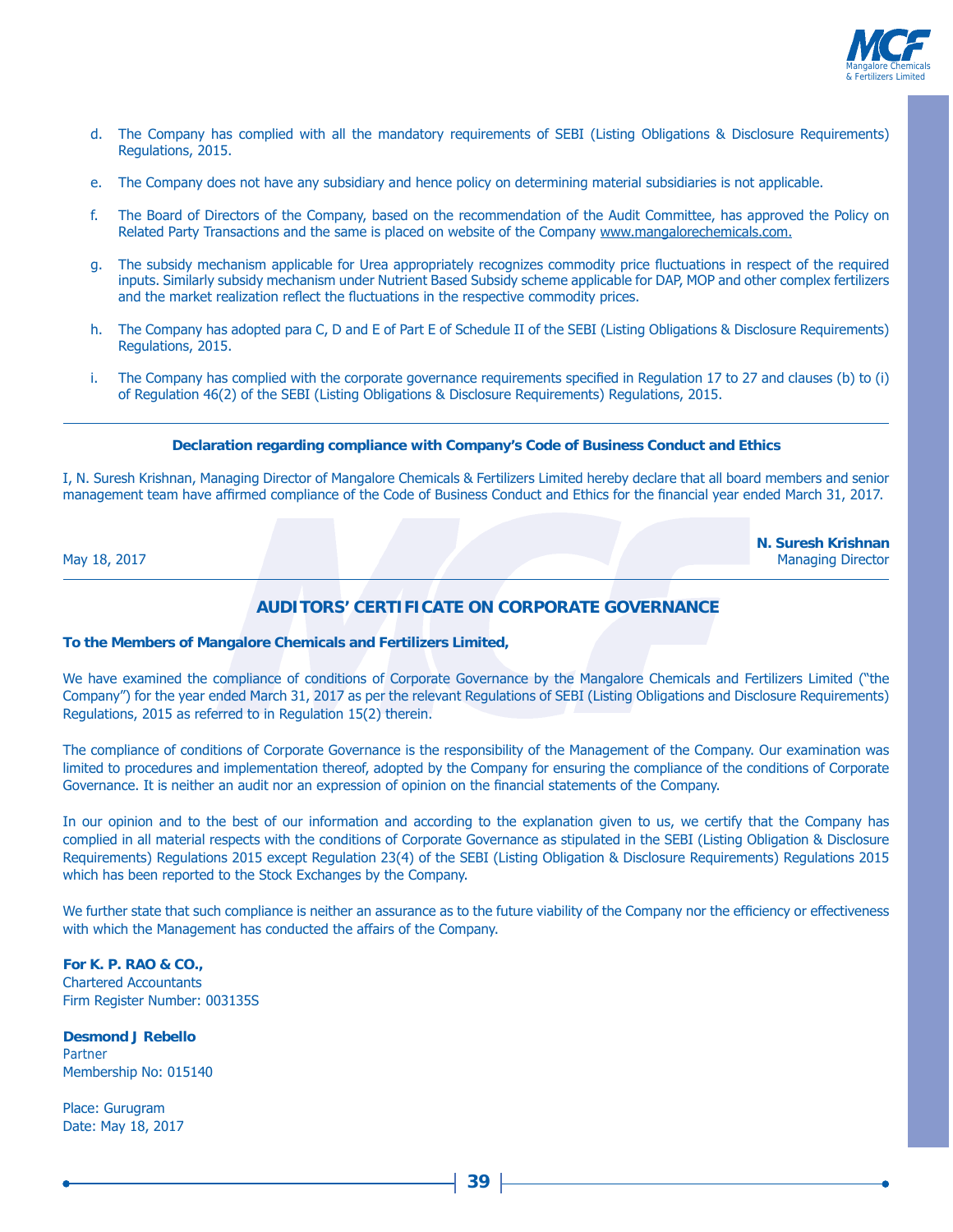## **Annexure 8**



## **Management Discussion & Analysis**

#### **Industry Structure and Developments**

The Company has only one major business segment, viz. Fertilizers. It manufactures both Nitrogenous and Phosphatic fertilizers and is the only manufacturer of fertilizers in the state of Karnataka. About 60% of the Company's products are sold in the state of Karnataka, which meets about 20% of the needs of the farmers in the State. The Company maintains a good share of the market in Kerala and a modest share in the neighbouring states of Tamil Nadu, Andhra Pradesh, Telangana and Maharashtra.

#### **Threats and Opportunities**

Stage III of New Pricing Scheme (NPS) for Urea announced in March 2007 stipulated that existing Naphtha/Furnace Oil/LSHS units should convert to gas by March 31, 2010. The deadline was extended until further orders in March 2010 in view of delay in formulation of NPS Stage  $-$  IV. In the meantime, the Company had signed a Gas Supply Agreement with Indian Oil Corporation and a Gas Transmission Agreement with GAIL (India) Limited in February 2011. The LNG terminal at Kochi has been commissioned in September 2013.

The Government of India (GOI) by its notification No.12012/3/ 2010-FPP dated 2nd April 2014 specified that the production of high cost naphtha based units will continue under modified  $NPS - III$  till the gas availability and connectivity is provided to these units or June 30, 2014, whichever is earlier, beyond which subsidy for naphtha based units will not be paid, which was further extended until September 30, 2014. Laying of Gas pipeline from Kochi to Mangaluru by GAIL (India) Limited made negligible progress till then.

The Company had approached Hon'ble High Court of Delhi on September 29, 2014 with a prayer to direct the GOI to continue subsidy for Naphtha based plants until gas is made available to the Company. Pending disposal of the matter, the GOI allowed operation of Naphtha based urea plants for 100 days from January 07, 2015. The Urea production was continued after the expiry of said period of 100 days i.e April 16, 2015 based on the orders of the Hon'ble High Court of Delhi dated April 16, 2015 which ordered GOI to continue with the arrangement made as per Notification No. 12012/3/2010-FPP dated January 07, 2015, until GOI makes appropriate policy for subsidy to Naphtha based plants.

The GOI vide its Notification No.12018/4/2014-FPP dated June 17, 2015 allowed continuation of production of urea by 3 Naphtha based units (MFL-Manali, MCFL-Mangaluru and SPIC-Tuticorin) till these plants get assured supply of gas either by gas pipeline or any other means. Albeit some restrictive conditions were imposed in terms of the subsidy mechanism that reduces the eligible subsidy, which are discriminatory compared to the recently converted naphtha based urea plants. Therefore the Company has approached Hon'ble High Court of Delhi seeking remedy and the matter is pending for final hearing. Moreover, the Company has also appropriately represented before the Govt, of India for suitable remedy.

The Nutrient Based Subsidy Scheme (NBS) was introduced by the GOI with effect from April 1, 2010 after de-controlling the DAP/ complex fertilizers, where annual /bi-annual concession rates are announced in advance leaving the market realization to reflect the fluctuations in respective commodity prices. However, the GOI is indirectly regulating market realization against the objective of de-control.

As per the Notification No. 12018/4/2004-FPP dated June 17, 2015, the energy norm is revised downward from present norms with effect from 2018-19. In order to reduce the actual consumption of energy, it is proposed to upgrade Ammonia plant with suitable technology in cost effective manner.

The Company had engaged M/s. Kellogg Brown & Root LLC, USA (KBR) for Technology Licensing and Basic Engineering Development to upgrade Ammonia plant of the Company to attain reduction in the consumption of energy. Basic Engineering is completed in June 2017. Appointment of detailed engineering/EPC contractor and placement of order on long lead items is planned in financial year 2017-18.

Unusual delay in subsidy payment by GOI contributed to working capital shortage and increased finance cost.

#### **Future Outlook**

The demand for both Nitrogenous & Phosphatic fertilizers in India is increasing steadily and expected to grow at a compounded annual rate of about 2%. With the domestic production almost stagnant and the demand increasing, the supply deficit has to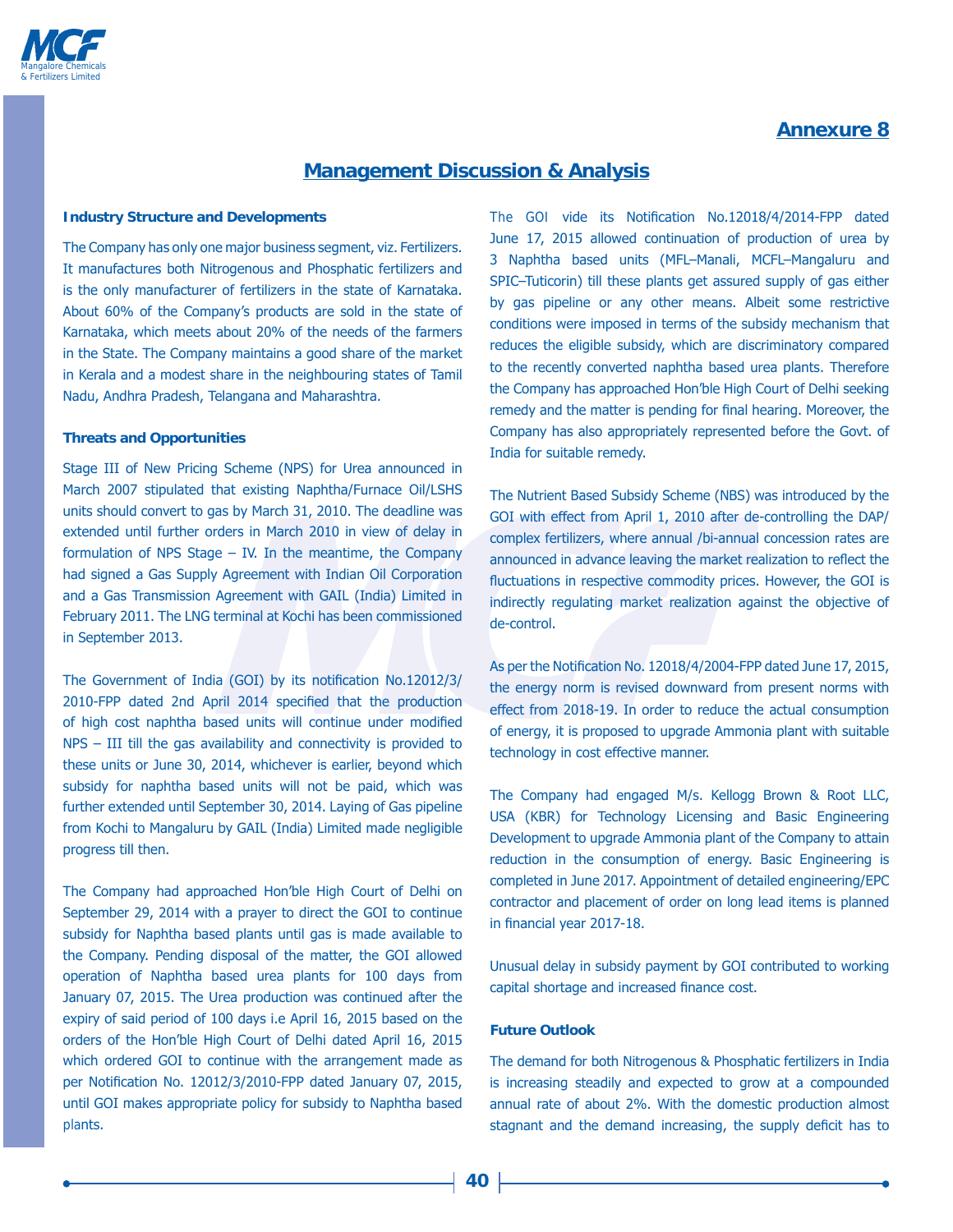

be met from imports. Based on normal rainfall for 2017-18, the Company has planned to import substantial quantity of fertilizers to meet the growing demand. In addition, the Company has also finalized supply arrangements with certain local manufacturers of fertilizers, to augment total fertilizer availability in our marketing territory through our own marketing channel.

Despite unfavourable market conditions during the year, focus was maintained on Specialty Plant Nutrition business and this segment is poised for growth given the enormous potential. Crop Protection Chemical business which was started during 2010-11 has gathered momentum and has been growing rapidly. The growth momentum is expected to increase going forward.

#### **Financial and Operational Performance**

#### **a) Production Performance**

Production of 3,79,500 MTs of Urea, 2,62,046 MTs of Complex fertilizers [DAP/NP] and 13,014 MTs of Ammonium Bi-Carbonate was achieved during the year.

#### **b) Operating Results**

The revenue from operations for the year ended March 31, 2017 was Rs. 2,502.14 crores as compared to Rs. 2,982.07 crores for the year ended March 31, 2016.

The profit before tax for the year ended March 31, 2017 was Rs. 30.11 crores as compared to Rs. (248.08) crores for the year ended March 31, 2016. Total Comprehensive Income stood at Rs. 19.52 crores for the year ended March 31, 2017 compared to Rs.  $(241.70)$  crores for the previous year. The financial results for the year ended March 31, 2017 were primarily achieved on account of improved operational efficiency and a stable foreign exchange rates despite the unfavourable market conditions due to failure of monsoon. For the year ended March 31, 2016, the Exceptional Item represents outstanding dues of Rs. 16.68 crores from United Breweries (Holdings) Limited provided in view of the uncertainty of recoverability and provision for potential dimunition in the value of investment in the preference share capital of Rs. 200 crores in Bangalore Beverages Limited in view of investment having been diverted to non project activities.

#### **c) Resource Utilization**

The gross fixed assets and capital work-in-progress as at March 31, 2017 were Rs. 1,072.06 crores as compared to Rs. 1,058.96 crores in the previous year.

#### **d) Working Capital**

Net working capital excluding cash and bank balances, as on March 31, 2017 was Rs. (134.75) crores.

#### **Risks and Concerns**

Due to changes in Fertilizer policy, Urea production may get curtailed. Possible non-availability of raw materials and fertilizers for non-urea fertilizers are matters of concern. Continued under provisioning for fertilizer subsidy in the Union Budget, and resultant unusual delay in subsidy payment by Govt. of India would contribute to precarious working capital position which could impact production and increased finance costs. Considering the Company's plans for higher imports, depreciation of Indian rupee against the US dollar can adversely affect profitability. Increase in operating costs, mainly finance costs on working capital etc. may adversely affect profitability.

#### **Internal Control Systems**

Adequate internal control procedures are in place across various functions in the Company, adequately supported with SAP ERP ECC 6.0 and B.O 4.0 business reporting tool leading to total business integration.

In addition, Internal Auditor reviews the internal control measures on an ongoing basis, whose reports are reviewed by the Audit Committee.

#### **Human Resources and Industrial Relations**

The Company continues to focus on employee training and development and had organized several technical and other soft skills training programs across levels. The Company constantly reviews/revises its policies and practices to stay aligned with the best in the industry.

The total strength of regular employees at the end of the year was  $791$  as against 848 in the previous year.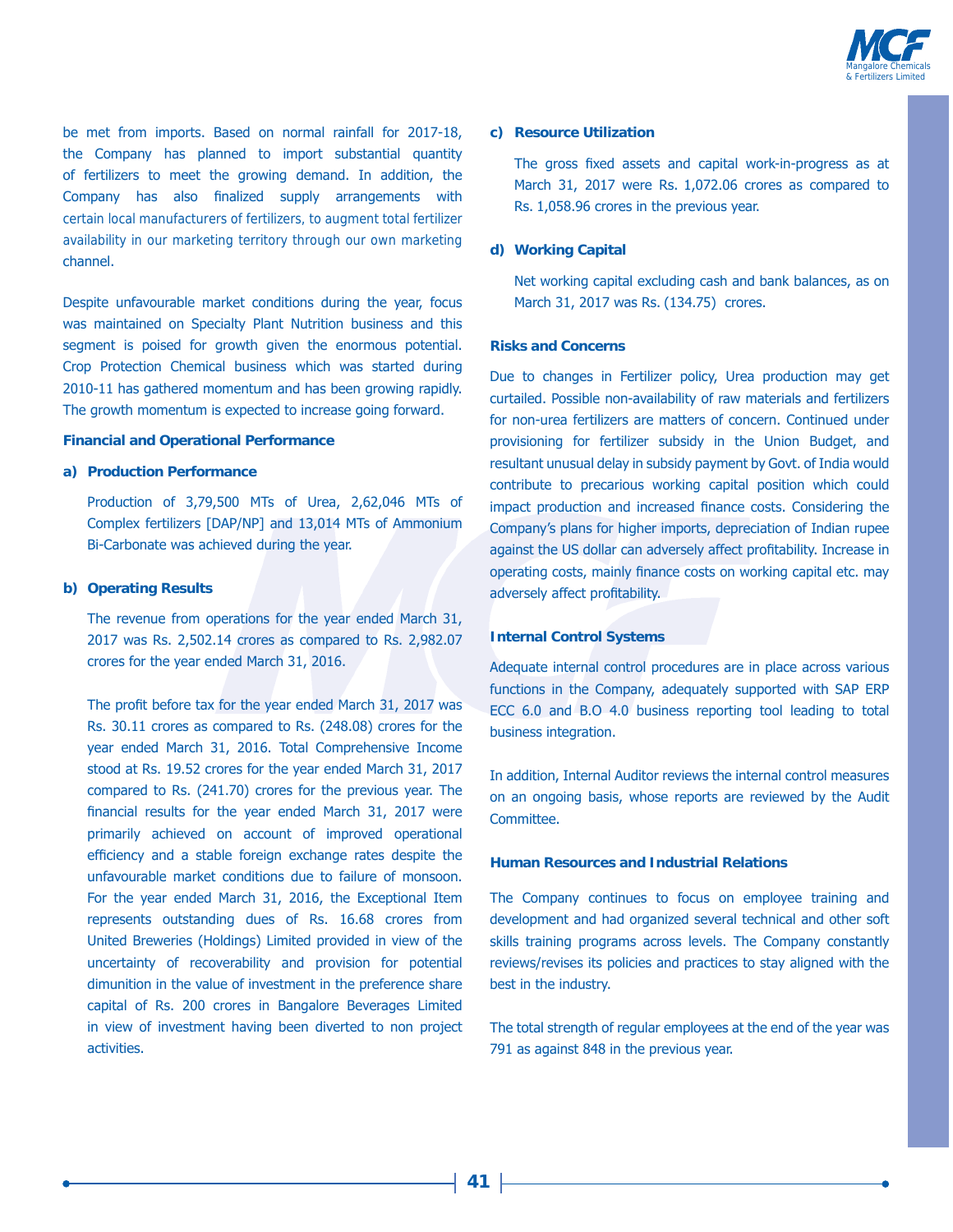

## **INDEPENDENT AUDITOR'S REPORT**

To

### **THE MEMBERS OF MANGALORE CHEMICALS AND FERTILIZERS LIMITED**

#### **Report on the Financial Statements**

We have audited the accompanying Ind AS financial statements of **Mangalore Chemicals and Fertilizers Limited** ("the Company"), which comprise the Balance Sheet as at March 31, 2017, the Statement of Profit and Loss, the Cash Flow Statement for the year then ended, and a summary of the significant accounting policies and other explanatory information (hereinafter referred to as "Ind AS financial statements")

#### **Management's Responsibility for the Standalone Financial Statements**

The Company's Board of Directors is responsible for the matters stated in Section 134(5) of the Companies Act, 2013 ("the Act") with respect to the preparation of these Ind AS financial statements that give a true and fair view of the financial position, financial performance including other comprehensive income, cash flows and changes in equity of the Company in accordance with the accounting principles generally accepted in India, including the Indian Accounting Standards (Ind AS) specified under Section 133 of the Act, read with relevant rules issued thereunder.

This responsibility also includes maintenance of adequate accounting records in accordance with the provisions of the Act for safeguarding of the assets of the Company and for preventing and detecting frauds and other irregularities; selection and application of appropriate accounting policies; making judgments and estimates that are reasonable and prudent; and design, implementation and maintenance of adequate internal financial controls, that were operating effectively for ensuring the accuracy and completeness of the accounting records, relevant to the preparation and presentation of the Ind AS financial statements that give a true and fair view and are free from material misstatement, whether due to fraud or error.

#### **Auditor's responsibility**

Our responsibility is to express an opinion on these Ind AS financial statements based on our audit.

We have taken into account the provisions of the Act, the accounting and auditing standards and matters which are required to be included in the audit report under the provisions of the Act and the Rules made thereunder.

We conducted our audit in accordance with the Standards on Auditing specified under Section 143(10) of the Act. Those Standards require that we comply with ethical requirements and plan and perform the audit to obtain reasonable assurance about whether the Ind AS financial statements are free from material misstatement.

An audit involves performing procedures to obtain audit evidence about the amounts and the disclosures in the Ind AS financial statements. The procedures selected depend on the auditor's judgment, including the assessment of the risks of material misstatement of the Ind AS financial statements, whether due to fraud or error. In making those risk assessments, the auditor considers internal financial control relevant to the Company's preparation of the Ind AS financial statements that give a true and fair view in order to design audit procedures that are appropriate in the circumstances. An audit also includes evaluating the appropriateness of the accounting policies used and the reasonableness of the accounting estimates made by the Company's Directors, as well as evaluating the overall presentation of the Ind AS financial statements.

We believe that the audit evidence we have obtained is sufficient and appropriate to provide a basis for our audit opinion on the Ind AS financial statements.

#### **Opinion**

In our opinion and to the best of our information and according to the explanations given to us, the aforesaid Ind AS financial statements give the information required by the Act in the manner so required and give a true and fair view in conformity with the accounting principles generally accepted in India, including the Ind AS, of the financial position of the Company as at March 31, 2017, and its financial performance, Total Comprehensive Income (Comprising Profit and other Comprehensive Income for the period), its cash flows and the changes in equity for the year ended on that date.

#### **Other matter**

As explained in note no 39 to the Ind AS Financial Statements, the investments made by the Company in the Preference Shares of Bangalore Beverages Ltd and Advances made to United Breweries Holdings Ltd have been fully provided for in the year 2015-16.

Pursuant to the directions from the Audit Committee, a Forensic Investigation was carried out into the above transactions which indicate that there may be irregularities and elements of mismanagement in the above transactions, in respect of which we are unable to comment on the impact if any on the these financial statements, in the absence of further information in this regard.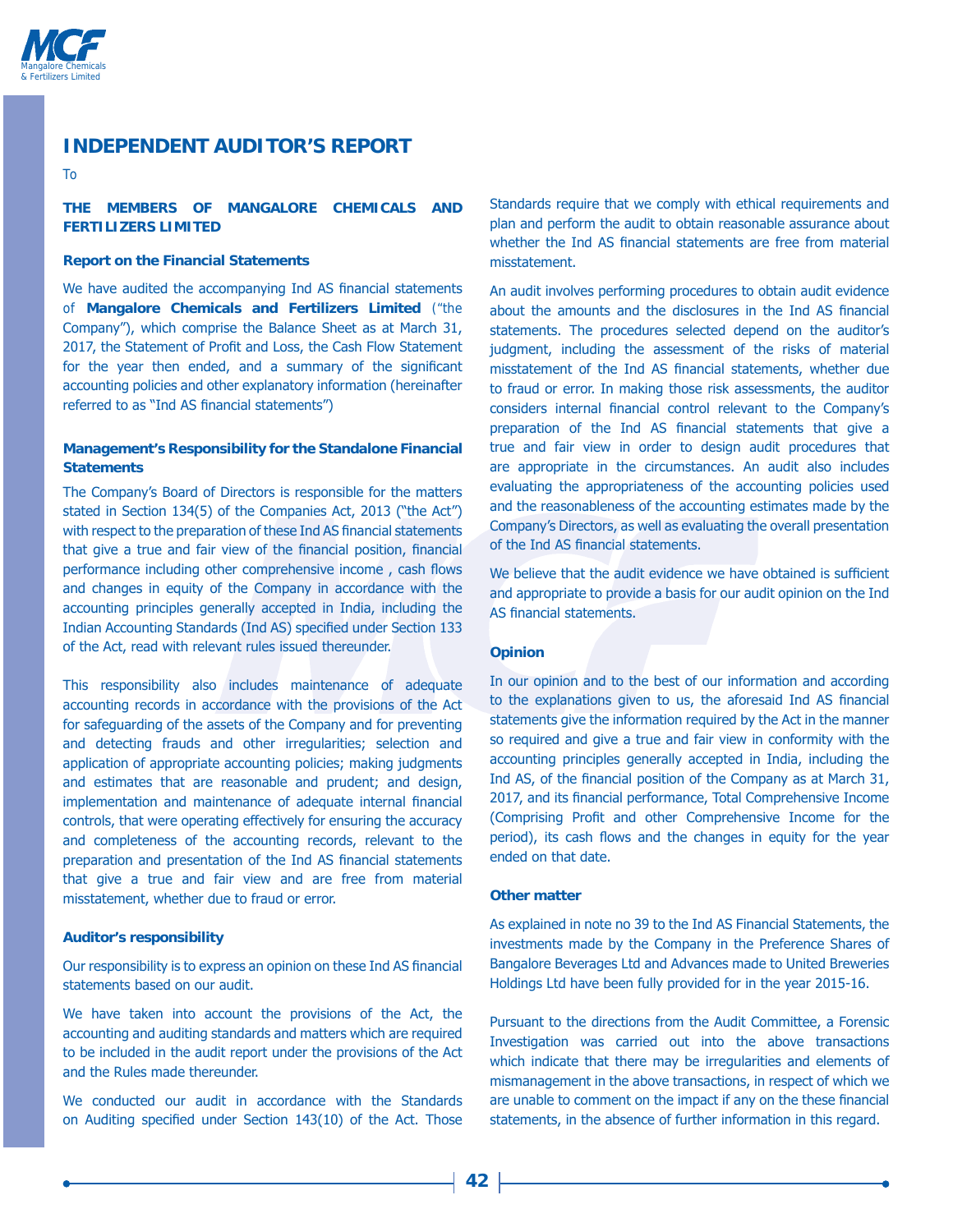

## **INDEPENDENT AUDITOR'S REPORT**

Our opinion is not modified in respect of these matters.

#### **Report on Other Legal and Regulatory Requirements**

- A. As required by the Companies (Auditor's Report) Order, 2016, ('the Order'), issued by the Central Government of India in terms of Sub-section 11 of Section 143 of the Act, we give in the "Annexure 1" a statement on the matters specified in paragraphs 3 and 4 of the said Order.
- B. As required by Section 143 (3) of the Act, we report that:
	- a) We have sought and obtained all the information and explanations which to the best of our knowledge and belief were necessary for the purposes of our audit.
	- b) In our opinion, proper books of account as required by law have been kept by the Company so far as it appears from our examination of those books.
	- c) The Balance Sheet, the Statement of Profit and Loss, and the Cash Flow Statement and the Statement of changes in equity dealt with by this Report are in agreement with the books of account.
	- d) In our opinion, the aforesaid Ind AS financial statements comply with the Accounting Standards specified under Section 133 of the Act, read with relevant rule issued thereunder:
	- e) On the basis of the written representations received from the directors as on March 31, 2017, taken on record by the Board of Directors, none of the directors is disqualified as on March 31, 2017 from being appointed as a director in terms of Section 164 (2) of the Act.
	- f) With respect to the adequacy of the internal financial controls over financial reporting of the Company, and the operating effectiveness of such controls, refer to our separate Report in "Annexure 2" and
- q) With respect to the other matters to be included in the Auditor's Report in accordance with Rule 11 of the Companies (Audit and Auditors) Rules, 2014, in our opinion and to the best of our information and according to the explanation given to us:
	- i. The Company has disclosed the impact of pending litigations on its financial position in its Ind AS financial statements - Refer Note 30B to the Ind AS financial statements.
	- ii. The Company has made provision, as required under the applicable law or accounting standards, for material foreseeable losses, if any, on long-term contracts including derivative contracts - Refer Notes 17 to the Ind AS financial statements.
	- iii. There has been no delay in transferring amounts, required to be transferred, to the Investor Education and Protection Fund by the Company and
	- iv. The Company has provided requisite disclosures in its Ind AS financial statements as to holdings as well as dealings in Specified Bank Notes during the period from 8th November, 2016 to 30th December, 2016 and these are in accordance with the books of accounts maintained by the Company. Refer note no 33 of notes to Ind AS financial statements.

For K. P. Rao & Co. Chartered Accountants Firm Regn. No. 0031355

(Desmond J Rebello) Place : Gurugram 300 and 300 and 300 and 300 and 300 and 300 and 300 and 300 and 300 and 300 and 300 and 300 and 300 and 300 and 300 and 300 and 300 and 300 and 300 and 300 and 300 and 300 and 300 and 300 and 300 and 300 a Date: May 18, 2017 Membership No. 015140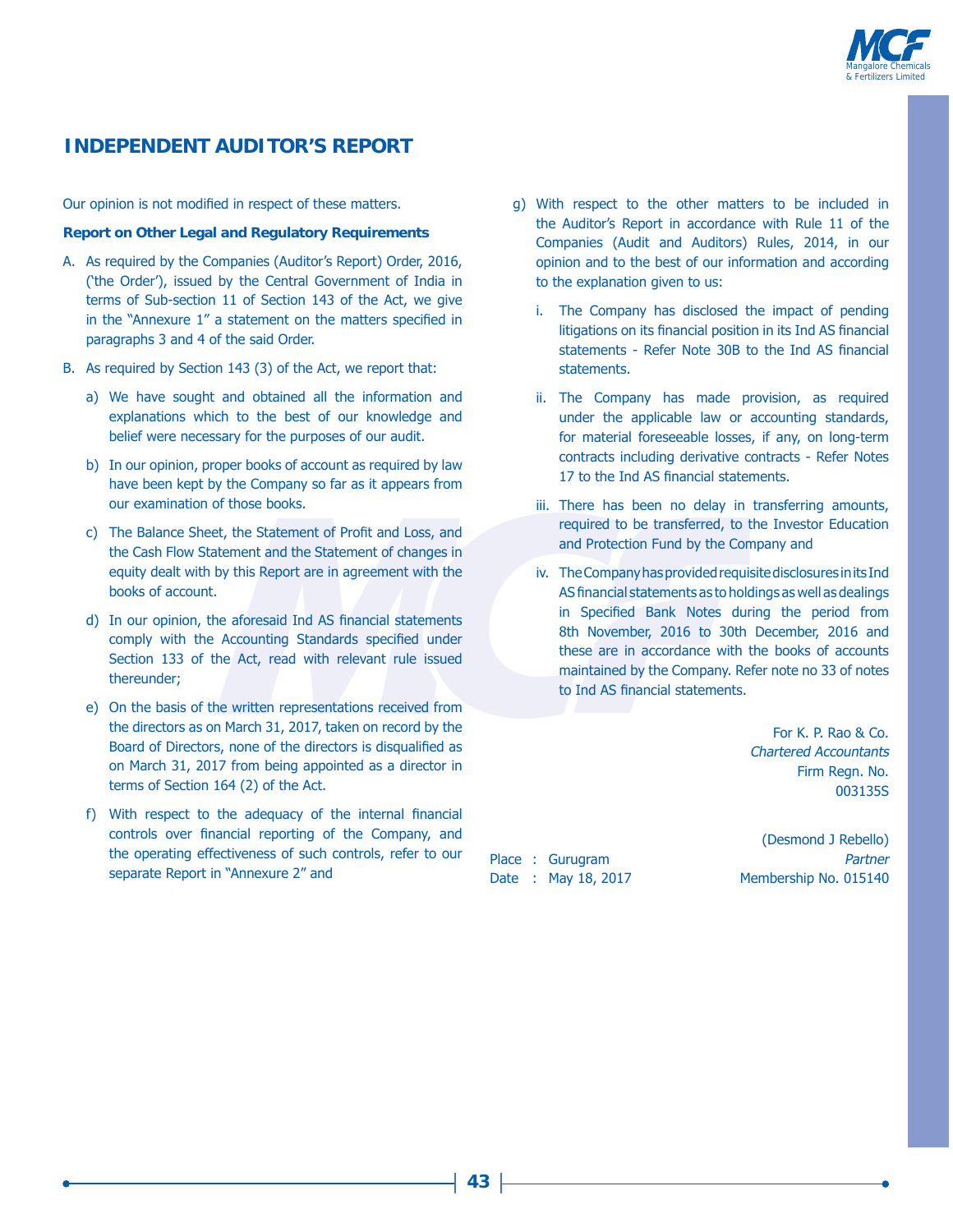

## **ANNEXURE 1 TO THE INDEPENDENT AUDITOR'S REPORT OF EVEN DATE ON THE FINANCIAL STATEMENTS OF MANGALORE CHEMICALS AND FERTILIZERS LIMITED**

#### We report that;

- 1. a) The Company has maintained proper records showing full particulars, including quantitative details and situation of fixed assets.
	- b) The Fixed Assets have been physically verified by the Management at reasonable intervals, and no material discrepancies were noticed on such physical verification.
	- c) The title deeds of the immovable properties held by the Company, are in the name of the Company.
- 2. The inventories have been physically verified by the Management during the year. In our opinion, the frequency of such verification is reasonable. No material discrepancies were noticed on such physical verification.
- 3. The Company has not granted any loans, whether secured or unsecured, to companies, firms, Limited Liability Partnerships or other parties covered in the Register maintained under Section 189 of the Act. Accordingly, reporting under clause (iii) of the paragraph 3 of the Order is not applicable.
- 4. In our opinion and according to the information and explanations given to us, the provisions of Section 185 and 186 of the Act, to the extent applicable, have been complied with in respect of loans, investments, quarantees, and security.
- 5. In our opinion and according to the information and explanation given to us, the Company has not accepted deposits. Accordingly, reporting under clause (v) of paragraph 3 of the Order is not applicable.
- 6. The Company has maintained the books of account relating to utilisation of materials, labour and other items, pursuant to the Rules made by the Central Government for the maintenance of cost records prescribed under Sub-section 1 of Section 148 of the Act.
- 7. a. The Company is regular in depositing undisputed statutory dues including Provident Fund, Employees' State Insurance, Income Tax, Sales Tax, Wealth Tax, Service Tax, Duty of Customs, Duty of Excise, Value Added Tax, Cess and other statutory dues applicable to it with the appropriate authorities.
	- b. According to the information and explanations given to us, there are no dues of Income Tax, Sales Tax, Wealth Tax, Service Tax, Duty of Customs, Duty of Excise, Value Added Tax or Cess, which have not been deposited on account of any dispute.

| Name of<br>the Statute          | Nature of<br>the dues | Amount<br>(Rs.<br>Lakhs) | Forum in which<br>dispute is pending |
|---------------------------------|-----------------------|--------------------------|--------------------------------------|
| Customs Act, 1962   Custom Duty |                       | 90.60                    | <b>CESTAT</b>                        |

- 8. In our opinion and according to the information and explanations given to us, the Company has not defaulted in repayment of loans or borrowing to the financial institution, bank, or Government.
- 9. The Company has not raised any monies, during the reporting period, by way of initial public offer or further public offer. The monies raised by the Company, by way of term loans, have been applied for the purposes for which they were raised.
- 10. According to the information and explanations given to us, no fraud by, or by its officers or employees on, the Company has been noticed or reported during the year.
- 11. In our opinion and according to the information and explanations given to us, managerial remuneration paid or provided to the whole-time director is in accordance with provisions of Schedule V to the Act.
- 12. The Company is not a Nidhi Company. Accordingly, reporting under clause (xii) of paragraph 3 of the Order is not applicable.
- 13. All the transactions with the related parties are in compliance with Section 177 and Section 188 of the Act, where applicable, and are disclosed in the Ind AS financial statements as required by the applicable accounting standard.
- 14. The Company has not made any preferential allotment or private placement of shares or convertible debentures during the reporting period. Accordingly, reporting under clause (xiv) of paragraph 3 of the Order is not applicable.
- 15. In our opinion and according to the information and explanations given to us, the Company has not entered into any non-cash transactions with any directors or persons connected with him. Accordingly, reporting under clause (xv) of paragraph 3 of the Order is not applicable.
- 16. The Company is not required to be registered under Section 45-IA of the Reserve Bank of India Act, 1934.

For K. P. Rao & Co. Chartered Accountants Firm Regn. No. 003135S

(Desmond J Rebello) Place : Gurugram 300 and 300 and 300 and 300 and 300 and 300 and 300 and 300 and 300 and 300 and 300 and 300 and 300 and 300 and 300 and 300 and 300 and 300 and 300 and 300 and 300 and 300 and 300 and 300 and 300 and 300 a Date : May 18, 2017 Membership No. 015140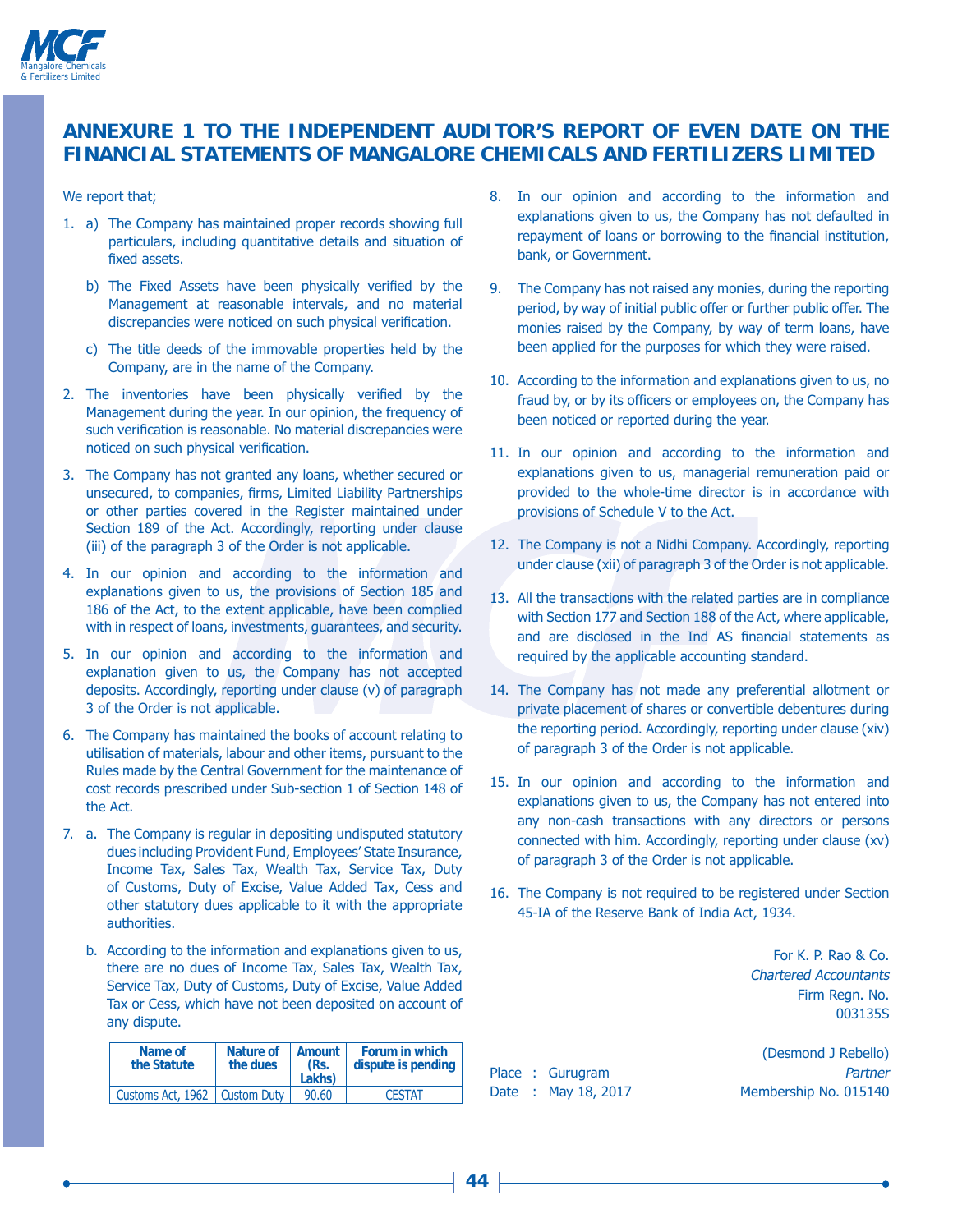

## **ANNEXURE 2 TO THE INDEPENDENT AUDITOR'S REPORT OF EVEN DATE ON THE FINANCIAL STATEMENTS OF MANGALORE CHEMICALS AND FERTILIZERS LIMITED**

#### **Report on the Internal Financial Controls under Clause (i) of Sub-section 3 of Section 143 of the Companies Act, 2013 ("the Act")**

We have audited the internal financial controls over financial reporting of **Mangalore Chemicals and Fertilizers Limited** ("the Company") as of March 31, 2017 in conjunction with our audit of the Ind AS financial statements of the Company for the year ended on that date.

#### **Management's Responsibility for Internal Financial Controls**

The Company's management is responsible for establishing and maintaining internal financial controls based on the internal control over financial reporting criteria established by the Company considering the essential components of internal control stated in the "Guidance Note on Audit of Internal Financial Controls over Financial Reporting issued by the Institute of Chartered Accountants of India". These responsibilities include the design, implementation and maintenance of adequate internal financial controls that were operating effectively for ensuring the orderly and efficient conduct of its business, including adherence to company's policies, the safeguarding of its assets, the prevention and detection of frauds and errors, the accuracy and completeness of the accounting records, and the timely preparation of reliable financial information, as required under the Companies Act, 2013.

#### **Auditors' Responsibility**

Our responsibility is to express an opinion on the Company's internal financial controls over financial reporting based on our audit. We conducted our audit in accordance with the Guidance Note on Audit of Internal Financial Controls Over Financial Reporting (the "Guidance Note") and the Standards on Auditing, issued by ICAI and deemed to be prescribed under section 143(10) of the Companies Act, 2013, to the extent applicable to an audit of internal financial controls, both applicable to an audit of Internal Financial Controls and, both issued by the Institute of Chartered Accountants of India. Those Standards and the Guidance Note require that we comply with ethical requirements and plan and perform the audit to obtain reasonable assurance about whether adequate internal financial controls over financial reporting was established and maintained and if such controls operated effectively in all material respects.

Our audit involves performing procedures to obtain audit evidence about the adequacy of the internal financial controls system over financial reporting and their operating effectiveness.

Our audit of internal financial controls over financial reporting included obtaining anunderstanding of internal financial controls over financial reporting, assessing the risk that a material weakness exists, and testing and evaluating the design and operating effectiveness of internal control based on the assessed risk. The procedures selected depend on the auditor's judgement, including the assessment of the risks of material misstatement of the financial statements, whether due to fraud or error.

We believe that the audit evidence we have obtained is sufficient and appropriate to provide a basis for our audit opinion on the

Company's internal financial controls system over financial reporting.

#### **Meaning of Internal Financial Controls over Financial Reporting**

A company's internal financial control over financial reporting is a process designed to provide reasonable assurance regarding the reliability of financial reporting and the preparation of Ind AS financial statements for external purposes. A company's internal financial control over financial reporting includes those policies and procedures that

- 1. pertain to the maintenance of records that, in reasonable detail, accurately and fairly reflect the transactions and dispositions of the assets of the company;
- 2. provide reasonable assurance that transactions are recorded as necessary to permit preparation of Ind AS financial statements in accordance with generally accepted accounting principles, and that receipts and expenditures of the company are being made only in accordance with authorisations of management and directors of the company; and
- 3. provide reasonable assurance regarding prevention or timely detection of unauthorised acquisition, use, or disposition of the company's assets that could have a material effect on the Ind AS financial statements.

#### **Inherent Limitations of Internal Financial Controls over Financial Reporting**

Because of the inherent limitations of internal financial controls over financial reporting, including the possibility of collusion or improper management override of controls, material misstatements due to error or fraud may occur and not be detected. Also, projections of any evaluation of the internal financial controls over financial reporting to future periods are subject to the risk that the internal financial control over financial reporting may become inadequate because of changes in conditions, or that the degree of compliance with the policies or procedures may deteriorate.

#### **Opinion**

In our opinion, the Company has, in all material respects, an adequate internal financial controls system over financial reporting and such internal financial controls over financial reporting were operating effectively as at March 31, 2017, based on the internal control over financial reporting criteria established by the Company considering the essential components of internal control stated in the "Guidance Note on Audit of Internal Financial Controls over Financial Reporting issued by the Institute of Chartered Accountants of India".

> For K. P. Rao & Co. Chartered Accountants Firm Regn. No. 003135S

(Desmond J Rebello) Place: Gurugram **1988**<br>Date: May 18, 2017 Membership No. 015140 Membership No. 015140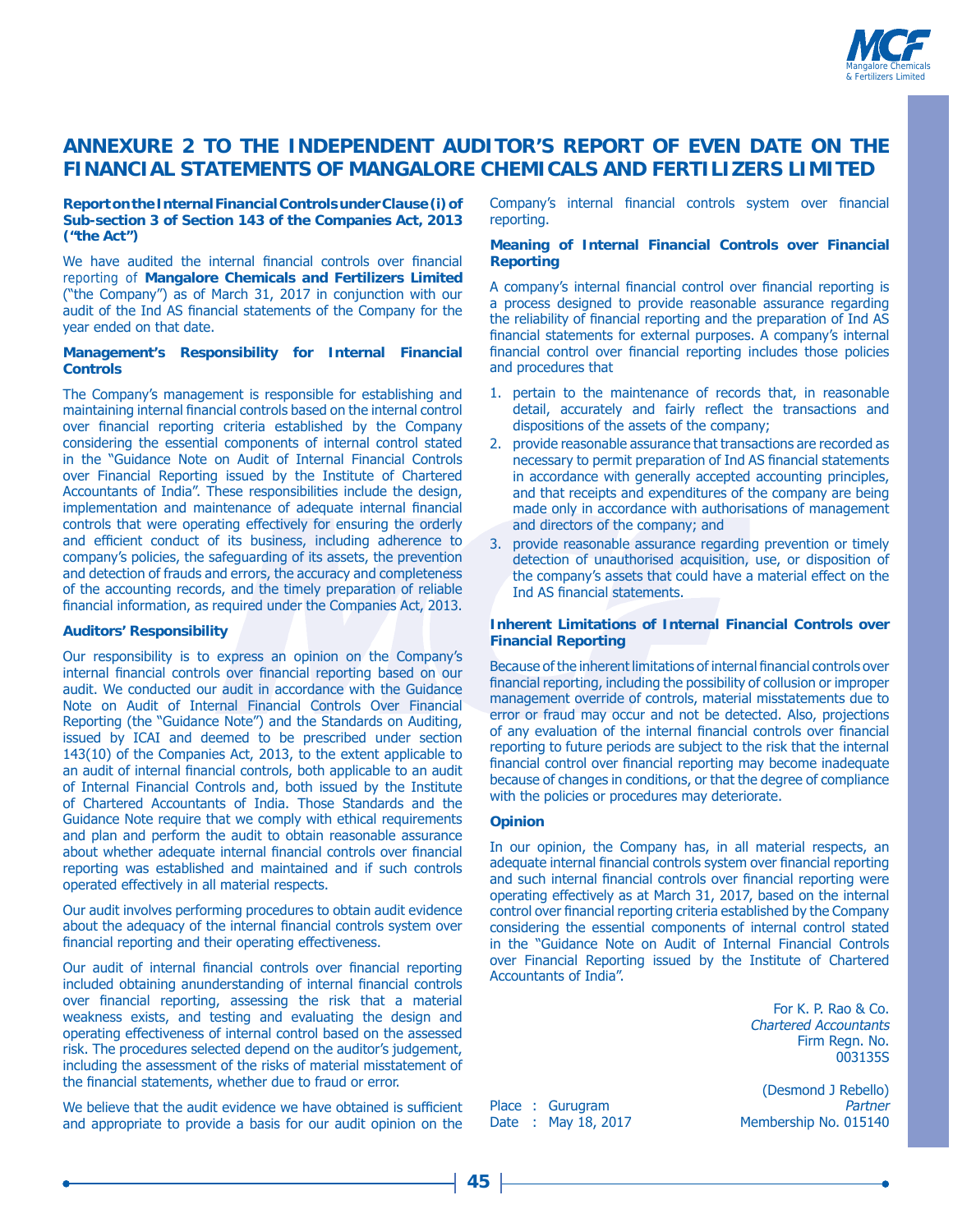

## **BALANCE SHEET AS AT MARCH 31, 2017**

|    |                                         |                |            |            | (Rs. in lakhs) |
|----|-----------------------------------------|----------------|------------|------------|----------------|
|    | <b>Particulars</b>                      | <b>Note</b>    | As at      | As at      | As at          |
|    |                                         | No.            | 31.03.2017 | 31.03.2016 | 01.04.2015     |
| п  | <b>ASSETS</b><br>(1) Non-current assets |                |            |            |                |
|    | Property, Plant and Equipment           | 3              | 624,74.53  | 642,52.90  | 622,28.83      |
|    | <b>Capital Work-in-Progress</b>         | 3              | 13,57.01   | 13,17.91   | 9,25.93        |
|    | <b>Intangible Assets</b>                | 4              | 29.25      | 36.18      | 21.81          |
|    | <b>Financial Assets</b>                 |                |            |            |                |
|    | (i) Investments                         | 5              |            |            | 200,00.00      |
|    | (ii) Loans                              | 5              | 6,30.05    | 6,61.51    | 6,45.12        |
|    | (iii) Others                            | 5              |            | 2.58       | 2.58           |
|    | <b>Other Assets</b>                     | 6              | 3,24.67    | 72.31      | 5,57.98        |
|    |                                         |                |            |            |                |
|    | Tax Assets (Net)                        |                | 13.83      | 258.40     | 58.85          |
|    | (2) Current assets                      |                |            |            |                |
|    | <b>Inventories</b>                      | $\overline{ }$ | 259,78.76  | 233,05.37  | 329,39.37      |
|    | <b>Financial Assets</b>                 |                |            |            |                |
|    | (i) Trade Receivables                   | 8              | 587,94.77  | 485,85.15  | 235,50.73      |
|    | (ii) Cash and Cash Equivalents          | 9              | 58,92.32   | 3,99.19    | 13,60.77       |
|    | (iii) Other Bank Balances               | 10             | 6,47.66    | 7,13.13    | 18,16.49       |
|    | (iv) Others                             | 5              | 680,65.31  | 1044,06.80 | 897,22.63      |
|    | <b>Other Assets</b>                     | 6              | 18,52.83   | 13,34.24   | 34,94.11       |
|    | <b>Total Assets</b>                     |                | 2260,60.99 | 2453,45.67 | 2373,25.20     |
|    |                                         |                |            |            |                |
| H. | <b>EQUITY AND LIABILITIES</b>           |                |            |            |                |
|    | (1) Equity                              |                |            |            |                |
|    | <b>Share Capital</b>                    | 11             | 118,54.87  | 118,54.87  | 118,54.87      |
|    | <b>Other Equity</b>                     | 12             | 305,48.62  | 285,96.51  | 536,22.91      |
|    | <b>LIABILITIES</b>                      |                |            |            |                |
|    |                                         |                |            |            |                |
|    | (1) Non-current liabilities             |                |            |            |                |
|    | <b>Financial Liabilities</b>            |                |            |            |                |
|    | (i) Borrowings                          | 13             | 99,57.50   | 124,28.83  | 184,36.38      |
|    | (ii) Others                             | 15             | 16,39.10   | 11,79.22   | 21,72.65       |
|    | <b>Provisions</b>                       | 17             | 22,26.92   | 19,17.52   | 18,31.07       |
|    | Deferred Tax Liabilities (Net)          | 18             | 16,67.18   | 12,71.12   | 21,45.22       |
|    | (2) Current liabilities                 |                |            |            |                |
|    | <b>Financial Liabilities</b>            |                |            |            |                |
|    | (i) Borrowings                          | 13             | 1059,93.50 | 1196,40.14 | 856,48.55      |
|    | (ii) Trade Payables                     | 14             | 448,29.41  | 523,04.66  | 502,65.09      |
|    | (iii) Others                            | 15             | 166,26.63  | 149,64.18  | 104,30.84      |
|    | <b>Other Liabilities</b>                | 16             | 5,73.81    | 8,91.32    | 7,07.85        |
|    | <b>Provisions</b>                       | 17             | 1,43.45    | 2,97.30    | 2,09.77        |
|    |                                         |                |            |            |                |
|    | <b>Total Equity and Liabilities</b>     |                | 2260,60.99 | 2453,45.67 | 2373,25.20     |
|    | <b>SIGNIFICANT ACCOUNTING POLICIES</b>  | 1              |            |            |                |

The accompanying notes are an integral part of these standalone financial statements.

For **K. P. Rao & Co. Arun Duggal N. Suresh Krishnan K. Prabhakar Rao Chartered Accountants Chairman Chairman Managing Director Norks** Chartered Accountants Firm Regn. No. 003135S

**Desmond J Rebello** Vijayamahantesh Khannur T. M. Muralidharan Partner Company Secretary Vice President – Finan Membership No. 015140

Gurgaon

May 18, 2017

Vice President – Finance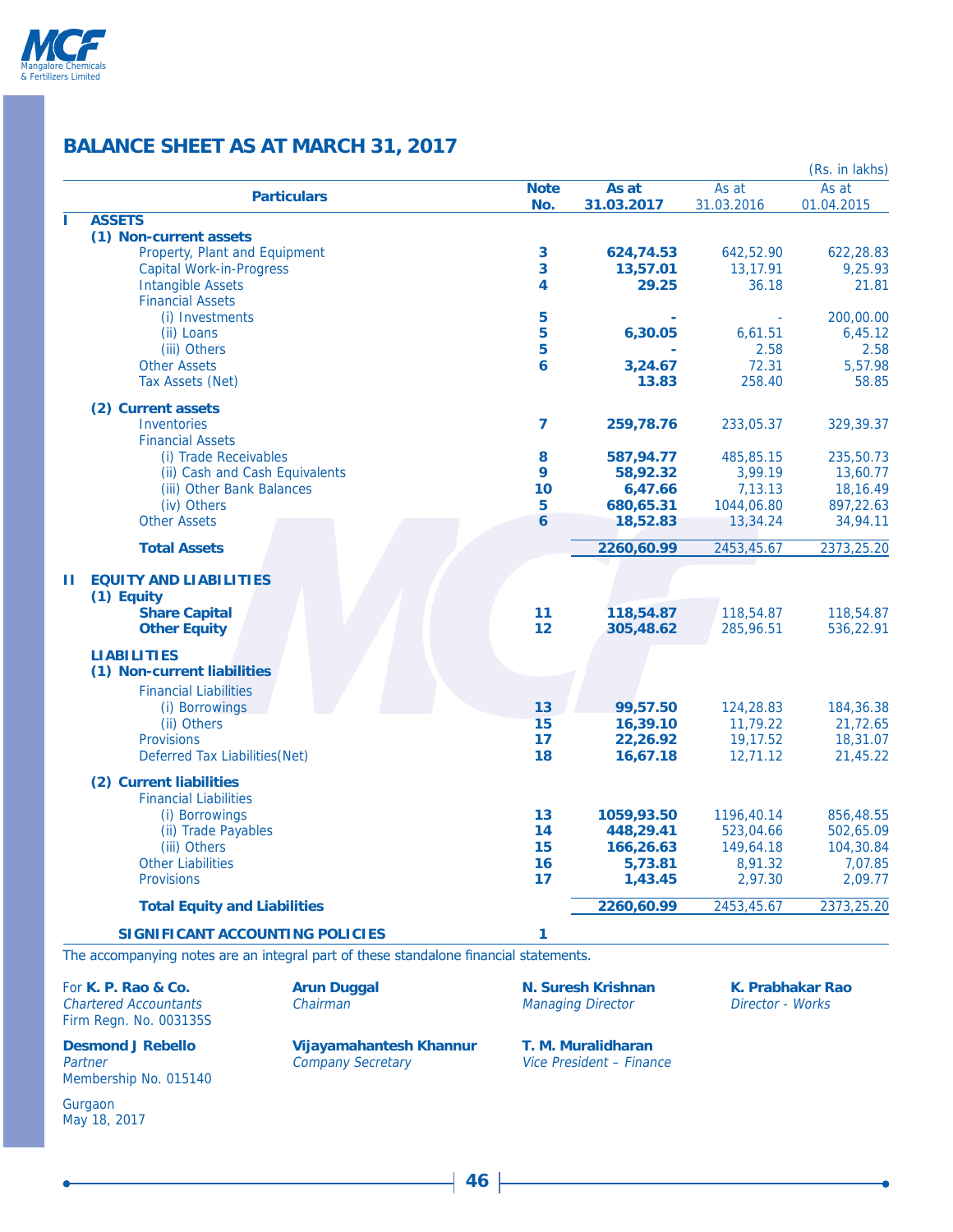

## **STATEMENT OF PROFIT AND LOSS FOR THE YEAR ENDED MARCH 31, 2017**

|               |                                              |                                                                                       |                          |                   | (Rs. in lakhs) |
|---------------|----------------------------------------------|---------------------------------------------------------------------------------------|--------------------------|-------------------|----------------|
|               |                                              | <b>Particulars</b>                                                                    | <b>Note</b>              | <b>Year ended</b> | Year ended     |
| ı             | <b>REVENUE</b>                               |                                                                                       | No.                      | 31.03.2017        | 31.03.2016     |
|               | <b>Revenue from Operations</b>               |                                                                                       | 19                       | 2502,14.23        | 2982,07.12     |
|               | Other Income                                 |                                                                                       | 20                       | 9,72.25           | 6,28.50        |
|               | <b>Total Revenue (I)</b>                     |                                                                                       |                          | 2511,86.48        | 2988,35.62     |
|               |                                              |                                                                                       |                          |                   |                |
| Ш             | <b>EXPENSES</b>                              |                                                                                       |                          |                   |                |
|               | <b>Cost of Material Consumed</b>             |                                                                                       | 21                       | 1087,82.43        | 1180,08.92     |
|               | Purchases of Stock in Trade                  |                                                                                       | 22                       | 686,38.78         | 934,87.06      |
|               |                                              | Changes in inventories of Finished Goods, Stock-in-Trade and Work in Progress         | 23                       | (7, 21.77)        | 104,72.17      |
|               | <b>Excise Duty on Sale of Goods</b>          |                                                                                       |                          | 14,66.90          | 12,97.90       |
|               | <b>Employee Benefits Expense</b>             |                                                                                       | 24                       | 68,73.03          | 67,97.57       |
|               | <b>Finance Costs</b>                         |                                                                                       | 25                       | 118,24.40         | 114,73.96      |
|               | <b>Depreciation and Amortization Expense</b> |                                                                                       |                          | 35,26.65          | 32,31.89       |
|               | <b>Other Expenses</b>                        |                                                                                       | 26                       | 477,84.14         | 572,06.09      |
|               | <b>Total expenses (II)</b>                   |                                                                                       |                          | 2481,74.56        | 3019,75.56     |
|               |                                              |                                                                                       |                          |                   |                |
| Ш             |                                              | Profit/(Loss) before Exceptional Items and Tax (I-II)                                 |                          | 30,11.92          | (31, 39.94)    |
| $\mathbf{IV}$ | <b>Exceptional Items</b>                     |                                                                                       | 39                       |                   | 216,68.20      |
| $\mathbf v$   | Profit/(Loss) before Tax (III-IV)            |                                                                                       |                          | 30,11.92          | (248,08.14)    |
| <b>VI</b>     | <b>Tax Expense:</b>                          |                                                                                       |                          |                   |                |
|               | (1) Current Tax                              |                                                                                       | 18                       |                   | (4.64)         |
|               | <b>MAT</b>                                   |                                                                                       |                          | 6,80.00           |                |
|               | <b>MAT Credit Entitlement</b>                |                                                                                       |                          | (6,80.00)         |                |
|               | (2) Deferred Tax                             |                                                                                       | <b>18</b>                | 10,70.45          | (7,90.63)      |
| <b>VII</b>    | Profit (Loss) for the period (V-VI)          |                                                                                       |                          | 19,41.47          | (240, 12.87)   |
|               |                                              |                                                                                       |                          |                   |                |
|               | <b>VIII Other Comprehensive Income</b>       |                                                                                       |                          | 10.64             | (1, 57.68)     |
|               |                                              | A Items that will be reclassified to Profit or Loss                                   |                          |                   |                |
|               |                                              | <b>B</b> Items that will not be reclassified to Profit or Loss                        |                          |                   |                |
|               |                                              | Re-measurement Gains (Losses) on Defined Benefit Plans                                |                          | 16.27             | (2, 41.13)     |
|               | <b>Income Tax Effect</b>                     |                                                                                       | 18                       | (5.63)            | 83.45          |
| IX            |                                              | Total Comprehensive Income for the period (VII + VIII)                                |                          | 19,52.11          | (241, 70.55)   |
|               |                                              | (Comprising Profit (Loss) and Other Comprehensive Income for the period)              |                          |                   |                |
| X.            | <b>Earnings per Equity Share:</b>            |                                                                                       |                          |                   |                |
|               | $(1)$ Basic                                  |                                                                                       | 28                       | 1.64              | (20.26)        |
|               | (2) Diluted                                  |                                                                                       | 28                       | 1.64              | (20.26)        |
|               | <b>SIGNIFICANT ACCOUNTING POLICIES</b>       |                                                                                       | 1                        |                   |                |
|               |                                              | The accompanying notes are an integral part of these standalone financial statements. |                          |                   |                |
|               | For K. P. Rao & Co.                          | <b>Arun Duggal</b>                                                                    | N. Suresh Krishnan       | K. Prabhakar Rao  |                |
|               | <b>Chartered Accountants</b>                 | Chairman                                                                              | <b>Managing Director</b> | Director - Works  |                |
|               | Firm Regn. No. 003135S                       |                                                                                       |                          |                   |                |
|               | <b>Desmond J Rebello</b>                     | Vijayamahantesh Khannur                                                               | T. M. Muralidharan       |                   |                |
| Partner       |                                              | <b>Company Secretary</b>                                                              | Vice President - Finance |                   |                |

Membership No. 015140

Gurgaon May 18, 2017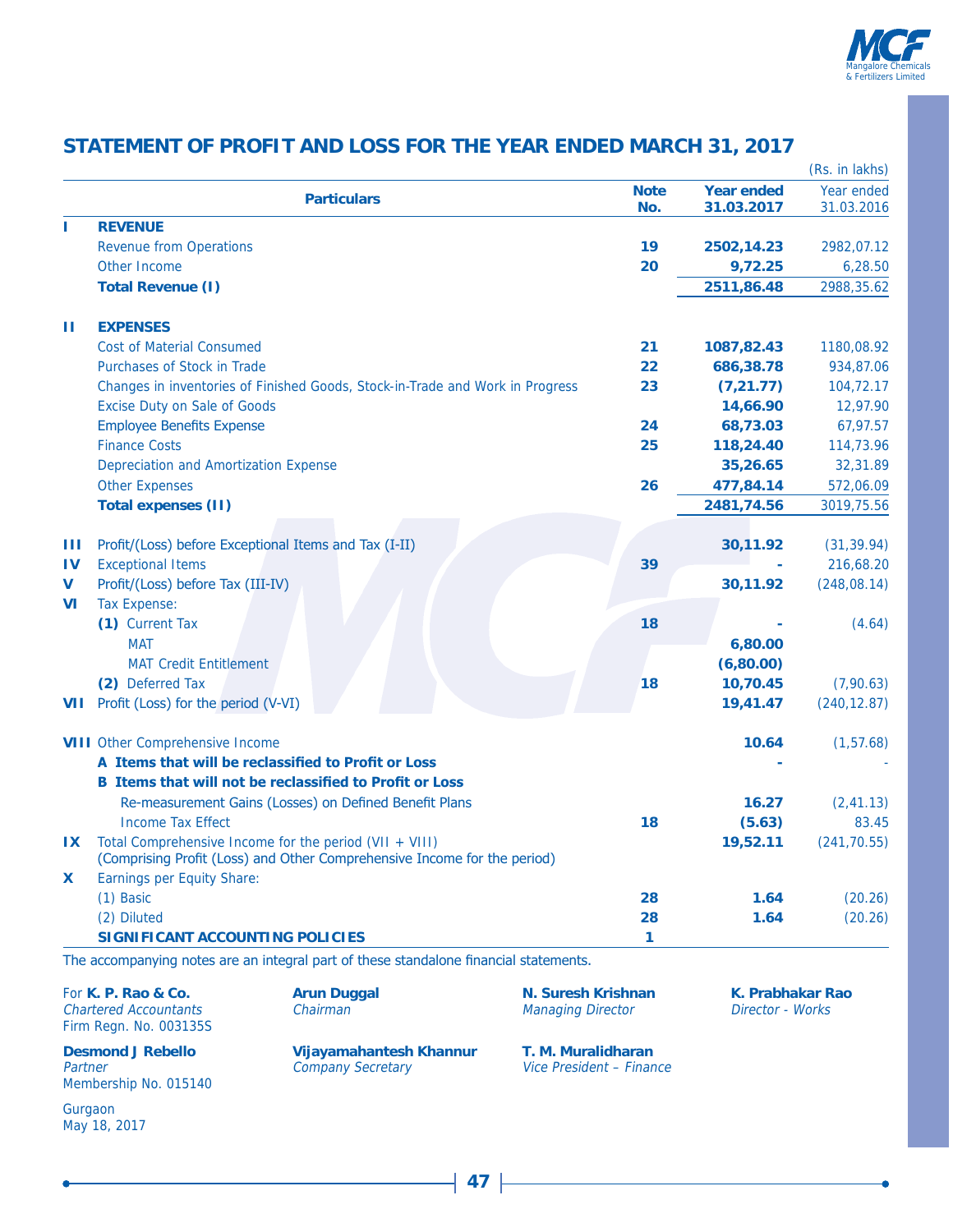

## **STATEMENT OF CASH FLOWS FOR THE YEAR ENDED MARCH 31, 2017**

|   |                |                                                                                                                                                                                                                                                                                                                                                          |                                                                                    | (Rs. in lakhs)                                                                             |
|---|----------------|----------------------------------------------------------------------------------------------------------------------------------------------------------------------------------------------------------------------------------------------------------------------------------------------------------------------------------------------------------|------------------------------------------------------------------------------------|--------------------------------------------------------------------------------------------|
|   |                | <b>Particulars</b>                                                                                                                                                                                                                                                                                                                                       | For the period<br>ended<br>31 March 2017                                           | For the period<br>ended<br>31 March 2016                                                   |
| A |                | <b>Cash Flow from Operating Activities</b>                                                                                                                                                                                                                                                                                                               |                                                                                    |                                                                                            |
|   | 1.             | <b>Profit Before Tax</b>                                                                                                                                                                                                                                                                                                                                 | 30,11.92                                                                           | (248,08.14)                                                                                |
|   | $\overline{2}$ | <b>Adjustments for:</b><br>Depreciation<br>Finance Costs (including fair value change in financial instruments)<br><b>Fixed Assets Written-off</b>                                                                                                                                                                                                       | 35,26.65<br>118,24.40<br>68.07                                                     | 32,31.89<br>114,73.96<br>2,86.66                                                           |
|   |                | Foreign Exchange Variation (net)<br>(Profit)/Loss on Sale of Fixed Assets (Net)<br>Finance Income (including fair value change in financial instruments)<br>Provision for Doubtful Loans and Advances<br>Provision for Diminution in Value of Investment<br>Loss/(gain) arising on Financial Assets/Liabilities as at fair value through Profit and Loss | (30.13)<br>(7, 20.61)<br>19,74.94                                                  | (4.73)<br>(2, 42.31)<br>16,68.20<br>200,00.00<br>(8,62.28)                                 |
|   |                | Remeasurements of net defined benefit plans<br><b>Others</b>                                                                                                                                                                                                                                                                                             | 16.27                                                                              | (2, 41.13)                                                                                 |
|   | 3              | <b>Operating Profit before Working Capital Changes</b><br>Adjustment for:                                                                                                                                                                                                                                                                                | 196,71.51                                                                          | 105,02.12                                                                                  |
|   |                | <b>Trade &amp; Other Receivables</b><br><b>Inventories</b>                                                                                                                                                                                                                                                                                               | 256,80.67<br>(26, 73.39)                                                           | (380, 29.82)<br>96,34.00                                                                   |
|   |                | <b>Trade and Other Payables</b><br><b>Change in Working Capital</b>                                                                                                                                                                                                                                                                                      | (53,90.44)<br>176,16.85                                                            | 44,69.03<br>(239, 26.79)                                                                   |
|   | 4              | <b>Cash flow from Operating Activities</b>                                                                                                                                                                                                                                                                                                               | 372,88.36                                                                          | (134, 24.67)                                                                               |
|   | 5              | <b>Less: Income Tax paid</b>                                                                                                                                                                                                                                                                                                                             | (4, 35.43)                                                                         | (1,94.90)                                                                                  |
|   | 6              | <b>Net Cash Flow from Operating Activities</b>                                                                                                                                                                                                                                                                                                           | 368,52.93                                                                          | (136, 19.57)                                                                               |
| B |                | <b>Cash Flow from Investing Activities:</b><br><b>Purchase of Fixed Assets</b><br>Proceeds from Sale of Fixed Assets<br><b>Net Cash Used in Investing Activities</b>                                                                                                                                                                                     | (20, 44.16)<br>38.33<br>(20,05.83)                                                 | (53, 75.98)<br>45.82<br>(53, 30.16)                                                        |
| C |                | <b>Cash Flow From Financing Activities:</b><br>Proceeds from Long-Term Bank Borrowings<br>Repayments of Short-Term Bank Borrowings<br>Repayment of Long Term Bank Borrowings<br>Dividend paid including Distribution Tax<br><b>Interest Received</b><br><b>Interest and Financial Charges paid</b><br>Net Cash Used from Financing Activities            | 28,97.05<br>(136, 46.64)<br>(76, 90.29)<br>7,20.61<br>(116, 34.70)<br>(293, 53.97) | 10,65.03<br>339,91.58<br>(48, 46.64)<br>(8, 55.85)<br>2,42.31<br>(116, 08.28)<br>179,88.15 |
| D |                | Net Increase/ (Decrease) in Cash & Cash Equivalents (A+B+C)                                                                                                                                                                                                                                                                                              | 54,93.13                                                                           | (9,61.58)                                                                                  |
|   |                | <b>E</b> - 1 Opening balance of Cash & Cash Equivalents<br>E - 2 Closing balance of Cash & Cash Equivalents                                                                                                                                                                                                                                              | 3,99.19<br>58,92.32                                                                | 13,60.77<br>3,99.19                                                                        |

The accompanying notes are an integral part of these standalone financial statements The cash flow statement has been prepared under the indirect method as set out in Indian Accounting Standard (Ind AS 7) statement of cash flows.

Chartered Accountants Chairman Managing Director Director - Works Firm Regn. No. 003135S

Partner **Company Secretary** Membership No. 015140

Gurgaon May 18, 2017

**Desmond J Rebello Vijayamahantesh Khannur T. M. Muralidharan**<br>Partner Company Secretary *Vice President – Finance* 

For K. P. Rao & Co. **Arun Duggal M. Suresh Krishnan K. Prabhakar Rao** 

**48**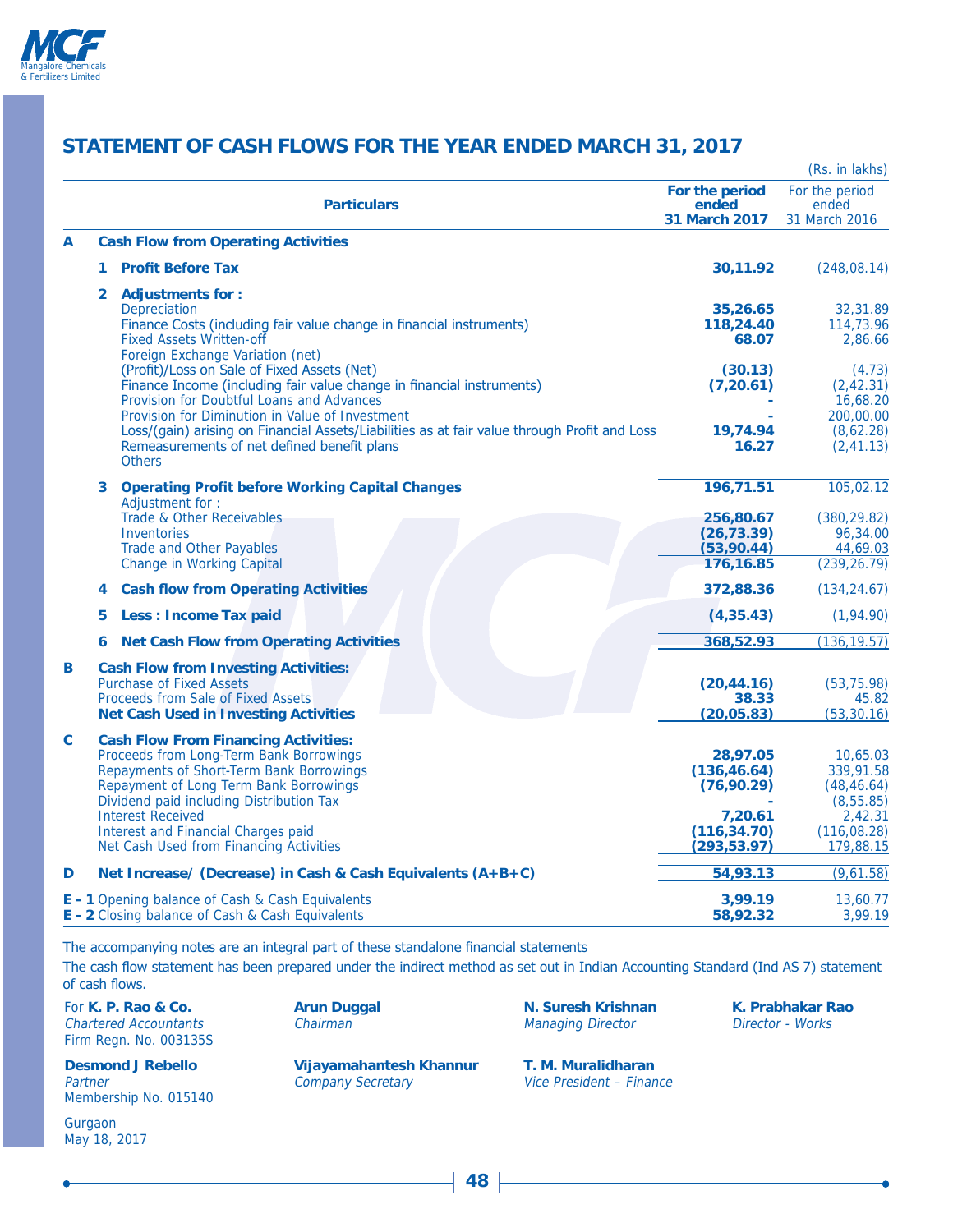

## **STATEMENT OF CHANGES IN EQUITY FOR THE YEAR ENDED MARCH 31, 2017**

(Rs. in lakhs)

| <b>Numbers</b> | Amount    |
|----------------|-----------|
| 118,515,150.00 | 118,54.87 |
| 118,515,150.00 | 118,54.87 |
| ۰              |           |
| 118,515,150.00 | 118,54.87 |
|                |           |

### **(b) Other Equity**

**For the Year Ended 31 March 2017:**

|                                                      |                                                          | <b>Reserves and surplus</b>      |                                  |                                                       |                                      |              |
|------------------------------------------------------|----------------------------------------------------------|----------------------------------|----------------------------------|-------------------------------------------------------|--------------------------------------|--------------|
| <b>Particulars</b>                                   | Surplus in the<br>statement of<br><b>Profit and Loss</b> | <b>General</b><br><b>Reserve</b> | <b>Capital</b><br><b>Reserve</b> | <b>Capital</b><br><b>Redemption</b><br><b>Reserve</b> | <b>Revaluation</b><br><b>Reserve</b> | <b>Total</b> |
|                                                      | (Note 12)                                                | (Note 12)                        | (Note 12)                        | (Note 12)                                             | (Note 12)                            |              |
| As at 1 April 2016                                   | 166.41.29                                                | 53,54.72                         | 16.84                            | 4.80.78                                               | 61.02.88                             | 285,96.51    |
| Profit/(loss) for the period                         | 19,41.47                                                 |                                  |                                  |                                                       | ÷                                    | 19,41.47     |
| Other Comprehensive Income                           | 10.64                                                    | ٠                                |                                  |                                                       | ۰                                    | 10.64        |
| <b>Total Comprehensive Income</b>                    | 185,93.40                                                | 53,54.72                         | 16.84                            | 4,80.78                                               | 61,02.88                             | 305,48.62    |
| Transfer from Revaluation Reserve to General Reserve |                                                          | 30.99                            |                                  |                                                       | (30.99)                              |              |
| Cash Dividends (Note 27)                             |                                                          |                                  |                                  |                                                       |                                      |              |
| Dividend Distribution Tax (DDT)                      |                                                          |                                  | ۰                                |                                                       |                                      |              |
| <b>At 31 March 2017</b>                              | 185,93.40                                                | 53,85.71                         | 16.84                            | 4,80.78                                               | 60,71.89                             | 305,48.62    |

### **For the Year Ended 31 March 2016:**

|                                                      |                                                   | Reserves and surplus |                 |                                  |                               | <b>Total</b> |
|------------------------------------------------------|---------------------------------------------------|----------------------|-----------------|----------------------------------|-------------------------------|--------------|
| <b>Particulars</b>                                   | Surplus in the<br>statement of<br>profit and loss | General<br>reserve   | Capital reserve | Capital<br>redemption<br>reserve | <b>Revaluation</b><br>reserve |              |
|                                                      | (Note 12)                                         | (Note 12)            | (Note 12)       | (Note 12)                        | (Note 12)                     |              |
| As at 1 April 2015                                   | 416,67.69                                         | 53.04.91             | 16.84           | 4.80.78                          | 61.52.69                      | 536,22.91    |
| Profit/(loss) for the period                         | (240, 12.87)                                      | ٠                    | ٠               |                                  | $\sim$                        | (240, 12.87) |
| Other Comprehensive Income                           | (1, 57.68)                                        | ٠                    |                 |                                  | ٠                             | (1, 57.68)   |
| <b>Total Comprehensive Income</b>                    | 174,97.14                                         | 53,04.91             | 16.84           | 4.80.78                          | 61,52.69                      | 294,52.36    |
| Transfer from Revaluation Reserve to General Reserve |                                                   | 49.81                | ٠               |                                  | (49.81)                       |              |
| Cash Dividends (Note 27)                             | (7, 11.09)                                        |                      |                 |                                  |                               | (7, 11.09)   |
| Dividend Distribution Tax (DDT)                      | (1, 44.76)                                        |                      |                 |                                  | ٠                             | (1, 44.76)   |
| At 31 March 2016                                     | 166,41.29                                         | 53,54.72             | 16.84           | 4,80.78                          | 61,02.88                      | 285,96.51    |

For **K. P. Rao & Co. Arun Duggal N. Suresh Krishnan K. Prabhakar Rao Chartered Accountants Chairman Chairman Managing Director Morks** Chartered Accountants Firm Regn. No. 003135S

**Desmond J Rebello Vijayamahantesh Khannur T. M. Muralidharan**<br>Partner Company Secretary *Vice President – Finan* Partner Company Secretary Vice President – Finance

Membership No. 015140

Gurgaon May 18, 2017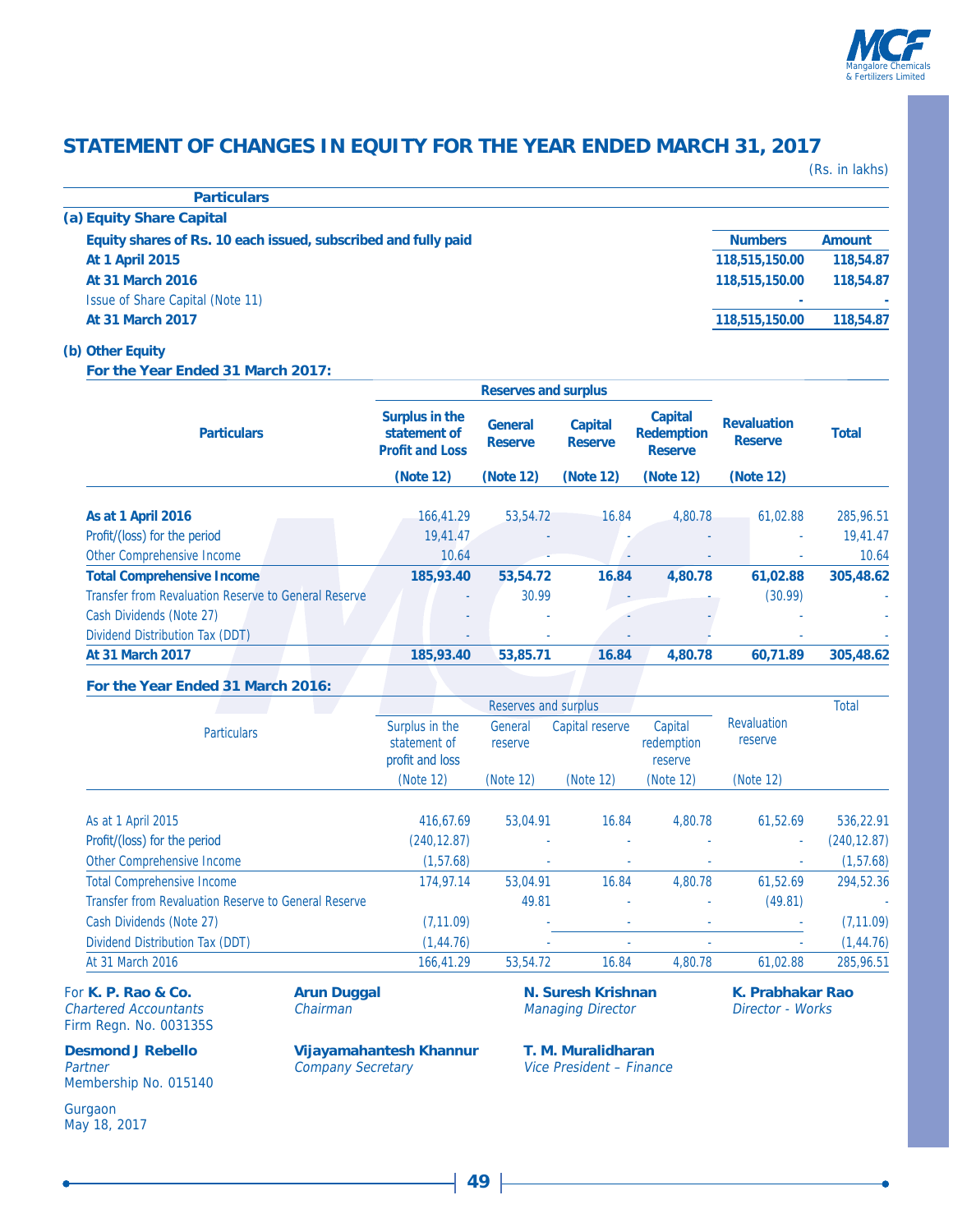

#### **Corporate Information**

The company is a public company domiciled in India and is incorporated under the provisions of the Companies Act applicable in India. Its shares are listed on BSE Limited and National Stock Exchange of India Limited. The registered office of the company is located at Level 11, UB Tower, UB City, 24, Vittal Mallya Road, Bengaluru – 560 001.

The Company is primarily engaged in the business of manufacture, purchase and sale of fertilizers

Information on other related party relationships of the Company is provided in Note 36.

These financial statements were approved for issue in accordance with a resolution of the directors on 18th May 2017.

#### **1. Significant Accounting Policies**

### **i.** Basis of preparation of financial statements

The financial statements of the Company have been prepared in accordance with Indian Accounting Standards (Ind AS) notified under the Companies (Indian Accounting Standards) Rules, 2015 and Companies (Indian Accounting Standard) (Amendment) Rules, 2016.

 For all periods up to and including the year ended 31 March 2016, the Company prepared its financial statements in accordance with the accounting standards notified under the section 133 of the Companies Act 2013, read together with paragraph 7 of the Companies (Accounts) Rules, 2014 (Indian GAAP). These financial statements for the year ended 31 March 2017 are the first that the Company has prepared in accordance with Ind AS. Refer to note 40 for information on how the Company adopted Ind AS.

The financial statements have been prepared on an accrual basis and under the historical cost basis, except for the following assets and liabilities which have been measured at fair value:

- Derivative financial instruments.
- Certain financial assets and liabilities (refer accounting policy regarding financial instruments),

The financial statements are presented in INR and all values are rounded to the nearest Lakhs (INR 00,000), except when otherwise indicated

#### **ii. Basis of classification of Current and Non-Current**

 Assets and Liabilities in the Balance Sheet have been classified as either current or non-current based upon the requirements of Schedule III to the Companies Act, 2013.

#### An asset has been classified as current if

a) it is expected to be realized in, or is intended for sale or consumption in, the Company's normal operating cycle; or

- b) it is held primarily for the purpose of being traded; or
- c) it is expected to be realized within twelve months after the reporting date; or
- d) it is cash or cash equivalent unless it is restricted from being exchanged or used to settle a liability for at least twelve months after the reporting date.

#### All other assets have been classified as non-current.

#### A liability has been classified as current when

- a) it is expected to be settled in the Company's normal operating cycle; or
- b) it is held primarily for the purpose of being traded; or
- c) it is due to be settled within twelve months after the reporting date; or
- d) the Company does not have an unconditional right to defer settlement of the liability for at least twelve months after the reporting date.

All other liabilities have been classified as non-current.

Deferred tax assets and liabilities are classified as noncurrent assets and liabilities.

 An operating cycle is the time between the acquisition of assets for processing and their realization in cash or cash equivalents.

#### **iii) Foreign Currency Translation**

#### **Functional and presentation currency**

Items included in the financial statements of the Company are measured using the currency of the primary economic environment in which the Company operates ('the functional currency'). The financial statements are presented in Indian Rupee (Rs.), which is Company's functional and presentation currency.

#### **Initial recognition**

 Transactions in foreign currencies are recorded in the functional currency, by applying to the foreign currency amount the exchange rate between the functional currency and the foreign currency at the date of the transaction.

#### **Conversion**

 Foreign currency monetary items (such as cash, receivables, payables etc.) are translated using the exchange rate prevailing at the reporting date.

#### **Exchange differences**

 Exchange differences arising on settlement or translation of monetary items are recognized in the statement of profit and loss.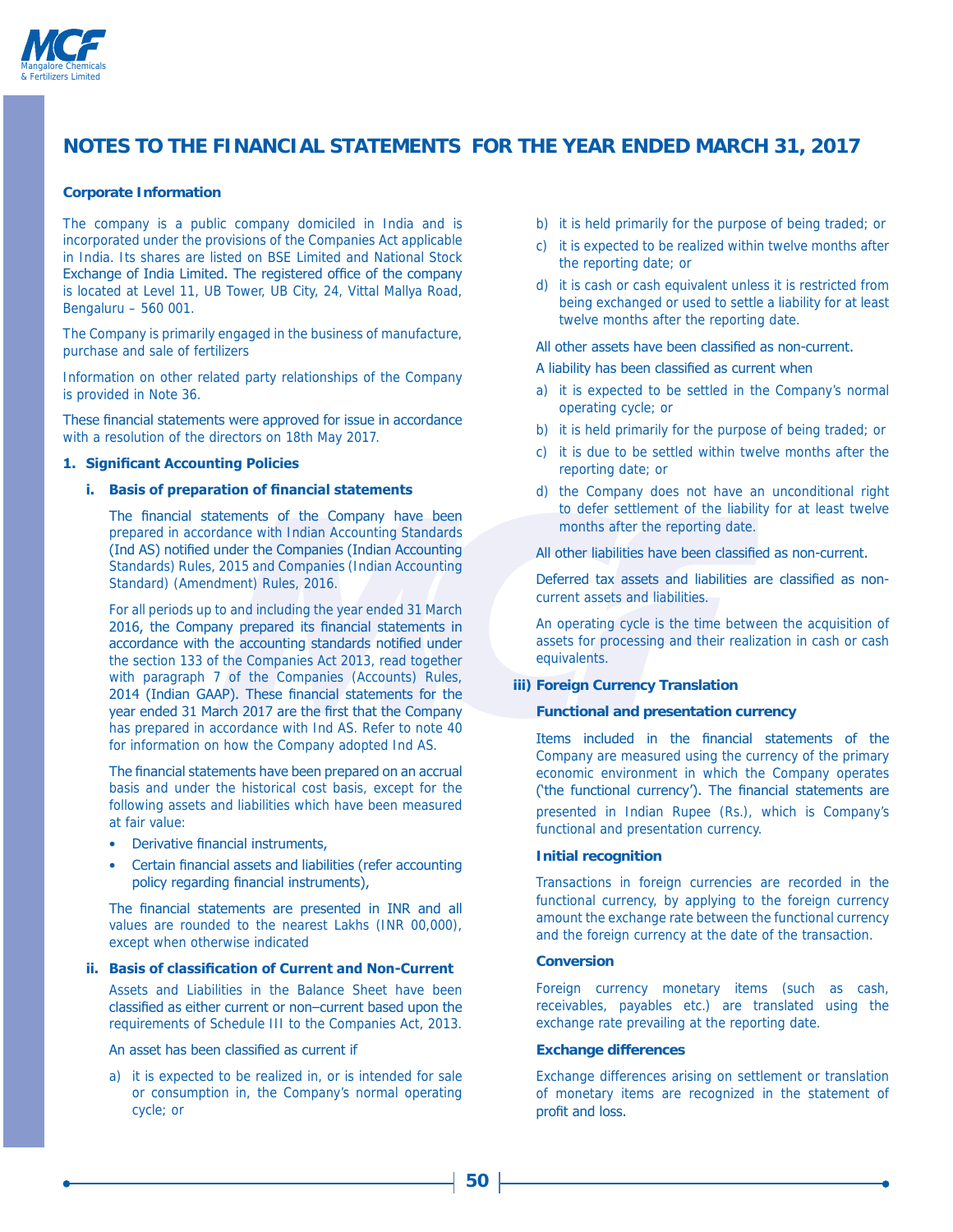

#### iv) Derivative financial instruments

#### **Initial recognition and subsequent measurement**

The Company uses derivative financial instruments, such as forward currency contracts, to hedge its foreign currency risks. Such derivative financial instruments are initially recognized at fair value on the date on which a derivative contract is entered into and are subsequently re-measured at fair value at the end of each reporting period. Derivatives are carried as financial assets when the fair value is positive and as financial liabilities when the fair value is negative.

 Any gains or losses arising from changes in the fair value of derivatives are taken directly to profit or loss.

#### **v) Property, plant and equipment [PPE]**

 On transition to Ind AS i.e. April 01, 2015, the Company has elected to continue with the carrying value of all of its property, plant and equipment (PPE) recognized as at April 01, 2015 measured as per the Indian GAAP and use that carrying value as the deemed cost of the PPE.

 PPE are stated at cost, net of accumulated depreciation / amortization and impairment losses, if any. The cost comprises purchase price, freight, duties, taxes, borrowing costs if recognition criteria are met, and other directly attributable costs incurred to bring the asset to its working condition for its intended use.

 The cost of an item of property, plant and equipment shall be recognized as an asset if, and only if:

- (a) it is probable that future economic benefits associated with the item will flow to the entity: and
- (b) the cost of the item can be measured reliably.

 Subsequent expenditure related to an item of PPE is added to its book value only if it increases the future benefits from the existing PPE beyond its previously assessed standard of performance. Such cost includes the cost of replacing part of the plant and equipment. When significant parts of plant and equipment are required to be replaced at intervals, the Company depreciates them separately based on their specific useful lives.

Items of stores and spares that meet the definition of PPE are capitalized at cost. Otherwise, such items are classified as inventories.

 Gains or losses arising from de-recognition of the assets are measured as the difference between the net disposal proceeds and the carrying amount of the asset and are recognized in the statement of profit and loss when the asset is derecognized.

#### **vi) Depreciation and Amortization on PPE**

 Depreciation on PPE is calculated on a straight line basis using the rates arrived at, based on the useful lives

estimated by the management which are equal to the rates specified in Schedule II to the Companies Act, 2013, other than the cases as mentioned in table below where the useful lives are different from those prescribed in Schedule II to the Companies Act, 2013. The management believes that these estimated useful lives are realistic and reflect fair approximation of the period over which the assets are likely to be used. A major portion of the plant and equipment of the Company has been considered as continuous process plant.

| <b>Particulars</b>                                                 | <b>Useful life estimated</b><br>by the management<br>(years) |
|--------------------------------------------------------------------|--------------------------------------------------------------|
| Plant & machinery<br>(non-continuous process<br>plant) & equipment | $5$ to $20$                                                  |

 The residual values, useful lives and methods of depreciation of PPE are reviewed at each financial year end and adjusted prospectively, if appropriate.

### **vii) Intangible assets**

 Intangibles represent software. The management of the Company assessed the useful life of software as finite and cost of software is amortized over their estimated useful life on straight line basis.

 The amortization period and the amortization method for an intangible asset with a finite useful life are reviewed at least at the end of each reporting period. If the expected useful life of the asset is significantly different from previous estimates, the amortization period is changed accordingly. If there has been a significant change in the expected pattern of economic benefits from the asset, the amortization method is changed to reflect the changed pattern.

 Gains or losses arising from de-recognition of an intangible asset are measured as the difference between the net disposal proceeds and the carrying amount of the asset and are recognized in the statement of profit and loss when the asset is derecognized.

 On transition to Ind AS, the Company has elected to continue with the carrying value of all of intangible assets recognized as at April 01, 2015 measured as per the previous GAAP and use that carrying value as the deemed cost.

#### viii) Impairment of non-financial assets

Impairment of non-financial assets is reviewed and recognized in the event of changes and circumstances indicating that the carrying amount of an asset is not recoverable. Difference between the carrying amount of a non-financial asset and the recoverable value, if any,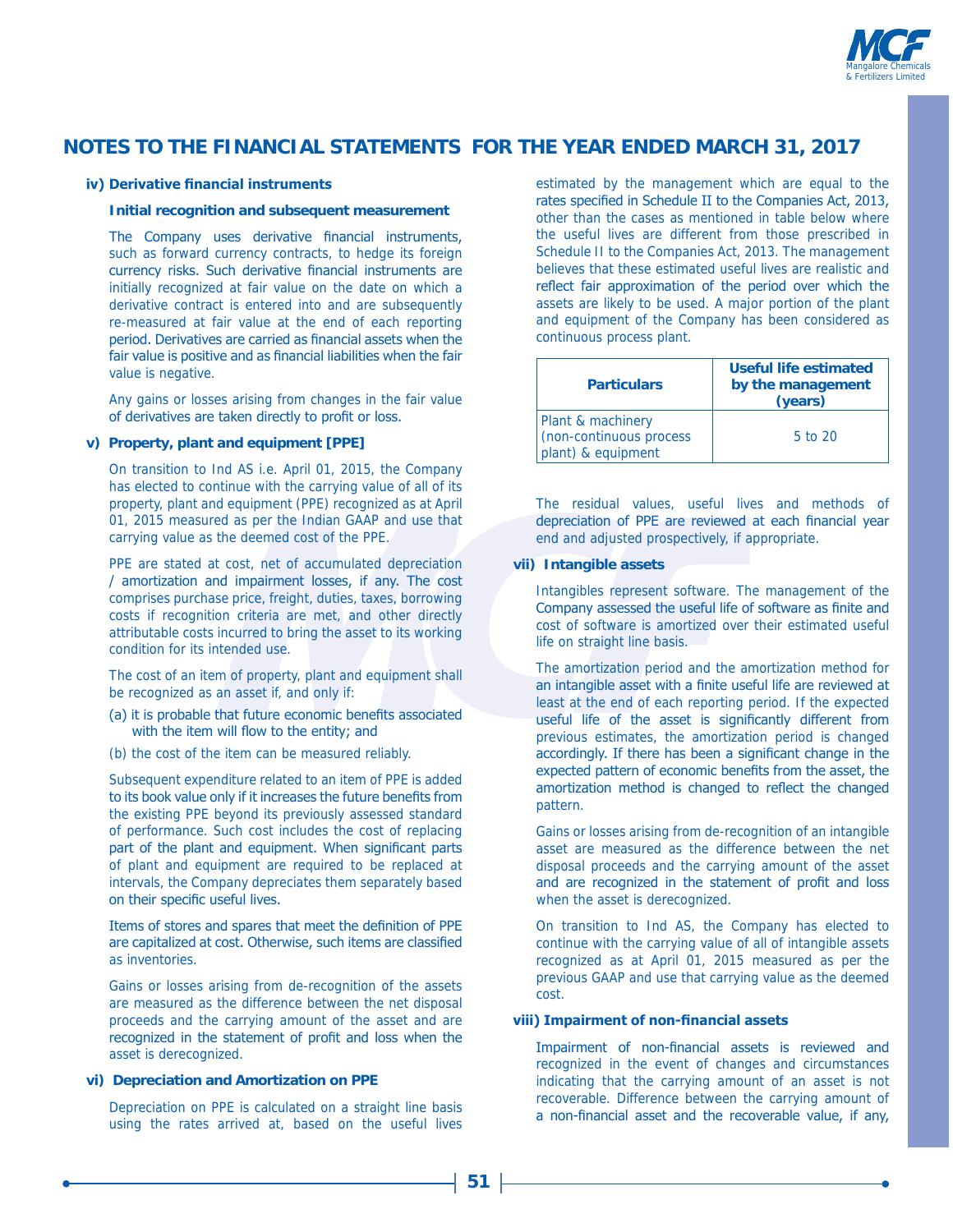

is recognized as impairment loss in the profit and loss statement in the year of impairment.

#### **ix) Leases**

A lease is classified at the inception date as a finance lease or an operating lease.

 A lease that transfers substantially all the risks and rewards incidental to ownership to the Company is classified as a finance lease. Finance leases are capitalized, at the commencement of the lease, at the inception date fair value of the leased property or, if lower, at the present value of the minimum lease payments. Lease payments are apportioned between finance charges and reduction of the lease liability so as to achieve a constant rate of interest on the remaining balance of the liability. Finance charges are recognized in finance costs in the statement of profit and loss, unless they are directly attributable to qualifying assets, in which case they are capitalized in accordance with the Company's general policy on the borrowing costs (See note 30A). Contingent rentals are recognized as expenses in the periods in which they are incurred.

 Leases where the lessor effectively retains substantially all the risks and benefits of ownership of the leased item, are classified as operating leases. Operating lease payments are recognized as an expense in the Statement of Profit and Loss on a straight-line basis over the lease term.

#### **x) Financial Instruments**

A financial instrument is any contract that gives rise to a financial asset of one entity and a financial liability or equity instrument of another entity.

#### **Financial assets**

#### **Initial recognition and measurement**

All financial assets are recognized initially at fair value plus, in the case of financial assets not recorded at fair value through profit or loss, transaction costs that are attributable to the acquisition of the financial asset.

#### **Subsequent measurement**

#### Debt Instruments-

 Subsequent measurement of debt instruments depends on the Company's business model for managing the asset and the cash flow characteristics of the asset. For the purposes of subsequent measurement, debt instruments are classified in three categories:

- Debt instruments at amortized cost;
- Debt instruments at fair value through other comprehensive income (FVTOCI);
- Debt instruments at fair value through profit or loss (FVTPL).

#### **Debt instruments at amortized cost**

 A 'debt instrument' is measured at the amortized cost if both the following conditions are met:

a) The asset is held within a business model whose objective is to hold assets for collecting contractual cash flows,

and

b) Contractual terms of the asset give rise on specified dates to cash flows that are solely payments of principal and interest (SPPI) on the principal amount outstanding.

After initial measurement, such financial assets are subsequently measured at amortized cost using the effective interest rate (EIR) method. Amortized cost is calculated by taking into account any discount or premium on acquisition and fees or costs that are an integral part of the EIR, The EIR amortization is included in finance income in the profit or loss. The losses arising from impairment are recognized in the profit or loss. This category generally applies to trade and other receivables.

#### **Financial liabilities**

#### **Initial recognition and measurement**

Financial liabilities are classified, at initial recognition, as financial liabilities at fair value through profit or loss, loans and borrowings, payables as appropriate.

All financial liabilities are recognized initially at fair value and, in the case of loans and borrowings and payables, net of directly attributable transaction costs.

The financial liabilities include trade and other payables, loans and borrowings including financial quarantee contracts and derivative financial instruments.

#### **Subsequent measurement**

The measurement of financial liabilities depends on their classification, as described below:

#### Financial liabilities at fair value through profit or **loss**

Financial liabilities at fair value through profit or loss include financial liabilities held for trading and financial liabilities designated upon initial recognition as at fair value through profit or loss. Financial liabilities are classified as held for trading if they are incurred for the purpose of repurchasing in the near term.

 Gains or losses on liabilities held for trading are recognized in the profit or loss.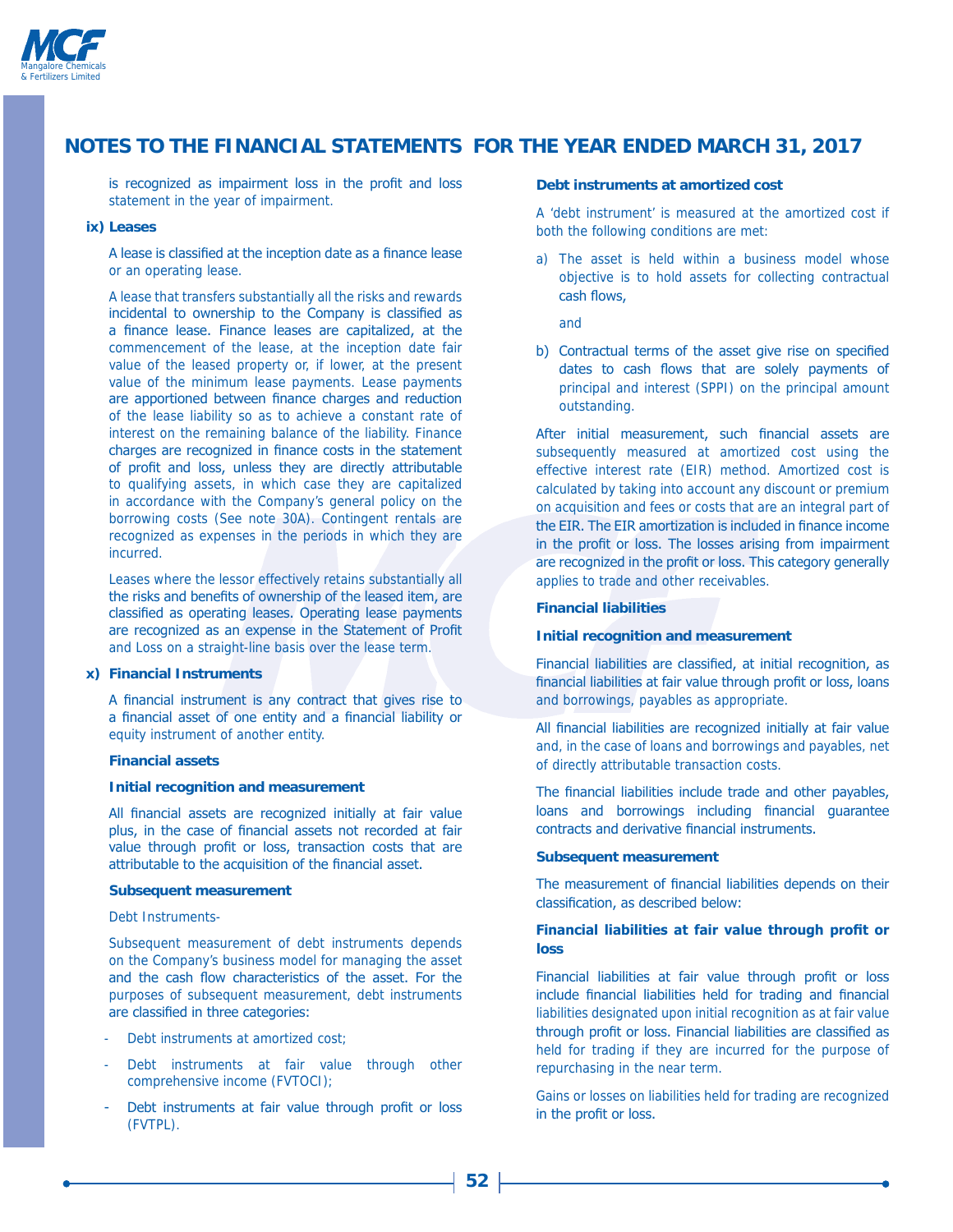

#### **Loans and borrowings**

 After initial recognition, interest-bearing loans and borrowings are subsequently measured at amortized cost using the EIR method. Gains and losses are recognized in profit or loss when the liabilities are derecognized as well as through the EIR amortization process. Amortized cost is calculated by taking into account any discount or premium on acquisition and fees or costs that are an integral part of the EIR. The EIR amortization is included as finance costs in the statement of profit and loss. This category generally applies to borrowings.

#### **De-recognition**

A financial liability is derecognized when the obligation under the liability is discharged or cancelled or expires.

#### **Offsetting of financial instruments**

Financial assets and financial liabilities are offset and the net amount is reported in the balance sheet if there is a currently enforceable legal right to offset the recognized amounts and there is an intention to settle on a net basis, to realize the assets and settle the liabilities simultaneously.

#### **xi) Cash and cash equivalents**

 Cash and cash equivalent in the balance sheet comprise cash at banks and on hand and short-term deposits with an original maturity of three months or less, which are subject to an insignificant risk of changes in value.

#### **xii) Dividend to equity holders of the Company**

 The Company recognizes a liability to make dividend distributions to equity holders of the Company when the distribution is authorized and the distribution is no longer at the discretion of the Company. As per the corporate laws in India, a distribution is authorized when it is approved by the shareholders. A corresponding amount is recognized directly in equity.

#### **xiii) Inventories**

 Inventories are valued at the lower of Cost and Net Realizable Value.

The Cost is determined as follows:

- a. Stores and spares, Fuel Oil, Raw Materials and Packing Materials: Moving weighted average method
- b. Work-in-progress: Material cost on moving weighted average method and appropriate manufacturing overheads based on normal operating capacity.
- c. Finished goods (manufactured): Material cost on moving weighted average method and appropriate manufacturing overheads based on normal operating capacity including Excise Duty.
- d. Traded Goods: Moving weighted average method.

 The cost of inventories comprise all costs of purchase, costs of conversion and other costs incurred in bringing the inventories to their present location and condition.

 Materials and other items held for use in the production of inventories are not written down below cost if the finished products in which they will be incorporated are expected to be sold at or above cost.

 Net Realizable Value is the estimated selling price in the ordinary course of business, less the estimated costs of completion and the estimated costs necessary to make the sale.

#### **xiv) Borrowing Costs**

 Borrowing costs that are directly attributable to the acquisition or construction of qualifying assets are capitalized to the extent they relate to the period till such assets are ready to be put to use. A qualifying asset is one that necessarily takes substantial period of time to get ready for its intended use. All other borrowing costs are recognized as finance costs in the period in which they are incurred.

 Borrowing cost includes interest, amortization of ancillary costs incurred in connection with the arrangement of borrowings.

#### **xv) Revenue Recognition**

 Revenue is recognized to the extent that it is probable that the economic benefits will flow to the Company and the revenue can be reliably measured, regardless of when the payment is being made. Revenue is measured at the fair value of the consideration received or receivable, taking into account contractually defined terms of payment and excluding taxes or duties collected on behalf of the government.

#### **Sale of goods**

 Revenue is recognized to the extent that it is probable that the economic benefits will flow to the Company and the revenue can be reliably measured.

 Revenue from sale of goods, including concession in respect of Urea, DAP, MOP and Complex Fertilizers receivable from the Government of India under the applicable New Pricing Scheme/Nutrient Based Subsidy Policy, is recognized when the significant risk and rewards of ownership of the goods have passed to the customers. The Company collects sales taxes and value added taxes (VAT) on behalf of the government and, therefore, these are not economic benefits flowing to the Company. Hence, they are excluded from revenue. Excise Duty deducted from turnover (gross) is the amount that is included in the amount of turnover (gross) and not the entire amount of liability assessed during the year.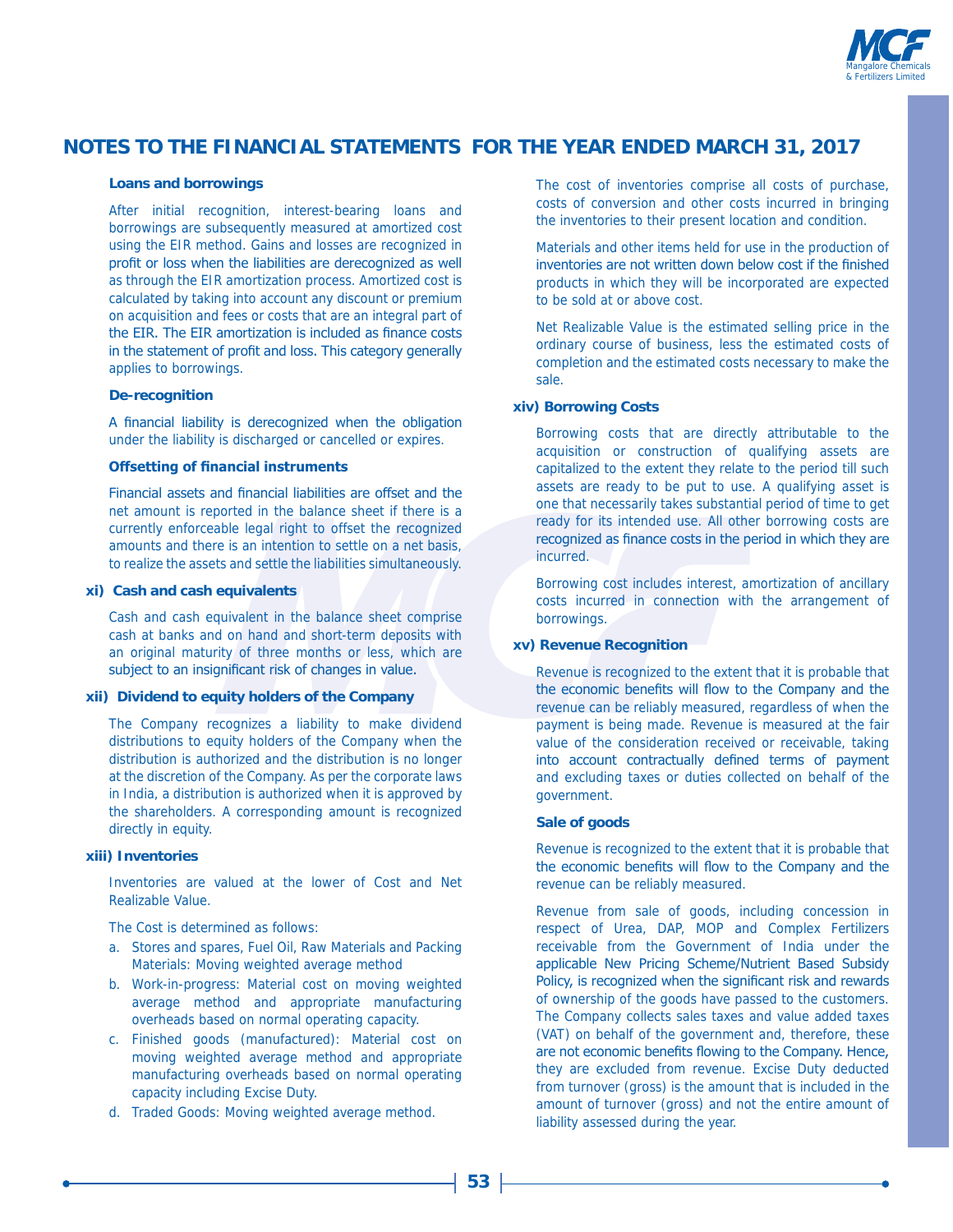

 Claims receivable on account of interest from dealers on delayed payments and insurance are accounted for to the extent the Company is reasonably certain of their ultimate collection.

 Other interest income is recognized on a time proportion basis taking into account the amount outstanding and the rate applicable.

#### **Government grants and subsidies**

 Grants and subsidies from the government are recognized when there is reasonable assurance that the grant/ subsidy will be received and all attaching conditions will be complied with.

 When the grant or subsidy relates to an expenses item, it is recognized as income over the periods necessary to match them on a systematic basis to the costs, which it is intended to compensate.

 Where the grant or subsidy relates to an asset, its value is deducted from the gross value of the asset concerned in arriving at the carrying amount of the related asset.

### **xvi) Retirement and other Employee Benefits**

#### **Provident Fund**

Provident fund, a defined contribution plan covers the eligible employees. Contribution made to provident fund is charged to statement of profit and loss.

#### **Gratuity**

Gratuity, a defined benefit plan, to the employees is covered under the appropriate schemes of the Life Insurance Corporation of India. Liability is charged to statement of profit and loss based on an actuarial valuation [projected unit credit method] carried out at the balance sheet date, by an independent Actuary.

#### **Leave encashment**

Leave encashment benefits payable to employees is unfunded, determined and recognized at the balance sheet date in the accounts as per the actuarial valuation.

#### **Superannuation**

Superannuation, which is a defined contribution scheme, is administered by Life Insurance Corporation of India. The contributions to the said scheme are charged to statement of profit and loss on an accrual basis.

 Expenditure incurred on payment made to employees under Voluntary Retirement Scheme (VRS) is charged to statement of profit and loss in the year of payment.

#### **Re-measurements**

 Re-measurement gains and losses arising from experience adjustments and changes in actuarial assumptions are

recognized in the period in which they occur, directly in other comprehensive income and such re-measurement gain / (loss) are not reclassified to the statement of profit and loss in the subsequent periods. They are included in retained earnings in the statement of changes in equity and in the balance sheet.

Past service costs are recognized in statement of profit or loss on the earlier of the date of the plan amendment or curtailment, and the date that the Company recognizes the related restructuring costs.

 Net interest is calculated by applying the discount rate to the net defined benefit liability or asset.

#### **xvii) Income Taxes**

 Tax expense comprises current income tax and deferred tax. Current income tax is measured at the amount expected to be paid to the taxation authorities in accordance with the Income Tax Act, 1961. The tax rates and tax laws used to compute the amount are those that are enacted or substantively enacted, at the reporting date.

 Current income tax relating to items recognized outside profit or loss is recognized outside profit or loss (either in other comprehensive income or in equity). Current tax items are recognized in correlation to the underlying transaction either in other comprehensive income [OCI] or directly in equity.

 Deferred tax is provided using the liability method on temporary differences between the tax bases of assets and liabilities and their carrying amounts for financial reporting purposes at the reporting date.

 Deferred tax assets are recognized for all deductible temporary differences, the carry forward of unused tax credits and any unused tax losses. Deferred tax assets are recognized to the extent that it is probable that taxable profit will be available against which the deductible temporary differences, and the carry forward of unused tax credits and unused tax losses can be utilized.

 The carrying amount of deferred tax assets is reviewed at each reporting date and reduced to the extent that it is no longer probable that sufficient taxable profit will be available to allow all or part of the deferred tax asset to be utilized. Unrecognized deferred tax assets are re-assessed at each reporting date and are recognized to the extent that it has become probable that future taxable profits will allow the deferred tax asset to be recovered.

 Deferred tax assets and liabilities are measured at the tax rates that are expected to apply in the year when the asset is realized or the liability is settled, based on tax rates (and tax laws) that have been enacted or substantively enacted at the reporting date.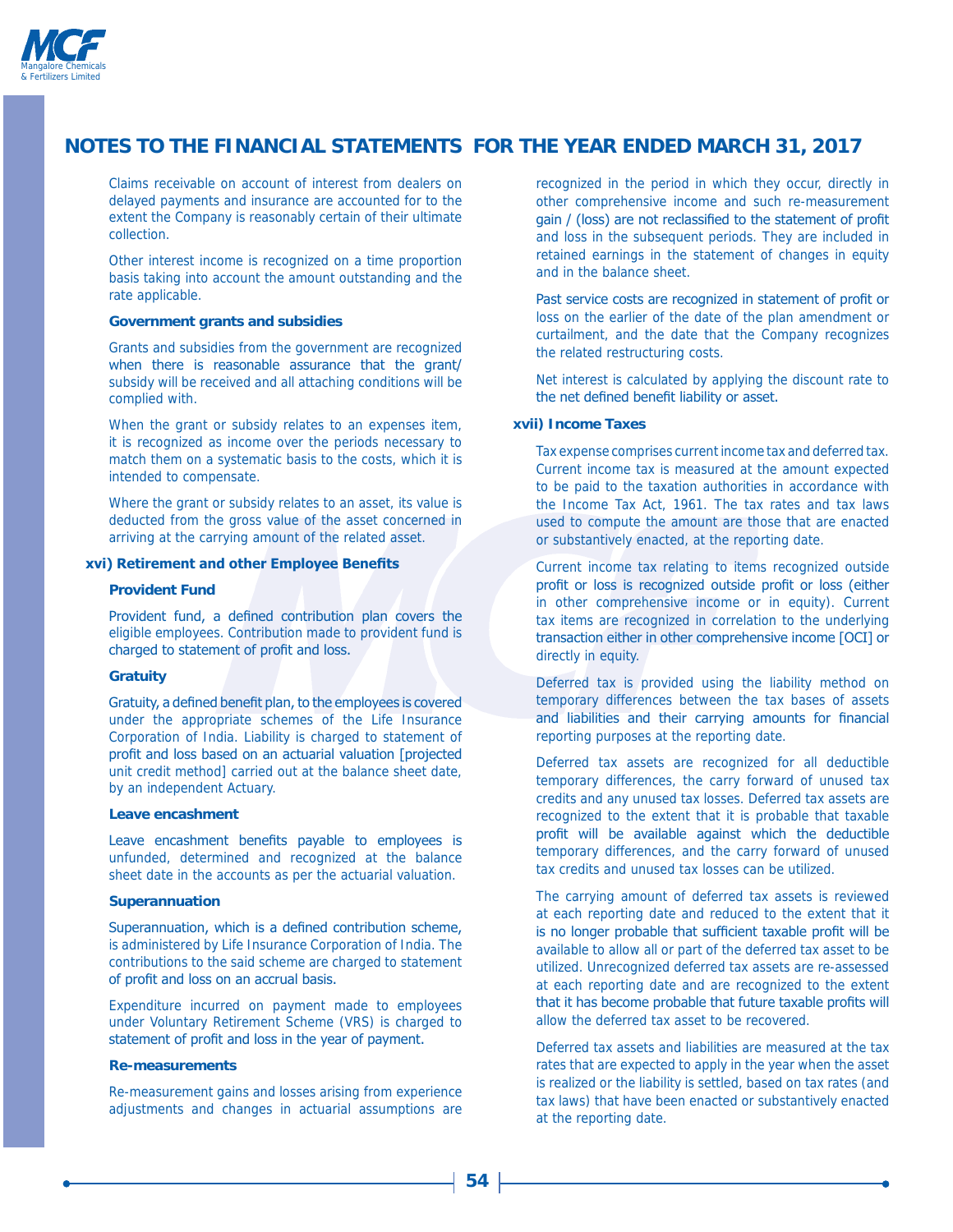

Deferred tax relating to items recognized outside profit or loss is recognized outside profit or loss (either in other comprehensive income or in equity).

 Deferred tax assets and deferred tax liabilities are offset if a legally enforceable right exists to set off current tax assets against current tax liabilities.

#### **xviii) Earnings per share**

 Basic earnings per share is calculated by dividing the net profit or Loss for the year attributable to the equity shareholders (after deducting attributable taxes) by the weighted average number of equity shares outstanding during the year.

For the purpose of calculating diluted EPS, net profit or loss for the year attributable to equity shareholders and the weighted average number of shares outstanding during the year, are adjusted for the effects of all dilutive Potential Equity Shares.

#### **xix) Contingent assets and liabilities**

 A contingent liability is a possible obligation that arises from past events and the existence of which will be confirmed only by the occurrence or non-occurrence of one or more uncertain future events not wholly within the control of the enterprise

 A contingent asset is a possible asset that arises from past events the existence of which will be confirmed only by the occurrence or non-occurrence of one or more uncertain future events not wholly within the control of the enterprise.

### **xx) Provisions**

 A provision is recognized when the Company has a present obligation (legal or constructive) as a result of past event, it is probable that an outflow of resources embodying economic benefits will be required to settle the obligation and a reliable estimate can be made of the amount of the obligation. If the effect of the time value of money is material, provisions are discounted using a current pre-tax rate that reflects, when appropriate, the risks specific to the liability. When discounting is used, the increase in the provision due to the passage of time is recognized as a  $\overline{f}$ inance cost.

#### 2. Significant accounting judgments, estimates and **assumptions**

The preparation of the Company's financial statements requires management to make judgments, estimates and assumptions that affect the reported amounts of revenues, expenses, assets and liabilities, the accompanying disclosures and the disclosure of contingent liabilities. Uncertainty about these assumptions and estimates could result in outcomes that require a material adjustment to the carrying amount of assets or liabilities affected in future periods.

#### **a) Income Taxes**

 Deferred tax assets are recognized for unused tax losses to the extent that it is probable that taxable profit will be available against which the losses can be utilized. Significant management judgment is required to determine the amount of deferred tax assets that can be recognized, based upon the likely timing and the level of future taxable profits together with future tax planning strategies.

### **b)** Defined benefit plans

The cost of the defined benefit gratuity plan, postemployment medical benefits and other defined benefit plans and the present value of the obligation of defined benefit plans are determined using actuarial valuations. An actuarial valuation involves making various assumptions that may differ from actual developments in the future. These include the determination of the discount rate, future salary increases and mortality rates. Due to the complexities involved in the valuation and its long-term nature, a defined benefit obligation is highly sensitive to changes in these assumptions. All assumptions are reviewed at each reporting date.

 The parameter most subject to change is the discount rate. In determining the appropriate discount rate for defined benefit plans, the management considers the interest rates of government bonds.

 The mortality rate is based on publicly available mortality tables. Those mortality tables tend to change only at interval in response to demographic changes. Future salary increases are based on the expected future inflation rates. Further details about the defined benefit obligations are given in note 34.

### c) Fair value measurement of financial instruments

When the fair values of financial assets and financial liabilities recorded in the balance sheet cannot be measured based on quoted prices in active markets, their fair value is measured using valuation techniques including the DCF model. The inputs to these models are taken from observable markets where ever possible, but where this is not feasible, a degree of judgment is required in establishing fair values. Judgments include considerations of inputs such as liquidity risk, credit risk and volatility. Changes in assumptions about these factors could affect the reported fair value of financial instruments. Refer note 37 for further disclosures.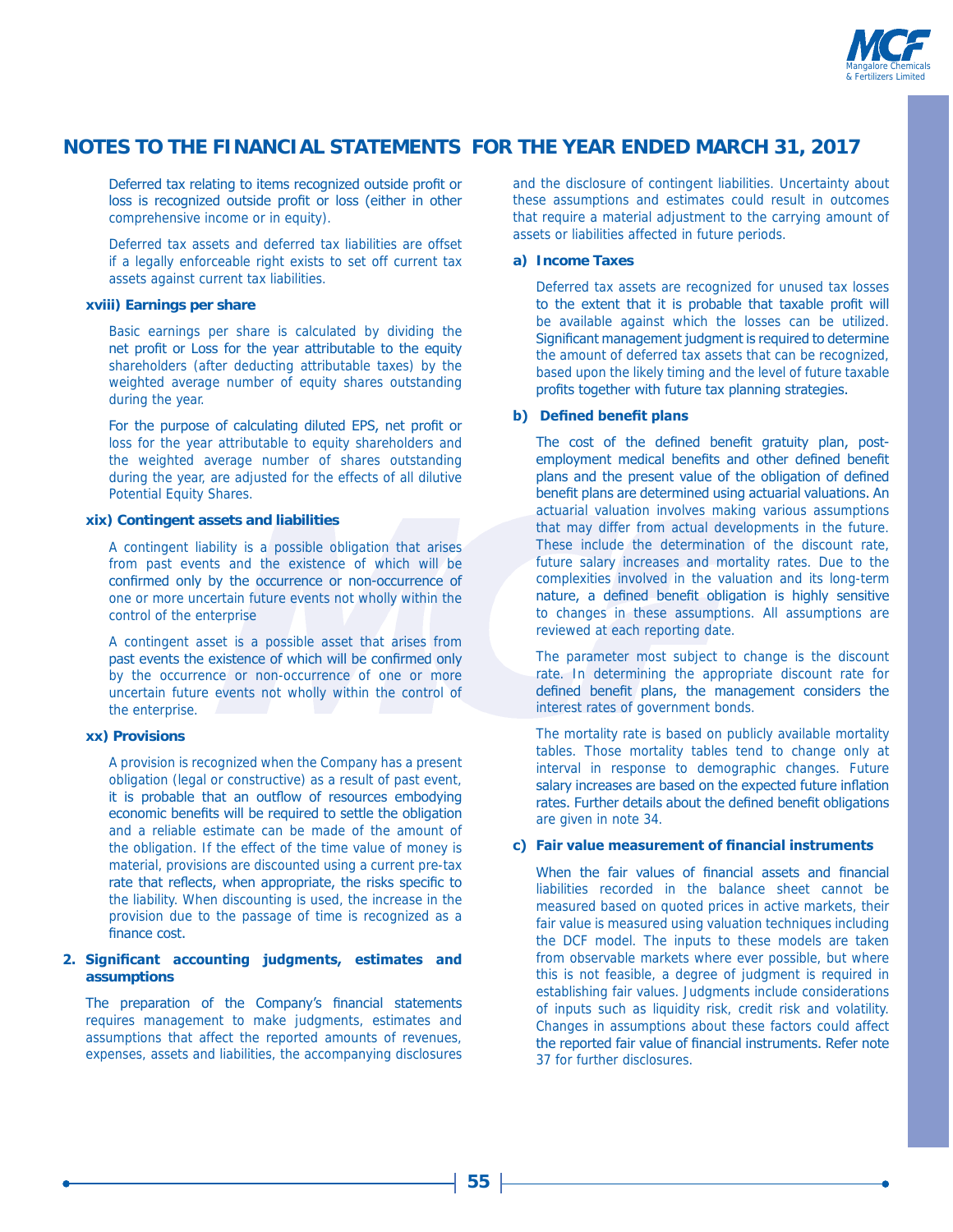

### **3. PROPERTY, PLANT AND EQUIPMENT**

|                                              | <b>GROSS BLOCK (At Cost or Valuation)</b> |                  |                                 |                   | DEPRECIATION, AMORTISATION AND IMPAIRMENT<br><b>NET BLOCK</b> |                          |                 |                   |                                 |                           |
|----------------------------------------------|-------------------------------------------|------------------|---------------------------------|-------------------|---------------------------------------------------------------|--------------------------|-----------------|-------------------|---------------------------------|---------------------------|
|                                              | As at<br>1 April 2016                     | <b>Additions</b> | Disposals/<br><b>Deductions</b> | <b>Adjusments</b> | As at<br>31 March<br>2017                                     | As at<br>1 April<br>2016 | For the<br>Year | <b>Deductions</b> | <b>Upto</b><br>31 March<br>2017 | As at<br>31 March<br>2017 |
| <b>Freehold Land</b>                         | 68,67.78                                  |                  |                                 |                   | 68,67.78                                                      |                          |                 |                   | ÷.                              | 68,67.78                  |
| Leasehold Land <sup>(a)</sup>                | 3.04                                      |                  | 3.04                            |                   |                                                               |                          |                 |                   |                                 |                           |
| <b>Buildings</b>                             | 66,54.35                                  | 1,37.68          | 4.52                            |                   | 67,87.51                                                      | 24,97.19                 | 1,54.59         | 1.02              | 26,50.76                        | 41,36.75                  |
| <b>Railway Sidings</b>                       | 7,03.15                                   | ٠                | ٠                               |                   | 7,03.15                                                       | 2,49.27                  | 46.22           | $\sim$            | 2,95.49                         | 4,07.66                   |
| Roads, Drainage and Culverts                 | 6,45.80                                   | 16.61            |                                 |                   | 6,62.41                                                       | 3,71.85                  | 55.54           | ×                 | 4,27.39                         | 2,35.02                   |
| <b>Plant and Machinery</b>                   | 862.75.82                                 | 15,90.57         | 1.61.71                         |                   | 877,04.68                                                     | 351,74.01                | 30,17.04        | 1,13.10           | 380.77.95                       | 496,26.73                 |
| <b>Electrical Installations and Fittings</b> | 3,28.63                                   | ٠                | ÷                               |                   | 3,28.63                                                       | 1,02.31                  | 30.44           | ٠                 | 1,32.75                         | 1,95.88                   |
| Equipment                                    | 17,61.28                                  | 57.49            | 55.81                           |                   | 17,62.96                                                      | 9,61.00                  | 1,37.95         | 53.12             | 10,45.83                        | 7,17.13                   |
| <b>Cranes and Locomotives</b>                | 3,04.97                                   | ÷                | $\sim$                          |                   | 3,04.97                                                       | 1,73.15                  | 13.31           | $\sim$            | 1,86.46                         | 1,18.51                   |
| <b>Furniture and Fixtures</b>                | 6,20.38                                   | 6.18             | 38.76                           |                   | 5,87.80                                                       | 4,01.51                  | 66.17           | 34.30             | 4,33.38                         | 1,54.42                   |
| Vehicles - Owned                             | 75.13                                     | 9.11             | 26.85                           |                   | 57.39                                                         | 65.85                    | 2.39            | 25.50             | 42.74                           | 14.65                     |
| - Leased                                     | 1,50.40                                   | ٠                | 1,50.40                         |                   | ٠                                                             | 1,41.69                  | 1.20            | 1,42.89           |                                 |                           |
| <b>Others</b>                                | 2.83                                      |                  | 2.83                            |                   | ٠                                                             | 2.83                     |                 | 2.83              |                                 |                           |
| <b>TOTAL</b>                                 | 1043,93.56                                | 18,17.64         | 4,43.92                         |                   | $-1057,67.28$                                                 | 401,40.66                | 35,24.85        | 3,72.76           | 432,92.75                       | 624,74.53                 |
| <b>Capital Work-in-Progress</b>              | 13,17.91                                  | 18,56.74         |                                 | 18,17.64          | 13,57.01                                                      |                          |                 |                   |                                 | 13,57.01                  |

|                                              |                       | <b>GROSS BLOCK (At Cost or Valuation)</b> |                                 |                   |                           | DEPRECIATION, AMORTISATION AND IMPAIRMENT |                 |                   |                                 |                           |
|----------------------------------------------|-----------------------|-------------------------------------------|---------------------------------|-------------------|---------------------------|-------------------------------------------|-----------------|-------------------|---------------------------------|---------------------------|
|                                              | As at<br>1 April 2015 | <b>Additions</b>                          | Disposals/<br><b>Deductions</b> | <b>Adjusments</b> | As at<br>31 March<br>2016 | As at<br>1 April<br>2015                  | For the<br>Year | <b>Deductions</b> | <b>Upto</b><br>31 March<br>2016 | As at<br>31 March<br>2016 |
| <b>Freehold Land</b>                         | 68,67.78              |                                           |                                 |                   | 68,67.78                  |                                           |                 |                   |                                 | 68,67.78                  |
| Leasehold Land <sup>(a)</sup>                | 3.04                  |                                           |                                 |                   | 3.04                      |                                           |                 |                   |                                 | 3.04                      |
| <b>Buildings</b>                             | 63,20.22              | 3,56.22                                   | 22.09                           |                   | 66,54.35                  | 23,77.82                                  | 1,27.28         | 7.91              | 24,97.19                        | 41,57.16                  |
| <b>Railway Sidings</b>                       | 7,03.15               |                                           |                                 |                   | 7,03.15                   | 2,02.74                                   | 46.53           | ٠                 | 2,49.27                         | 4,53.88                   |
| Roads, Drainage and Culverts                 | 5,93.25               | 52.55                                     |                                 |                   | 6,45.80                   | 3,04.99                                   | 66.86           | ٠                 | 3,71.85                         | 2,73.95                   |
| <b>Plant and Machinery</b>                   | 827,69.32             | 47,24.64                                  | 12,18.14                        |                   | 862,75.82                 | 334,24.39                                 | 27,14.17        | 9,64.55           | 351,74.01                       | 511,01.81                 |
| <b>Electrical Installations and Fittings</b> | 1,78.29               | 1,56.19                                   | 5.85                            |                   | 3,28.63                   | 91.50                                     | 16.36           | 5.55              | 1,02.31                         | 2,26.32                   |
| Equipment                                    | 15,19.85              | 2,64.81                                   | 23.38                           |                   | 17,61.28                  | 8,44.38                                   | 1,38.42         | 21.80             | 9,61.00                         | 8,00.28                   |
| <b>Cranes and Locomotives</b>                | 3,12.89               |                                           | 7.92                            |                   | 3,04.97                   | 1,58.43                                   | 22.23           | 7.51              | 1,73.15                         | 1,31.82                   |
| <b>Furniture and Fixtures</b>                | 6,15.12               | 15.23                                     | 9.97                            |                   | 6,20.38                   | 3,40.26                                   | 70.87           | 9.62              | 4,01.51                         | 2,18.87                   |
| Vehicles - Owned                             | 1,33.30               | ٠                                         | 58.17                           |                   | 75.13                     | 68.44                                     | 8.05            | 10.64             | 65.85                           | 9.28                      |
| - Leased                                     | 1,50.40               |                                           |                                 |                   | 1,50.40                   | 1,24.83                                   | 16.86           | ٠                 | 1,41.69                         | 8.71                      |
| <b>Others</b>                                | 2.83                  |                                           |                                 |                   | 2.83                      | 2.83                                      |                 |                   | 2.83                            |                           |
| <b>TOTAL</b>                                 | 1001,69.44            | 55,69.64                                  | 13,45.52                        |                   | 1043,93.56                | 379,40.61                                 | 32,27.63        | 10,27.58          | 401,40.66                       | 642,52.90                 |
| <b>Capital Work-in-Progress</b>              | 9,25.93               | 59,90.05                                  |                                 | 55,98.07          | 13,17.91                  |                                           |                 |                   |                                 | 13,17.91                  |

(a) Leasehold land of Rs. 3.04 Lakhs is towards 3.041 acres taken on lease from the New Mangaluru Port Trust.

<u> 1980 - Johann Barn, mars an t-Amerikaansk kommunister (</u>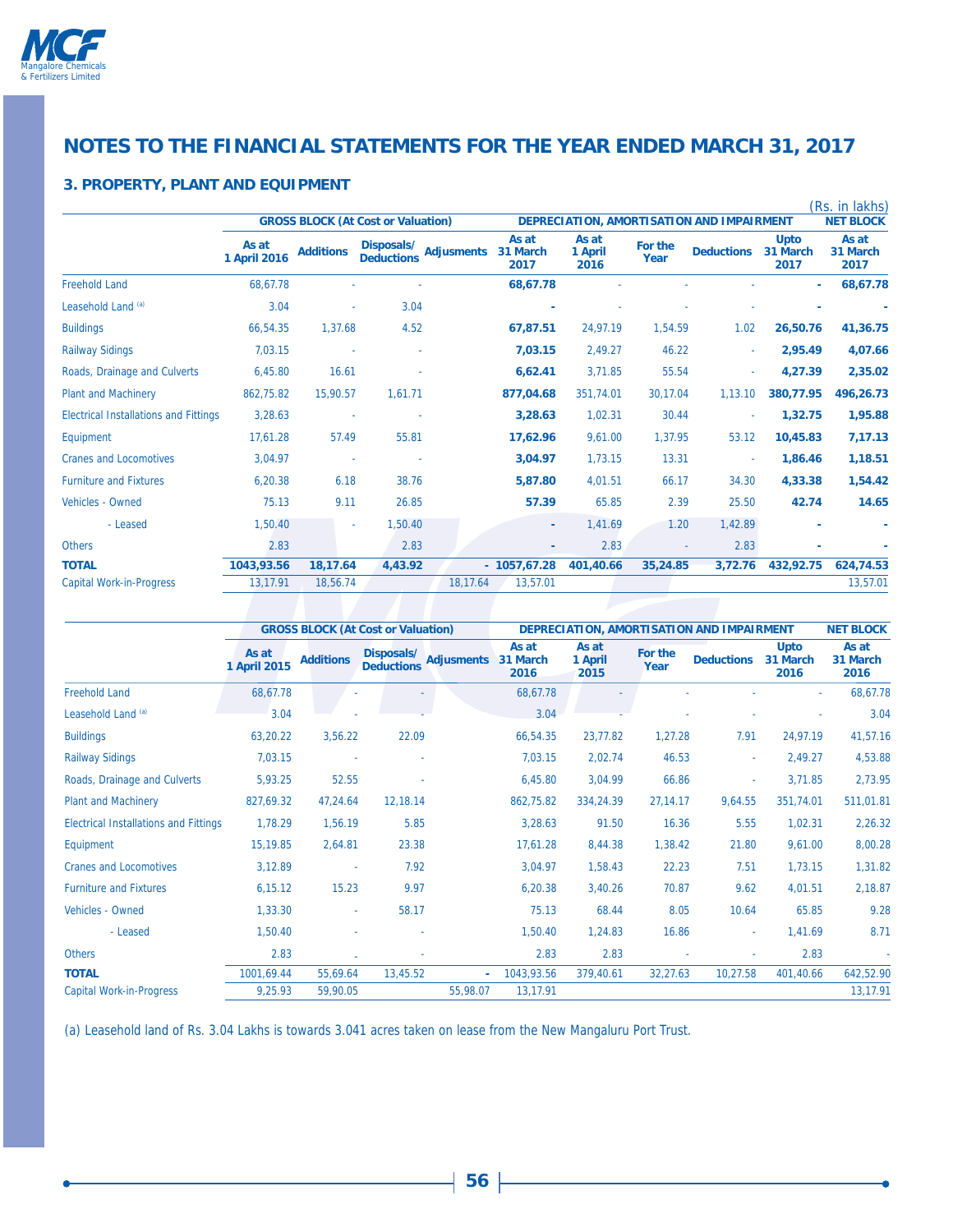

### **4. INTANGIBLE ASSETS** (Rs. in lakhs)

#### **Intangible Assets with definite useful life**

|                          |                       |                  | <b>GROSS BLOCK (At Cost or Valuation)</b> |                        | DEPRECIATION, AMORTISATION AND IMPAIRMENT |                     | <b>NET BLOCK</b>  |                                     |       |
|--------------------------|-----------------------|------------------|-------------------------------------------|------------------------|-------------------------------------------|---------------------|-------------------|-------------------------------------|-------|
|                          | As at<br>1 April 2016 | <b>Additions</b> | Disposals/<br><b>Deductions</b>           | As at<br>31 March 2017 | As at<br>1 April 2016                     | <b>For the Year</b> | <b>Deductions</b> | Upto<br>31 March 2017 31 March 2017 | As at |
| <b>Computer Software</b> | 1.84.11               |                  | 1.02.44                                   | 81.67                  | 1.47.93                                   | 1.80                | 97.31             | 52.42                               | 29.25 |
| <b>Total</b>             | 1.84.11               |                  | 1.02.44                                   | 81.67                  | 1.47.93                                   | 1.80                | 97.31             | 52.42                               | 29.25 |

|                          |                       | <b>GROSS BLOCK (At Cost or Valuation)</b> |                                 |                        | DEPRECIATION, AMORTISATION AND IMPAIRMENT | <b>NET BLOCK</b> |                   |                                            |       |
|--------------------------|-----------------------|-------------------------------------------|---------------------------------|------------------------|-------------------------------------------|------------------|-------------------|--------------------------------------------|-------|
|                          | As at<br>1 April 2015 | <b>Additions</b>                          | Disposals/<br><b>Deductions</b> | As at<br>31 March 2016 | As at<br>1 April 2015                     | For the Year     | <b>Deductions</b> | <b>Upto</b><br>31 March 2016 31 March 2016 | As at |
| <b>Computer Software</b> | 3.51.85               | 28.43                                     | 1.96.17                         | 1.84.11                | 3.30.04                                   | 4.26             | 186.37            | 147.93                                     | 36.18 |
| <b>Total</b>             | 3.51.85               | 28.43                                     | 1.96.17                         | 1.84.11                | 3.30.04                                   | 4.26             | 186.37            | 147.93                                     | 36.18 |

#### **5. Financial assets**

|                                                                                                                               |            | <b>Non Current</b> |            | <b>Current</b> |            |            |  |
|-------------------------------------------------------------------------------------------------------------------------------|------------|--------------------|------------|----------------|------------|------------|--|
|                                                                                                                               | 31.03.2017 | 31.03.2016         | 01.04.2015 | 31.03.2017     | 31.03.2016 | 01.04.2015 |  |
| <b>Investments in Preference Shares</b>                                                                                       |            |                    |            |                |            |            |  |
| (Unquoted)                                                                                                                    |            |                    |            |                |            |            |  |
| Investments at fair value through profit or<br>loss                                                                           |            |                    |            |                |            |            |  |
| <b>Bangalore Beverages Limited</b>                                                                                            | 200,00.00  | 200,00.00          | 200,00.00  |                |            |            |  |
| (2,00,000 Redeemable cumulative preference<br>shares of Re 1/- each with coupon rate of 10%<br>p.a. repayable after 20 years) |            |                    |            |                |            |            |  |
| Less:- Provision for Impairment in the value of<br>investment                                                                 | 200,00.00  | 200,00,00          |            |                |            |            |  |
| <b>TOTAL</b>                                                                                                                  |            |                    | 200,00.00  |                |            |            |  |
| Loans (at amortised cost)                                                                                                     |            |                    |            |                |            |            |  |
| <b>Security Deposits</b>                                                                                                      |            |                    |            |                |            |            |  |
| Unsecured, considered good                                                                                                    | 6,30.05    | 6,61.51            | 6,45.12    |                |            |            |  |
|                                                                                                                               | 6,30.05    | 6,61.51            | 6,45.12    |                |            |            |  |
| <b>Other Financial assets</b>                                                                                                 |            |                    |            |                |            |            |  |
| Deposits with Banks (at Amortised cost)                                                                                       |            | 2.58               | 2.58       |                |            |            |  |
|                                                                                                                               |            |                    |            |                |            |            |  |
| <b>Concession Receivable from Government of India</b>                                                                         |            |                    |            | 679,15.99      | 1042.75.69 | 888,71.23  |  |
| <b>Other Receivables</b>                                                                                                      |            |                    |            | 1,49.32        | 1,31.11    | 8,51.40    |  |
| <b>TOTAL</b>                                                                                                                  |            | 2.58               | 2.58       | 680,65.31      | 1044,06.80 | 897,22.63  |  |
|                                                                                                                               |            |                    |            |                |            |            |  |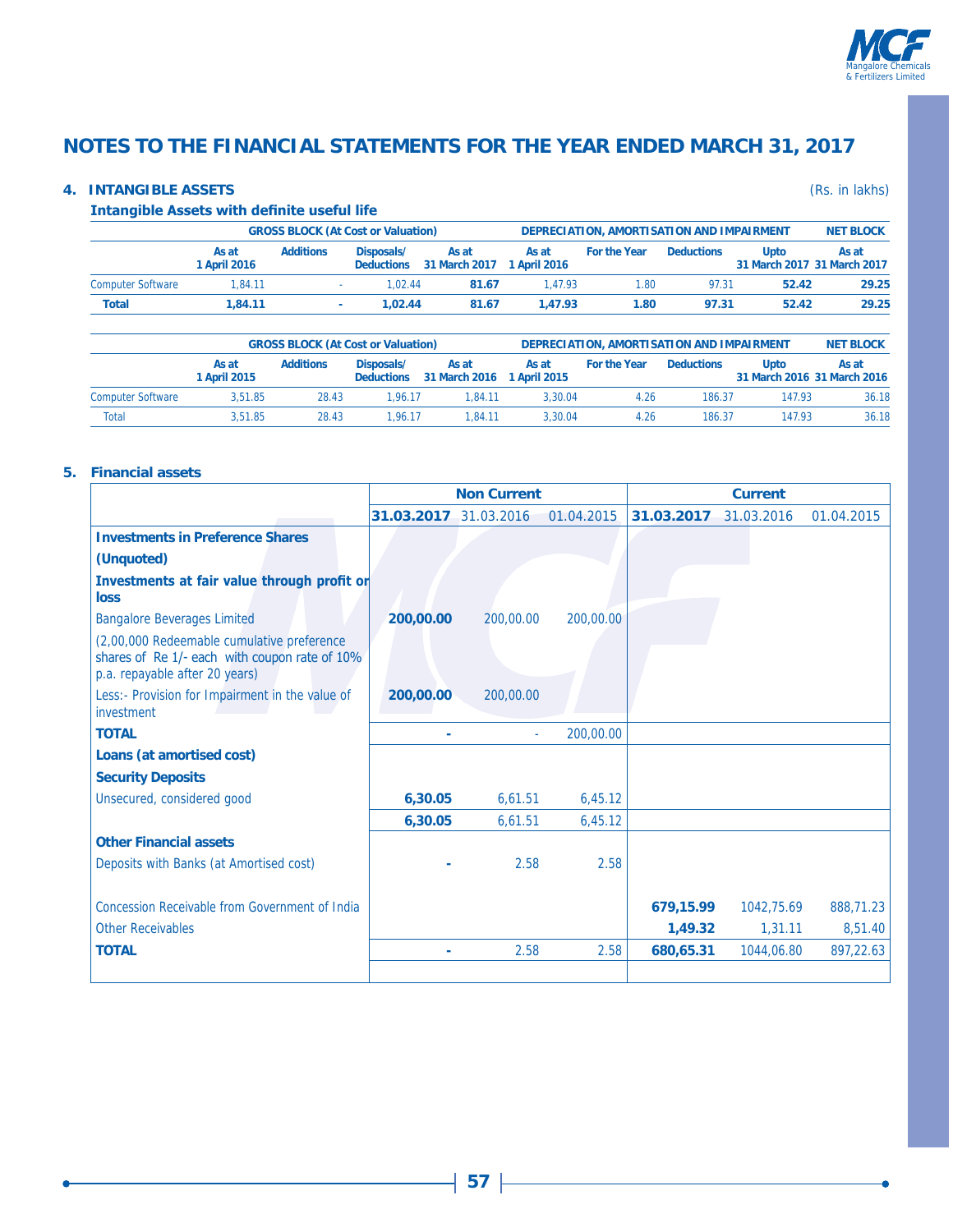

### **6. OTHER ASSETS** (Rs. in lakhs)

|            |            |            | <b>Current</b>                      |                                 |                                                                                                                   |  |
|------------|------------|------------|-------------------------------------|---------------------------------|-------------------------------------------------------------------------------------------------------------------|--|
| As at      | As at      | As at      | As at                               | As at                           | As at                                                                                                             |  |
| 31.03.2017 | 31.03.2016 | 01.04.2015 | 31.03.2017                          | 31.03.2016                      | 01.04.2015                                                                                                        |  |
|            |            |            |                                     |                                 |                                                                                                                   |  |
| 3,23.85    |            |            |                                     |                                 |                                                                                                                   |  |
|            |            |            |                                     |                                 |                                                                                                                   |  |
|            |            |            |                                     |                                 |                                                                                                                   |  |
|            |            |            | 16,89.44                            |                                 | 34,75.75                                                                                                          |  |
|            |            |            |                                     |                                 |                                                                                                                   |  |
|            |            |            |                                     |                                 | 34,75.75                                                                                                          |  |
|            |            |            |                                     |                                 |                                                                                                                   |  |
|            |            |            | 16,89.44                            |                                 | 34,75.75                                                                                                          |  |
|            |            |            | 1,62.87                             |                                 | 10.15                                                                                                             |  |
| 0.82       |            |            | 0.52                                | 4.57                            | 8.21                                                                                                              |  |
| 3.24.67    | 72.31      |            | 18,52.83                            |                                 | 34,94.11                                                                                                          |  |
|            |            |            | <b>Non-Current</b><br>71.56<br>0.75 | 5,52.72<br>٠<br>5.25<br>5,57.98 | 13,14.08<br>16,68.20<br>16,68.20<br>33,57.64<br>29.82.28<br>16,68.20<br>16,68.20<br>13,14.08<br>15.59<br>13,34.24 |  |

## **7. INVENTORIES**

| <b>Particulars</b>                                                                                | As at<br>31.03.2017 | As at<br>31.03.2016 | As at<br>01.04.2015 |
|---------------------------------------------------------------------------------------------------|---------------------|---------------------|---------------------|
| Raw Materials (Includes in-transit Rs. 54, 10.99 lakhs, 31 March 2016 Rs. 23, 90.71 lakhs,<br>a)  | 124,45.13           | 95,53.13            | 94.99.28            |
| 1 April 2015, Rs. 40,41.87 lakhs)                                                                 |                     |                     |                     |
| <b>Work-in-Progress</b><br>b)                                                                     | 39.79               | 21.50               | 1,81.46             |
| <b>Finished Goods</b><br>C)                                                                       | 9,45.50             | 4.74.38             | 9.05.22             |
| Stock-in-Trade (Includes in-transit Rs. -Nil- lakhs, 31 March 2016, Rs. 34, 10.33 lakhs,<br>d)    | 63,92.97            | 61,60.61            | 160,93.27           |
| 1 April 2015 Rs. 133,98.62 lakhs)                                                                 |                     |                     |                     |
| Stores and Spares (Includes in-transit Rs. 1,56.28 lakhs, 31 March 2016 Rs. 24,20.64 lakhs,<br>e) | 61.55.37            | 70.95.75            | 62,60.14            |
| 1 April 2015 Rs. 21,98.73 lakhs)                                                                  |                     |                     |                     |
| <b>Total</b>                                                                                      | 259,78.76           | 233,05.37           | 329,39.37           |
|                                                                                                   |                     |                     |                     |

#### **8. TRADE RECEIVABLES**

| <b>Particulars</b>                    | As at<br>31.03.2017 | As at<br>31.03.2016 | As at<br>01.04.2015 |
|---------------------------------------|---------------------|---------------------|---------------------|
| Trade Receivables - Related Parties   | 20,36.69            | 64.69               |                     |
| Trade Receivables - Others            | 567,58.08           | 485,20.46           | 235,50.73           |
| <b>Total Trade Receivables</b>        | 587,94.77           | 485,85.15           | 235,50.73           |
| <b>Break-up for Security details:</b> |                     |                     |                     |
| <b>From Related Parties</b>           |                     |                     |                     |
| Secured, Considered Good              |                     |                     |                     |
| Unsecured, Considered Good            | 20,36.69            | 64.69               |                     |
| <b>From Others</b>                    |                     |                     |                     |
| Secured, Considered Good              | 18,62.94            | 24,57.64            | 19,93.26            |
| Unsecured, Considered Good            | 548,95.14           | 460.62.82           | 215,57.47           |
| <b>Total</b>                          | 587,94.77           | 485,85.15           | 235,50.73           |

No trade or other receivable are due from directors or other officers of the Company either severally or jointly with any other person. Nor any trade or other receivable are due from firms or private companies respectively in which any director is a partner, a director or a member.

Trade Receivables are non-interest bearing and are generally on terms of 30 to 120 days.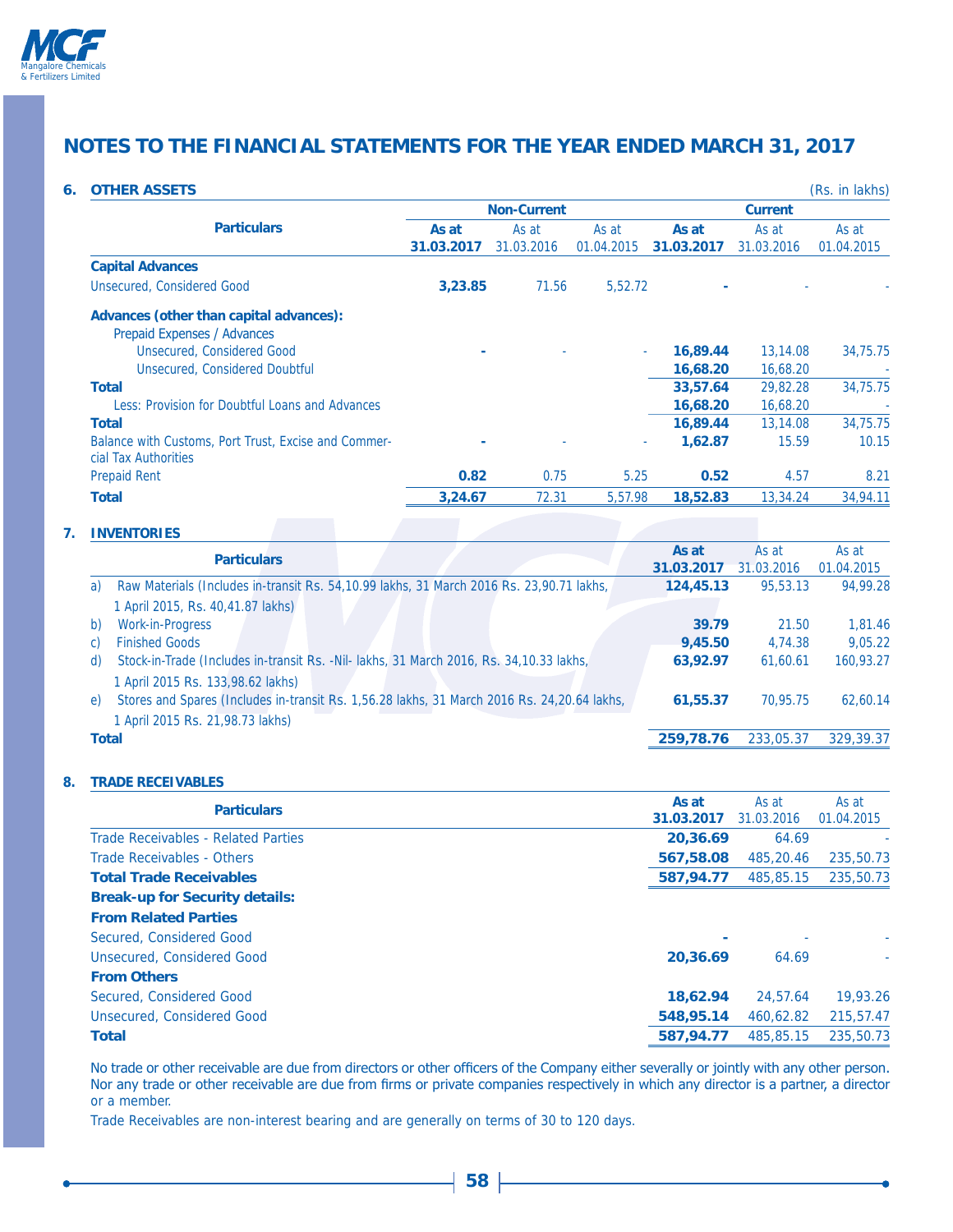

| 9. | <b>CASH AND CASH EQUIVALENTS</b>                                                          |            |            | (Rs. in lakhs) |
|----|-------------------------------------------------------------------------------------------|------------|------------|----------------|
|    | <b>Particulars</b>                                                                        | As at      | As at      | As at          |
|    |                                                                                           | 31.03.2017 | 31.03.2016 | 01.04.2015     |
|    | <b>Balances with Banks</b>                                                                |            |            |                |
|    | <b>On Current Accounts</b>                                                                | 58,76.10   | 3,94.13    | 13,35.25       |
|    | Cheques, Drafts in hand                                                                   | 13.55      | 3.20       | 22.37          |
|    | Cash on hand                                                                              | 2.67       | 1.86       | 3.15           |
|    | <b>Total</b>                                                                              | 58,92.32   | 3,99.19    | 13,60.77       |
|    | <b>10. OTHER BANK BALANCES</b>                                                            |            |            |                |
|    | <b>Particulars</b>                                                                        | As at      | As at      | As at          |
|    | <b>Other Bank Balances</b>                                                                | 31.03.2017 | 31.03.2016 | 01.04.2015     |
|    |                                                                                           | 2.58       |            |                |
|    | <b>Bank Deposits</b><br><b>Unclaimed Dividend</b>                                         | 3,80.08    | 4,12.13    | 3,06.49        |
|    | <b>Margin Money Deposits</b>                                                              | 2,65.00    | 3,01.00    | 15,10.00       |
|    | <b>Total</b>                                                                              | 6,47.66    | 7,13.13    | 18,16.49       |
|    |                                                                                           |            |            |                |
|    | <b>11. SHARE CAPITAL</b>                                                                  |            |            |                |
|    | <b>Particulars</b>                                                                        | As at      | As at      | As at          |
|    |                                                                                           | 31.03.2017 | 31.03.2016 | 01.04.2015     |
|    | <b>Authorised</b>                                                                         |            |            |                |
|    | 12,40,00,000 Equity Shares of Rs.10/- Each                                                | 124,00.00  | 124,00.00  | 124,00.00      |
|    | 6,00,000 13% Redeemable Cumulative Preference Shares of INR I00/- each                    | 6,00.00    | 6,00.00    | 6,00.00        |
|    |                                                                                           | 130,00.00  | 130,00.00  | 130,00.00      |
|    | <b>Issued:</b>                                                                            |            |            |                |
|    | 12,00,00,044 (31st March 2016: 12,00,00,044) Equity Shares of Rs.10/- Each Fully paid     | 120,00.00  | 120,00.00  | 120,00.00      |
|    | Subscribed and Paid-up *                                                                  |            |            |                |
|    | 11,85,15,150 (31st March 2016: 11,85,15,150) Equity Shares of Rs.10/- Each Fully paid     | 118,51.52  | 118,51.52  | 118,51.52      |
|    | Forfeited Shares (amount originally paid-up)                                              | 3.35       | 3.35       | 3.35           |
|    | <b>Total</b>                                                                              | 118,54.87  | 118,54.87  | 118,54.87      |
|    |                                                                                           |            |            |                |
|    | Reconciliation of Shares Outstanding at the beginning and end of the reporting year<br>а. |            |            |                |
|    |                                                                                           |            |            | 0.400100000    |

|                                    | As at 31.03.2017                                                               |     | As at 31.03.2016 |  | As at 01.04.2015       |                                  |
|------------------------------------|--------------------------------------------------------------------------------|-----|------------------|--|------------------------|----------------------------------|
| <b>Particulars</b>                 | <b>In Numbers Rs. in lakhs</b> In Numbers Rs. in lakhs In Numbers Rs. in lakhs |     |                  |  |                        |                                  |
| <b>Equity Shares</b>               |                                                                                |     |                  |  |                        |                                  |
| At the beginning of the year       |                                                                                |     |                  |  |                        | 11,851.52 11,85,15,150 11,851.52 |
| Issued during the year             | $\blacksquare$                                                                 | . . |                  |  |                        |                                  |
| Outstanding at the end of the year |                                                                                |     |                  |  | 11,851.52 11,85,15,150 | 11,851.52                        |
|                                    |                                                                                |     |                  |  |                        |                                  |

### **b. Terms / rights attached to Equity Shares**

The Company has only one class of shares issued and paid up referred to as equity shares having a par value of INR 10/- per share. Each holder of equity shares is entitled to one vote per share. The dividend if proposed by the Board of Directors, is subject to the approval of the shareholders in the ensuing Annual General Meeting, except in the case of interim dividend. In the event of liquidation, the equity shareholders are eligible to receive the remaining assets of the Company after distribution of all preferential amounts, in proportion to their holdings.

#### **c. Details of Shareholders holding more than 5% of equity shares in the Company**

|                                                | As at 31.03.2017                                                              |          |                          | As at 31.03.2016 | As at 01.04.2015  |       |
|------------------------------------------------|-------------------------------------------------------------------------------|----------|--------------------------|------------------|-------------------|-------|
|                                                | No. of Shares % Holding No. of Shares % Holding in No. of Shares % Holding in |          |                          |                  |                   |       |
|                                                | held                                                                          | in Class | held                     | Class            | held              | Class |
| United Breweries (Holdings) Limited            | 1,78,36,068                                                                   |          | <b>15.05</b> 1.78.36.068 |                  |                   | 15.05 |
| <b>Zuari Fertilizers and Chemicals Limited</b> | 6.28.43.211                                                                   |          | 53.03 6.28.43.211        |                  | 53.03 1.95.14.211 | 16.47 |
| <b>SCM Soilfert Limited</b>                    | $\overline{\phantom{a}}$                                                      |          |                          |                  | 3,37,49,623       | 28.48 |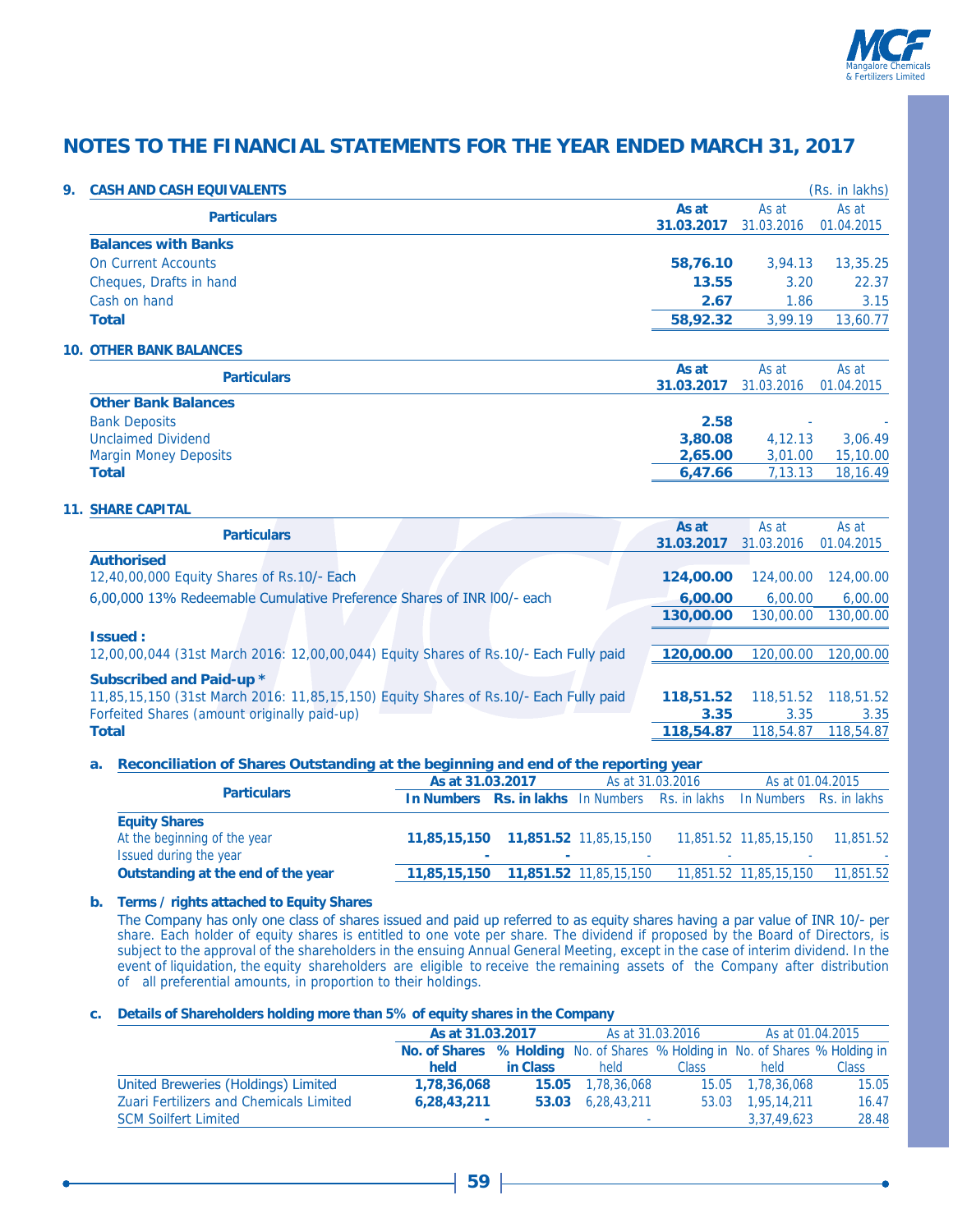

## **12. OTHER EQUITY**

|                                                         |            | (Rs. in lakhs) |
|---------------------------------------------------------|------------|----------------|
| <b>Particulars</b>                                      | As at      | As at          |
|                                                         | 31.03.2017 | 31.03.2016     |
| <b>Capital Reserves</b>                                 |            |                |
| Balance as per last financial statements                | 16.84      | 16.84          |
| <b>Closing Balance</b>                                  | 16.84      | 16.84          |
| <b>Capital Redemption Reserve</b>                       |            |                |
| Balance as per last financial statements                | 4,80.78    | 4,80.78        |
| <b>Closing Balance</b>                                  | 4,80.78    | 4,80.78        |
| <b>Revaluation Reserve</b>                              |            |                |
| Balance as per last financial statements                | 61,02.89   | 61,52.69       |
| <b>Transfer to General Reserve</b>                      | 30.99      | 49.81          |
|                                                         | 60,71.90   | 61,02.89       |
| <b>General Reserve</b>                                  |            |                |
| Balance as per last financial statements                | 53,54.72   | 53,04.91       |
| Add: Transfer from Revaluation Reserve                  | 30.99      | 49.81          |
| <b>Closing Balance</b>                                  | 53,85.71   | 53,54.72       |
| <b>Surplus</b>                                          |            |                |
| Balance as per last financial statements                | 166,41.28  | 416,67.69      |
| Add: Profit for the year as per Profit & Loss Statement | 19,52.11   | (241, 70.55)   |
| Net Profit for the year                                 | 185,93.39  | 174,97.14      |
| Less: Appropriations                                    |            |                |
| Dividend declared and paid                              |            | 7,11.09        |
| Dividend distribution tax                               |            | 1,44.76        |
|                                                         |            | 8,55.85        |
| Net surplus in the statement of Profit and Loss         | 185,93.39  | 166,41.29      |
| <b>Total Reserves and Surplus</b>                       | 305,48.62  | 285,96.51      |
|                                                         |            |                |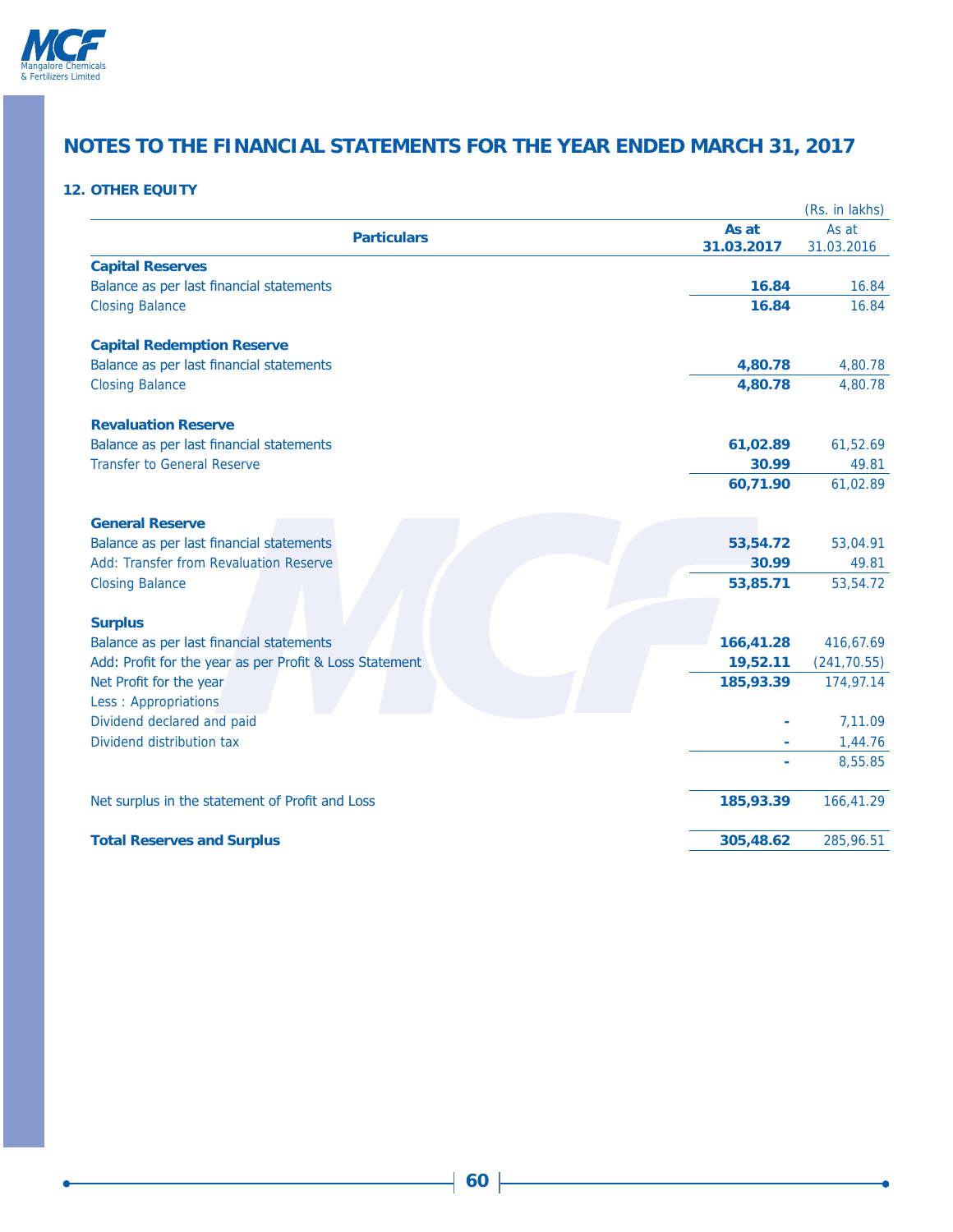

### **13. BORROWINGS (AT AMORTISED COST)**

|    |                                                                                                                                                                                                                                                                                                                                                                                         |                     |                     |           |                                 |                     | (Rs. in Lakhs)      |
|----|-----------------------------------------------------------------------------------------------------------------------------------------------------------------------------------------------------------------------------------------------------------------------------------------------------------------------------------------------------------------------------------------|---------------------|---------------------|-----------|---------------------------------|---------------------|---------------------|
|    |                                                                                                                                                                                                                                                                                                                                                                                         |                     | <b>Non Current</b>  |           |                                 | <b>Current</b>      |                     |
|    | <b>Particulars</b>                                                                                                                                                                                                                                                                                                                                                                      | As at<br>31.03.2017 | As at<br>31.03.2016 | As at     | As at<br>01.04.2015 31.03.2017  | As at<br>31.03.2016 | As at<br>01.04.2015 |
|    | <b>From Banks:</b>                                                                                                                                                                                                                                                                                                                                                                      |                     |                     |           |                                 |                     |                     |
|    | <b>Secured</b>                                                                                                                                                                                                                                                                                                                                                                          |                     |                     |           |                                 |                     |                     |
| a. | <b>Long Term Loans</b>                                                                                                                                                                                                                                                                                                                                                                  | 99,57.50            | 101,69.97           | 108,60.89 |                                 |                     |                     |
|    | (Secured by First charge on the project assets, and first / second charge on all of<br>the Company's fixed assets including all movable and immovable properties both<br>present and future excluding assets specifically charged to other banks.)                                                                                                                                      |                     |                     |           |                                 |                     |                     |
|    | <b>Terms of Repayment:</b>                                                                                                                                                                                                                                                                                                                                                              |                     |                     |           |                                 |                     |                     |
|    | INR 21,38.11 Lakhs repayable monthly in 2 years 8 months with interest @ 13.75%                                                                                                                                                                                                                                                                                                         |                     |                     |           |                                 |                     |                     |
|    | p.a.                                                                                                                                                                                                                                                                                                                                                                                    |                     |                     |           |                                 |                     |                     |
|    | INR 35,10.72 Lakhs repayable half yearly in 5 years with interest @2.60% p.a.                                                                                                                                                                                                                                                                                                           |                     |                     |           |                                 |                     |                     |
|    | INR 5,75.26 Lakhs repayable monthly in 2 years with interest @13.10% p.a.                                                                                                                                                                                                                                                                                                               |                     |                     |           |                                 |                     |                     |
|    | INR 13,50.36 Lakhs repayable half yearly in 6 years with interest @1.40% p.a.                                                                                                                                                                                                                                                                                                           |                     |                     |           |                                 |                     |                     |
|    | INR 23,84.98 Lakhs repayable quarterly in 6 years 9 months with interest @11.55%                                                                                                                                                                                                                                                                                                        |                     |                     |           |                                 |                     |                     |
|    | p.a.                                                                                                                                                                                                                                                                                                                                                                                    |                     |                     |           |                                 |                     |                     |
| b. | <b>Short Term Loans</b>                                                                                                                                                                                                                                                                                                                                                                 |                     |                     |           |                                 |                     |                     |
|    | <b>Cash Credit including Demand Loans</b><br>i)                                                                                                                                                                                                                                                                                                                                         |                     |                     |           | 57,35.70                        | 473,61.64           | 342, 16.43          |
|    | <b>Buyers' Credit</b><br>ii)                                                                                                                                                                                                                                                                                                                                                            |                     |                     |           | 623,97.96                       | 722,78.50           | 514,32.12           |
|    | <b>Bill discounted with Bank</b><br>$\overline{\mathsf{iii}}$                                                                                                                                                                                                                                                                                                                           |                     |                     |           | 94,87.39                        |                     |                     |
|    | <b>Other Short Term Loans</b><br>iv)                                                                                                                                                                                                                                                                                                                                                    |                     |                     |           | 273,68.64                       |                     |                     |
|    | (Secured by a first pari passu charge on present and future stock of fertilizers<br>including work-in-process and raw materials, book debts, outstanding monies,<br>receivables, claims, bills, contracts, engagements, securities, investments,<br>rights and fixed assets of the Company (except property effectively otherwise<br>hypothecated / charged or mortgaged to the banks). |                     |                     |           |                                 |                     |                     |
|    |                                                                                                                                                                                                                                                                                                                                                                                         |                     |                     |           |                                 |                     |                     |
|    | <b>Unsecured</b>                                                                                                                                                                                                                                                                                                                                                                        |                     |                     |           |                                 |                     |                     |
| a. | <b>Long Term Loans</b>                                                                                                                                                                                                                                                                                                                                                                  |                     | 22,58.86            | 75.71.83  |                                 |                     |                     |
| b. | <b>Short Term Loans - Others</b>                                                                                                                                                                                                                                                                                                                                                        |                     |                     |           | 10,03.81                        |                     |                     |
|    | <b>From Others:</b>                                                                                                                                                                                                                                                                                                                                                                     |                     |                     |           |                                 |                     |                     |
|    | <b>Secured</b>                                                                                                                                                                                                                                                                                                                                                                          |                     |                     |           |                                 |                     |                     |
|    | Long term maturities of finance lease obligations (Refer Note 30A)<br>(Secured by hypothecation of assets acquired under the facility.)                                                                                                                                                                                                                                                 |                     |                     | 3.66      |                                 |                     |                     |
|    | <b>Total</b>                                                                                                                                                                                                                                                                                                                                                                            | 99,57.50            | 124,28.83           |           | 184,36.38 1059,93.50 1196,40.14 |                     | 856,48.55           |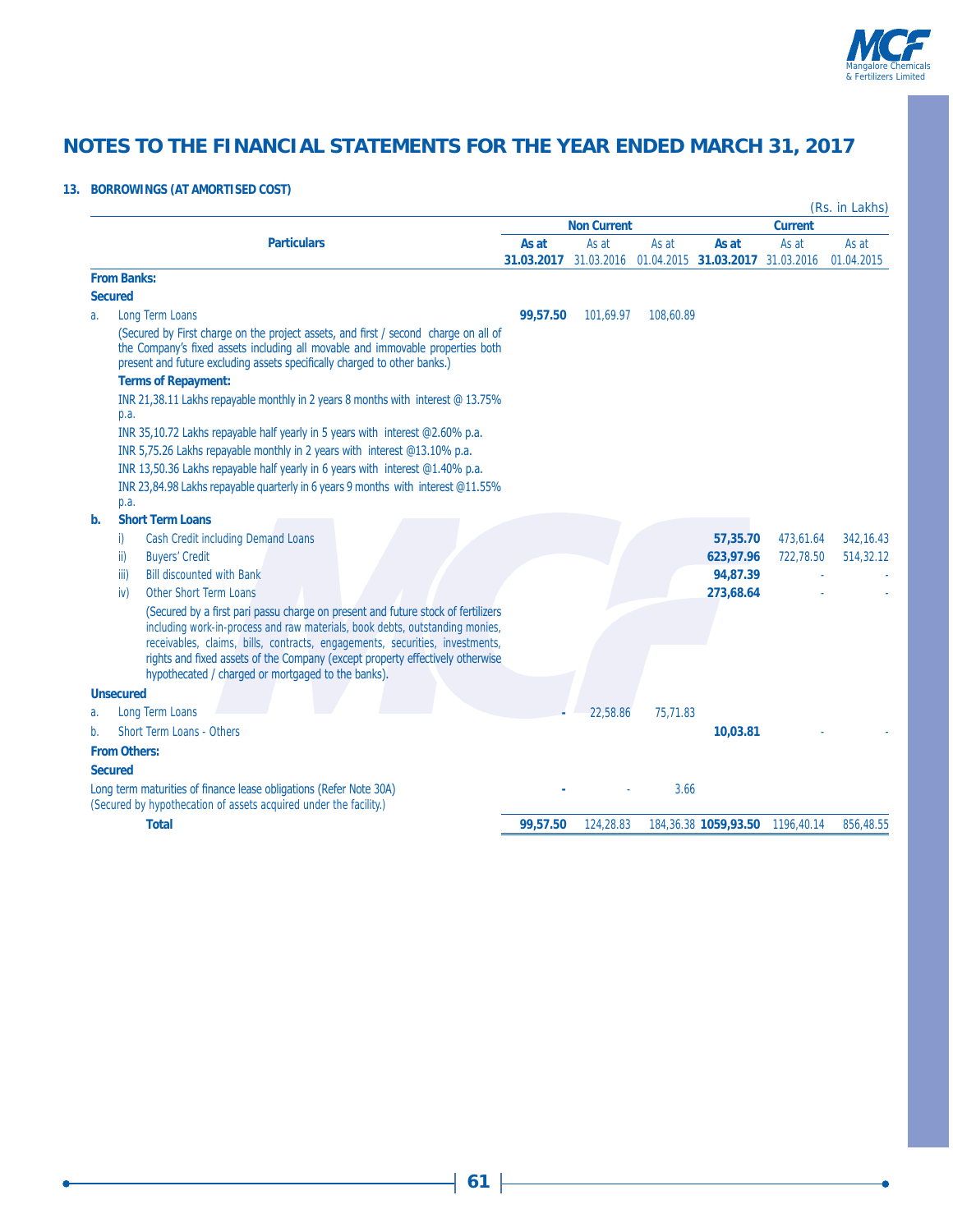

#### **14. TRADE PAYABLES (AT AMORTISED COST)** (Rs. in lakhs)

|                          |           |                                           | $\mathbf{u}$ |
|--------------------------|-----------|-------------------------------------------|--------------|
| <b>Particulars</b>       | As at     | As at<br>31.03.2017 31.03.2016 01.04.2015 | As at        |
| <b>Sundry Creditors:</b> |           |                                           |              |
| Dues to Others           | 258,70.98 | 308,45.84                                 | 502,65.09    |
| Due to Related Parties   | 189,58.43 | 214,58.82                                 |              |
| <b>Total</b>             | 448.29.41 | 523,04.66                                 | 502,65.09    |
|                          |           |                                           |              |

Terms and conditions of the above financial liabilities:

Trade payables are non-interest bearing and are normally settled on 30 - 90 day terms For explanations on the Company's credit risk management processes, refer to Note 31

### **15. OTHER FINANCIAL LIABILITIES**

|                                                                            | <b>Non Current</b>  |                     |                     | <b>Current</b>      |                     |                     |
|----------------------------------------------------------------------------|---------------------|---------------------|---------------------|---------------------|---------------------|---------------------|
|                                                                            | As at<br>31.03.2017 | As at<br>31.03.2016 | As at<br>01.04.2015 | As at<br>31.03.2017 | As at<br>31.03.2016 | As at<br>01.04.2015 |
| Financial liabilities at fair value through<br><b>Profit or Loss</b>       |                     |                     |                     |                     |                     |                     |
| Derivatives not designated as hedges                                       | 16,39.10            | 11,79.22            | 21,72.65            | 16,76.71            | 1,31.15             |                     |
| Total financial liabilities at fair value through<br><b>Profit or Loss</b> | 16,39.10            | 11,79.22            | 21,72.65            | 16,76.71            | 1,31.15             |                     |
| <b>Other financial liabilities at Amortised cost</b>                       |                     |                     |                     |                     |                     |                     |
| Interest accrued but not due on borrowings                                 |                     |                     |                     | 5,67.51             | 4,08.31             | 5,42.60             |
| <b>Current maturity of Long Term Loans</b>                                 |                     |                     |                     | 41,27.91            | 64,49.81            | 42,27.55            |
| Current maturity of finance lease obligation                               |                     |                     |                     |                     | 3.66                | 26.12               |
| <b>Security Deposits (Unsecured)</b>                                       |                     |                     |                     | 28,33.03            | 33,39.38            | 30,59.36            |
| <b>Sundry Creditors for Capital Expenditure</b>                            |                     | ۰                   |                     | 4,69.49             | 4,00.96             | 2,41.97             |
| <b>Liabilities for Expenses</b>                                            |                     | ٠                   |                     | 57,37.88            | 30,58.98            | 13,09.89            |
| <b>Employee Liabilities</b>                                                |                     |                     |                     | 8,32.39             | 7,58.17             | 7,15.23             |
| <b>Unpaid Dividend</b>                                                     |                     |                     |                     | 3,80.08             | 4,12.13             | 3,06.49             |
| Preference Share holder's Accounts                                         |                     |                     |                     | 1.63                | 1.63                | 1.63                |
| <b>Total Other Financial Liabilities at Amortised cost</b>                 | ٠                   | ٠                   |                     | 149,49.92           | 148,33.03           | 104,30.84           |
| <b>Total Other Financial Liabilities</b>                                   | 16,39.10            | 11,79.22            | 21,72.65            | 166,26.63           | 149,64.18           | 104,30.84           |

**16. OTHER LIABILITIES** 

|                              |                          | <b>Non Current</b> |       |                                  | <b>Current</b> |            |  |  |
|------------------------------|--------------------------|--------------------|-------|----------------------------------|----------------|------------|--|--|
|                              | As at                    | As at              | As at | As at                            | As at          | As at      |  |  |
|                              | 31.03.2017               | 31.03.2016         |       | 01.04.2015 31.03.2017 31.03.2016 |                | 01.04.2015 |  |  |
| <b>Statutory Liabilities</b> | $\overline{\phantom{a}}$ |                    |       | 5,71.93                          | 8.89.44        | 7,01.77    |  |  |
| <b>Other Payables</b>        |                          | $\sim$             |       | 1.88                             | 1.88           | 6.08       |  |  |
| Total                        |                          | ٠                  |       | 5.73.81                          | 8.91.32        | 7,07.85    |  |  |

#### **17. PROVISIONS**

|                                           | <b>Non Current</b> |            |            | <b>Current</b> |            |            |  |
|-------------------------------------------|--------------------|------------|------------|----------------|------------|------------|--|
|                                           | As at              | As at      | As at      | As at          | As at      | As at      |  |
|                                           | 31.03.2017         | 31.03.2016 | 01.04.2015 | 31.03.2017     | 31.03.2016 | 01.04.2015 |  |
| <b>Provision for Employee Benefits</b>    |                    |            |            |                |            |            |  |
| Gratuity (Funded) (Refer note 34)         | 15,09.77           | 13,85.16   | 12.89.26   | 5.94           | 1,31.36    | 69.27      |  |
| Leave encashment (Funded) (Refer note 34) | 7.17.15            | 5.32.36    | 5,41.81    | 1,37.51        | 1.65.94    | 1.40.49    |  |
| Total                                     | 22,26.92           | 19,17.52   | 18,31.07   | 1,43,45        | 2.97.30    | 2,09.77    |  |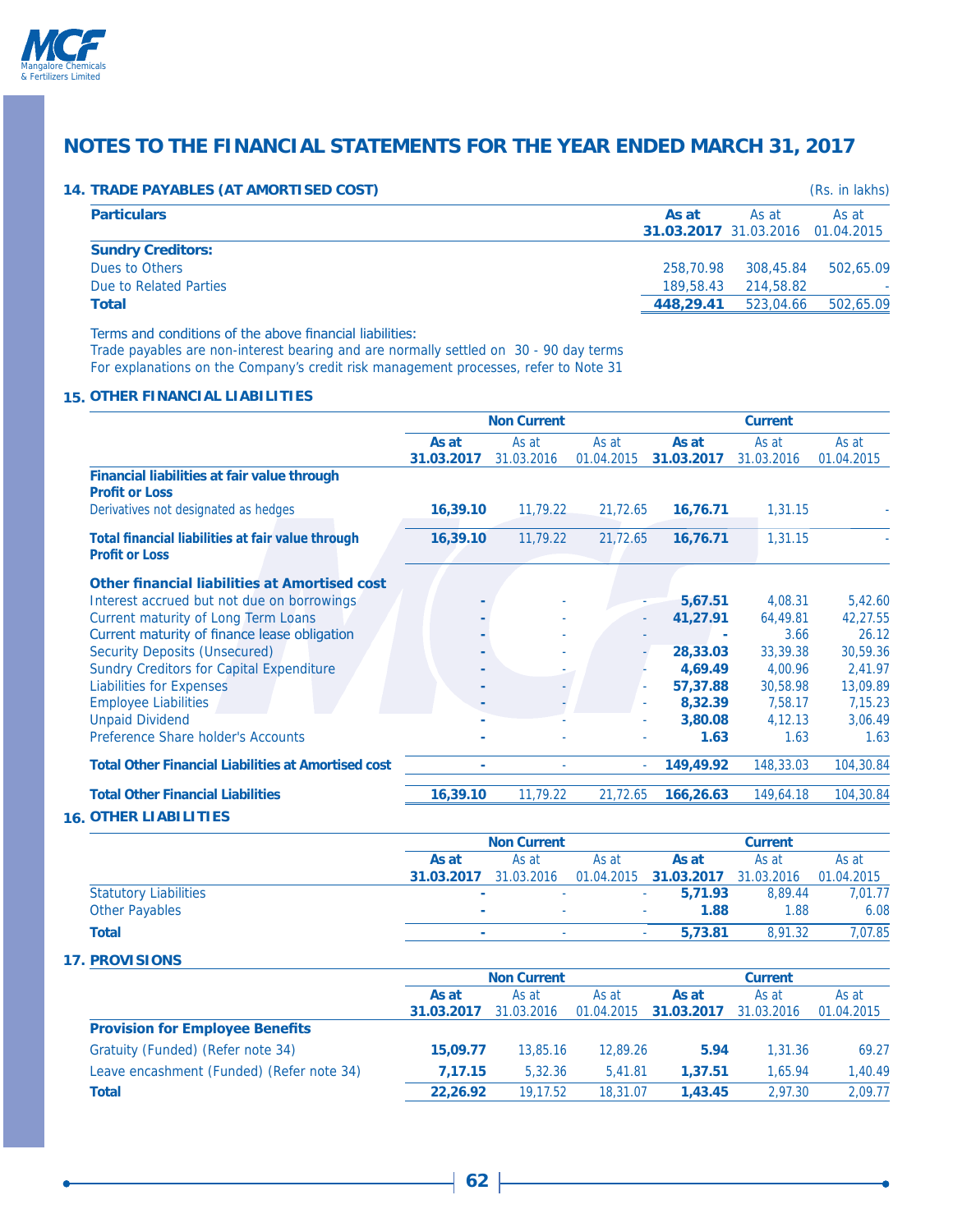

#### **18. Income Tax**

(i) A numerical reconciliation between tax expense (income) and the product of accounting profit multiplied by the applicable tax rate(s), **disclosing also the basis on which the applicable tax rate(s) is (are) computed**

|                                                                                                                                                                                     |            |               |                                    |                         | (Rs. in lakhs)       |
|-------------------------------------------------------------------------------------------------------------------------------------------------------------------------------------|------------|---------------|------------------------------------|-------------------------|----------------------|
| <b>Particulars</b>                                                                                                                                                                  |            |               | As at<br>31.03.2017                | As at<br>31.03.2016     | As at<br>01.04.2015  |
| <b>Current Income Tax</b><br>In respect of the current period<br><b>Deferred Tax</b>                                                                                                |            |               | 6,80.00                            |                         | 4,00.00              |
| In respect of the current period                                                                                                                                                    |            |               | 10,76.06                           | (8, 74.10)              | (19, 25.87)          |
| Since the carried forward losses have not been extinguished, no tax is payable on normal provisions of the Income Tax Act. However, Minimum Alternate<br>Tax is applicable as below |            |               |                                    |                         |                      |
| <b>Minimum Alternate Tax</b><br>Net Profit as per Profit and Loss Account<br><b>Add: Depreciation</b><br>Add: Interest on Income Tax                                                |            |               | 30,11.92<br>33,75.24<br>1,99.42    | (31, 39.94)<br>31,27.44 | 18,29.07<br>28,65.57 |
| Less: Expenses transferred to OCI<br><b>Less: Depreciation</b><br>1/5 of transition amount                                                                                          |            |               | (16.27)<br>(33, 28.440)<br>(61.63) | (30, 75.22)             | (27, 93.65)          |
| <b>Book Profit</b>                                                                                                                                                                  |            |               | 31,80.24                           | (30, 87.72)             | 19,00.99             |
| Income tax at 18.5% of book profit                                                                                                                                                  |            |               | 5,88.34                            |                         | 3,51.68              |
| Surcharge                                                                                                                                                                           |            |               | 70.60                              |                         | 35.17                |
| <b>Education Cess</b>                                                                                                                                                               |            |               | 19.77                              |                         | 11.61                |
| <b>Tax Payable</b><br>Rounded off                                                                                                                                                   |            |               | 6,78.71<br>6,80.00                 | $\omega$                | 3,98.46<br>4,00.00   |
|                                                                                                                                                                                     |            |               |                                    | $\mathbf{r}$            |                      |
| <b>Deferred tax</b>                                                                                                                                                                 |            |               |                                    |                         |                      |
| <b>Particulars</b>                                                                                                                                                                  | As at      | Provided dur- | As at                              | Provided dur-           | As at                |
|                                                                                                                                                                                     | 01.04.2015 | ing the year  | 31.03.2016                         | ing the year            | 31.03.2017           |
| <b>Deferred tax liability:</b>                                                                                                                                                      |            |               |                                    |                         |                      |
| <b>Related to Fixed Assets</b>                                                                                                                                                      | 169,61.37  | (598.85)      | 163,62.52                          | (4,00.06)               | 159,62.46            |
| Related to borrowings                                                                                                                                                               | 8,62.07    | (451.84)      | 4,10.23                            | (1, 36.29)              | 2,73.94              |
| Total deferred tax liability (A)                                                                                                                                                    | 178,23.44  | (1,050.69)    | 167,72.75                          | (5, 36.35)              | 162,36.40            |
| <b>Deferred tax assets:</b><br><b>Business Loss and unabsorbed Depreciation</b>                                                                                                     | 104,94.76  | 1,02.01       | 105,96.77                          | (16, 19.23)             | 89,77.54             |
| <b>Hedging instruments</b>                                                                                                                                                          | 6,99.46    | (3, 39.26)    | 3,60.20                            | (53.13)                 | 3,07.07              |
| Other deferred tax assets                                                                                                                                                           | 7,24.00    | 60.66         | 7,84.66                            | 59.95                   | 8,44.61              |
| <b>MAT</b> credit entitlement                                                                                                                                                       | 37.60.00   |               | 37,60.00                           | 6,80.00                 | 44,40.00             |

MAT credit entitlement<br> **137,60.00** - 37,60.00 6,80.00 **44,40.00**<br> **156,78.22** (1,76.59) 155,01.63 (9,32.41) 145,69.22 **Total deferred tax assets (B)**<br> **Deferred Tax Liability (Net) (A - B)**<br> **156,78.22** (1,76.59) 155,01.63 (9,32.41) 145,69.22<br>
21,45.22 (8,74.10) 12,71.12 3,96.06 16,67.18 **Deferred Tax Liability (Net) (A - B)** 21,45.22 (8,74.10) 12,71.12 3,96.06 **16,67.18**

The Company offsets tax assets and liabilities if and only if it has a legally enforceable right to set off current tax assets and current tax liabilities and the deferred tax assets and deferred tax liabilities relate to income taxes levied by the same tax authority.

### **19. REVENUE FROM OPERATIONS**

| <b>Particulars</b>                       | <b>Year ended</b> | Year ended |
|------------------------------------------|-------------------|------------|
|                                          | 31.03.2017        | 31.03.2016 |
| Sale of Products (including Excise Duty) |                   |            |
| <b>Manufactured Goods</b>                |                   |            |
| Urea                                     | 859,24.60         | 1027,63.66 |
| <b>Complex Fertilizers</b>               | 722.05.97         | 666,93.39  |
| <b>Others</b>                            | 89,89.51          | 95,94.62   |
| <b>Traded Goods</b>                      |                   |            |
| <b>Complex Fertilizers - Imported</b>    | 290,64.87         | 521,67.83  |
| Muriate of Potash - Imported             | 250,58.94         | 255,32.91  |
| <b>Others</b>                            | 289,14.40         | 414, 19.55 |
| Sale of Services                         | 55.94             | 35.16      |
| <b>Total</b>                             | 2502.14.23        | 2982.07.12 |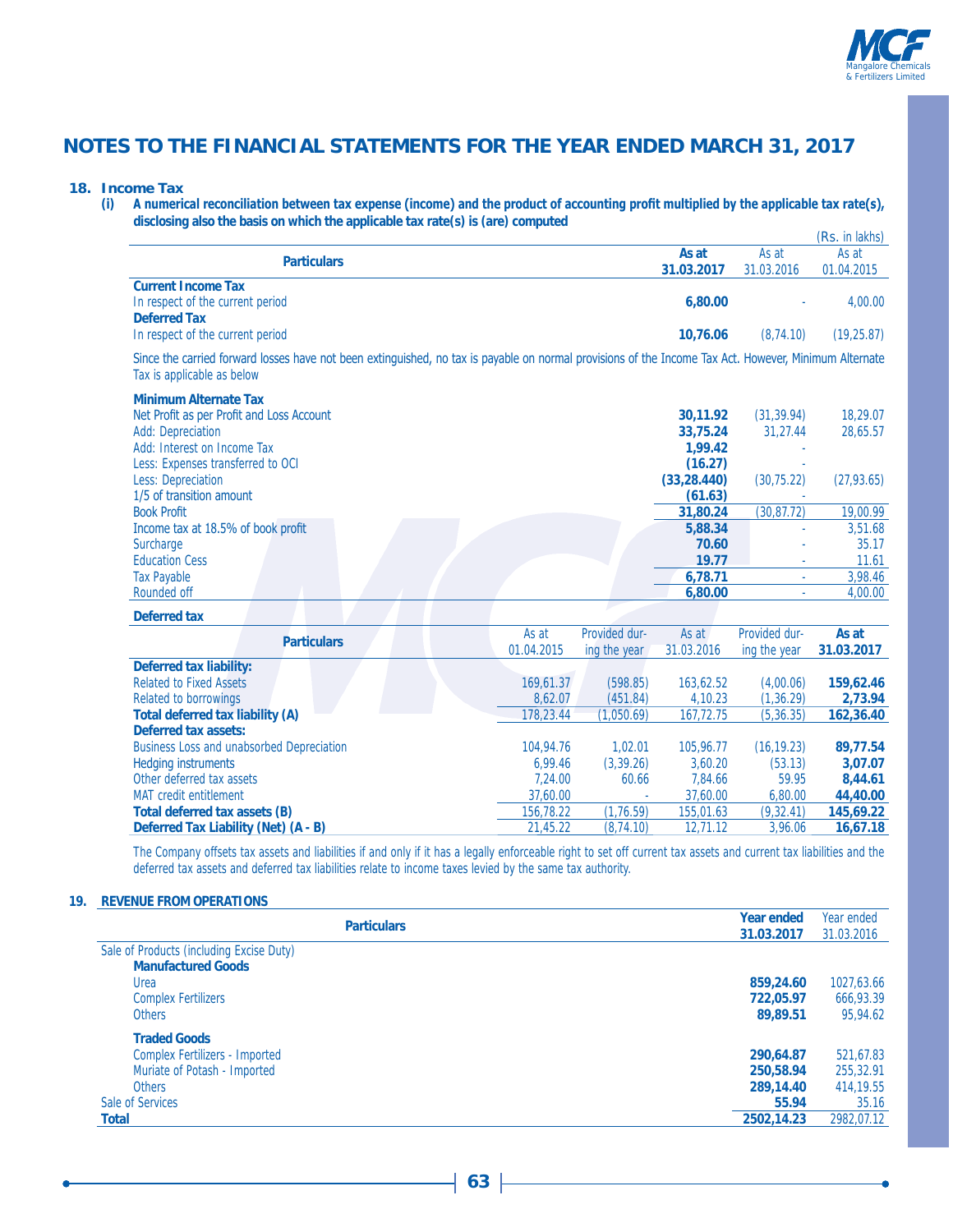

|                                                                             |                                                                                    |                                 | (Rs. in lakhs)           |
|-----------------------------------------------------------------------------|------------------------------------------------------------------------------------|---------------------------------|--------------------------|
|                                                                             | <b>Particulars</b>                                                                 | <b>Year ended</b><br>31.03.2017 | Year ended<br>31.03.2016 |
| <b>20 OTHER INCOME</b>                                                      |                                                                                    |                                 |                          |
| <b>Interest Income</b>                                                      |                                                                                    | 7,20.61                         | 2,42.31                  |
| <b>Other Non-Operating Income</b>                                           |                                                                                    | 2,51.64                         | 3,86.19                  |
|                                                                             | <b>Total</b>                                                                       | 9,72.25                         | 6,28.50                  |
| 21 COST OF MATERIAL CONSUMED                                                |                                                                                    |                                 |                          |
| Naphtha                                                                     |                                                                                    | 448,92.44                       | 528,32.03                |
| <b>Phosphoric Acid</b>                                                      |                                                                                    | 388,41.79                       | 359,41.90                |
| <b>Imported Ammonia</b>                                                     |                                                                                    | 174,66.52                       | 197,76.86                |
| <b>Others</b>                                                               |                                                                                    | 75,81.68                        | 94,58.14                 |
|                                                                             | <b>Total</b>                                                                       | 1087,82.43                      | 1180,08.93               |
| <b>22 PURCHASES OF STOCK IN TRADE</b>                                       |                                                                                    |                                 |                          |
| <b>Complex Fertilizers - Imported</b>                                       |                                                                                    | 239,55.16                       | 339,05.24                |
| Muriate of Potash - Imported                                                |                                                                                    | 202,36.96                       | 262,65.81                |
| <b>Others</b>                                                               |                                                                                    | 244,46.66                       | 333,16.01                |
|                                                                             | <b>Total</b>                                                                       | 686,38.78                       | 934,87.06                |
|                                                                             | 23 Changes in Inventories of Finished Goods, Stock-in -Trade and Work-in- Progress |                                 |                          |
| <b>Opening Stock</b>                                                        |                                                                                    |                                 |                          |
| <b>Work-in-Progress</b>                                                     |                                                                                    | 21.50                           | 1,81.46                  |
| <b>Finished Goods</b>                                                       |                                                                                    | 4,74.38                         | 8,53.93                  |
| <b>Stock in Trade</b>                                                       |                                                                                    | 61,60.61                        | 160,93.27                |
|                                                                             | <b>Total</b>                                                                       | 66,56.49                        | 171,28.66                |
| <b>Closing Stock</b>                                                        |                                                                                    |                                 |                          |
| <b>Work-in-Progress</b>                                                     |                                                                                    | 39.79                           | 21.50                    |
| <b>Finished Goods</b>                                                       |                                                                                    | 9,45.50                         | 4,74.38                  |
| <b>Stock in Trade</b>                                                       |                                                                                    | 63,92.97                        | 61,60.61                 |
|                                                                             | <b>Total</b>                                                                       | 73,78.26                        | 66,56.49                 |
|                                                                             |                                                                                    | (7, 21.77)                      | 104,72.17                |
| <b>24 EMPLOYEE BENEFITS EXPENSE</b>                                         |                                                                                    |                                 |                          |
| <b>Salaries and Wages</b>                                                   |                                                                                    | 56,30.48                        | 55,15.26                 |
| <b>Contribution to Provident and Other Funds</b>                            |                                                                                    | 6,12.89                         | 6,21.56                  |
| <b>Staff Welfare Expenses</b>                                               |                                                                                    | 6,29.66                         | 6,60.75                  |
|                                                                             | <b>Total</b>                                                                       | 68,73.03                        | 67,97.57                 |
| <b>25 FINANCE COSTS</b>                                                     |                                                                                    |                                 |                          |
| <b>Interest Expense</b>                                                     |                                                                                    | 70,53.53                        | 81,75.94                 |
| <b>Other Borrowing Costs</b>                                                |                                                                                    | 41,47.64                        | 29,14.37                 |
| <b>Others</b>                                                               |                                                                                    | 6,23.23                         | 3,83.65                  |
|                                                                             | <b>Total</b>                                                                       | 118,24.40                       | 114,73.96                |
| Total Interest Expenses (calculated using the effective interest method)    |                                                                                    |                                 |                          |
| for financial liabilities that are not at fair value through Profit or Loss |                                                                                    |                                 |                          |
| In relation to Financial liabilities classified at Amortised cost           |                                                                                    | 118,24.40                       | 114,73.96                |
|                                                                             |                                                                                    | 118,24.40                       | 114,73.96                |
|                                                                             |                                                                                    |                                 |                          |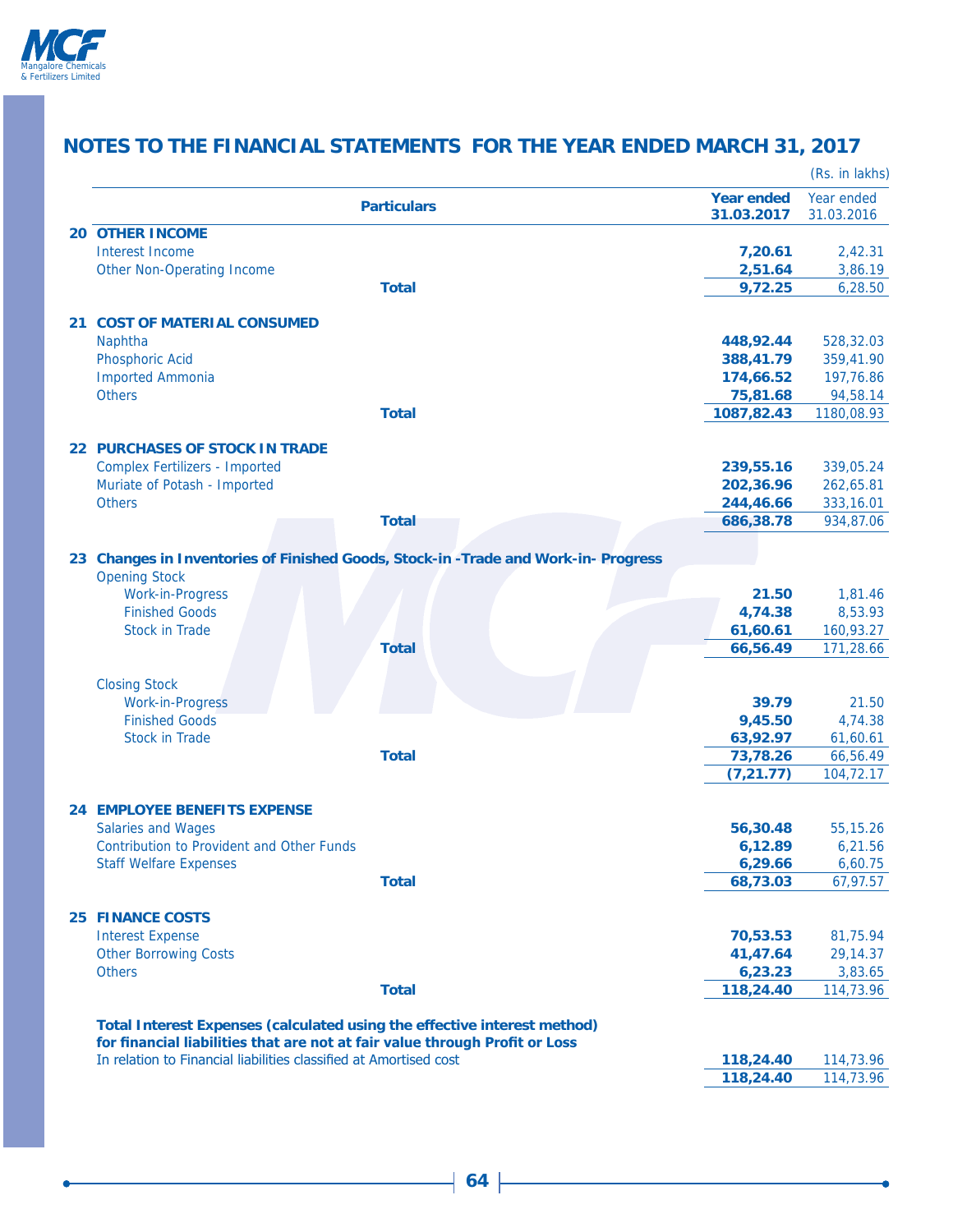

| <b>26 OTHER EXPENSES</b>                                                             |                                 | (Rs. in lakhs)           |
|--------------------------------------------------------------------------------------|---------------------------------|--------------------------|
| <b>Particulars</b>                                                                   | <b>Year ended</b><br>31.03.2017 | Year ended<br>31.03.2016 |
| <b>Consumption of Stores &amp; Spares</b>                                            | 11,68.68                        | 12,43.42                 |
| Power, Fuel and Water                                                                | 179,66.62                       | 207, 13.16               |
| <b>Packing Materials Consumed</b>                                                    | 25,49.45                        | 23,95.62                 |
| Bagging and Other Contracting Charges                                                | 4,84.14                         | 4,61.50                  |
| Transportation                                                                       | 182,53.71                       | 184,65.32                |
| Foreign Exchange Variation (net)                                                     | (17, 44.48)                     | 57,37.77                 |
| <b>Repairs and Maintenance</b>                                                       |                                 |                          |
| <b>Buildings</b>                                                                     | 1,44.15                         | 1,83.27                  |
| <b>Others</b>                                                                        | 4,81.60                         | 4,10.80                  |
| Plant & Machinery                                                                    | 26,50.00                        | 28,08.46                 |
| Rent                                                                                 | 12,48.38                        | 12,16.24                 |
| <b>Rates and Taxes</b>                                                               | 8.86                            | 12.37                    |
| Insurance                                                                            | 4,04.69                         | 6,79.37                  |
| <b>Travelling and Conveyance</b>                                                     | 3,51.55                         | 3,00.34                  |
| Loss on Fixed Assets sold / discarded (net)                                          | 37.94                           | 2,81.93                  |
| <b>Directors' Sitting Fees</b>                                                       | 24.99                           | 8.31                     |
| <b>Payment to Statutory Auditors</b>                                                 | 29.12                           | 21.93                    |
| Excise Duty on Increase/(Decrease) of Inventory                                      | 1.39                            | 12.25                    |
| <b>Miscellaneous Expenses</b>                                                        | 17,16.75                        | 29,95.62                 |
| <b>CSR Expenditure (Refer note 35)</b>                                               | 31.66                           | 1,20.69                  |
| Fair value loss/(gain) on financial instruments at fair value through Profit or Loss | 19,74.94                        | (8,62.28)                |
| <b>Total</b>                                                                         | 477,84.14                       | 572,06.09                |
| <b>Payment to Statutory Auditors</b>                                                 |                                 |                          |
| <b>As Auditor</b>                                                                    | 12.00                           | 12.00                    |
| <b>For Other Services</b>                                                            | 16.57                           | 7.85                     |
| For Reimbursement of Expenses                                                        | 0.55                            | 2.08                     |
|                                                                                      | 29.12                           | 21.93                    |

### **27 Distributions made and Proposed**

| <b>Particulars</b>                                                                                                                                                                                                           | <b>31.03.2017</b> 31.03.2016 |         |
|------------------------------------------------------------------------------------------------------------------------------------------------------------------------------------------------------------------------------|------------------------------|---------|
| Cash dividends on Equity shares declared and paid                                                                                                                                                                            |                              |         |
| Dividend for the year ended 31.3.2016 of Rs. Nil, (31.3.2015 - Rs. 0.60) per fully paid share                                                                                                                                |                              | 711.09  |
| Dividend distribution tax on final dividend                                                                                                                                                                                  |                              | 1,44.76 |
| Dividends not recognized at the end of the reporting period                                                                                                                                                                  |                              |         |
| The directors have recommended a final dividend of Rs. 0.50 per fully paid equity share<br>(31.3.2016 - NIL). This proposed dividend is subject to the approval of the shareholders<br>in the ensuing annual general meeting | 5.92.58                      |         |
| Dividend distribution tax on proposed dividend                                                                                                                                                                               | 1,20.63                      |         |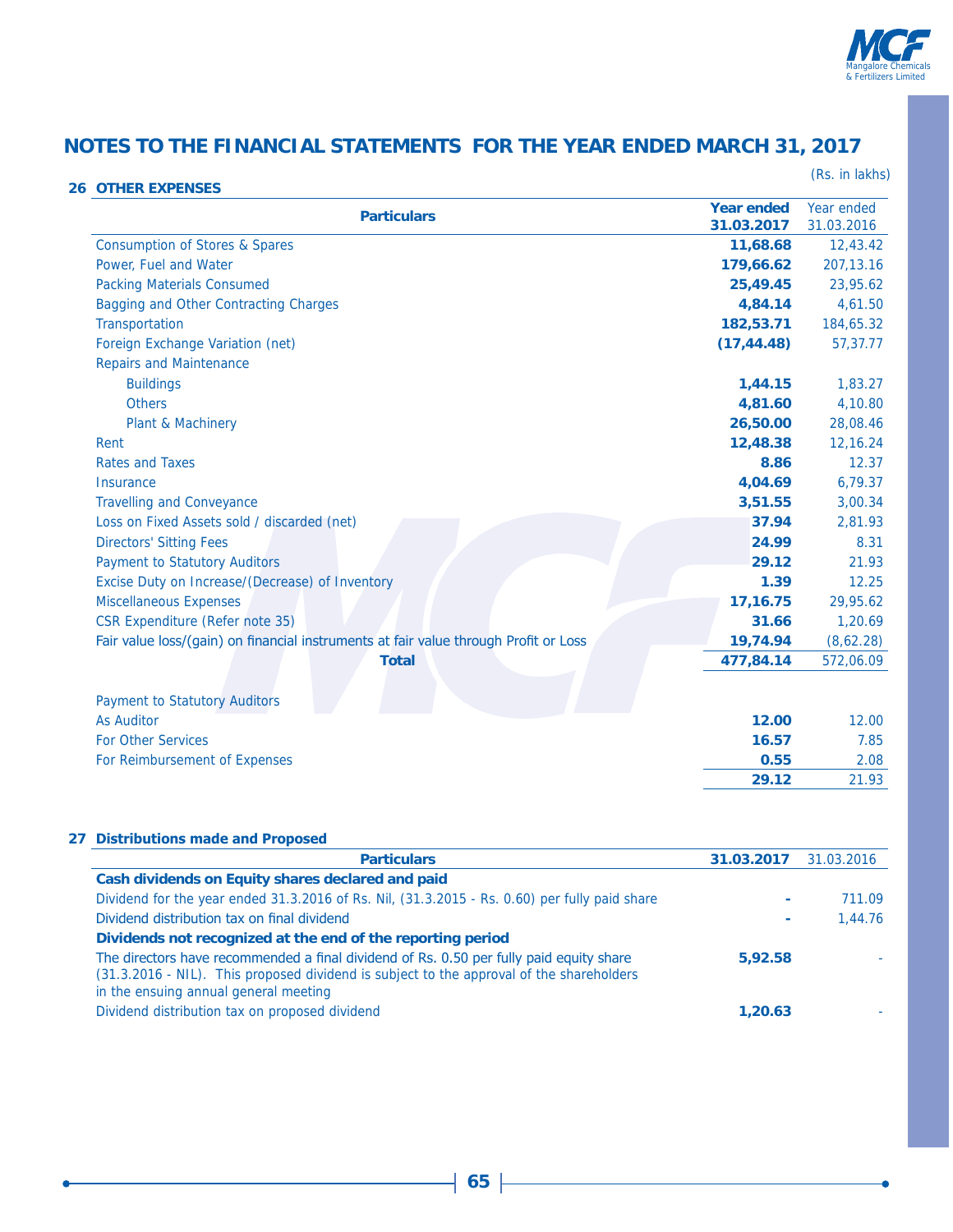

(Rs. in lakhs)

| <b>28 EARNINGS PER SHARE</b>                                                                                                                                                                                                |                                 |                                 |
|-----------------------------------------------------------------------------------------------------------------------------------------------------------------------------------------------------------------------------|---------------------------------|---------------------------------|
| <b>Particulars</b>                                                                                                                                                                                                          | <b>Year ended</b><br>31.03.2017 | <b>Year ended</b><br>31.03.2016 |
| The following reflects the income and share data used in the basic and diluted EPS computations<br>Profit/(Loss) after taxation as per statement of Profit and Loss attributable to equity shareholders<br>$(INR)$ in lacs) | 19.41.47                        | (240.12.87)                     |
| Weighted average number of equity shares outstanding<br>Basic and Diluted earnings per share in INR (face value INR 10 per share)                                                                                           | 118,515,150<br>1.64             | 118,515,150<br>(20.26)          |

**29** The amount due to Micro, Small and Medium Enterprises as on 31.3.2017 is Nil (Nil).

#### **30 A Leases**

### **Finance Lease — as Lessee**

The company has entered into following finance leases

- 1. The Company has acquired some vehicles on finance lease.
- 2. Lease rentals are charged on the basis of agreed terms.
- 3. Assets are taken on lease over a period of 3/5 years.

Disclosure under Finance Lease as Lessee:

|                                                  |  | <b>Minimum Lease</b><br><b>Payments</b> |                          |      | <b>Future Interest on</b><br><b>Outstanding</b> |                |        | <b>Present Value of Minimum</b><br><b>Lease Payments</b> |      |                                                                              |            |            |
|--------------------------------------------------|--|-----------------------------------------|--------------------------|------|-------------------------------------------------|----------------|--------|----------------------------------------------------------|------|------------------------------------------------------------------------------|------------|------------|
|                                                  |  |                                         |                          |      |                                                 |                |        |                                                          |      | 31.03.2017 31.03.2016 31.03.2015 31.03.2017 31.03.2016 31.03.2015 31.03.2017 | 31.03.2016 | 31.03.2015 |
| - Within one year                                |  |                                         | ۰                        | 3.71 | 28.48                                           | $\sim$         |        | 0.05                                                     | 2.36 | ٠                                                                            | 3.66       | 26.12      |
| - After one year but not more<br>than five years |  |                                         | $\overline{\phantom{a}}$ |      | 3.71                                            |                | $\sim$ |                                                          | 0.05 | ٠                                                                            | ۰.         | 3.66       |
| - More than five years                           |  |                                         |                          |      |                                                 | $\blacksquare$ |        |                                                          |      | $\overline{\phantom{a}}$                                                     |            |            |
| Total                                            |  |                                         | $\sim$                   | 3.71 | 32 19                                           | $\sim$         |        | 0.05                                                     | 2.41 | ٠                                                                            | 3.66       | 29.78      |

### **B Contingent Liabilities**

| <b>Particulars</b>                                                                            | As at<br>31.3.2017 | As at<br>31.3.2016 | As at<br>31.3.2015 |
|-----------------------------------------------------------------------------------------------|--------------------|--------------------|--------------------|
| a. Outstanding Bank Guarantees                                                                | 23,06.89           | 6.94.68            | 7,37.83            |
| b. Claims against the Company not acknowledged as debt                                        |                    |                    |                    |
| i) Disputed Customs Duty liability under appeal by Company before CESTAT                      | 90.60              | 90.60              | 90.60              |
| ii) Disputed Income-Tax liability                                                             | 4,69.88            | 4,27.77            | 4.27.77            |
| iii) Bonus for 2014-15 pursuant to amendment to Payment of Bonus Act, 1965                    | 6.03               | 6.03               | ٠                  |
| <b>C</b> Capital and Other Commitments                                                        |                    |                    |                    |
| Estimated amount of contracts remaining to be executed on<br>Capital Account not provided for | 30.72.16           | 7.98.79            | 40.62.30           |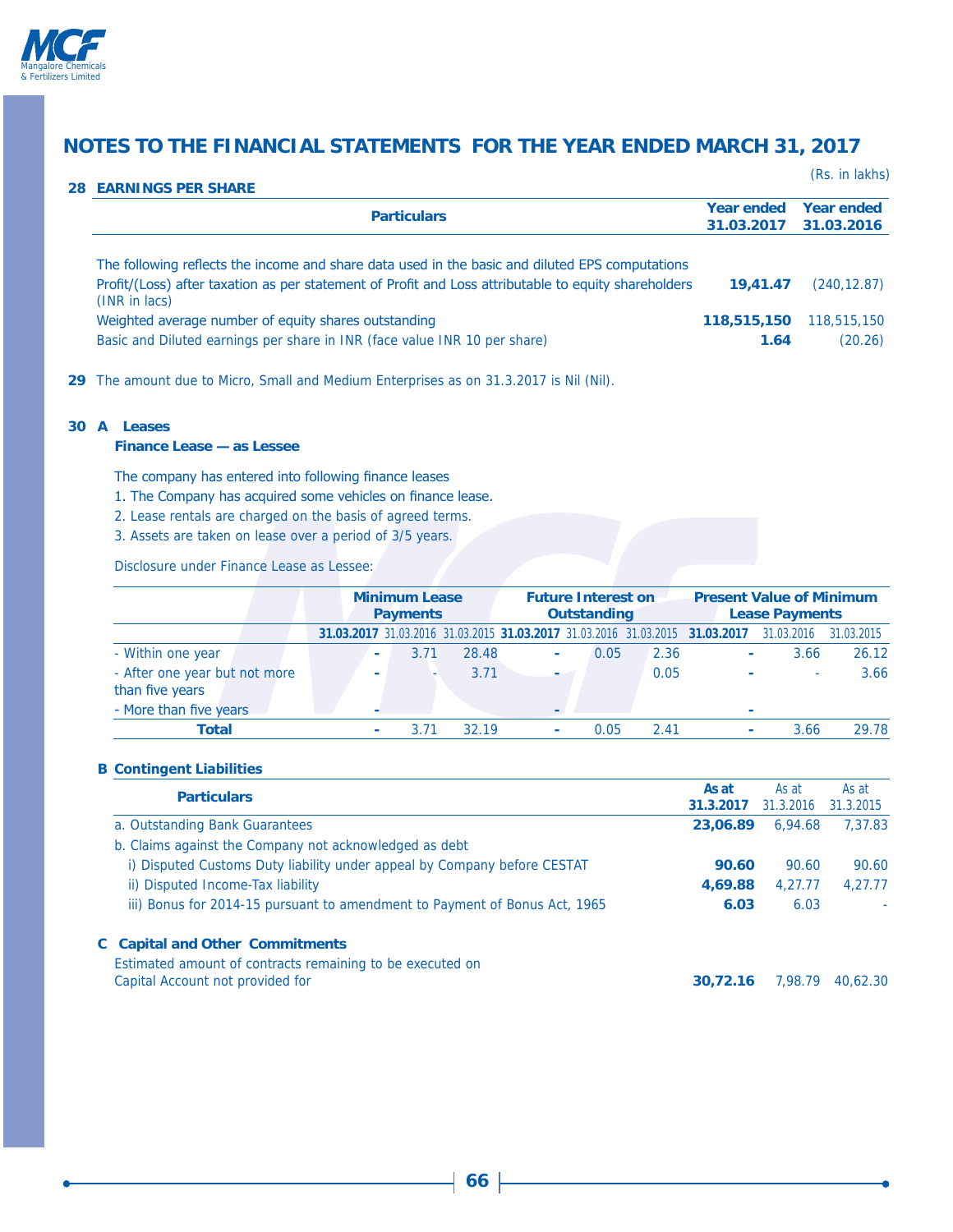

(Rs. in lakhs)

### **31 FINANCIAL RISK MANAGEMENT OBJECTIVES AND POLICIES**

The Company's principal financial liabilities, other than derivatives, comprise loans and borrowings, trade and other payables. The main purpose of these financial liabilities is to finance the Company's operations. The Company's principal financial assets include loans,trade and other receivables, and cash and cash equivalents that is derived from its operations. The Company also holds investments. The Company enters into derivative transactions. The Company is exposed to market risk, credit risk and liquidity risk. The Company manages market risk through a treasury department which evaluates and exercises control over the entire process of market risk management. The Board of Directors provides written principles for overall risk management, as well as policies covering specific areas, such as foreign exchange risk, interest rate risk, credit risk, use of derivative financial instruments and non-derivative financial instruments, and investment of excess liquidity.

#### **Market risk**

Market risk is the risk that the fair value of future cash flows of a financial instrument will fluctuate because of changes in market prices. Market risk comprises three types of risk: interest rate risk, currency risk and other price risk, such as equity price risk and commodity risk. Financial instruments affected by market risk include loans and borrowings, deposits and derivative financial **instruments** 

The sensitivity analysis in the following sections relate to the position as at 31 March 2017 and 31 March 2016.

The sensitivity analysis have been prepared on the basis that the amount of net debt, the ratio of fixed to floating interest rates of the debt and derivatives and the proportion of financial instruments in foreign currencies are all constant.

The analysis exclude the impact of movements in market variables on the carrying values of gratuity and other post-retirement obligations, provisions, and the non-financial assets.

The sensitivity analysis is prepared on the assumption that the sensitivity of the relevant profit or loss item is the effect of the assumed changes in respective market risks. This is based on the financial assets and financial liabilities held at 31 March 2017 and 31 March 2016.

### **a. Interest Rate Risk**

Interest rate risk is the risk that the fair value or future cash flows of a financial instrument will fluctuate because of changes in market interest rates.

#### **Interest Rate Sensitivity**

The folloWING TABLE demonstrates the sensitivity to a reasonably possible change in interest rates on that portion of loans and borrowings affected. With all other variables held constant, the Company's profit before tax is affected through the impact on floating rate borrowings, as follows

|                        | <b>Particulars</b> | Increase/<br>Decrease in<br><b>Basis Points</b> | <b>Effect on Profit</b><br><b>Before Tax</b> |         |  |
|------------------------|--------------------|-------------------------------------------------|----------------------------------------------|---------|--|
|                        |                    |                                                 | 2016-17                                      | 2015-16 |  |
| <b>INR Borrowings</b>  |                    | $+50$                                           | 28.45                                        | 58.03   |  |
| <b>Euro Borrowings</b> |                    | $+50$                                           | 6.22                                         | 5.32    |  |
| <b>INR Borrowings</b>  |                    | $-50$                                           | (28.45)                                      | (58.03) |  |
| <b>Euro Borrowings</b> |                    | $-50$                                           | (6.22)                                       | (5.32)  |  |

The assumed movement in basis points for the interest rate sensitivity analysis is based on the currently observable market environment.

### **b.** Foreign currency risk

Foreign currency risk is the risk that the fair value or future cash flows of an exposure will fluctuate because of changes in foreign exchange rates.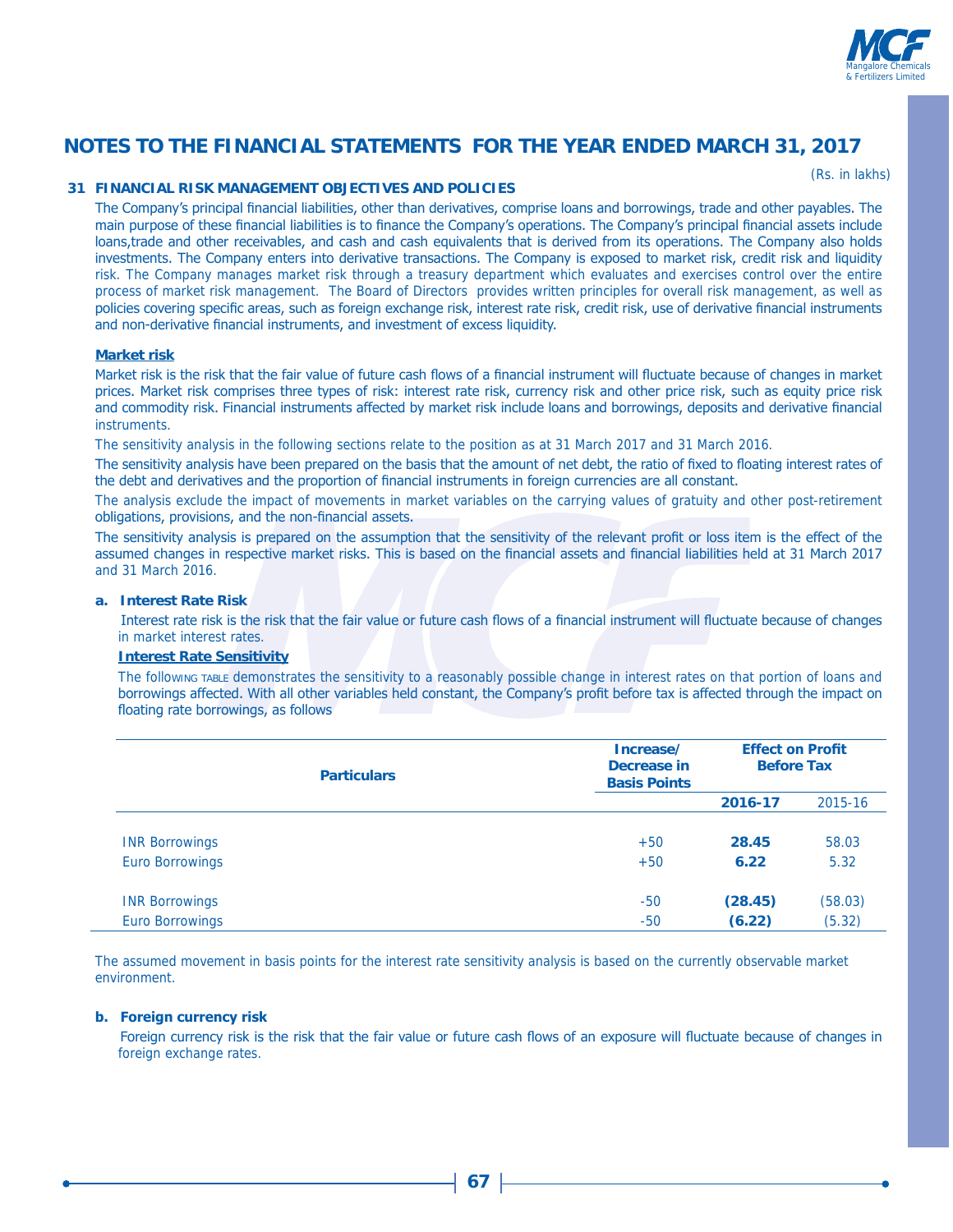

#### **Foreign currency sensitivity**

(Rs. in lakhs)

The following tables demonstrate the sensitivity to a reasonably possible change in exchange rates, with all other variables held constant. The impact on the Company's profit before tax is due to changes in the fair value of monetary assets and liabilities including non-designated foreign currency derivatives.

|            | <b>Particulars</b> | Increase/<br>Decrease in<br><b>Basis Points</b> | <b>Effect on Profit</b><br><b>Before Tax</b> |            |  |
|------------|--------------------|-------------------------------------------------|----------------------------------------------|------------|--|
|            |                    |                                                 | 2016-17                                      | 2015-16    |  |
| <b>USD</b> |                    | $+5%$                                           | 737.82                                       | 2,088.60   |  |
|            |                    | $-5%$                                           | (737.82)                                     | (2,088.60) |  |
| Euro       |                    | $+5%$                                           | 62.32                                        | 53.37      |  |
|            |                    | $-5%$                                           | (62.32)                                      | (53.37)    |  |

#### **c. Commodity price risk**

The Company's operating activities require the ongoing purchase of naphtha and furnace oil. Naphtha and furnace oil being an international commodity is subject to price fluctuation on account of the change in the crude oil prices, demand supply pattern of naphtha and furnace oil and exchange rate fluctuations. The Company is generally not affected by the price volatility of naphtha and furnace oil as per the extant urea pricing policies.

#### **Credit risk**

Credit risk arises from the possibility that the counterparty may not be able to settle their obligations as agreed, under a financial instrument or customer contract, leading to a financial loss. The Company is exposed to credit risk from its operating activities (primarily trade receivables) and from its financing activities, including deposits with banks and financial institutions, foreign exchange transactions and other financial instruments.

#### **Trade receivables**

The Company extends credit to customers in the normal course of business. The Company considers factors such as credit track record in the market and past dealings for extending credit to customers. The Company monitors the track record of the payments by the customers and the receivables are regularly monitored. The Company evaluates the concentration of risk with respect to trade receivables as low, since the customer base is large and located in several jurisdictions and operate in largely independent markets. The Company has also taken security deposits from its customers, which mitigate the credit risk to some extent.

#### **Concession (Subsidy) receivables**

The concession receivable classified under other financial assets is receivable from the Government of India in the form of subsidy. By sovereign nature credit risk is not perceived.

#### **Financial instruments and cash deposits**

Credit risk from balances with banks and financial institutions is managed by the Company's treasury department under directions by the board of directors of the Company. The Company does not maintain the significant amount of cash and deposits other than those required for its day to day operations.

#### **Liquidity risk**

The Company's objective is to maintain optimum levels of liquidity to meet its cash and collateral requirements at all times. The Company relies on a mix of borrowings and excess operating cash flows to meet its needs for funds. The current committed lines of credit are sufficient to meet its short to medium/ long term expansion needs. The Company monitors rolling forecasts of its liquidity position (comprising the undrawn borrowing facilities) and cash and cash equivalents on the basis of expected cash flows.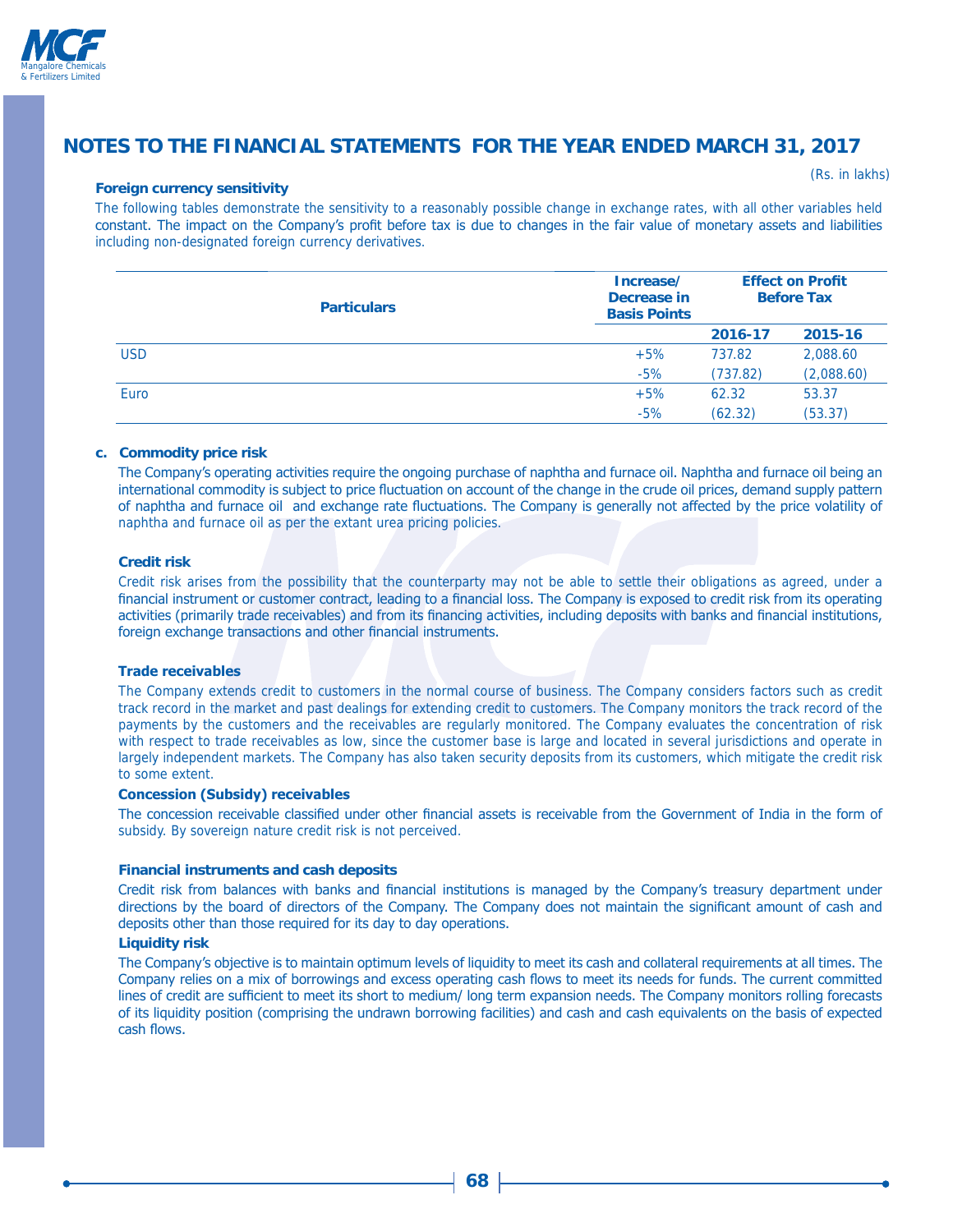

|                                      | Less than      | 1-3 years | 3-5 years | $> 5$ years | Total       |
|--------------------------------------|----------------|-----------|-----------|-------------|-------------|
|                                      | 1 year         |           |           |             |             |
| <b>As at 31 March 2017</b>           |                |           |           |             |             |
| <b>Borrowings</b>                    | 1, 10, 121. 42 | 6,099.82  | 2,764.94  | 1,094.67    | 1,20,080.85 |
| Trade payables                       | 44,829.41      |           |           |             | 44,829.41   |
| Other financial liabilities          | 10,822.01      |           |           |             | 10,822.01   |
| Derivatives and embedded derivatives | 1,010.46       | 586.09    | 134.87    |             | 1,731.42    |
|                                      | 1,66,783.30    | 6,685.91  | 2,899.81  | 1,094.67    | 1,77,463.69 |
| <b>As at 31 March 2016</b>           |                |           |           |             |             |
| <b>Borrowings</b>                    | 1,25,836.04    | 8,085.73  | 3,201.46  | 1,395.56    | 1,38,518.79 |
| Trade payables                       | 52,304.66      |           |           |             | 52,304.66   |
| Other financial liabilities          | 8,383.21       |           |           |             | 8,383.21    |
| Derivatives and embedded derivatives | 815.66         | 787.39    | 368.44    | 9.32        | 1,980.81    |
|                                      | 1,87,339.57    | 8,873.12  | 3,569.90  | 1,404.88    | 2,01,187.47 |
| <b>As at 1 April 2015</b>            |                |           |           |             |             |
| <b>Borrowings</b>                    | 91,377.23      | 15,062.47 |           | 1,869.56    | 1,08,309.26 |
| Trade payables                       | 50,265.09      |           |           |             | 50,265.09   |
| Other financial liabilities          | 6,203.29       |           |           |             | 6,203.29    |
| Derivatives and embedded derivatives | 642.76         | 989.53    | 586.09    | 134.87      | 2,353.25    |
|                                      | 1,48,488.37    | 16,052.00 | 586.09    | 2,004.43    | 1,67,130.89 |

#### The maturity profile of the Company's financial liabilities based on contractual undiscounted payments (Rs. in lakhs)

#### **32 CAPITAL MANAGEMENT**

The Company aim to manage its capital efficiently so as to safeguard its ability to continue as a going concern and to maximise returns to the shareholders.

The capital structure of the company is based on management's judgement of the appropriate balance of key elements in order to meet its strategic and day to day needs. The amount of capital is considered in proportion to risk and manage the capital structure in light of the changes in economic conditions and the risk characteristics of the underlying assets. In order to maintain or adjust the capital structure, the company may adjust the amount of dividends paid to shareholders, return capital to shareholders or issue new shares.

The Company's policy is to maintain a stable and strong capital structure with a focus on total equity so as to maintain investor, creditors and market confidence and to sustain future development and growth of its business. The Company will take appropriate steps in order to maintain, or if necessary adjust, its capital structure.

#### **33 DISCLOSURE IN RESPECT OF SPECIFIED BANK NOTES HELD AND TRANSACTED** (Rs.)

| <b>Particulars</b>                    | <b>Specified</b><br><b>Bank Notes</b><br>(SBNs) | Other de-<br>nomination<br>notes<br>& Coins | <b>Total</b> |  |
|---------------------------------------|-------------------------------------------------|---------------------------------------------|--------------|--|
| Closing cash in hand as on 08.11.2016 | 2,51,000                                        | 73,346                                      | 3,09,346     |  |
| (+) Permitted receipts                |                                                 |                                             |              |  |
| (-)Permitted payments                 |                                                 |                                             |              |  |
| (-)Amount deposited in Banks          | 2,51,000                                        |                                             |              |  |
| Closing cash in hand as on 30.12.2016 |                                                 |                                             |              |  |

Specified Bank Notes is defined as Bank Notes of denominations of the existing series of the value of five hundred rupees and one thousand rupees.

The disclosures with respects to 'Permitted Receipts', 'Permitted Payments', 'Amount Deposited in Banks' and 'Closing Cash in Hand as on 30.12.2016' is understood to be applicable in case of SBNs only.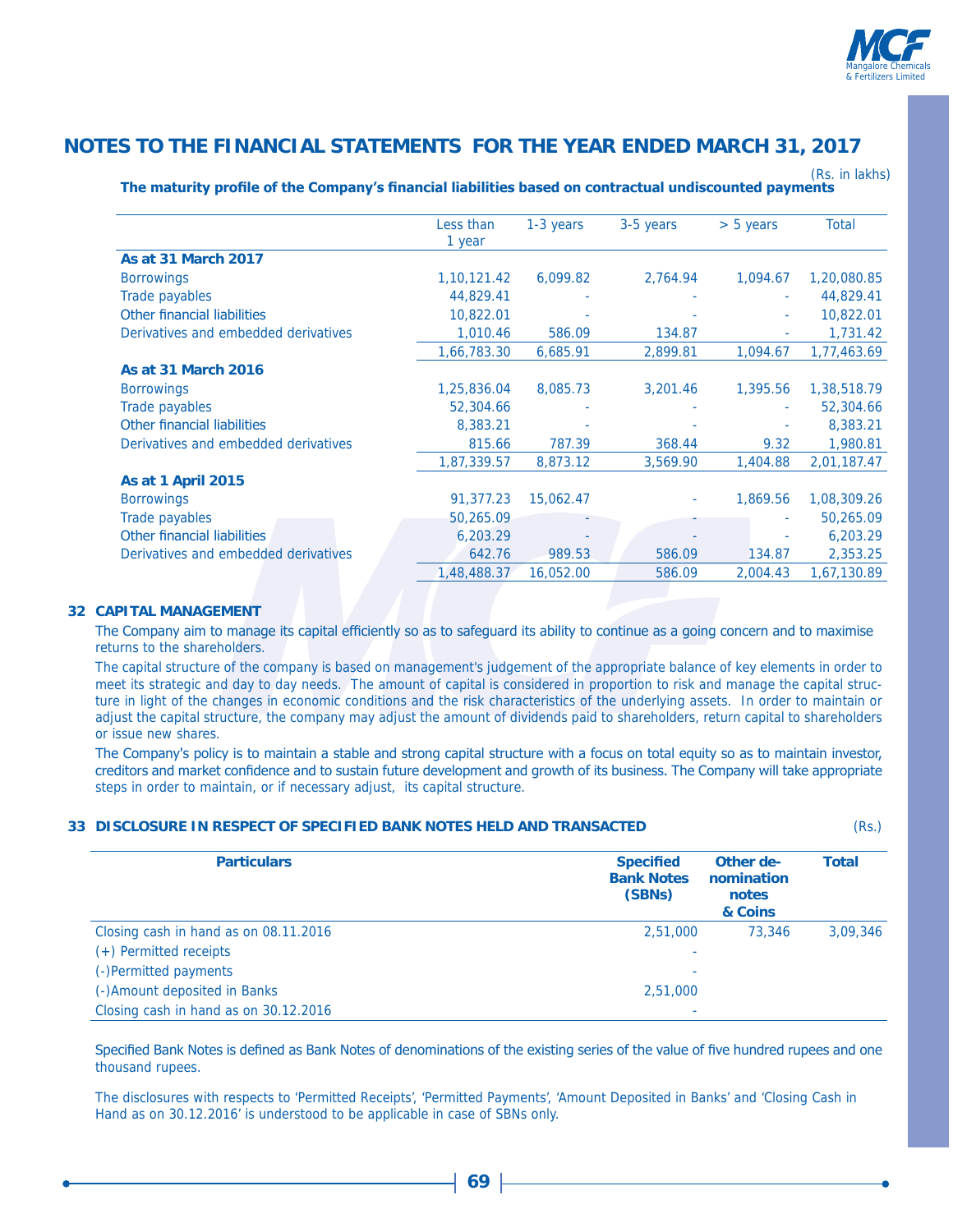

### **34 POST EMPLOYMENT BENEFIT PLAN** *CONTRACT CONTRACT CONTRACT CONTRACT CONTRACT CONTRACT CONTRACT CONTRACT CONTRACT CONTRACT CONTRACT CONTRACT CONTRACT CONTRACT CONTRACT CONTRACT CONTRACT CONTRACT CONTRACT CONTRACT CONTRA*

#### **GRATUITY**

The employees' gratuity fund scheme managed by Life Insurance Corporation of India is a defined benefit plan. The present value of obligation is determined based on actuarial valuation using the Projected Unit Credit Method.

## The following tables summarise the components of net benefit expense recognised in the statement of profit or loss and the funded status and amounts recognised in the balance sheet

**Amount recognized in the Balance sheet**

| <b>Particulars</b>                  | As at          | As at      | As at      |
|-------------------------------------|----------------|------------|------------|
|                                     | 31.03.2017     | 31.03.2016 | 01.04.2015 |
| Present value of plan liabilities   | 19,50.84       | 19.93.11   | 17,34.86   |
| Fair value of plan assets           | 4,35.13        | 4.76.58    | 3,76.33    |
| Deficit / (Surplus) of funded plans | 15,15.71       | 15, 16, 53 | 13,58.53   |
| Unfunded plans                      | $\blacksquare$ | ۰          |            |
| Net plan liability / (asset)        | 15,15.71       | 15,16.53   | 13,58.53   |
|                                     |                |            |            |

### Amount recognized in the Statement of Profit and Loss as employee benefit expenses

| <b>Particulars</b>                |  |  | Year ended<br>31.3.2017 | Year ended<br>31.3.2016 |
|-----------------------------------|--|--|-------------------------|-------------------------|
| <b>Current Service Cost</b>       |  |  | 1.01.50                 | 81.18                   |
| <b>Past Service Cost</b>          |  |  |                         | 31.66                   |
| Net Interest Cost                 |  |  | 1.19.72                 | 1.04.02                 |
| Net impact on the Profit / (Loss) |  |  | 2,21.22                 | 2,16.86                 |

#### **Amount recognised in Other Comprehensive Income**

| <b>Particulars</b>                                                          | Year ended<br>31.3.2017 | Year ended<br>31.3.2016 |
|-----------------------------------------------------------------------------|-------------------------|-------------------------|
| Actuarial (gain)/ loss on obligations                                       | (10.88)                 | 2.70.96                 |
| Return on plan assets (excluding amounts included in net interest expenses) | (5.39)                  | (29.82)                 |
| Net (gain) / loss recognized in Other comprehensive income                  | (16.27)                 | 2.41.14                 |

#### Changes in the present value of the defined benefit obligation

| <b>Particulars</b>                   | <b>Year ended</b><br>31.3.2017 | Year ended<br>31.3.2016 |
|--------------------------------------|--------------------------------|-------------------------|
| Opening defined obligation (Opening) | 19,93.10                       | 17,34.86                |
| Current service cost                 | 1,01.50                        | 81.18                   |
| Interest cost                        | 1,57.34                        | 1,20.20                 |
| Actuarial (gain)/ loss               | (10.88)                        | 2,70.95                 |
| <b>Past Service Cost</b>             |                                | 31.66                   |
| Benefits paid                        | (2,90.23)                      | (2, 45.75)              |
| Defined benefit obligation (Closing) | 19,50.83                       | 19,93.10                |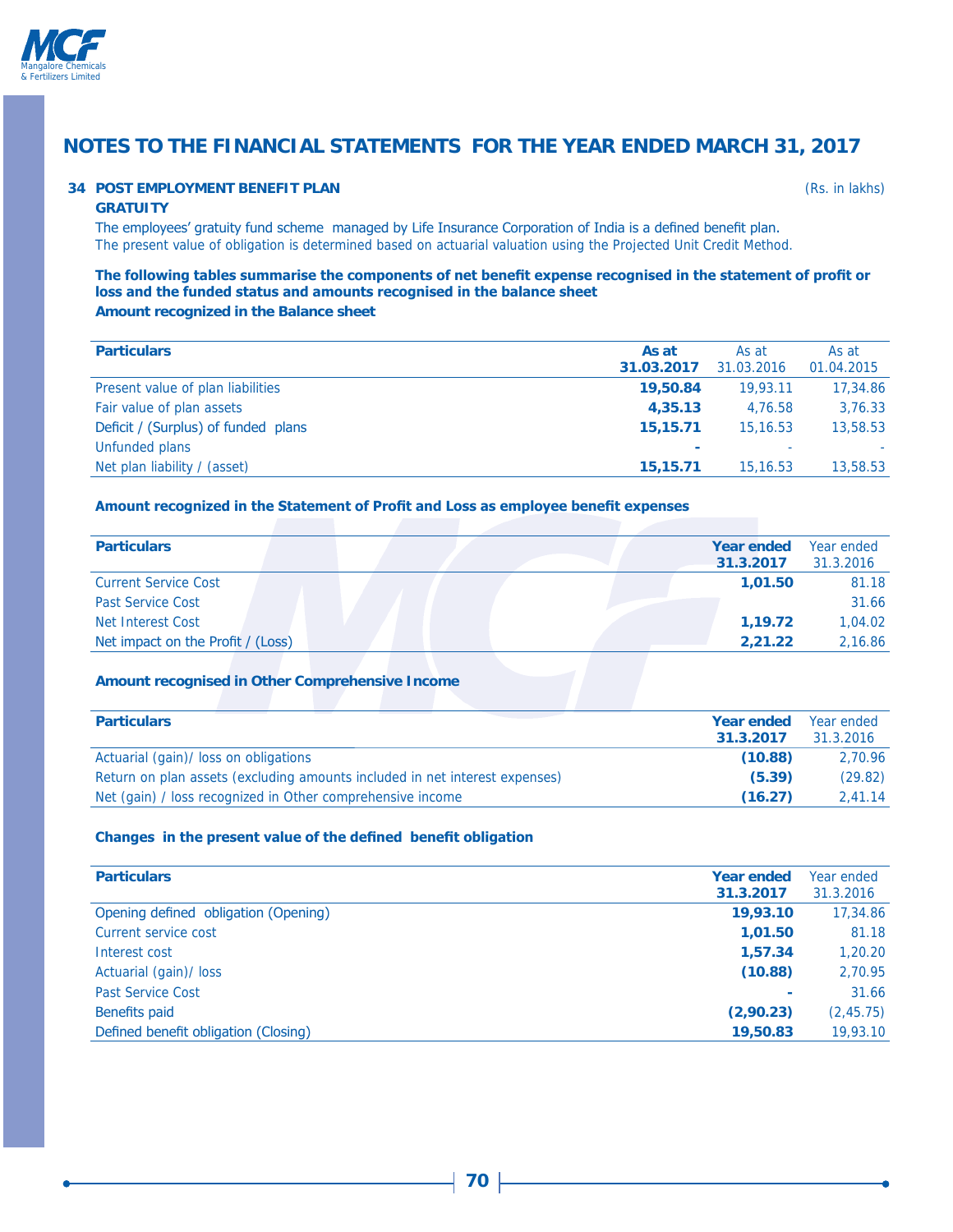

(Rs. in lakhs)

#### **Changes in the fair value of plan assets**

| <b>Particulars</b>                   | 2016-17   | 2015-16    |
|--------------------------------------|-----------|------------|
| Fair value of plan assets (Opening)  | 4,76.58   | 3,76.33    |
| Interest on plan asset               | 37.62     | 16.18      |
| Remeasurement                        |           |            |
| <b>Expected Return on plan asset</b> | 5.39      | 29.82      |
| Actuarial (gain)/ loss               |           |            |
| <b>Contribution by Employer</b>      | 2,05.77   | 3,00.00    |
| Benefits paid                        | (2,90.23) | (2, 45.75) |
| Closing fair value of plan assets    | 4,35.13   | 4,76.58    |
|                                      |           |            |

| <b>Particulars</b>                                            | 2016-17 | $2015 - 16$ |
|---------------------------------------------------------------|---------|-------------|
| Investment with insurer (Life Insurance Corporation of India) |         | 4,76,58     |

#### The principal assumptions used in determining obligation for the Company's plans

|                          | 31-Mar-17<br>31-Mar-16                                                                |
|--------------------------|---------------------------------------------------------------------------------------|
|                          |                                                                                       |
| Discount rate (in %)     | 7.90%<br>7.50%                                                                        |
| Salary Escalation (in %) | 9% for first 9% for first<br><b>2 and 7.5%</b> 2 and 7.5%<br>thereafter<br>thereafter |

### A quantitative sensitivity analysis for significant assumptions is as shown below

|                                         |                                     | 31-Mar-17                  |                                          | 31-Mar-17                  |                            | 31-Mar-17                  |                            | 31-Mar-17                  |
|-----------------------------------------|-------------------------------------|----------------------------|------------------------------------------|----------------------------|----------------------------|----------------------------|----------------------------|----------------------------|
| <b>Assumptions</b>                      | <b>Discount rate</b>                |                            | <b>Future salary</b><br><b>increases</b> |                            | <b>Attrition rate</b>      |                            | <b>Mortality rate</b>      |                            |
| <b>Sensitivity Level</b>                | $(-/ + 0.5\%)$<br>increase          | $(-/ + 0.5\%)$<br>decrease | $(-/ + 0.5\%)$<br>increase               | $(-/ + 0.5\%)$<br>decrease | $(-/ + 0.5\%)$<br>increase | $(-/ + 0.5\%)$<br>decrease | $(-/ + 0.5\%)$<br>increase | $(-/ + 0.5\%)$<br>decrease |
|                                         | <b>INR Lacs</b>                     | <b>INR Lacs</b>            | <b>INR Lacs</b>                          | <b>INR Lacs</b>            | <b>INR Lacs</b>            | <b>INR Lacs</b>            | <b>INR Lacs</b>            | <b>INR Lacs</b>            |
| Impact on defined benefit<br>obligation | 18,94.55                            | 20,11.22                   | 20,10.60                                 | 18,94.62                   | 19,49.67                   | 19,52.04                   | 19,50.81                   | 19,50.87                   |
|                                         |                                     |                            |                                          |                            |                            |                            |                            |                            |
|                                         | 31-Mar-16<br>31-Mar-16<br>31-Mar-16 |                            |                                          |                            |                            | 31-Mar-16                  |                            |                            |
| <b>Assumptions</b>                      | Discount rate                       |                            | <b>Future salary</b><br>increases        |                            | <b>Attrition rate</b>      |                            | Mortality rate             |                            |
| <b>Sensitivity Level</b>                | $(-/ + 0.5\%)$<br>increase          | $(-/ + 0.5\%)$<br>decrease | $(-/ + 0.5\%)$<br>increase               | $(-/ + 0.5\%)$<br>decrease | $(-/ + 0.5\%)$<br>increase | $(-/ + 0.5\%)$<br>decrease | $(-/ + 0.5\%)$<br>increase | $(-/ + 0.5\%)$<br>decrease |
|                                         | <b>INR Lacs</b>                     | <b>INR Lacs</b>            | <b>INR Lacs</b>                          | <b>INR Lacs</b>            | <b>INR Lacs</b>            | <b>INR Lacs</b>            | <b>INR Lacs</b>            | <b>INR Lacs</b>            |
| Impact on defined benefit<br>obligation | 19,56.23                            | 20,31.77                   | 20.31.37                                 | 19,56.03                   | 19,93.90                   | 19,90.26                   | 19,93.14                   | 19,93.06                   |

The sensitivity analyses above have been determined based on a method that extrapolates the impact on defined benefit obligation as a result of reasonable changes in key assumptions occurring at the end of the reporting period.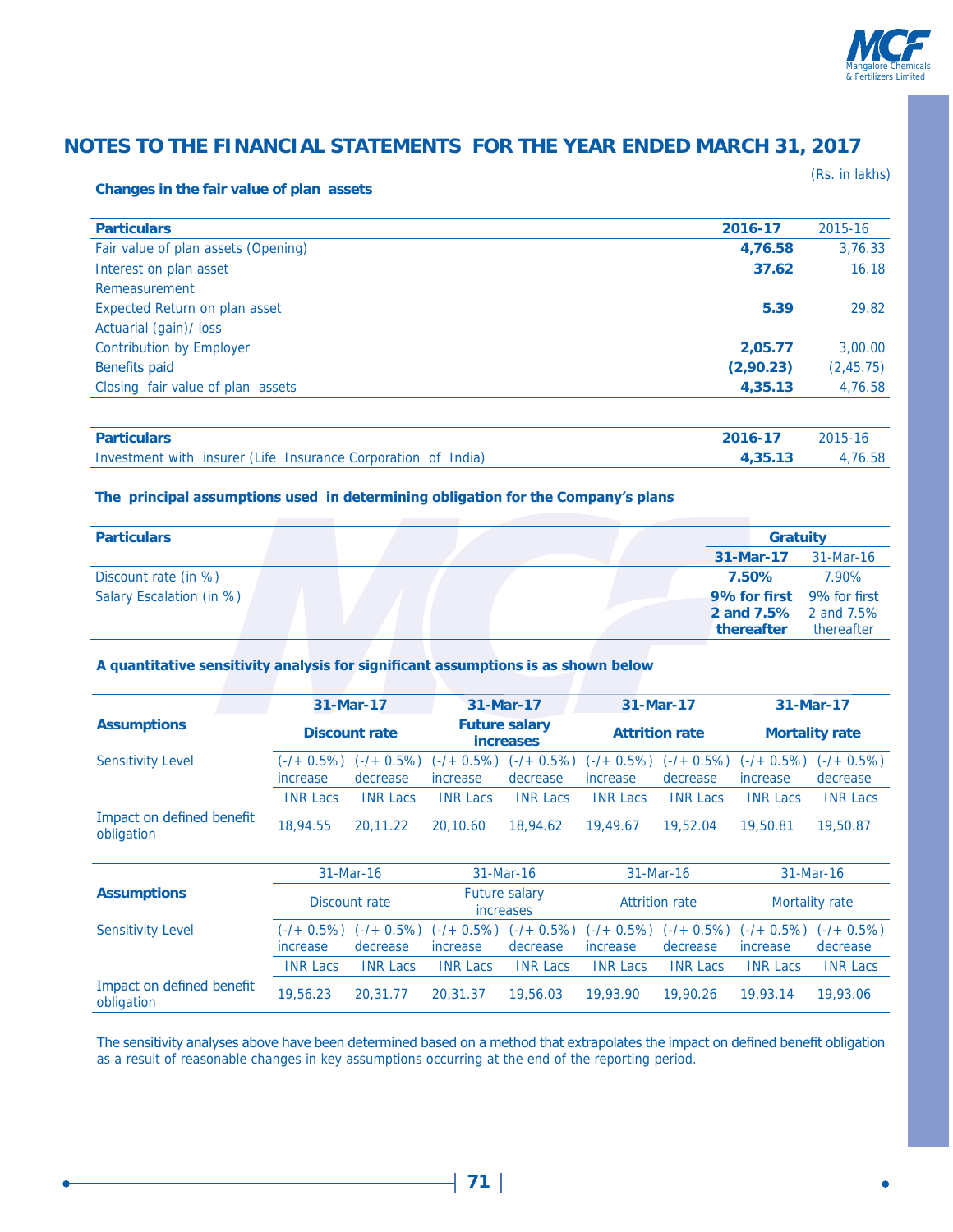

#### The following payments are expected contributions to the defined benefit plan in future years

(Rs. in lakhs)

|                                                          |          | <b>31-Mar-17</b> 31-Mar-16 |
|----------------------------------------------------------|----------|----------------------------|
| Within the next 12 months (next annual reporting period) | 4.41.06  | 6.07.94                    |
| Between 2 and 5 years                                    | 10,32.61 | 12,12.96                   |
| Between 5 and 10 years                                   | 6.21.30  | 5,83.86                    |
| Beyond 10 years                                          | 15,91.35 | 5.36.45                    |
| <b>Total expected payments</b>                           |          | 36,86.32 29,41.21          |

The average duration of the defined benefit plan obligation at the end of the reporting period is 6 years (31 March 2016: 3.78 years).

#### **35 Disclosure relating to Corporate Social Responsibility (CSR) Expenditure**

In light of section 135 of the Companies Act 2013, the Company has incured expenses on Corporate Social Responsibility (CSR) agregating to Rs. 31.66 lakhs for CSR activities carried out during the current year.

|                                                                                      |         | 2016-17              | 2015-16      |
|--------------------------------------------------------------------------------------|---------|----------------------|--------------|
| <b>Promotion of Education</b>                                                        |         | 9.20                 | 79.46        |
| Sanitation and Drinking Water                                                        |         | 7.41                 | 31.59        |
| <b>Health care</b>                                                                   |         | 5.05                 | 9.64         |
| Promotion of Art and Culture, Education, Sports and Upliftment of Society            |         | 10.00                |              |
| Total                                                                                |         | 31.66                | 1,20.69      |
| <b>Note on CSR activities</b>                                                        |         |                      |              |
| a. Gross amount required to be spent by the Company during the year: Rs. 43.20 Lakhs |         |                      |              |
| b. Amount spent during the year - Rs. 31.66 lakhs on:                                |         |                      |              |
|                                                                                      |         |                      |              |
|                                                                                      | In cash | Yet to be<br>paid in | <b>Total</b> |

| (i) Construction / Acquisition of any Asset |       | paig in<br>cash |       |  |  |
|---------------------------------------------|-------|-----------------|-------|--|--|
|                                             |       |                 |       |  |  |
| (ii) On purposes other than (i) above       | 23.17 | 849             | 31.66 |  |  |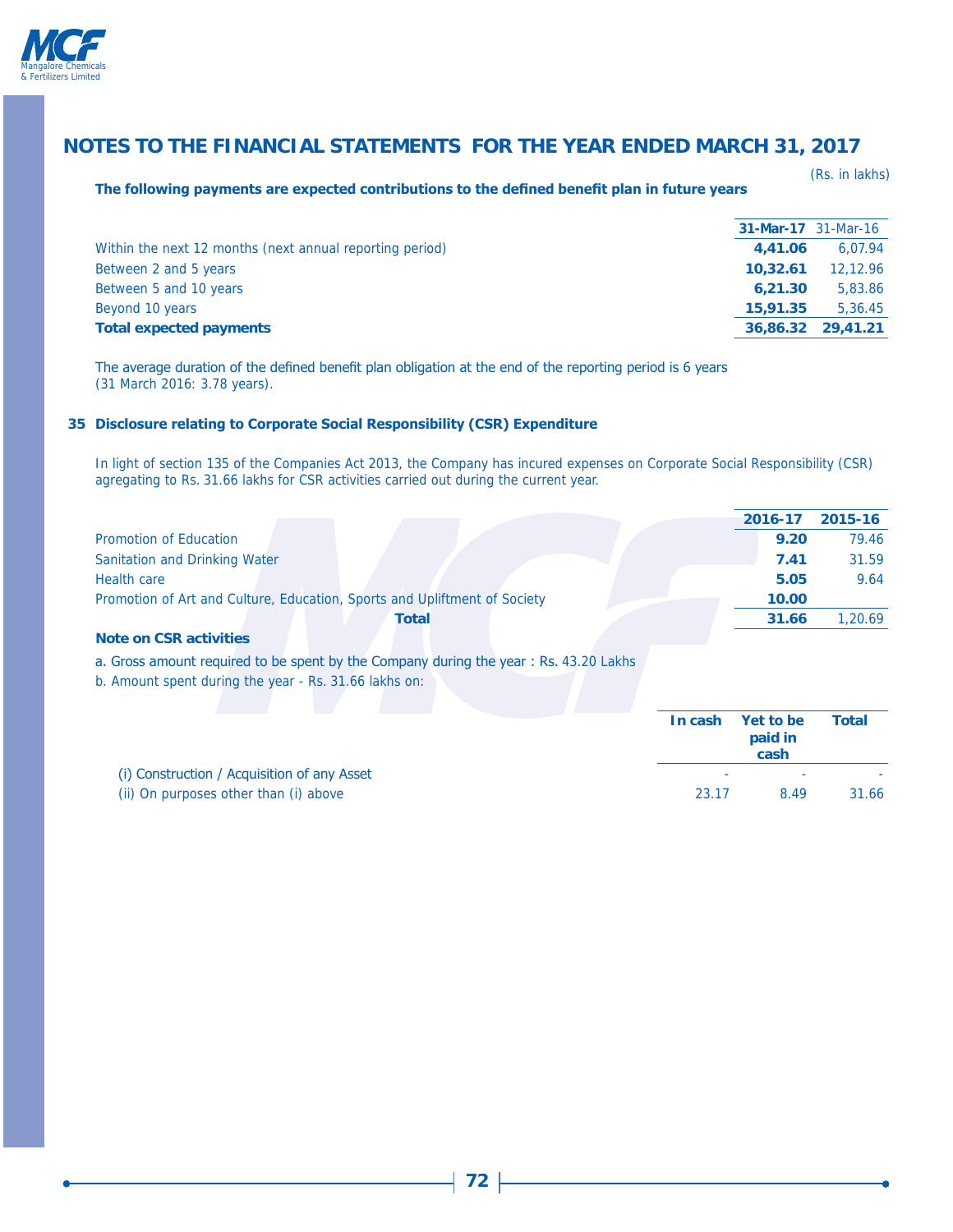

(Rs. in lakhs)

#### **36 RELATED PARTY DISCLOSURES**

**A. Names of related parties and description of relationship where control exists**

| <b>Nature of Relationship</b>   |
|---------------------------------|
| <b>Ultimate Holding Company</b> |
| <b>Holding Company</b>          |
| Common control                  |

**Name of the related party** Zuari Agro Chemicals Limited Zuari Fertilizers & Chemicals Limited\* Paradeep Phosphates Limited

**B. Other related parties and description of relationship with whom transactions have taken place during the year**

| <b>Nature of Relationship</b> | Name of the related party               |  |  |  |
|-------------------------------|-----------------------------------------|--|--|--|
|                               | Arun Duggal, Chairman                   |  |  |  |
| Key Management Personnel      | N. Suresh Krishnan, Managing Director** |  |  |  |
|                               | K. Prabhakar Rao, Whole-time Director   |  |  |  |
|                               | Deepak Anand, Managing Director**       |  |  |  |

\* Zuari Fertilizers & Chemicals Limited became holding company w.e.f. 18.05.2015, which is wholly owned subsidiary of Zuari Agro Chemicals Limited.

\*\*Mr. Deepak Anand was Managing Director until 31.12.2015. Mr. N Suresh Krishnan was appointed as Managing Director w.e.f 01.01.2016.

#### **B) Details of Post Employment Benefit Plans managed through separate trusts**

MCF Ltd Employees Gratuity Fund Trust MCF Ltd Employees Superannuation Trust

### **C. Summary of transactions with the related parties is as follows:**

|                                                 |                           | 2016-17                  |                                                |               | 2015-16                   |                   |                                  |               |
|-------------------------------------------------|---------------------------|--------------------------|------------------------------------------------|---------------|---------------------------|-------------------|----------------------------------|---------------|
| <b>Particulars</b>                              | <b>Holding</b><br>Company | <b>Common</b><br>control | <b>Key Man-</b><br>agement<br><b>Personnel</b> | <b>Others</b> | <b>Holding</b><br>Company | Common<br>control | Key Man-<br>agement<br>Personnel | <b>Others</b> |
| <b>Purchase of Goods</b>                        | 136,41.64                 | 84,26.86                 |                                                | ÷             | 261,08.39                 |                   |                                  |               |
| Sale of Goods                                   | 44,76.84                  |                          |                                                |               | 2,94.36                   |                   |                                  |               |
| <b>Interest Payable</b>                         | 14,58.96                  | 14.39                    |                                                | ٠             | 20,87.93                  |                   |                                  |               |
| <b>Interest Receivable</b>                      | 8,41.11                   |                          |                                                | ٠             | 4,04.79                   |                   | ٠                                |               |
| <b>Rendering of Services</b>                    |                           |                          |                                                |               | 3.71                      |                   |                                  |               |
| Payments made on our<br>behalf                  | 21.37                     | 3,50.67                  |                                                |               | 49.35                     |                   |                                  |               |
| Payments made on their<br>behalf                | 17.37                     | 0.07                     |                                                |               | 9.64                      |                   |                                  |               |
| Reimbursement of expenses                       |                           | ÷                        | 24.00                                          |               |                           |                   |                                  |               |
| <b>Managerial Remuneration</b>                  |                           |                          |                                                |               |                           |                   |                                  |               |
| Short-term employee<br>benefits                 |                           | ×.                       | 77.23                                          |               |                           | ٠                 | 64.88                            |               |
| Post employment<br>benefits                     |                           |                          | 9.62                                           |               |                           |                   | 8.75                             |               |
| <b>Contribution to Gratuity</b><br>Fund         |                           |                          | ٠                                              | 2,10.00       |                           |                   | ٠                                | 3,07.00       |
| <b>Contribution to Superan-</b><br>nuation Fund |                           |                          | ٠                                              | 84.37         |                           |                   | $\overline{\phantom{a}}$         | 69.51         |
| Closing Balance -<br>(Credit)/Debit             | (81, 47.04)               | (87, 74.70)              |                                                |               | $-(213,94.13)$            |                   |                                  |               |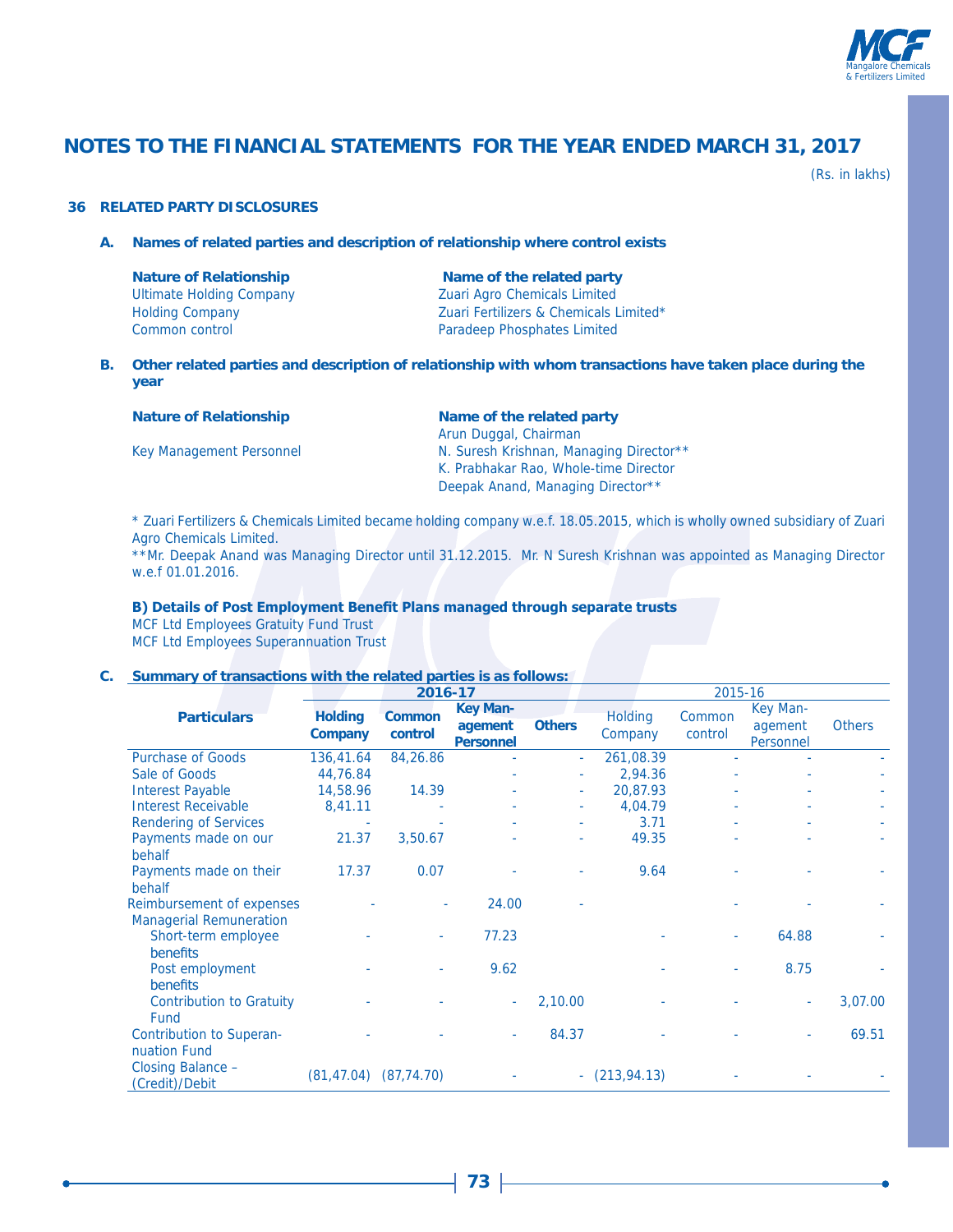

#### **37 FAIR VALUES**

(Rs. in lakhs)

The fair value of the financial assets and liabilities is included at the amount at which the instrument could be exchanged in a current transaction between willing parties, other than in a forced or liquidation sale.

The carrying amounts and fair value of the Company's financial instruments are set out below

|                                                            |           | <b>Carrying value</b> |            |           | <b>Fair value</b> |            |
|------------------------------------------------------------|-----------|-----------------------|------------|-----------|-------------------|------------|
|                                                            |           |                       |            |           |                   |            |
|                                                            | As at     | As at                 | As at      | As at     | As at             | As at      |
|                                                            | 31-Mar-17 | 31-Mar-16             | $1-Apr-15$ | 31-Mar-17 | 31-Mar-16         | $1-Apr-15$ |
| Financial assets (at amortised cost)                       |           |                       |            |           |                   |            |
| Security deposits                                          | 6,30.05   | 6,61.51               | 6,45.12    | 6,30.05   | 6,61.51           | 6,45.12    |
| <b>Total</b>                                               | 6,30.05   | 6,61.51               | 6,45.12    | 6,30.05   | 6,61.51           | 6,45.12    |
| <b>Financial liabilities</b>                               |           |                       |            |           |                   |            |
| Borrowings (at amortised costs)                            |           |                       |            |           |                   |            |
| Term Joans - Secured                                       | 99,57.50  | 101.69.97             | 108,60.89  | 99,57.50  | 101,69.97         | 108,60.89  |
| Term Joans - Unsecured                                     |           | 22,58.87              | 75,71.83   | ۰         | 22,58.87          | 75,71.83   |
| Long Term maturities of                                    |           |                       | 3.66       |           |                   | 3.66       |
| Lease obligations                                          |           |                       |            |           |                   |            |
| <b>Other financial liabilities</b><br>(at amortised costs) |           |                       |            |           |                   |            |
| Security deposit                                           | 28,33.03  | 33,39.38              | 30,59.36   | 28,33.03  | 33,39.38          | 30,59.36   |
| <b>Total</b>                                               | 127,90.53 | 157,68.22             | 214,95.74  | 127,90.53 | 157,68.22         | 214,95.74  |
|                                                            |           |                       |            |           |                   |            |

The management assessed that cash and cash equivalents, other bank balances, cash credits, short-term borrowings, trade receivables and trade payables approximate their carrying amounts largely due to the short-term maturities of these instruments.

A provision for impairment in the value of investment in the preference share capital of Rs. 20000 lakhs in Bengaluru Beverages Ltd was made during the year 2015-16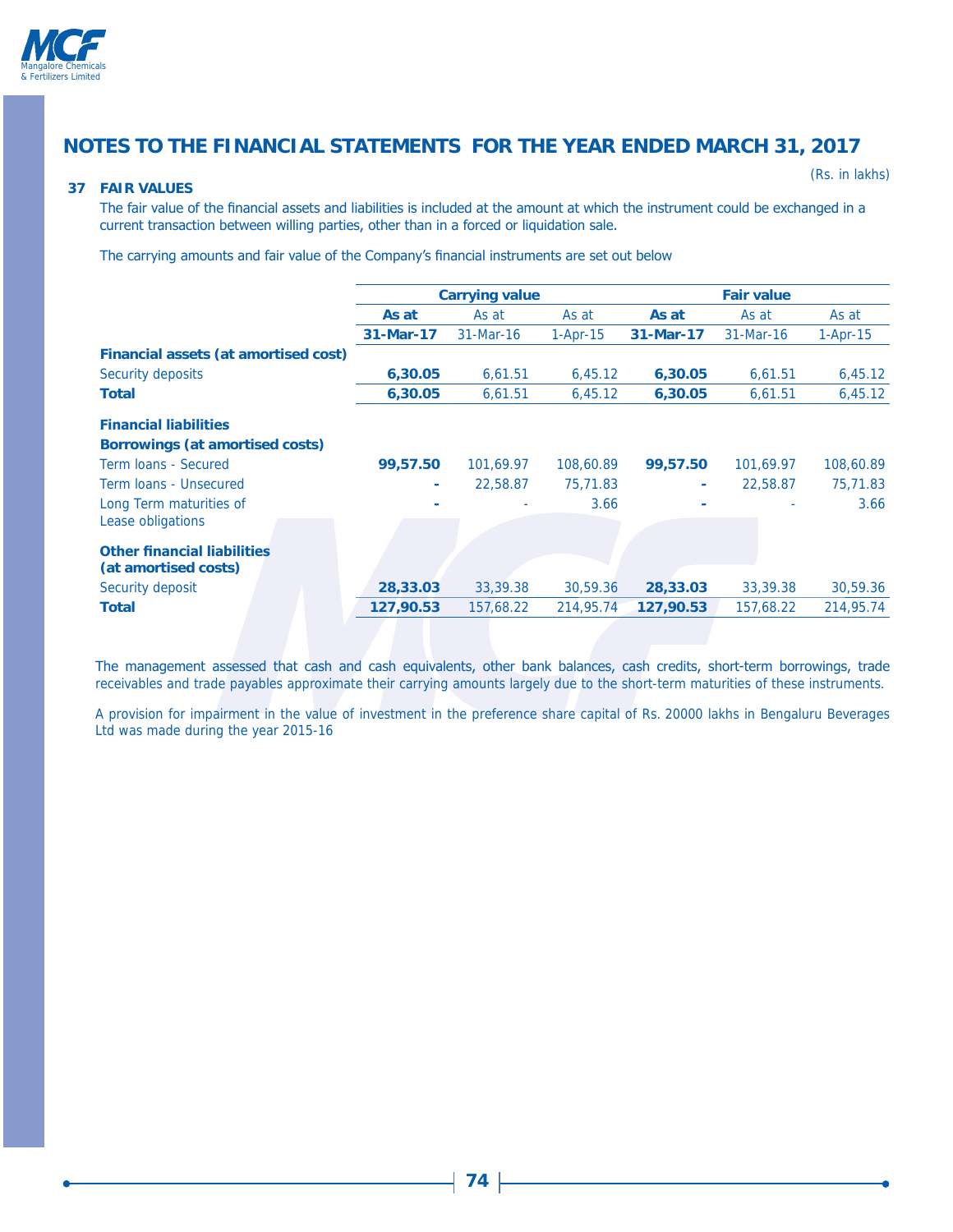

#### **38 FAIR VALUE HIERARCHY**

(Rs. in lakhs)

#### The fair value measurement hierarchy of the Company's assets and liabilities is provided as under

**Quantitative disclosures fair value measurement hierarchy for assets as at 31 March 2017**

|                      |         | Fair value measurement using |                             |                                                |  |
|----------------------|---------|------------------------------|-----------------------------|------------------------------------------------|--|
| Date of<br>valuation | Total   | es in active<br>markets      | observable<br><i>inputs</i> | <b>Significant</b><br>unobserv-<br>able inputs |  |
|                      |         | (Level 1)                    | (Level 2)                   | (Level 3)                                      |  |
|                      |         |                              |                             |                                                |  |
| 31.03.2017           | 6.30.05 | $\sim$                       | 6,30.05                     | ٠                                              |  |
|                      |         |                              |                             | Quoted pric- Significant                       |  |

There have been no transfers between Level 1 and Level 2 during the period.

#### Quantitative disclosures fair value measurement hierarchy for liabilities as at 31 March 2017

|                                                                                                                 |                      |              |                                                | Fair value measurement using                      |                                                |
|-----------------------------------------------------------------------------------------------------------------|----------------------|--------------|------------------------------------------------|---------------------------------------------------|------------------------------------------------|
|                                                                                                                 | Date of<br>valuation | <b>Total</b> | <b>Quoted pric-</b><br>es in active<br>markets | <b>Significant</b><br>observable<br><b>inputs</b> | <b>Significant</b><br>unobserv-<br>able inputs |
|                                                                                                                 |                      |              | (Level 1)                                      | (Level 2)                                         | (Level 3)                                      |
| Fair value of liabilities measured at amor-<br>tised cost                                                       |                      |              |                                                |                                                   |                                                |
| <b>Borrowings</b>                                                                                               |                      |              |                                                |                                                   |                                                |
| Term Ioans - Secured                                                                                            | 31.03.2017           | 99,57.50     |                                                | 99,57.50                                          |                                                |
| <b>Other financial liabilities</b>                                                                              |                      |              |                                                |                                                   |                                                |
| Security deposit                                                                                                | 31.03.2017           | 28,33,03     |                                                | 28,33.03                                          |                                                |
| <b>Fair value through Profit or Loss</b>                                                                        |                      |              |                                                |                                                   |                                                |
| Derivatives not designated as hedges                                                                            | 31.03.2017           | 33, 15, 81   |                                                | 33, 15.81                                         |                                                |
| The same housing the company interested in the same same formed of the same for all satisfies which are safeted |                      |              |                                                |                                                   |                                                |

There have been no transfers between Level 1 and Level 2 during the period.

#### Quantitative disclosures fair value measurement hierarchy for liabilities as at 31 March 2016

|                                                                            | Date of<br>valuation |         |                                                | Fair value measurement using                      |                                                |  |
|----------------------------------------------------------------------------|----------------------|---------|------------------------------------------------|---------------------------------------------------|------------------------------------------------|--|
|                                                                            |                      | Total   | <b>Quoted pric-</b><br>es in active<br>markets | <b>Significant</b><br>observable<br><i>inputs</i> | <b>Significant</b><br>unobserv-<br>able inputs |  |
|                                                                            |                      |         | (Level 1)                                      | (Level 2)                                         | (Level 3)                                      |  |
| Fair value of assets measured at amortised<br>cost                         |                      |         |                                                |                                                   |                                                |  |
| <b>Security Deposits</b>                                                   | 31.03.2016           | 6.61.51 | ٠                                              | 6.61.51                                           | ٠                                              |  |
| There have been no transfers between Level 1 and Level 2 during the period |                      |         |                                                |                                                   |                                                |  |

There have been no transfers between Level 1 and Level 2 during the period.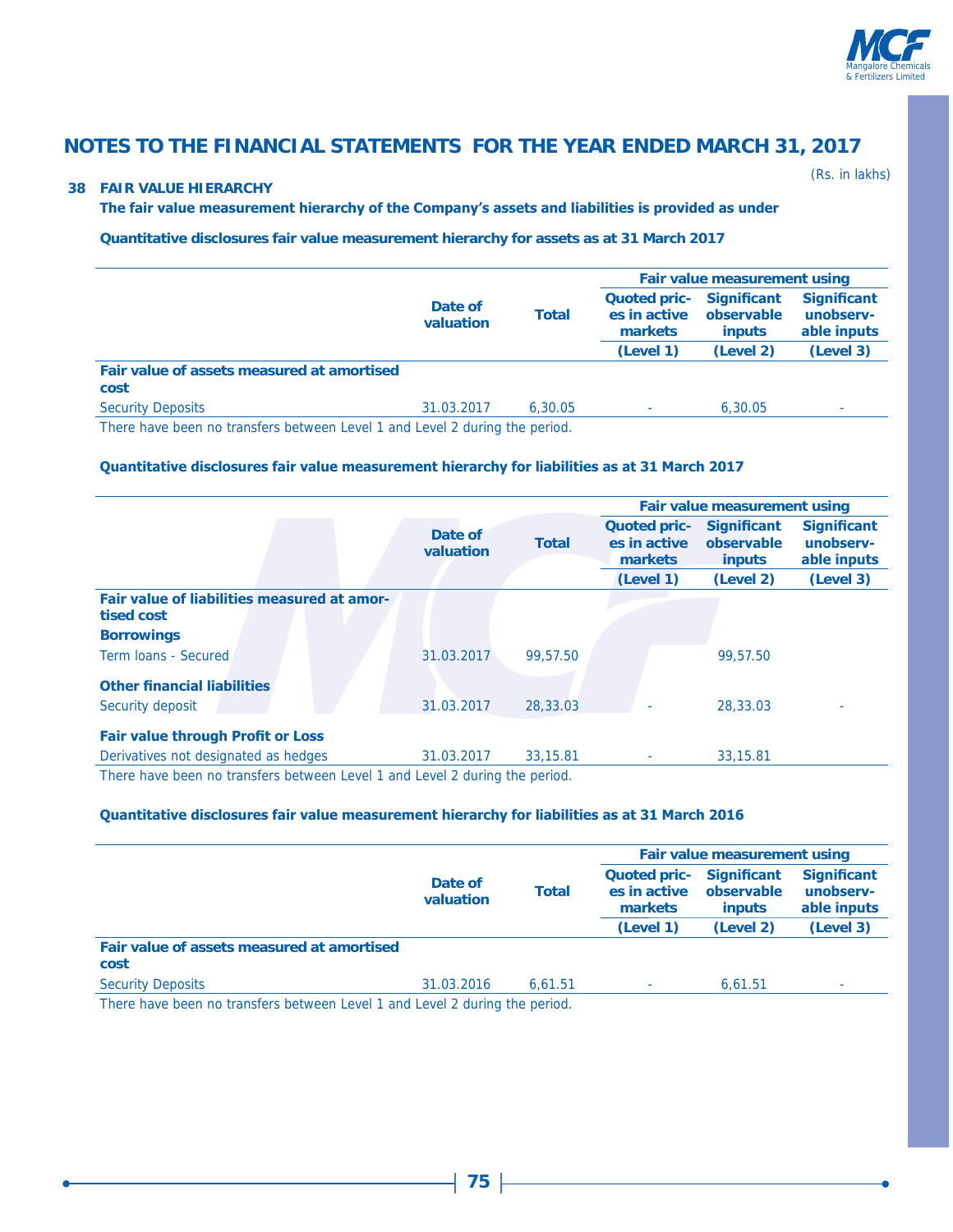

Quantitative disclosures fair value measurement hierarchy for liabilities as at 31 March 2016

(Rs. in lakhs)

|                                             |                      |              | Fair value measurement using                   |                                                   |                                                |  |
|---------------------------------------------|----------------------|--------------|------------------------------------------------|---------------------------------------------------|------------------------------------------------|--|
|                                             | Date of<br>valuation | <b>Total</b> | <b>Quoted pric-</b><br>es in active<br>markets | <b>Significant</b><br>observable<br><i>inputs</i> | <b>Significant</b><br>unobserv-<br>able inputs |  |
|                                             |                      |              | (Level 1)                                      | (Level 2)                                         | (Level 3)                                      |  |
| Fair value of liabilities measured at amor- |                      |              |                                                |                                                   |                                                |  |
| tised cost                                  |                      |              |                                                |                                                   |                                                |  |
| <b>Borrowings</b>                           |                      |              |                                                |                                                   |                                                |  |
| Term Joans - Secured                        | 31.03.2016           | 101.69.97    |                                                | 101.69.97                                         |                                                |  |
| Term Joans - Unsecured                      | 31.03.2016           | 22,58.87     |                                                | 22,58.87                                          |                                                |  |
| <b>Other financial liabilities</b>          |                      |              |                                                |                                                   |                                                |  |
| Security deposit                            | 31.03.2016           | 33,39.38     |                                                | 33,39.38                                          |                                                |  |
| <b>Fair value through Profit or Loss</b>    |                      |              |                                                |                                                   |                                                |  |
| Derivatives not designated as hedges        | 31.03.2016           | 13,10.37     | ٠                                              | 13,10.37                                          |                                                |  |

There have been no transfers between Level 1 and Level 2 during the period.

### **Quantitative disclosures fair value measurement hierarchy for assets as at 1 April 2015**

|                                            |                                                                                    |              | Fair value measurement using                        |                             |                                                |
|--------------------------------------------|------------------------------------------------------------------------------------|--------------|-----------------------------------------------------|-----------------------------|------------------------------------------------|
|                                            | Date of<br>valuation                                                               | <b>Total</b> | Quoted pric- Significant<br>es in active<br>markets | observable<br><i>inputs</i> | <b>Significant</b><br>unobserv-<br>able inputs |
|                                            |                                                                                    |              | (Level 1)                                           | (Level 2)                   | (Level 3)                                      |
| Fair value of assets measured at amortised |                                                                                    |              |                                                     |                             |                                                |
| cost                                       |                                                                                    |              |                                                     |                             |                                                |
| <b>Security Deposits</b>                   | 31.03.2015                                                                         | 6.45.12      |                                                     | 6.45.12                     |                                                |
|                                            | Thoma house house in the influence in the local Annual Local Order in the included |              |                                                     |                             |                                                |

There have been no transfers between Level 1 and Level 2 during the period.

#### Quantitative disclosures fair value measurement hierarchy for liabilities as at 1 April 2015

|                                                                             |                      |              | Fair value measurement using                   |                                                   |                                                |  |
|-----------------------------------------------------------------------------|----------------------|--------------|------------------------------------------------|---------------------------------------------------|------------------------------------------------|--|
|                                                                             | Date of<br>valuation | <b>Total</b> | <b>Quoted pric-</b><br>es in active<br>markets | <b>Significant</b><br>observable<br><b>inputs</b> | <b>Significant</b><br>unobserv-<br>able inputs |  |
|                                                                             |                      |              | (Level 1)                                      | (Level 2)                                         | (Level 3)                                      |  |
| Fair value of liabilities measured at amor-<br>tised cost                   |                      |              |                                                |                                                   |                                                |  |
| <b>Borrowings</b>                                                           |                      |              |                                                |                                                   |                                                |  |
| Term Joans - Secured                                                        | 31.03.2015           | 108,60.89    |                                                | 108,60.89                                         |                                                |  |
| Term Joans - Unsecured                                                      | 31.03.2015           | 75,71.83     |                                                | 75,71.83                                          |                                                |  |
| Long Term maturities of Lease obligations                                   | 31.03.2015           | 3.66         |                                                | 3.66                                              |                                                |  |
| <b>Other financial liabilities</b>                                          |                      |              |                                                |                                                   |                                                |  |
| Security deposit                                                            | 31.03.2015           | 30,59.36     | ۰.                                             | 30.59.36                                          |                                                |  |
| <b>Fair value through Profit or Loss</b>                                    |                      |              |                                                |                                                   |                                                |  |
| Derivatives not designated as hedges                                        | 31.03.2015           | 21,72.65     | ۰.                                             | 21,72.65                                          |                                                |  |
| There have been no transfers between Level 1 and Level 2 during the period. |                      |              |                                                |                                                   |                                                |  |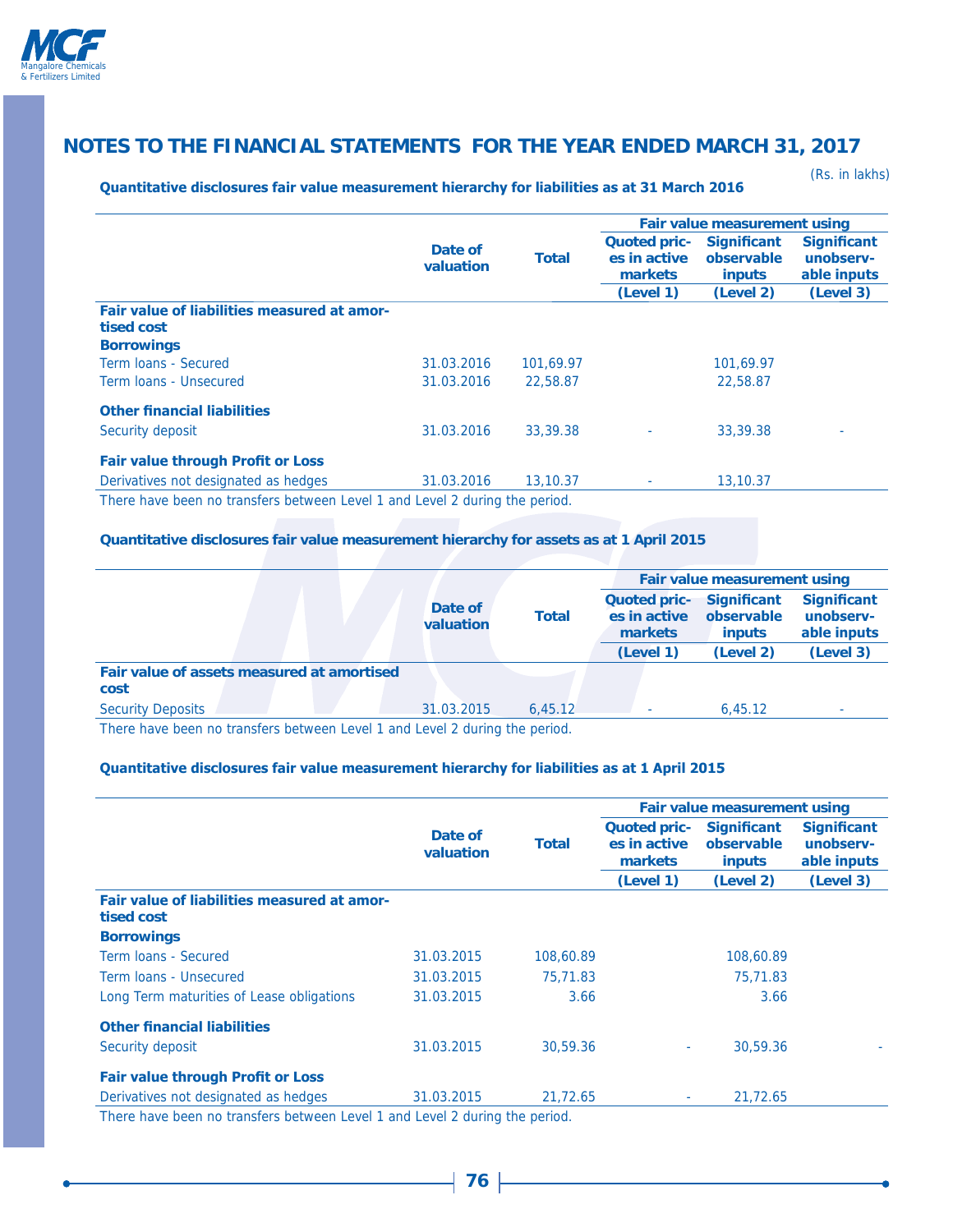

#### **39 Exceptional Items**

(Rs. in lakhs)

Based on the directions of the Audit Committee, M/s Ernst & Young LLP were engaged to carry out forensic investigation in relation to all the transactions with United Breweries Holdings Ltd [UBHL] and its group companies [UB Group]. M/s Ernst & Young LLP submitted its report stating that investment in Bengaluru Beverages Limited (BBL) by way of subscription to its preference shares and advances made by the Company to UBHL might have involved irregularities and elements of mismanagement.

The Company has provided as an exceptional item the outstanding advances of Rs. 16.68 Crore from UBHL and as an extraordinary item the investment of Rs. 200 Crore in BBL as at March 31, 2016 in the financial statements for the year ended March 31, 2016 in view of the uncertainty of recoverability.

### **40 First Time Adoption of Ind AS Note No. - First-time adoption of Ind-AS**

These are the Company's first financial statements prepared in accordance with Ind-AS.

The Company has adopted Indian Accounting Standards (Ind AS) notified by the Ministry of Corporate Affairs with effect from 1st April 2016, with a transition date of 1st April, 2015. Ind AS 101 - First-time Adoption of Indian Accounting Standards requires that all Ind AS standards and interpretations that are issued and effective for the first Ind AS financial statements which is for the year ended 31st March 2017 for the Company, be applied retrospectively and consistently for all financial years presented. Consequently, in preparing these Ind AS financial statements, the Company has availed certain exemptions complied with the mandatory exceptions provided in Ind AS 101, as explained below. The resulting difference in the carrying values of the assets and liabilities as at the transition date between the Ind AS and Previous GAAP have been recognized directly in equity (retained earnings or another appropriate category of equity).

Set out below are the Ind AS 101 optional exemption availed as applicable in the transition from Previous GAAP to Ind AS.

#### **Deemed cost-Previous GAAP carrying amount (PPE and Intangible) para D7 of IND AS 101**

Since there is no change in the functional currency, the Company has elected to continue with the carrying value for all of Property, Plant and Equipment and Intangible Assets, as recognised in its Indian GAAP financial as deemed cost at the transition date.

#### **A.1 Effect of Ind AS adoption for Balance Sheet**

**Following reconciliations along with explanations for the GAAP adjustments needs to inserted:**

- **(i) Reconciliation of equity as at 1 April 2015 (date of transition to Ind AS)**
- **(ii) Reconciliation of equity as at 31 March 2016**
- (iii) Reconciliation of profit and loss for year ended 31 March 2016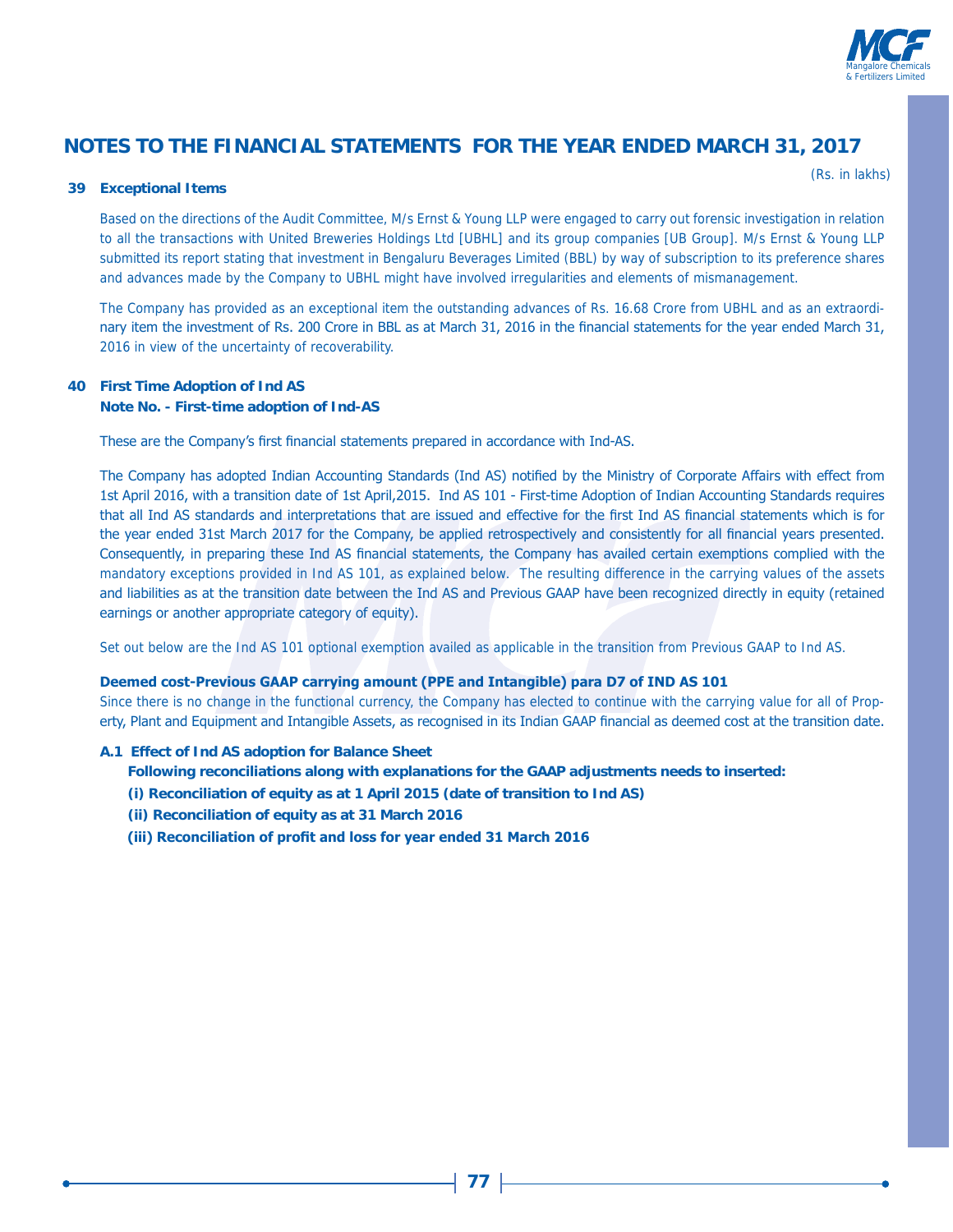

(Rs. in lakhs)

### **40 FIRST TIME ADOPTION OF IND AS**

| <b>Reconciliation of Equity</b> |  |
|---------------------------------|--|
|---------------------------------|--|

| <b>PARTICULARS</b>                                                                                                 | <b>Notes</b>        | As at<br>31/3/2016<br>(end of last<br>period<br>presented<br>under previous<br><b>GAAP</b> ) | As at<br>01/04/2015<br>(Date of<br><b>Transition</b> )                                                      |
|--------------------------------------------------------------------------------------------------------------------|---------------------|----------------------------------------------------------------------------------------------|-------------------------------------------------------------------------------------------------------------|
| <b>Equity as reported under previous GAAP</b>                                                                      |                     | 301,06.26                                                                                    | 541,42.30                                                                                                   |
| Ind AS: Adjustments Increase / (Decrease)<br>Opening adjustment to retained earnings                               |                     | (5, 19.39)                                                                                   |                                                                                                             |
| Adjustment for proposed dividend<br><b>Finance costs</b>                                                           | 1<br>$\overline{2}$ | (8, 55.85)<br>(8, 53.74)                                                                     | 8,55.85<br>16,28.89                                                                                         |
| Marked to market Gain/ (Loss) on derivatives                                                                       | 3                   | 6,41.03                                                                                      | (13, 21.64)                                                                                                 |
| Deferred tax on revaluation reserve                                                                                | 7                   | 69.11                                                                                        | (15, 17.23)                                                                                                 |
| Effect of spares capitalised as PPE                                                                                | 5                   | 24.41                                                                                        | (1,61.69)                                                                                                   |
| Provision for cash discount on estimation basis                                                                    |                     | (23.57)                                                                                      | (3.57)                                                                                                      |
| <b>Others</b>                                                                                                      |                     | 8.25                                                                                         |                                                                                                             |
| <b>Equity as reported under IND AS</b>                                                                             |                     | 285,96.51                                                                                    | 536,22.91                                                                                                   |
| <b>Reconciliation of Profit</b><br><b>PARTICULARS</b><br><b>Profit / (Loss) as per Previous GAAP</b>               |                     | <b>Notes</b>                                                                                 | <b>Year ended</b><br>31/3/2016<br>(latest<br>period<br>presented<br>under previous<br>GAAP)<br>(240, 12.09) |
| Ind AS: Adjustments Increase / (Decrease)                                                                          |                     |                                                                                              |                                                                                                             |
| <b>Finance costs</b>                                                                                               |                     | $\overline{2}$                                                                               | (8, 53.74)                                                                                                  |
| Marked to Market Gain/ (Loss) on derivatives                                                                       |                     | 3                                                                                            | 6,41.03                                                                                                     |
| Remeasurement of defined benefit obligation recognised in<br>other comprehensive income under Ind AS               |                     | 6                                                                                            | 1,57.68                                                                                                     |
| Provision for Cash Discount on estimation basis                                                                    |                     | 4                                                                                            | (23.57)                                                                                                     |
| <b>Effect of Spares Capitalised as PPE</b>                                                                         |                     | 5                                                                                            | 24.41                                                                                                       |
| <b>Others</b>                                                                                                      |                     |                                                                                              | (15.70)                                                                                                     |
| Deferred Tax on Revaluation                                                                                        |                     | 7                                                                                            | 69.11                                                                                                       |
| <b>Total adjustment to Profit or Loss</b>                                                                          |                     |                                                                                              | (0.78)                                                                                                      |
| Profit or Loss under Ind AS<br><b>Other Comprehensive Income</b><br><b>Total Comprehensive Income under Ind AS</b> |                     |                                                                                              | (240, 12.87)<br>(1, 57.68)<br>(241, 70.55)                                                                  |

**Note:** No statement of comprehensive income was produced under previous GAAP. Therefore the above reconciliation starts with profit/ (loss) under previous GAAP.

-0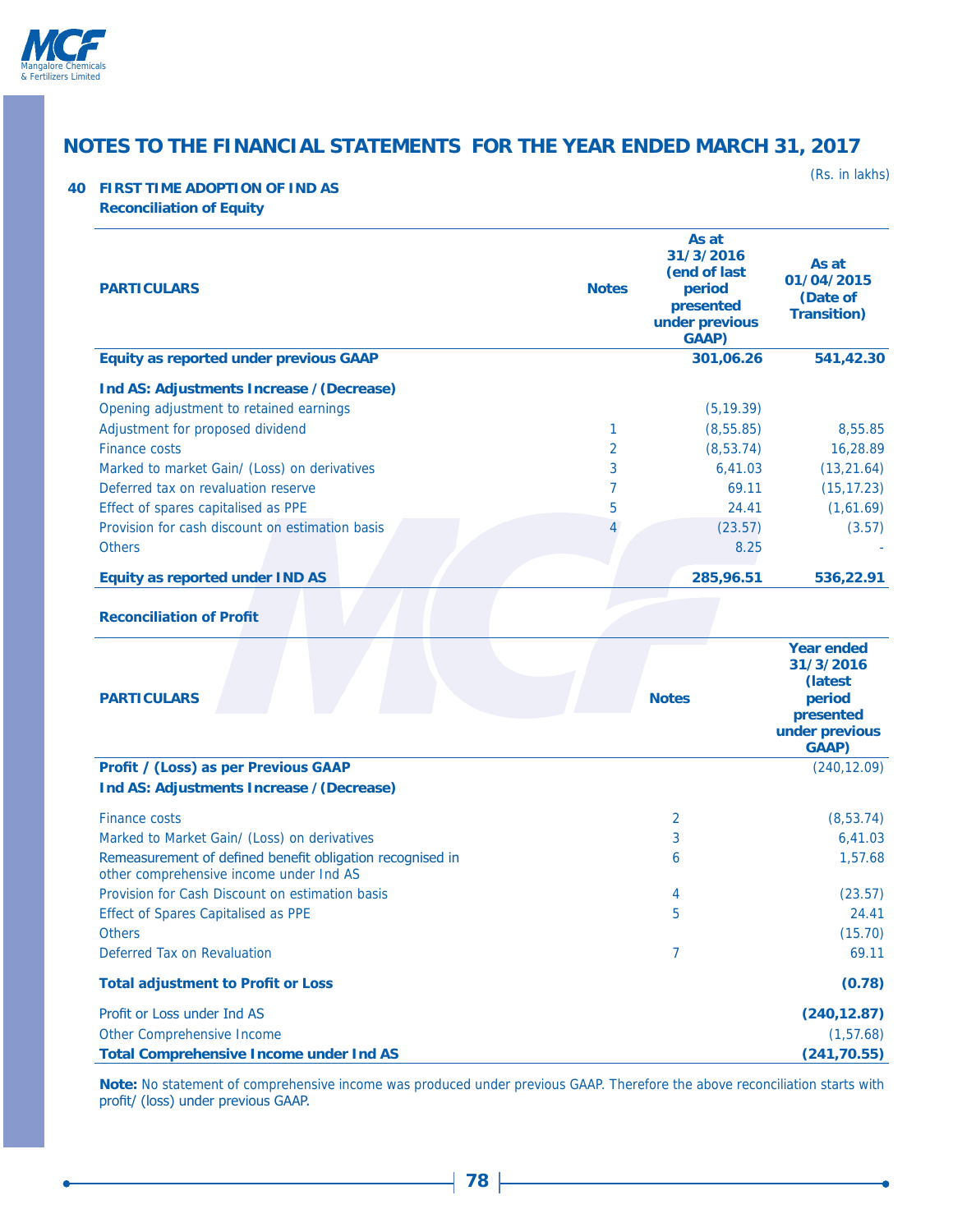

#### Footnotes to the reconciliation of equity as at 1 April 2015 and 31 March 2016 and profit or loss for the year ended **31 March 2016**

#### **1. Proposed dividend**

Under the previous GAAP, entities are required to make a provision for the proposed dividends, even if they are proposed/ declared after the balance sheet date. Under Ind AS, if dividends to holders of equity instruments are proposed or declared after the balance sheet date, the entity should not recognise those dividends as a liability at the balance sheet date.

#### **2. Finance costs**

Under the previous GAAP, these transaction costs were charged to the profit and loss as and when incurred. Under Ind AS, transaction costs are included in the initial recognition amount of financial liability and charged to profit or loss using the effective interest method. Hence at the date of transition to Ind AS, the unamortized portion of the transaction costs was adjusted with borrowings and the excess of finance costs amounting to Rs. 16,28.89 lakhs due to effective interest method was recognised against retained earnings. For the year ended on 31 March 2016, increase/ decrease in finance costs was charged in the statement of profit and loss Rs. 8,53.74 lakhs.

#### **3. Marked to market gain/ (loss) on derivatives**

The Company has taken foreign currency loans with floating rate/fixed rate of interest towards acquisition of PPE. It has also taken Cross Currency Interest Rate Swap (CCIRS) to hedge the foreign currency risk and the interest rate risk. Under previous GAAP, the foreign currency loan is treated as INR Loan and interest is accrued at fixed rate of interest on INR Loan. The loan is not restated at each balance sheet date. In relation to CCIRs, the difference between forward rate and spot rate at inception of forward exchange contract (i.e. premium) is amortised over the life of the CCIRS. Under Ind AS, foreign currency loan needs to be restated at each balance sheet date and the resulting gain/loss shall be recognised in the income statement. Further, marked to market (MTM) valuation of CCIRS is required at each balance sheet date and the resulting gain/loss shall be recognised in income statement by recognising corresponding Derivative Asset/Liability.

#### **4. Provision for cash discount**

 Under the previous GAAP, cash discount extended to the dealers for making early payment is charged as an expense under the head "Rebates" and the Company records such discount on actual basis i.e. as and when customer claims the discount by way of credit note. However, under Ind AS, the company should estimate the amount of cash discount using the expected value method.

#### **5. Spares**

As per the requirements of Ind-AS items such as spare parts, stand-by equipment and servicing equipment are capitalized when they meet the definition of PPE, i.e., if the company intends to use these during more than a period of 12 months. The company has capitalised such items of spares as fixed asset which are intended to be used for more than 12 months and provided depreciation on the same.

#### 6. Remeasurement of defined benefit obligation recognised in Other Comprehensive Income (OCI)

Both under the previous GAAP and Ind AS, the Company recognised costs related to its post-employment defined benefit plan on an actuarial basis. Under previous GAAP, the entire cost, including actuarial gains and losses, are charged to profit or loss. Under Ind AS, remeasurements [comprising of actuarial gains and losses, the effect of the asset ceiling, excluding amounts included in net interest on the net defined benefit liability and the return on plan assets excluding amounts included in net interest on the net defined benefit liability] are recognised in OCI. Due to this, for the year ended 31 March 2016, the employee benefit cost is reduced and remeasurement gains/ losses on defined benefit plans has been recognized in the OCI.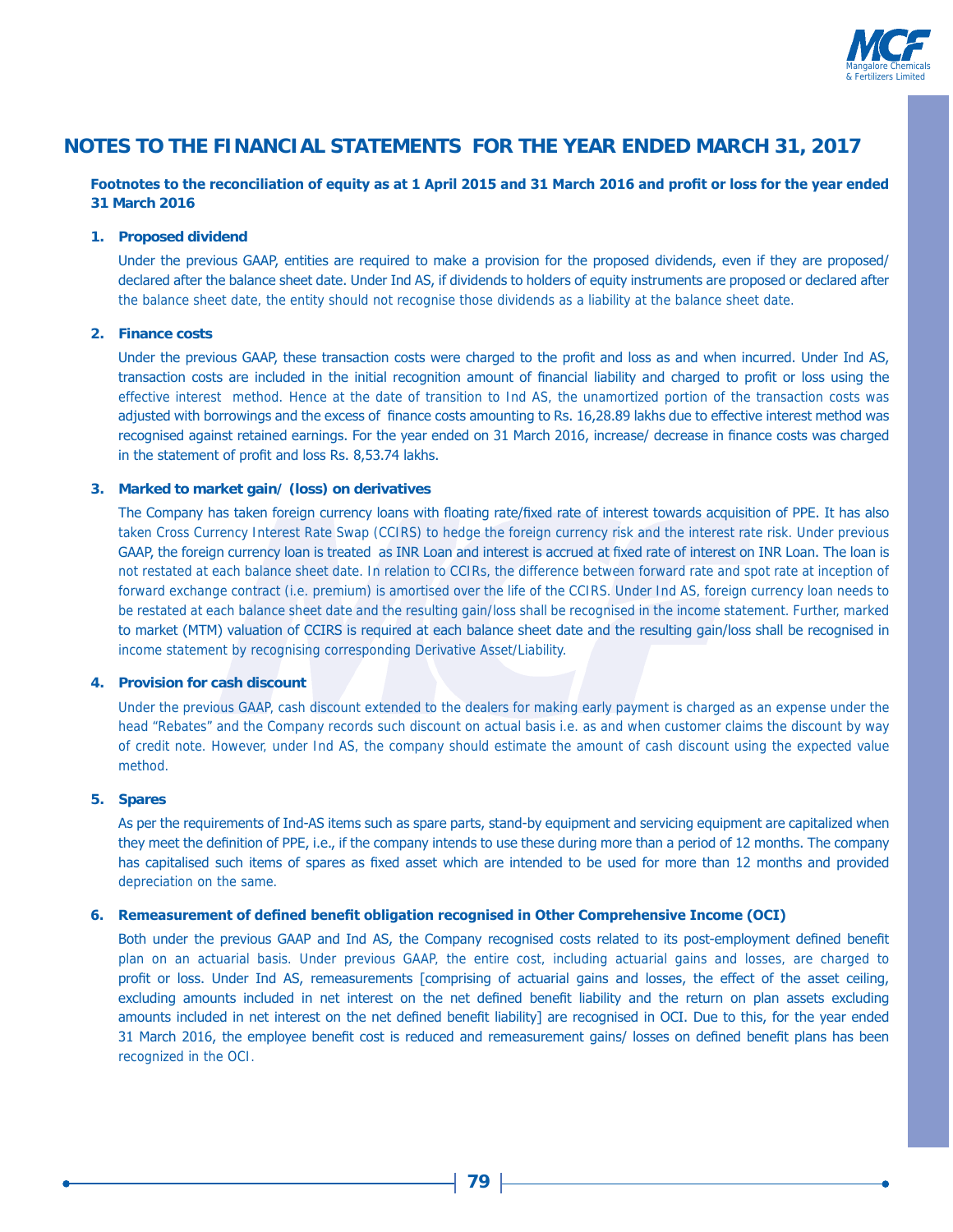

#### **7. Deferred taxes**

(Rs. in lakhs)

Previous GAAP requires deferred tax accounting using the income statement approach, which focuses on differences between taxable profits and accounting profits for the period. Ind AS 12 requires entities to account for deferred taxes using the balance sheet approach, which focuses on temporary differences between the carrying amount of an asset or liability in the balance sheet and its tax base. The application of Ind AS 12 approach has resulted in recognition of deferred tax on new temporary differences which was not required under previous GAAP. In addition, the various transitional adjustments lead to temporary differences. According to the accounting policies, the Company has to account for such differences. Deferred tax adjustments are recognised in correlation to the underlying transaction either in retained earnings or a separate component of equity. On the date of transition, the Company has recognised incremental deferred tax asset with a corresponding credit to retained earnings, further during the year ending 31 March 2016, there has been a decrease in net profit owing to increase in deferred tax expense. Further income tax pertaining to earlier years recognised for the period ending 31 March 2016 have been adjusted from retained earnings as on 1 April 2015.

Chartered Accountants Chairman Managing Director Director - Works Firm Regn. No. 003135S

Membership No. 015140

Gurgaon May 18, 2017

**Desmond J Rebello Vijayamahantesh Khannur** T. M. Muralidharan Partner Company Secretary Vice President – Finance

For K. P. Rao & Co. **Commence Arun Duggal** Commence A. Suresh Krishnan K. Prabhakar Rao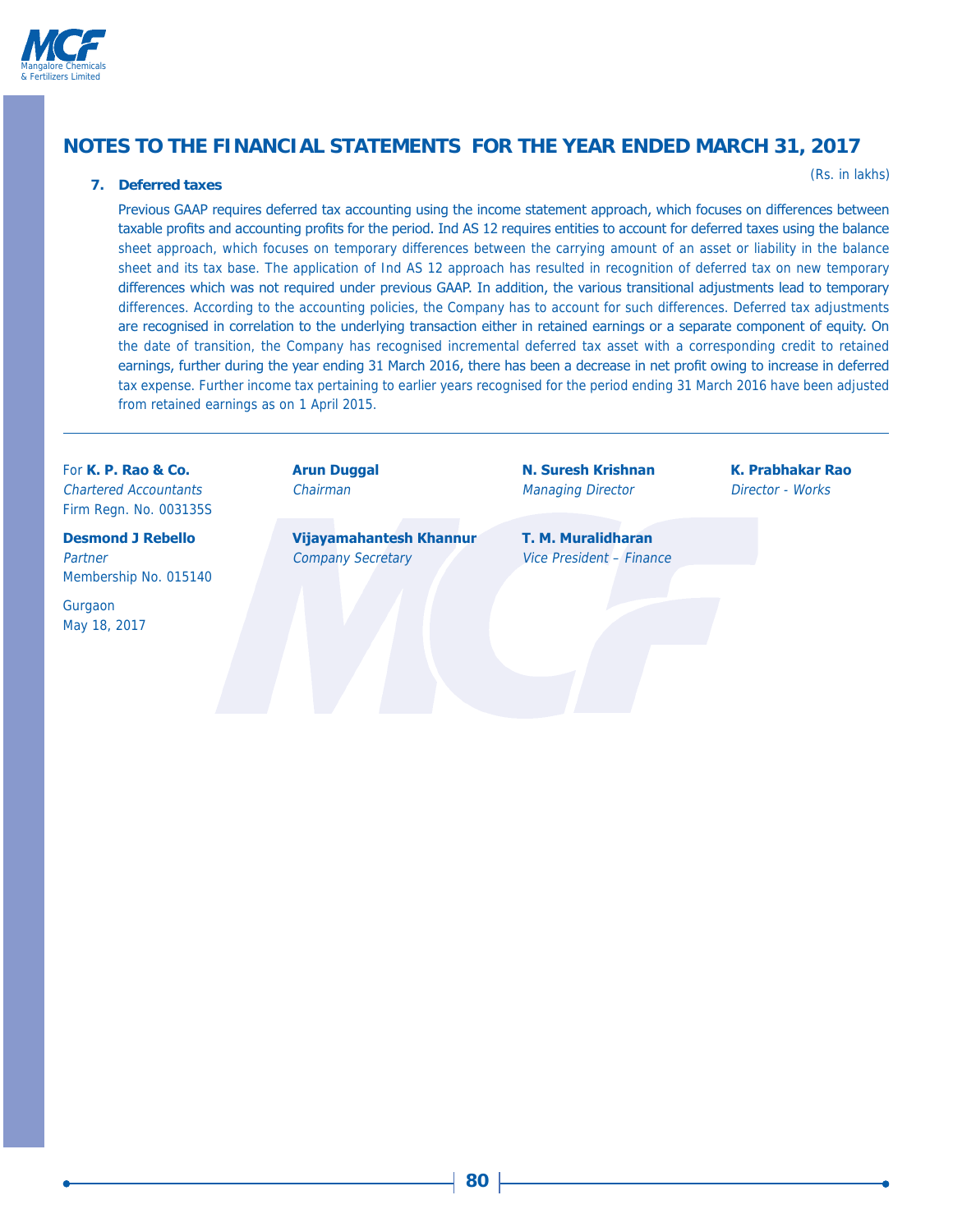

### **Proxy form**

### **[Pursuant to Section 105(6) of the Companies Act, 2013 and Rule 19(3) of the Companies (Management and Administration) Rules, 2014]**

|                     | Name of the member(s)                                                                                                                                                                                                 |  |                                                                                                                                                                                                                                     |                                                                                                                                                                                                                                                                                                                                                             |  |  |
|---------------------|-----------------------------------------------------------------------------------------------------------------------------------------------------------------------------------------------------------------------|--|-------------------------------------------------------------------------------------------------------------------------------------------------------------------------------------------------------------------------------------|-------------------------------------------------------------------------------------------------------------------------------------------------------------------------------------------------------------------------------------------------------------------------------------------------------------------------------------------------------------|--|--|
|                     | Registered address                                                                                                                                                                                                    |  |                                                                                                                                                                                                                                     |                                                                                                                                                                                                                                                                                                                                                             |  |  |
| E-mail Id           |                                                                                                                                                                                                                       |  |                                                                                                                                                                                                                                     |                                                                                                                                                                                                                                                                                                                                                             |  |  |
| Folio No/ Client Id |                                                                                                                                                                                                                       |  | the contract of the contract of the contract of the contract of the contract of the contract of the contract of                                                                                                                     |                                                                                                                                                                                                                                                                                                                                                             |  |  |
| DP ID               |                                                                                                                                                                                                                       |  |                                                                                                                                                                                                                                     |                                                                                                                                                                                                                                                                                                                                                             |  |  |
|                     |                                                                                                                                                                                                                       |  | I/We, being the member(s) of  shares of the above named company, hereby appoint:                                                                                                                                                    |                                                                                                                                                                                                                                                                                                                                                             |  |  |
|                     |                                                                                                                                                                                                                       |  | 1. Name: 1. 2008. [1] Address : 2008. [1] Address : 2008. [1] Address : 2008. [1] Address : 2008. [1] Address : 2008. [1] Address : 2008. [1] Address : 2008. [1] Address : 2008. [1] Address : 2008. [1] Address : 2008. [1]       |                                                                                                                                                                                                                                                                                                                                                             |  |  |
|                     |                                                                                                                                                                                                                       |  | E-mail Id: contract to the contract of the Signature : Contract of the contract of failing him;                                                                                                                                     |                                                                                                                                                                                                                                                                                                                                                             |  |  |
|                     |                                                                                                                                                                                                                       |  |                                                                                                                                                                                                                                     |                                                                                                                                                                                                                                                                                                                                                             |  |  |
|                     |                                                                                                                                                                                                                       |  |                                                                                                                                                                                                                                     |                                                                                                                                                                                                                                                                                                                                                             |  |  |
|                     |                                                                                                                                                                                                                       |  | 3. Name: <u>Address:</u> Address: Address: Address: Address: Address: Address: Address: Address: Address: Address: Address: Address: Address: Address: Address: Address: Address: Address: Address: Address: Address: Address: Addr |                                                                                                                                                                                                                                                                                                                                                             |  |  |
|                     |                                                                                                                                                                                                                       |  | E-mail Id : Signature : Signature : Signature : Signature : Signature : Signature : Signature : Signature : Signature : Signature : Signature : Signature : Signature : Signature : Signature : Signature : Signature : Signat      |                                                                                                                                                                                                                                                                                                                                                             |  |  |
|                     |                                                                                                                                                                                                                       |  |                                                                                                                                                                                                                                     | as my/our proxy to attend and vote (on a poll) for me/us and on my/our behalf at the 50 <sup>th</sup> Annual General Meeting of the<br>Company, to be held on Monday, September 25, 2017 at 10.00 a.m. at Good Shepherd Auditorium, Opposite<br>St. Joseph's Pre-University College, Field Marshal K.M Cariappa Road (Residency Road), Bengaluru - 560 025. |  |  |
|                     |                                                                                                                                                                                                                       |  | and at any adjournment thereof in respect of such resolutions as are indicated below :                                                                                                                                              |                                                                                                                                                                                                                                                                                                                                                             |  |  |
| SI. No.             |                                                                                                                                                                                                                       |  | <b>Resolutions</b>                                                                                                                                                                                                                  |                                                                                                                                                                                                                                                                                                                                                             |  |  |
| $\mathbf{1}$        | Adoption of Audited Balance Sheet of the Company as at March 31, 2017, the Statement of Profit & Loss for the year<br>ended on that date and the reports of the Board of Directors and the Statutory Auditors thereon |  |                                                                                                                                                                                                                                     |                                                                                                                                                                                                                                                                                                                                                             |  |  |
| 2                   | Declaration of Dividend for the financial year 2016-17                                                                                                                                                                |  |                                                                                                                                                                                                                                     |                                                                                                                                                                                                                                                                                                                                                             |  |  |
| 3                   | Re-appointment of Mr. Akshay Poddar as Director of the Company                                                                                                                                                        |  |                                                                                                                                                                                                                                     |                                                                                                                                                                                                                                                                                                                                                             |  |  |
| 4                   | Appointment of M/s. S R Batliboi & Co., LLP as Statutory Auditors                                                                                                                                                     |  |                                                                                                                                                                                                                                     |                                                                                                                                                                                                                                                                                                                                                             |  |  |
| 5                   | Appointment of Mr. Sunil Sethy as Director of the Company                                                                                                                                                             |  |                                                                                                                                                                                                                                     |                                                                                                                                                                                                                                                                                                                                                             |  |  |
| 6                   | Appointment of Mrs. Rita Menon as an Independent Director of the Company                                                                                                                                              |  |                                                                                                                                                                                                                                     |                                                                                                                                                                                                                                                                                                                                                             |  |  |
| 7                   | Payment of consolidated salary to Mr. N Suresh Krishnan, Managing Director                                                                                                                                            |  |                                                                                                                                                                                                                                     |                                                                                                                                                                                                                                                                                                                                                             |  |  |
| 8                   | Appointment and approval of remuneration to Mr. K. Prabhakar Rao, Director-Works                                                                                                                                      |  |                                                                                                                                                                                                                                     |                                                                                                                                                                                                                                                                                                                                                             |  |  |
| 9                   | Payment of remuneration to Directors other than Managing/Whole-time Directors                                                                                                                                         |  |                                                                                                                                                                                                                                     |                                                                                                                                                                                                                                                                                                                                                             |  |  |
|                     | Ratification of Cost Auditor's remuneration                                                                                                                                                                           |  |                                                                                                                                                                                                                                     |                                                                                                                                                                                                                                                                                                                                                             |  |  |

6LJQHGWKLVBBBBBBBBGD\RIBBBBBBBBBBBBB

Signature of shareholder and the state of shareholder

Signature of proxy holder(s)  $\equiv$ 

**Notes:**

**– – – – – – – – – – – – – – – – – – – – –– –– – – – – – –– – – – – – – – – – –– – – – – – – TEAR OFF – – – – – –– – – –– – – – – – – – – – –– – – – – – – – – – –– – – – – – – – – – – – – – –– – – –** 

**TEAR OFF** 

л

• This form of proxy in order to be effective should be duly completed and deposited at the Registered Office of the Company, not less than 48 hours before the commencement of the meeting.

Affix Re.1 Revenue Stamp & sign

- A person can act as proxy on behalf of Members upto and not exceeding fifty and holding in the aggregate not more than ten percent of the total share capital of the Company. Further, a Member holding more than ten percent of the total share capital of the Company carrying voting rights may appoint a single person as proxy and such person shall not act as proxy for any other person or member.
- The Proxy holder shall prove his identity at the time of attending the meeting.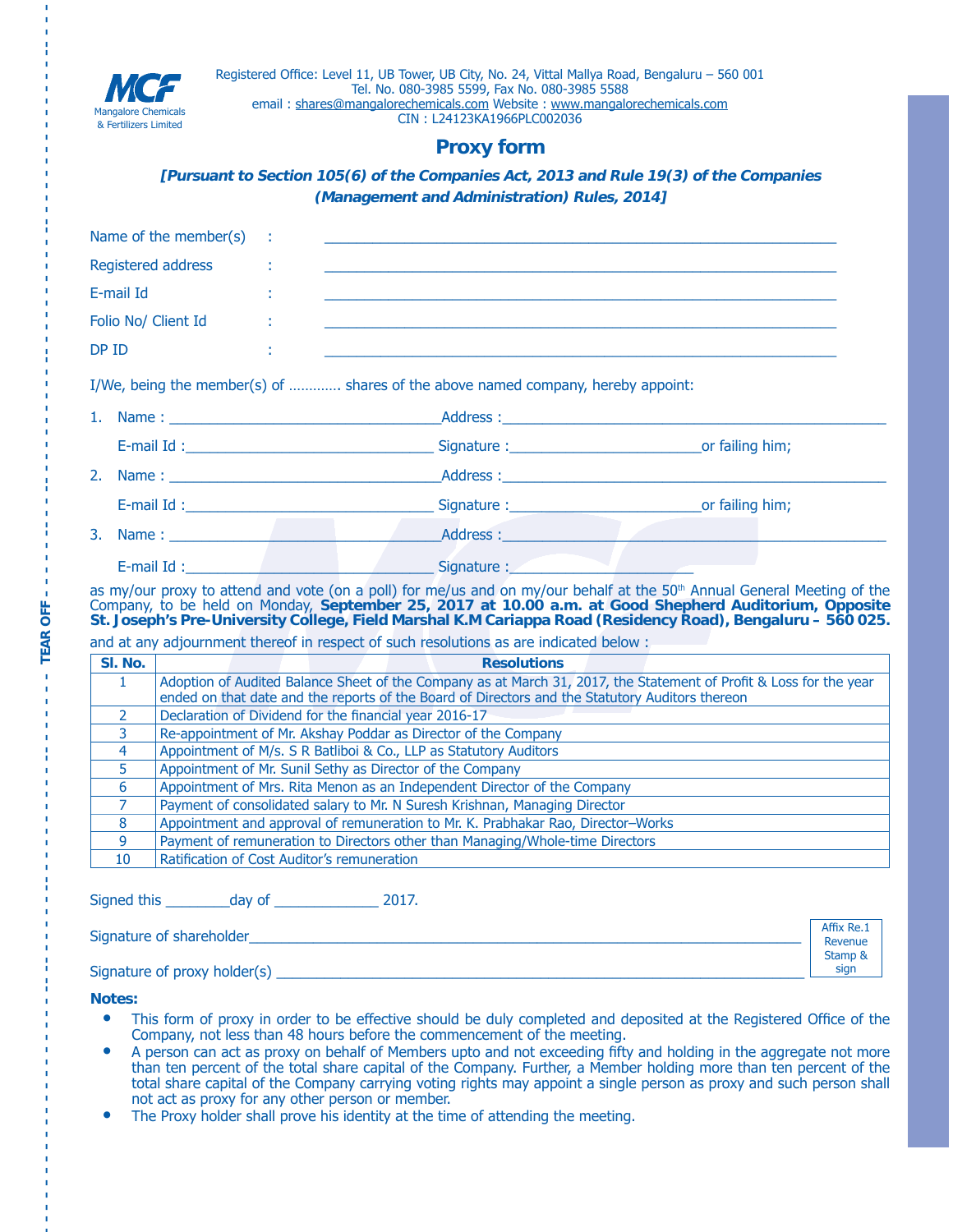| & Fertilizers Limited<br>Registered Office: Level 11, UB Tower, UB City, No. 24, Vittal Mallya Road, Bangalore – 560 001                                                                                                                                                         |                                                            |
|----------------------------------------------------------------------------------------------------------------------------------------------------------------------------------------------------------------------------------------------------------------------------------|------------------------------------------------------------|
| Tel. No. 080-3985 5599, Fax No. 080-3985 5588                                                                                                                                                                                                                                    |                                                            |
| CIN: L24123KA1966PLC002036                                                                                                                                                                                                                                                       |                                                            |
|                                                                                                                                                                                                                                                                                  |                                                            |
| <b>Attendance Slip</b>                                                                                                                                                                                                                                                           |                                                            |
| Please bring this attendance slip and hand it over at the entrance of the venue of the meeting.                                                                                                                                                                                  |                                                            |
| Name & Address of the shareholder                                                                                                                                                                                                                                                |                                                            |
|                                                                                                                                                                                                                                                                                  |                                                            |
|                                                                                                                                                                                                                                                                                  | FOLIO NO.                                                  |
|                                                                                                                                                                                                                                                                                  |                                                            |
|                                                                                                                                                                                                                                                                                  | $DP/ID*$                                                   |
|                                                                                                                                                                                                                                                                                  |                                                            |
|                                                                                                                                                                                                                                                                                  | <b>CLIENT ID*</b>                                          |
|                                                                                                                                                                                                                                                                                  | *Applicable to investors holding shares in electronic form |
|                                                                                                                                                                                                                                                                                  |                                                            |
| I / We hereby record my / our presence at the 50 <sup>th</sup> Annual General Meeting on September 25, 2017<br>at 10.00 a.m. at Good Shepherd Auditorium, Opposite St. Joseph's Pre-University College, Field<br>Marshal K.M. Cariappa Road (Residency Road), Bengaluru-560 025. |                                                            |
| <b>Signature of the Member or Proxy</b>                                                                                                                                                                                                                                          | <b>Shares Held</b>                                         |
|                                                                                                                                                                                                                                                                                  |                                                            |

### **DETAILS / SCHEDULE OF E-VOTING**

**– – – – – – – – – – – – – – – – – – – – – – – – – – – –– –– – – – – – –– – – – – – – – – – –– – – – – – – TEAR OFF – – – – – –– – – –– – – – – – – – – – –– – – – – – – – – – –– – – – – – – – – – – –**

TEAR OFF-

| e-Voting period begins on              | September 21, 2017 at 9.00 a.m.                                                                                                            |
|----------------------------------------|--------------------------------------------------------------------------------------------------------------------------------------------|
| e-Voting period ends on                | September 24, 2017 at 5.00 p.m.                                                                                                            |
| Name of the Scrutinizer                | Mr. Sudhindra K S, Practicing Company Secretary                                                                                            |
| Instruction for exercising your e-vote | Please read the detailed instruction given in the notice                                                                                   |
| <b>Help</b>                            | You may refer FAQs and e-voting manual available at<br>www.evotingindia.com or write an<br>email<br>to l<br>helpdesk.evoting@cdslindia.com |

 $+ - - - -$  TEAR OFF $- -$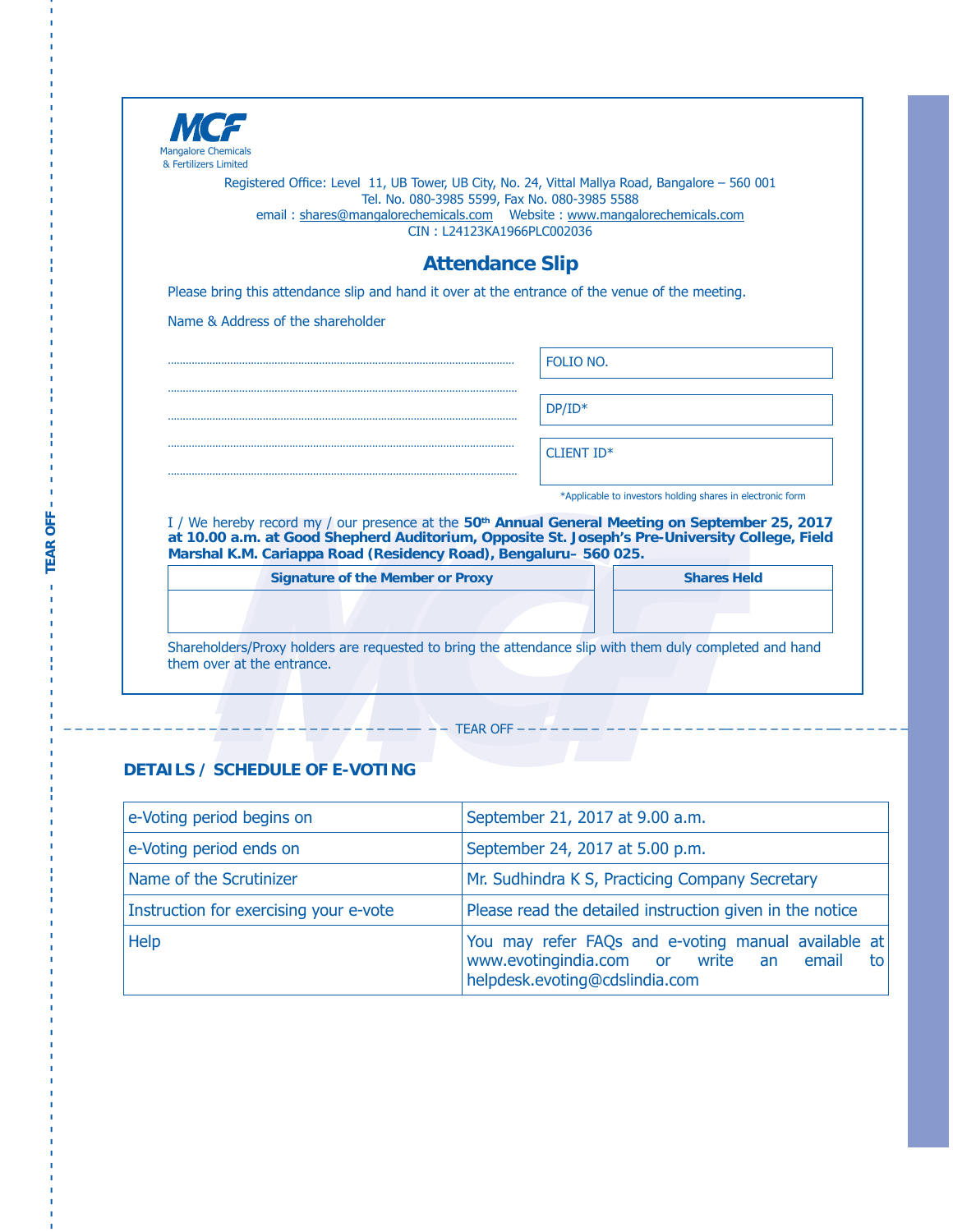

Registered Office: Level 11, UB Tower, UB City, No. 24, Vittal Mallya Road, Bengaluru - 560 001 Tel. No. 080-3985 5599, Fax No. 080-3985 5588 HPDLOVKDUHV#PDQJDORUHFKHPLFDOVFRP:HEVLWHZZZPDQJDORUHFKHPLFDOVFRP CIN: L24123KA1966PLC002036

Dear Shareholder.

Sub: Dividend

You will be aware that the Board of Directors of the Company, at its meeting held on May 18, 2017, has recommended a dividend of Re.0.50 per equity share of Rs.10/- subject to the approval of the members at the Annual General Meeting scheduled to be held on September 25, 2017.

To avoid loss of dividend warrants in transit and undue delay in respect of receipt of dividend warrants, the Company has provided a facility to the members for remittance of dividend through the National Electronic Clearing Services (NECS). NECS essentially operates on the new and unique bank account number allotted by banks post implementation of Core Banking Solution(CBS) for centralized processing on inward instructions and efficiency in handling bulk transaction. This facility is available at locations identified by Reserve Bank of India from time to time. This is in addition to the existing facility of ECS in other locations.

Members holding shares in electronic mode are requested to intimate all changes pertaining to their bank details to their Depository Participant in order to arrange the dividend payment by NECS or through warrant by printing the bank details, as the case may be.

Members who hold shares in physical form and desirous of availing this facility are requested to use the format below, to furnish the bank details of the first named shareholder and send the same to the Company/ Share Transfer Agent, not later than September 15, 2017 to update the bank details and arrange the dividend payment by NECS or through dividend warrant by printing the bank details, as the case may be.

#### $- - -$  TEAR OFF $- - - -$



Registered Office: Level 11, UB Tower, UB City, No. 24, Vittal Mallya Road, Bengaluru - 560 001 Tel. No. 080-3985 5599, Fax No. 080-3985 5588 HPDLOVKDUHV#PDQJDORUHFKHPLFDOVFRP:HEVLWHZZZPDQJDORUHFKHPLFDOVFRP CIN: L24123KA1966PLC002036

#### **NECS/ECS Mandate/Bank details updation Form**

#### **For the use of members holding shares in physical form only**

I/We hereby provide the Bank account details of the first named shareholder for arranging payment of dividend through NECS/ECS, if available for the location OR to print the bank details on the dividend warrant as the case may be.

|    | Folio number                        |                                                                                                            |
|----|-------------------------------------|------------------------------------------------------------------------------------------------------------|
|    | Name of the first named shareholder |                                                                                                            |
|    | Bank name                           |                                                                                                            |
| 4. | Bank account number                 |                                                                                                            |
|    | (Core Banking No.)                  |                                                                                                            |
|    | Account type (SB/OD/CURR/NRO)       |                                                                                                            |
| ь. |                                     | Nine Digit MICR code appearing on the Please attach a photocopy of the cheque leaf pertaining to the above |
|    | cheque issued by the bank           | account for verification/acceptance.                                                                       |

I/We hereby declare that the particulars given above are correct and complete. If the transaction is delayed because of incomplete or incorrect information, I/We will not hold the Company responsible.

 $\sim$  2.  $\sim$  3.

BBBBBBBBBBBBBBBBBBBBBBBBBBBBBBBBBBBBBBBBBBBBBBBBBBBBBBBBBBBB

Signature of shareholder(s)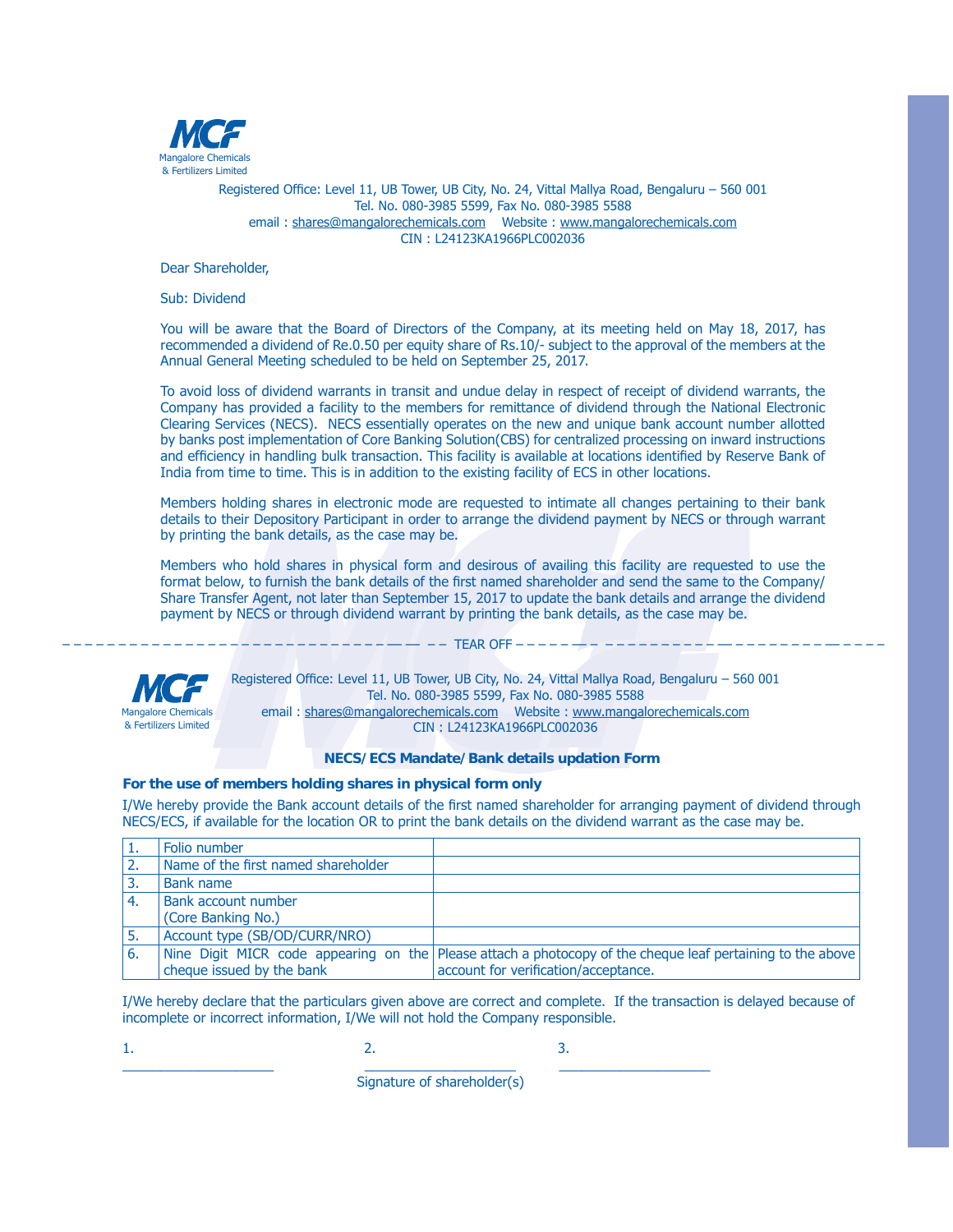

### **Route Map**

### **Venue : Good Shepherd Auditorium, Opposite St. Joseph's Pre-University College Field Marshal K. M. Cariappa Road (Residency Road), Bengaluru - 560 025**